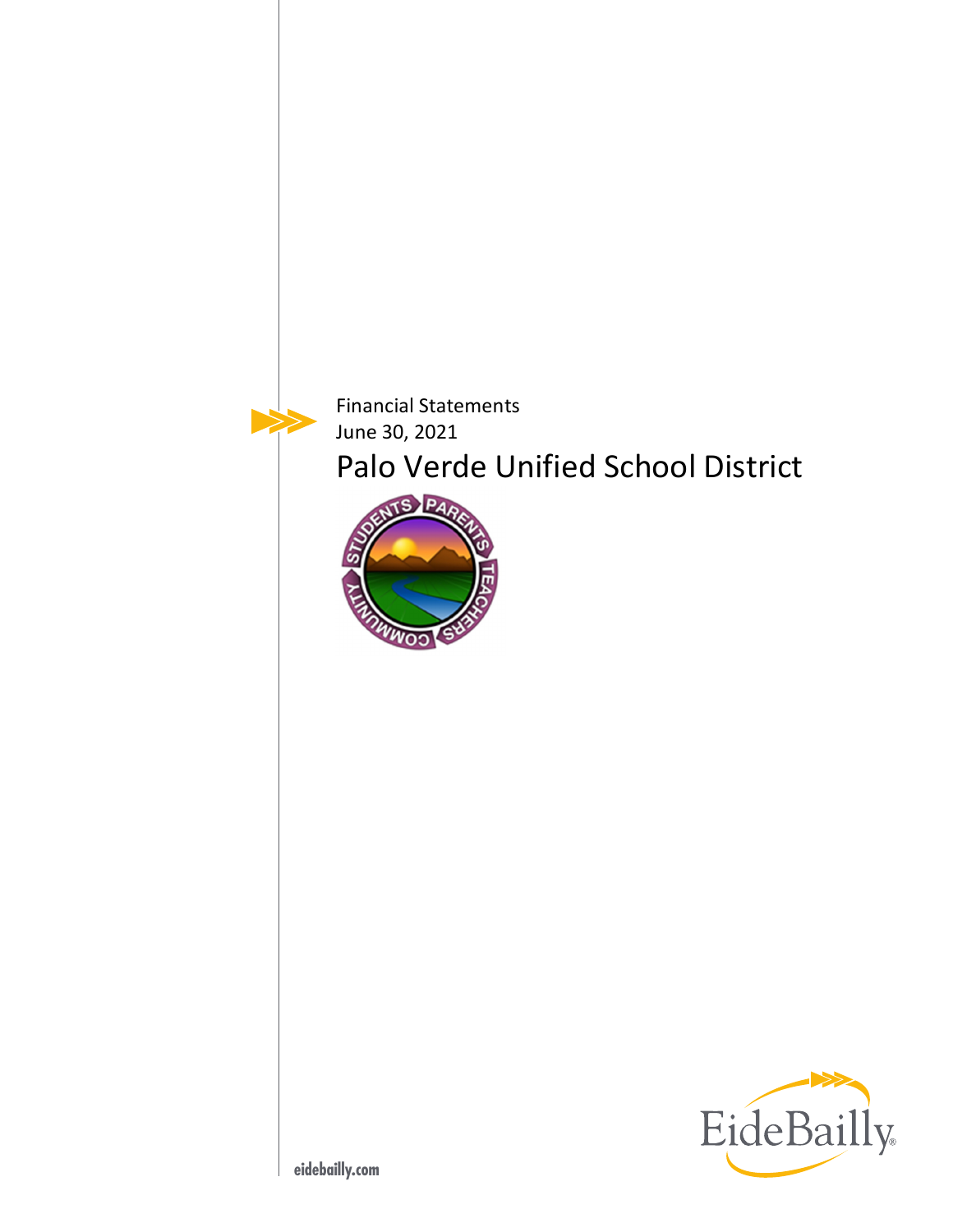| <b>Government Wide Financial Statements</b>                                                                                                                                                                                                                                                       |  |
|---------------------------------------------------------------------------------------------------------------------------------------------------------------------------------------------------------------------------------------------------------------------------------------------------|--|
|                                                                                                                                                                                                                                                                                                   |  |
| <b>Government Fund Financial Statements</b>                                                                                                                                                                                                                                                       |  |
| Reconciliation of the Governmental Funds Balance Sheet to the Statement of Net Position 17<br>Statement of Revenues, Expenditures, and Changes in Fund Balances - Governmental Funds19<br>Reconciliation of the Statement of Revenues, Expenditures, and Changes in Fund Balances of Governmental |  |
|                                                                                                                                                                                                                                                                                                   |  |
| Required Supplementary Information                                                                                                                                                                                                                                                                |  |
|                                                                                                                                                                                                                                                                                                   |  |
| Supplementary Information                                                                                                                                                                                                                                                                         |  |
| Reconciliation of Annual Financial and Budget Report with Audited Financial Statements 74<br>Combining Statement of Revenues, Expenditures, and Changes in Fund Balances - Non-Major Governmental                                                                                                 |  |
| Independent Auditor's Reports                                                                                                                                                                                                                                                                     |  |
| Independent Auditor's Report on Internal Control over Financial Reporting and on Compliance and Other<br>Matters Based on an Audit of Financial Statements Performed in Accordance with Government Auditing                                                                                       |  |
| Independent Auditor's Report on Compliance for the Major Federal Program; Report on Internal Control Over                                                                                                                                                                                         |  |
|                                                                                                                                                                                                                                                                                                   |  |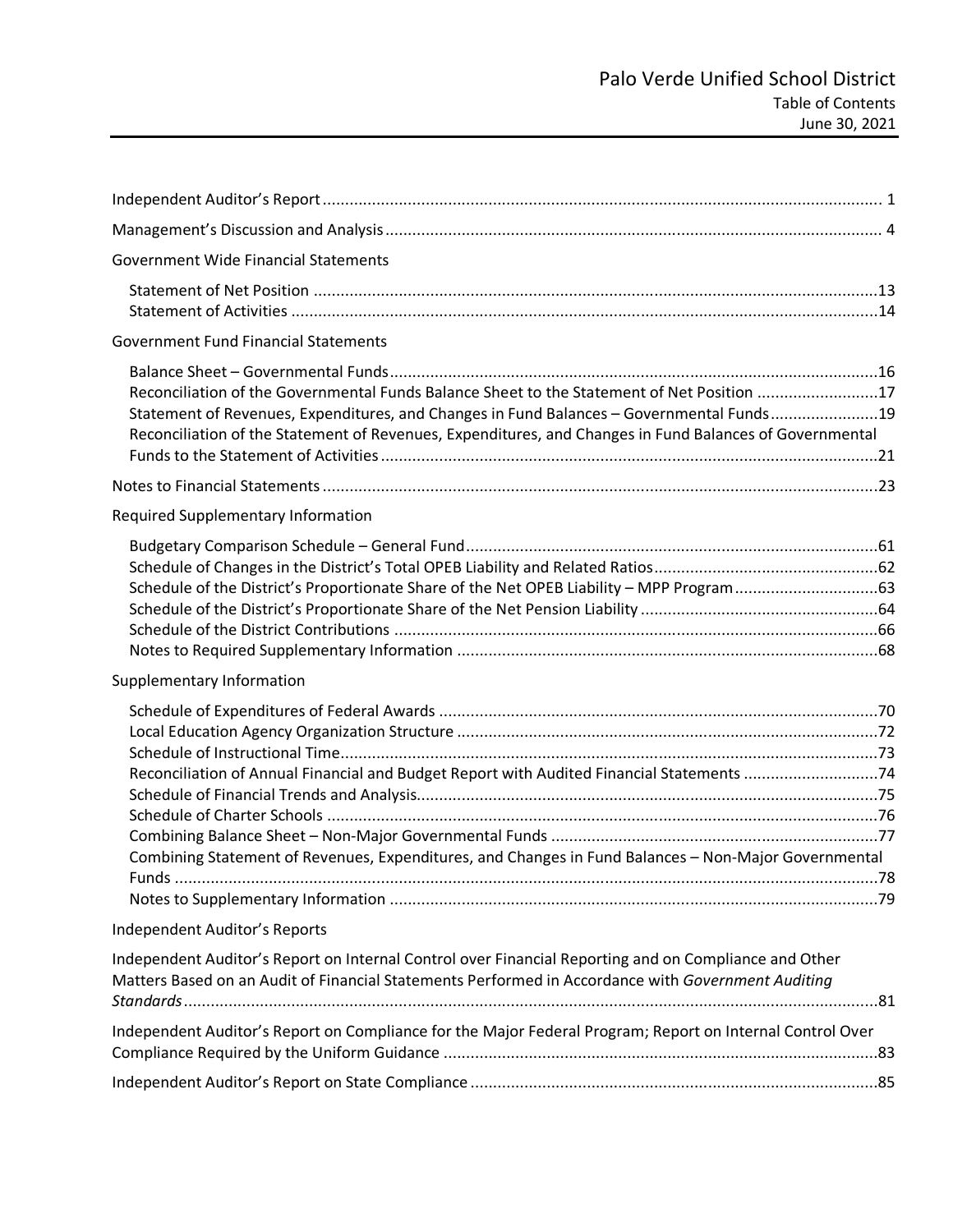Schedule of Findings and Questioned Costs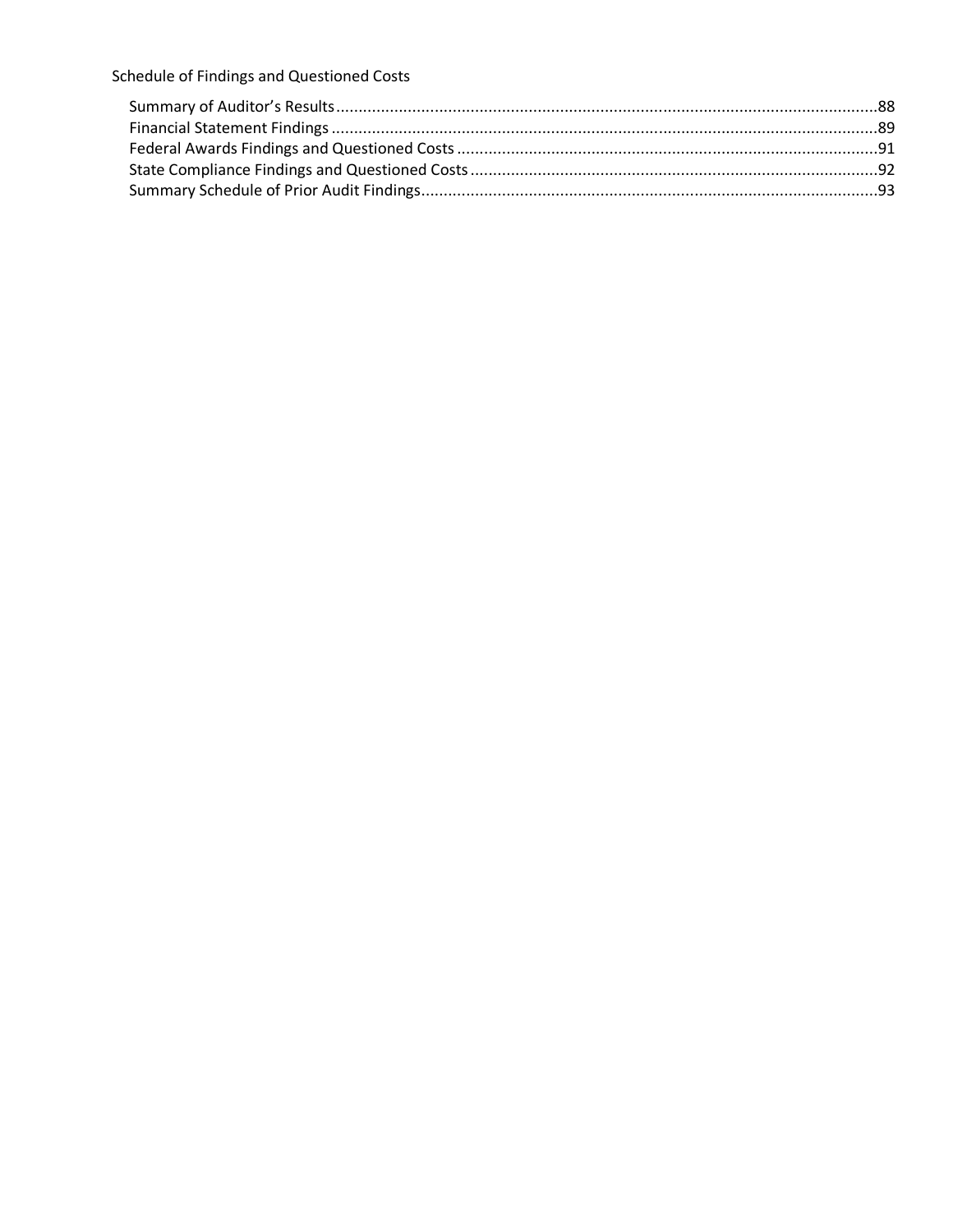

**CPAs & BUSINESS ADVISORS** 

#### **Independent Auditor's Report**

To the Board of Directors Palo Verde Unified School District Blythe, California

### **Report on the Financial Statements**

We have audited the accompanying financial statements of the governmental activities, each major fund, and the aggregate remaining fund information of Palo Verde Unified School District (the District) as of and for the year ended June 30, 2021, and the related notes to the financial statements, which collectively comprise the District's basic financial statements as listed in the table of contents.

### **Management's Responsibility for the Financial Statements**

Management is responsible for the preparation and fair presentation of these financial statements in accordance with accounting principles generally accepted in the United States of America; this includes the design, implementation, and maintenance of internal control relevant to the preparation and fair presentation of financial statements that are free from material misstatement, whether due to fraud or error.

# **Auditor's Responsibility**

Our responsibility is to express opinions on these financial statements based on our audit. We conducted our audit in accordance with auditing standards generally accepted in the United States of America and the standards applicable to financial audits contained in *Government Auditing Standards,*  issued by the Comptroller General of the United States. Those standards require that we plan and perform the audit to obtain reasonable assurance about whether the financial statements are free from material misstatement.

An audit involves performing procedures to obtain audit evidence about the amounts and disclosures in the financial statements. The procedures selected depend on the auditor's judgment, including the assessment of the risks of material misstatement of the financial statements, whether due to fraud or error. In making those risk assessments, the auditor considers internal control relevant to the entity's preparation and fair presentation of the financial statements in order to design audit procedures that are appropriate in the circumstances, but not for the purpose of expressing an opinion on the effectiveness of the entity's internal control. Accordingly, we express no such opinion. An audit also includes evaluating the appropriateness of accounting policies used and the reasonableness of significant accounting estimates made by management, as well as evaluating the overall presentation of the financial statements.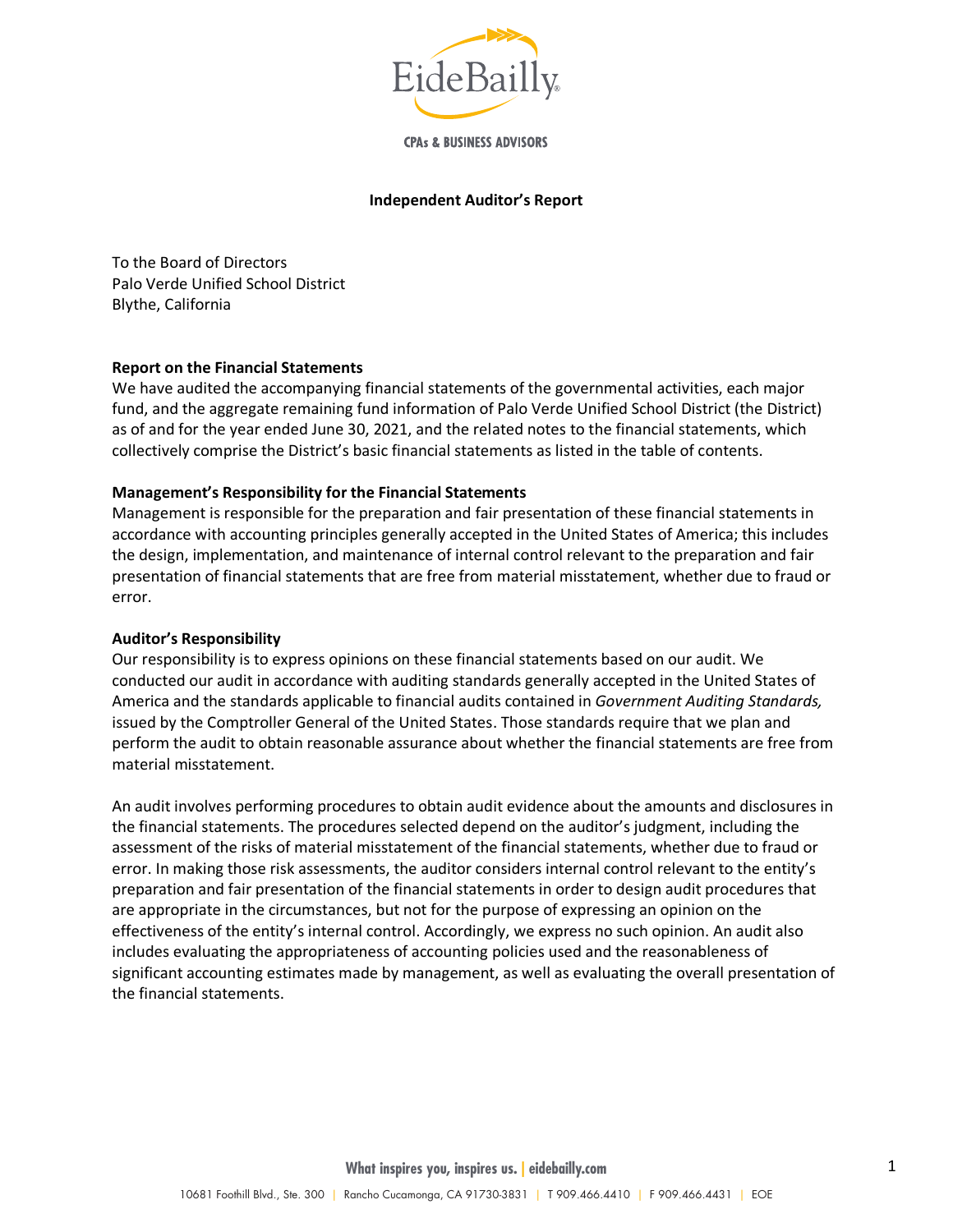We believe that the audit evidence we have obtained is sufficient and appropriate to provide a basis for our audit opinions.

# **Opinions**

In our opinion, the financial statements referred to above present fairly, in all material respects, the respective financial position of the governmental activities, each major fund, and the aggregate remaining fund information of the District, as of June 30, 2021, and the respective changes in financial position and, where applicable, cash flows thereof for the year then ended in accordance with accounting principles generally accepted in the United States of America.

# **Emphasis of Matter – Change in Accounting Principle**

As discussed in Notes 1 and 14 to the financial statements, the District has adopted the provisions of GASB Statement No. 84, *Fiduciary Activities*, which has resulted in a restatement of the net position and fund balance as of July 1, 2020. Our opinions are not modified with respect to this matter.

# **Other Matters**

# *Required Supplementary Information*

Accounting principles generally accepted in the United States of America require that the management's discussion and analysis on pages 4 through 12, budgetary comparison information on page 61, schedule of changes in the District's total OPEB liability and related ratios on page 62, schedule of the District's proportionate share of the net OPEB liability – MPP program on page 63, schedule of the District's proportionate share of the net pension liability on pages 64 and 65, and schedule of District contributions on pages 66 and 67, be presented to supplement the basic financial statements. Such information, although not a part of the basic financial statements, is required by the Governmental Accounting Standards Board, who considers it to be an essential part of financial reporting for placing the basic financial statements in an appropriate operational, economic, or historical context. We have applied certain limited procedures to the required supplementary information in accordance with auditing standards generally accepted in the United States of America, which consisted of inquiries of management about the methods of preparing the information and comparing the information for consistency with management's responses to our inquiries, the basic financial statements, and other knowledge we obtained during our audit of the basic financial statements. We do not express an opinion or provide any assurance on the information because the limited procedures do not provide us with sufficient evidence to express an opinion or provide any assurance.

# *Other Information*

Our audit was conducted for the purpose of forming opinions on the financial statements that collectively comprise the District's financial statements. The combining non-major governmental fund financial statements, Schedule of Expenditures of Federal Awards as required by the audit requirements of Title 2 U.S. Code of Federal Regulations (CFR) Part 200, *Uniform Administrative Requirements, Cost Principles, and Audit Requirements for Federal Awards* (Uniform Guidance), and other supplementary information listed in the table of contents are presented for purposes of additional analysis and are not a required part of the financial statements.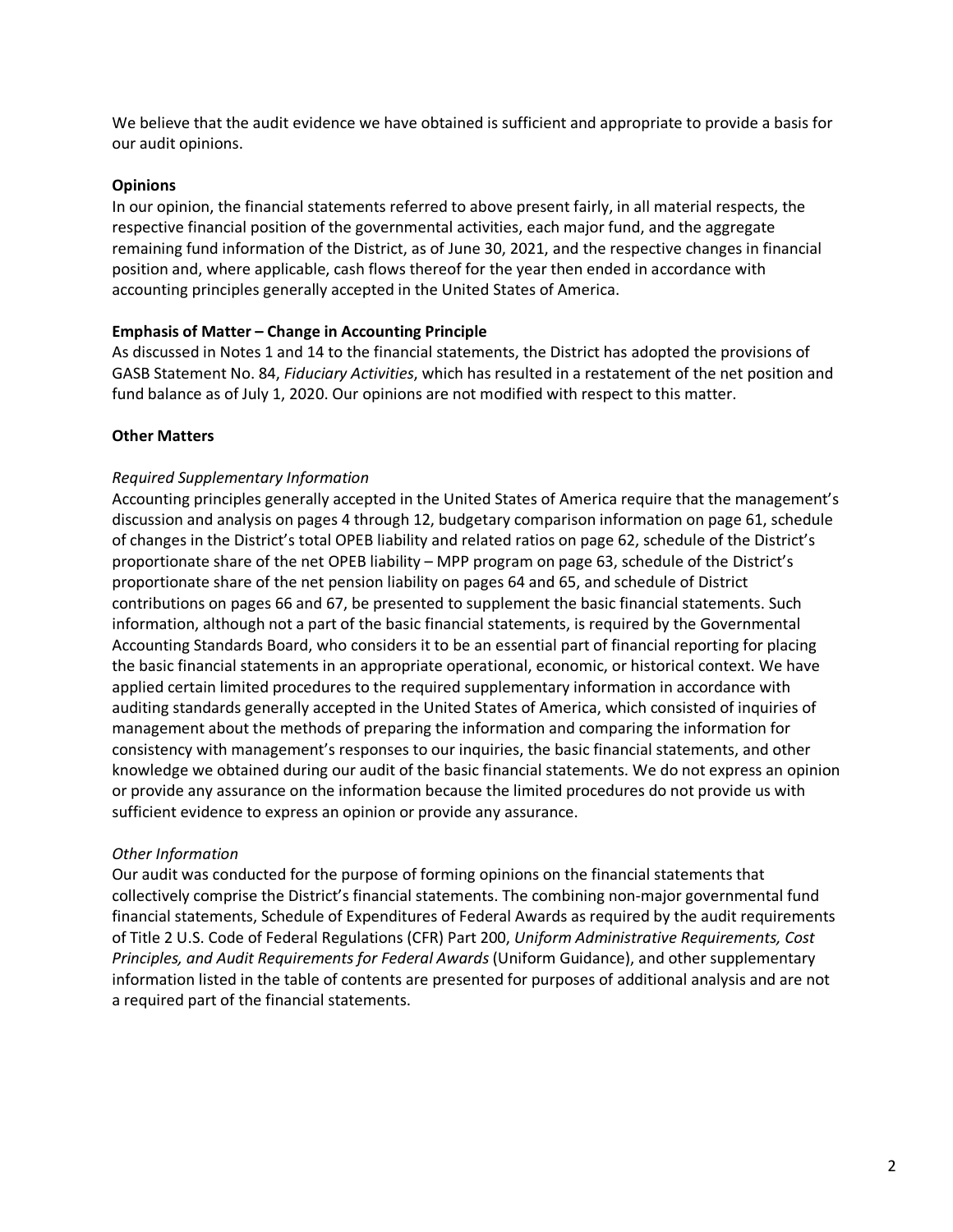The combining non-major governmental fund financial statements, the schedule of expenditures of federal awards, and the other supplementary information listed in the table of contents are the responsibility of management and were derived from and relate directly to the underlying accounting and other records used to prepare the basic financial statements. Such information has been subjected to the auditing procedures applied in the audit of the basic financial statements and certain additional procedures, including comparing and reconciling such information directly to the underlying accounting and other records used to prepare the basic financial statements or to the basic financial statements themselves, and other additional procedures in accordance with auditing standards generally accepted in the United States of America. In our opinion, the combining non-major governmental fund financial statements, the schedule of expenditures of federal awards, and the other supplementary information listed in the table of contents are fairly stated, in all material respects, in relation to the basic financial statements as a whole.

# **Other Reporting Required by** *Government Auditing Standards*

In accordance with *Government Auditing Standards*, we have also issued a report dated January 14, 2022 on our consideration of the District's internal control over financial reporting and on our tests of its compliance with certain provisions of laws, regulations, contracts, grant agreements, and other matters. The purpose of that report is solely to describe the scope of our testing of internal control over financial reporting and compliance and the results of that testing, and not to provide an opinion on the effectiveness of the District's internal control over financial reporting or on compliance. That report is an integral part of an audit performed in accordance with *Government Auditing Standards* in considering the District's internal control over financial reporting and compliance.

Gide Sailly LLP

Rancho Cucamonga, California January 14, 2022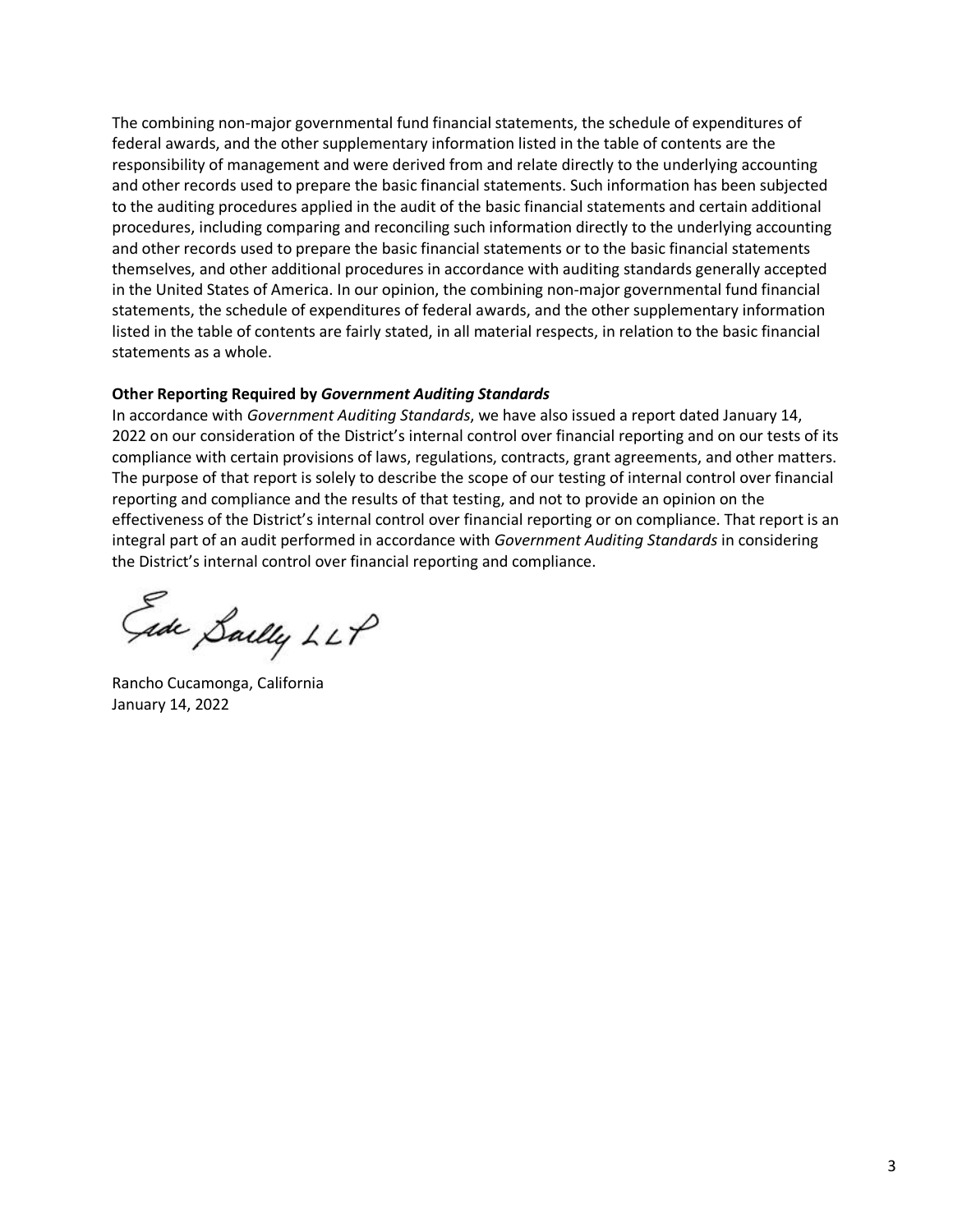

# **PALO VERDE Unified School District**

 *"Improving Learning…Together"* 

**825 North Lovekin Blvd., Blythe California 92225 Telephone (760) 922-4164 Fax (760) 922-5942** 

#### **Board of Education**

Jamey Mullion Alfonso Hernandez Martha Gutierrez Diana Esquibel-Mendez Norman C. Guith, Ed.D.

Tracie Kern Superintendent

This section of Palo Verde Unified School District's (the District) annual financial report presents our discussion and analysis of the District's financial performance during the fiscal year that ended on June 30, 2021, with comparative information for the year ended June 30, 2020. Please read it in conjunction with the District's financial statements, which immediately follow this section.

# **INTRODUCTION**

Palo Verde Unified School District's goal is to provide an atmosphere of care and concern, an opportunity for every student to recognize and fully develop his/her particular academic, technical, vocational, physical, and social skills. Palo Verde Unified School District's students graduate prepared to succeed in tomorrow's world.

The management's discussion and analysis section of Palo Verde Unified School District's financial statements provide an overall review of the District's financial activities for the fiscal year ended June 30, 2021. This analysis will look at the District's financial performance as a whole. The management's discussion and analysis should be reviewed in conjunction with the audited financial statements and notes to the financial statements to enhance the understanding of the District's financial performance.

The Palo Verde Unified School District is a small urban district offering instruction to students from kindergarten through twelfth grade. During the 2020-2021 school year, the District operates three elementary schools, one high school, and one continuation high school. The District operates on the traditional August through early June schedule, for the instruction of approximately 3,805 students.

# **USING THE ANNUAL FINANCIAL REPORT**

This comprehensive annual financial report consists of a series of financial statements and notes to those statements. The statements are organized so the reader can understand the Palo Verde Unified School District as a whole, and then proceed to provide an increasingly detailed look at specific financial activities.

The management's discussion and analysis statement is provided to assist our citizens, taxpayers, and investors in reviewing the District's finances and to show the District's accountability for the money it receives.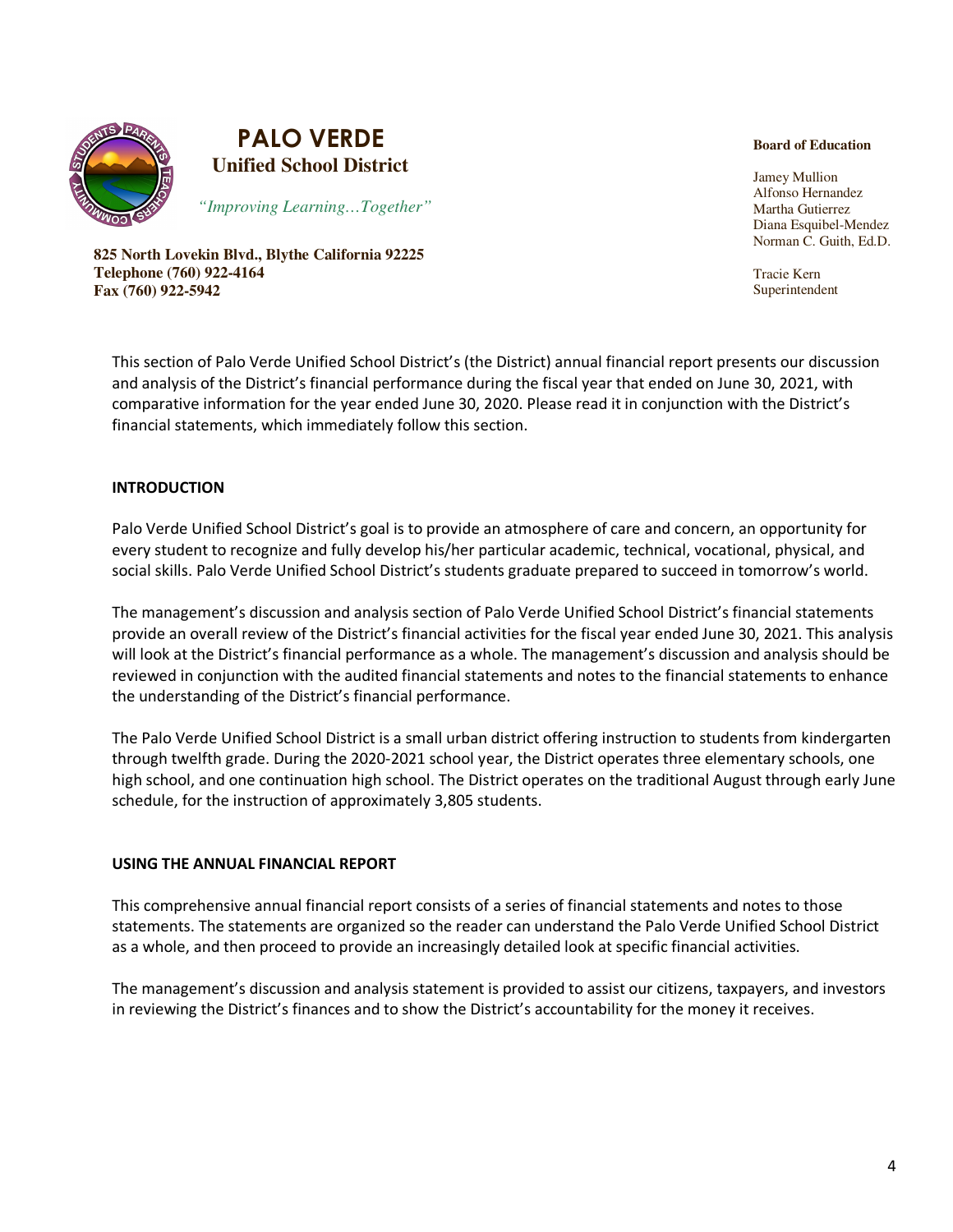#### **FINANCIAL HIGHLIGHTS OF THE PAST YEAR**

- The District ended 2020-2021 with \$14,428,634 in net position.
- Net position increased by \$4,519,028 during the year.
- Palo Verde High School is undergoing an animal barn building site improvement and the project is to be completed early in the 2021-2022 fiscal year.

# **REPORTING THE DISTRICT AS A WHOLE**

# **The Statement of Net Position and the Statement of Activities**

The *Statement of Net Position* and the *Statement of Activities* report information about the District as a whole and about its activities. These statements include all assets, deferred outflows of resources, liabilities, and deferred inflows of resources of the District using the accrual basis of accounting, which is similar to the accounting used by most private-sector companies. All of the current year's revenues and expenses are taken into account regardless of when cash is received or paid.

These two statements report the District's net position and changes in them. Net position is the difference between assets and deferred outflows of resource, and liabilities and deferred inflows of resources, which is one way to measure the District's financial health, or financial position. Over time, increases or decreases in the District's net position will serve as a useful indicator of whether the financial position of the District is improving or deteriorating. Other factors to consider are changes in the District's property tax base and the condition of the District's facilities.

The relationship between revenues and expenses is the District's operating results. Since the Board's responsibility is to provide services to our students and not to generate profit as commercial entities do, one must consider other factors when evaluating the overall health of the District. The quality of the education and the safety of our schools will likely be an important component in this evaluation.

In the *Statement of Net Position* and the *Statement of Activities*, we present the District activities as follows:

**Governmental Activities** *-* The District reports all of its services in this category. This includes the education of kindergarten through grade twelve students, the operation of child development activities, and the on-going effort to improve and maintain buildings and sites. Property taxes, State income taxes, user fees, interest income, Federal, State, and local grants, as well as general obligation bonds, finance these activities.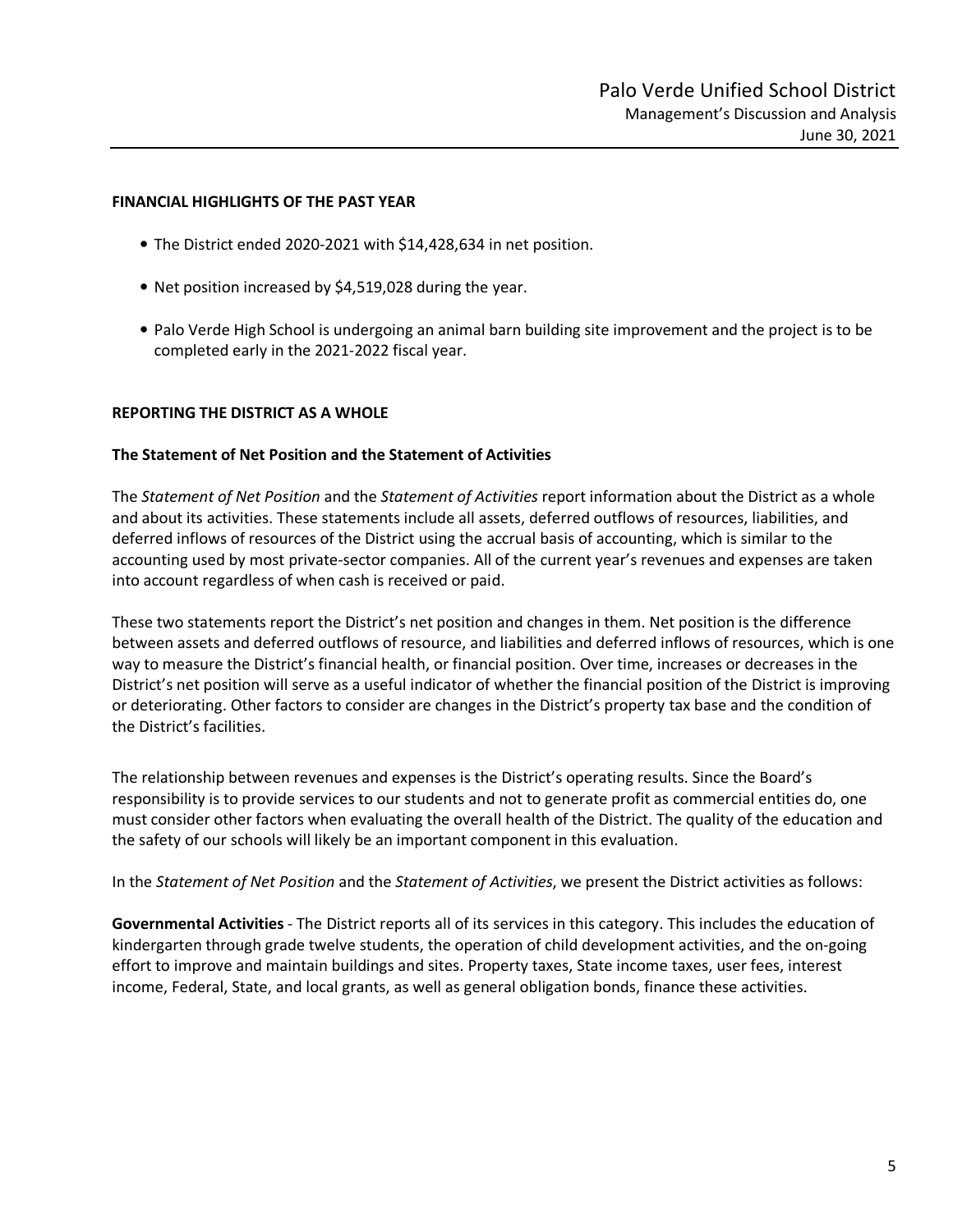### **REPORTING THE DISTRICT'S MOST SIGNIFICANT FUNDS**

### **Fund Financial Statements**

The fund financial statements provide detailed information about the most significant funds - not the District as a whole. Some funds are required to be established by State law and by bond covenants. However, management establishes many other funds to help it control and manage money for particular purposes or to show that it is meeting legal responsibilities for using certain taxes, grants, and other money that it receives from the U.S. Department of Education.

**Governmental Funds** - Most of the District's basic services are reported in governmental funds, which focus on how money flows into and out of those funds and the balances left at year end that are available for spending. These funds are reported using an accounting method called modified accrual accounting, which measures cash and all other financial assets that can readily be converted to cash. The governmental fund statements provide a detailed short-term view of the District's general government operations and the basic services it provides. Governmental fund information helps determine whether there are more or fewer financial resources that can be spent in the near future to finance the District's programs. The differences of results in the governmental fund financial statements to those in the government-wide financial statements are explained in a reconciliation following each governmental fund financial statement.

# **THE DISTRICT AS A WHOLE**

#### **Net Position**

The District's net position was \$14,428,634 for the fiscal year ended June 30, 2021. Of this amount, \$(24,580,615) was the unrestricted deficit. Restricted net position is reported separately to show legal constraints from debt covenants, grantors, constitutional provisions, and enabling legislation that limit the Board's ability to use net position for day-to-day operations. Our analysis below, in summary form, focuses on the net position (Table 1) and change in net position (Table 2) of the District's governmental activities.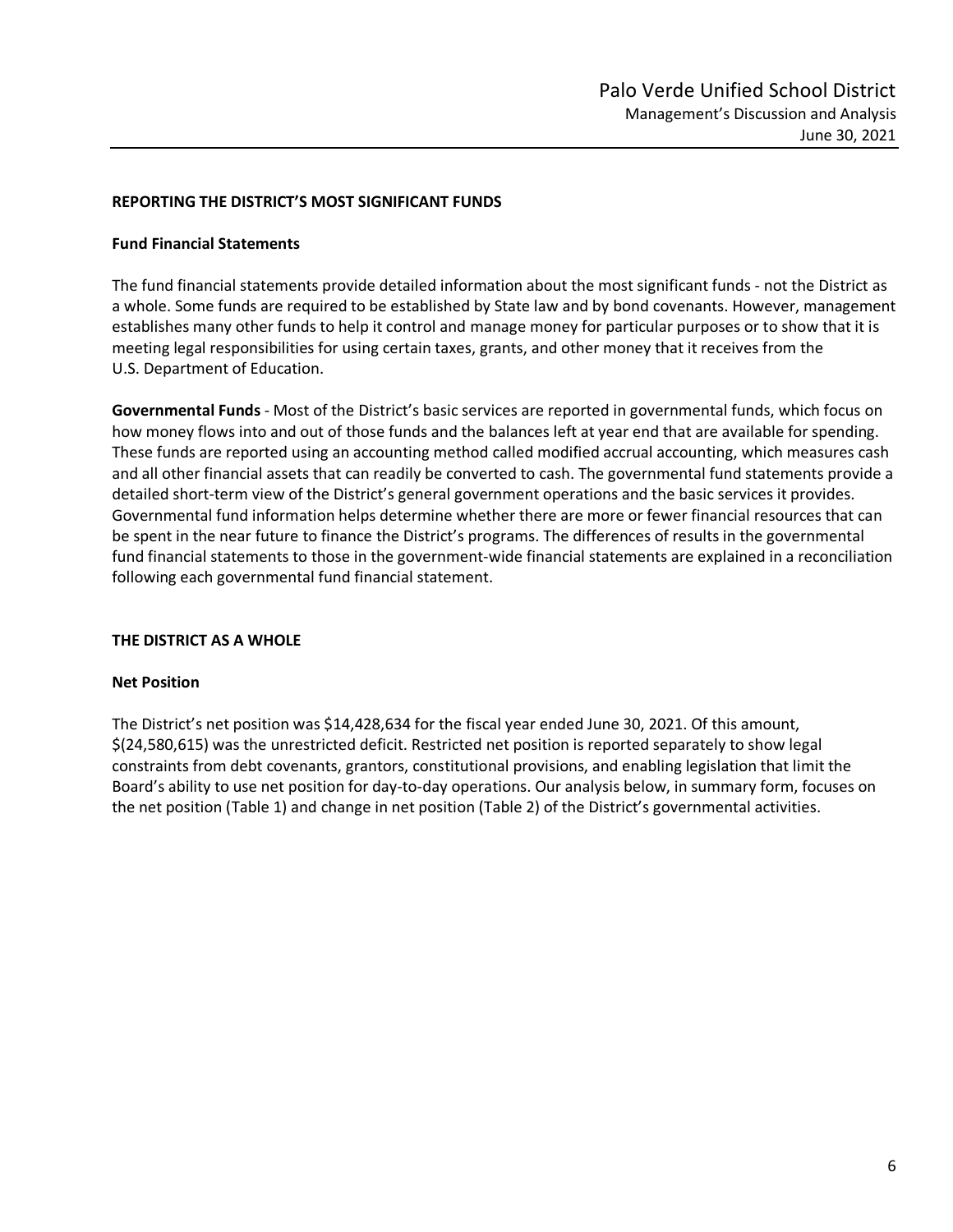|                                  | Governmental      |                       |
|----------------------------------|-------------------|-----------------------|
|                                  | <b>Activities</b> |                       |
|                                  | 2021              | 2020<br>(as restated) |
| Assets                           |                   |                       |
| Current and other assets         | \$<br>29,722,320  | 23,337,538<br>\$.     |
| Capital assets                   | 50,230,468        | 49,917,176            |
| <b>Total assets</b>              | 79,952,788        | 73,254,714            |
| Deferred outflows of resources   | 12,709,994        | 13,078,429            |
| Liabilities                      |                   |                       |
| <b>Current liabilities</b>       | 4,223,122         | 4,058,294             |
| Long-term liabilities            | 71,684,566        | 69,313,971            |
| <b>Total liabilities</b>         | 75,907,688        | 73,372,265            |
| Deferred inflows of resources    | 2,326,460         | 3,051,272             |
| <b>Net Position</b>              |                   |                       |
| Net investment in capital assets | 32,812,455        | 31,936,393            |
| Restricted                       | 6,196,794         | 5,365,744             |
| Unrestricted                     | (24,580,615)      | (27, 392, 531)        |
| Total net position               | 14,428,634<br>\$  | \$<br>9,909,606       |

**Table 1** 

### **Changes in Net Position**

The results of this year's operations for the District as a whole are reported in the Statement of Activities on page 14. Table 2 takes the information from the Statement, rounds off the numbers, and rearranges them slightly so you can see our total revenues for the year.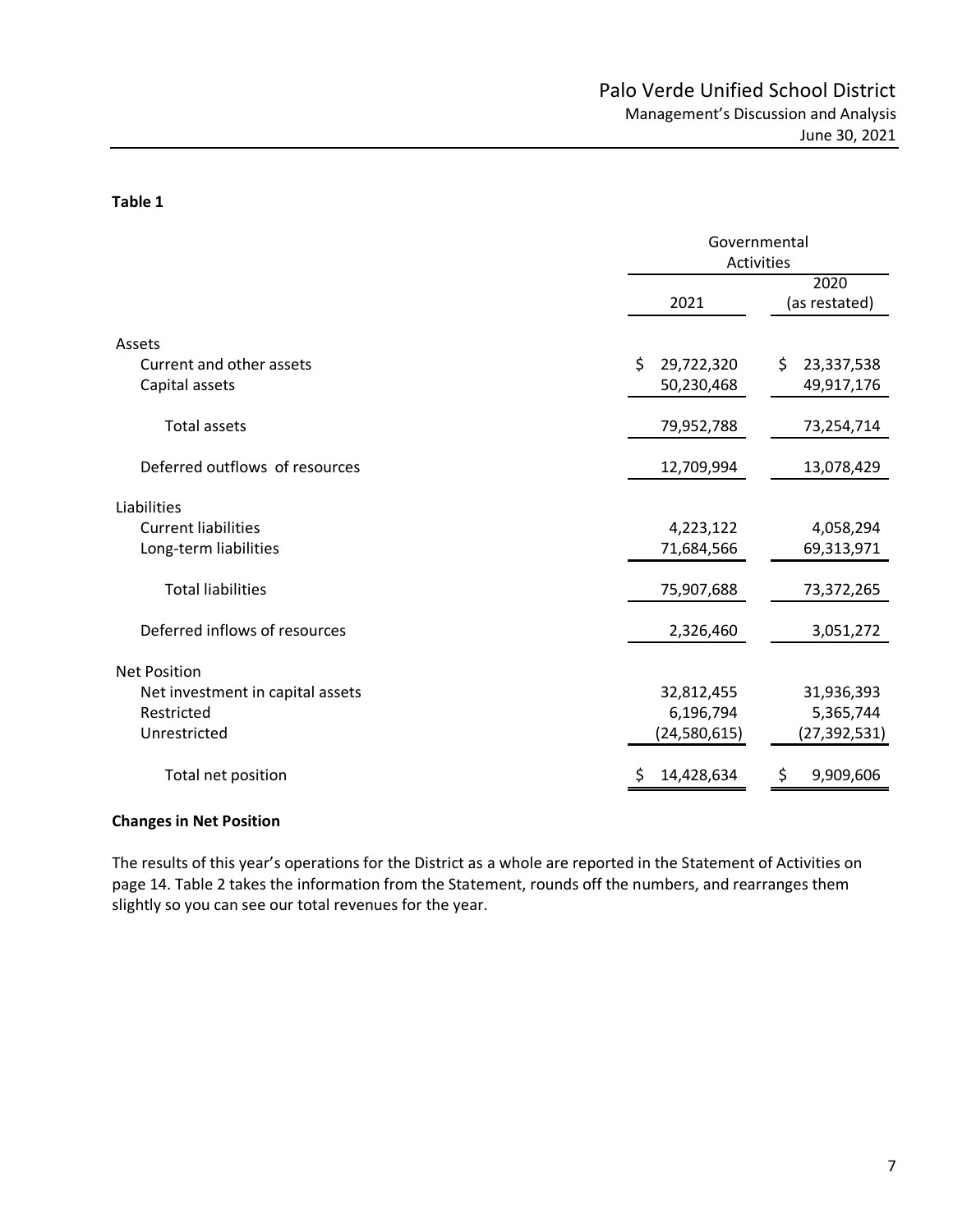| L<br>٧<br>۰,<br>×<br>e e |
|--------------------------|
|--------------------------|

|                                      | Governmental<br>Activities |           |                   |
|--------------------------------------|----------------------------|-----------|-------------------|
|                                      | 2021                       |           | 2020*             |
| Revenues                             |                            |           |                   |
| Program revenues                     |                            |           |                   |
| Charges for services                 | \$                         | 22,008    | \$<br>79,824      |
| Operating grants and contributions   | 15,465,530                 |           | 9,116,762         |
| Capital grants and contributions     |                            | 161       | 687               |
| General revenues                     |                            |           |                   |
| Federal and State aid not restricted | 23,407,027                 |           | 24,713,935        |
| Property taxes                       | 10,105,997                 |           | 9,332,524         |
| Other general revenues               |                            | 2,308,078 | 967,288           |
| <b>Total revenues</b>                | 51,308,801                 |           | 44,211,020        |
| Expenses                             |                            |           |                   |
| Instruction-related                  | 29,938,992                 |           | 29,808,070        |
| Pupil services                       |                            | 8,537,997 | 6,665,696         |
| Administration                       |                            | 2,994,921 | 2,677,672         |
| <b>Plant services</b>                |                            | 3,539,399 | 4,518,955         |
| All other services                   |                            | 1,778,464 | 2,463,674         |
| Total expenses                       | 46,789,773                 |           | 46,134,067        |
| Change in net position               | \$                         | 4,519,028 | \$<br>(1,923,047) |

\* The revenues and expenses for fiscal year 2020 were not restated to show the effects of GASB 84 for comparative purposes.

# **Governmental Activities**

As reported in the *Statement of Activities* on page 14, the cost of all of our governmental activities this year was \$46,789,773. However, the amount that our taxpayers ultimately financed for these activities through local taxes was only \$10,105,997, because the cost was paid by those who benefited from the programs (\$22,008) or by other governments and organizations who subsidized certain programs with grants and contributions of \$15,465,691. We paid for the remaining "public benefit" portion of our governmental activities with \$23,407,027 in State and Federal funds and with \$2,308,078 other revenues, like interest and general entitlements.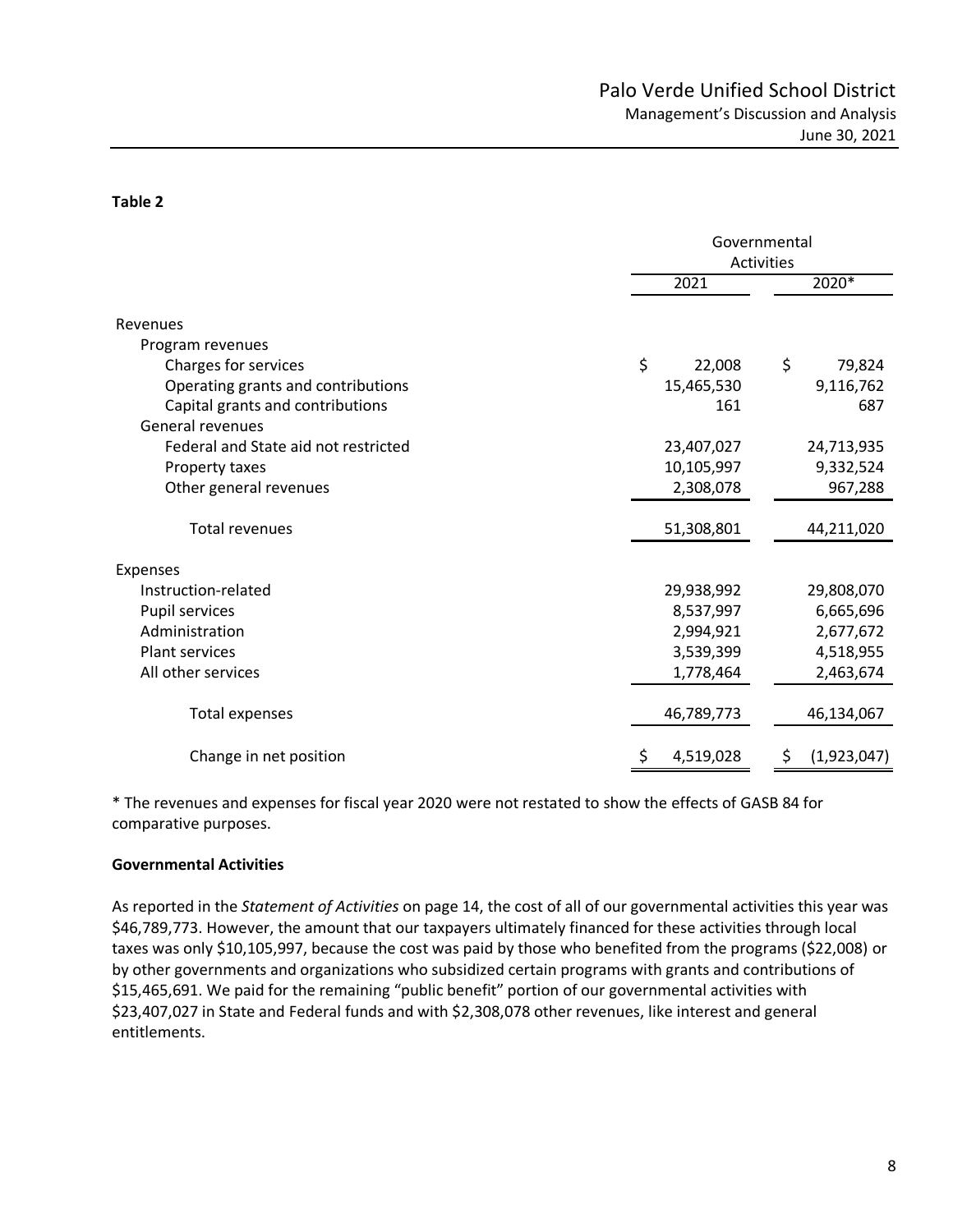In Table 3, we have presented the cost of each of the District's largest functions: instruction including, instruction-related activities, other pupil services, administration, plant services, and all other services. As discussed above, net cost shows the financial burden that was placed on the District's taxpayers by each of these functions. Providing this information allows our citizens to consider the cost of each function in comparison to the benefits that are provided by that function.

# **Table 3**

|                       |            | <b>Total Cost of Services</b> |                     | <b>Net Cost of Services</b> |
|-----------------------|------------|-------------------------------|---------------------|-----------------------------|
|                       | 2021       | 2020*                         | 2021                | 2020*                       |
| Instruction-related   | 29,938,992 | 29,808,070<br>S               | (22, 260, 868)<br>S | \$ (23,878,253)             |
| Pupil services        | 8,537,997  | 6,665,696                     | (2, 250, 594)       | (4,035,873)                 |
| Administration        | 2,994,921  | 2,677,672                     | (2,428,855)         | (2,222,437)                 |
| <b>Plant services</b> | 3,539,399  | 4,518,955                     | (2,932,077)         | (4,436,682)                 |
| All other services    | 1,778,464  | 2,463,674                     | (1,429,680)         | (2,363,549)                 |
| Total                 | 46,789,773 | 46,134,067                    | (31,302,074)        | (36, 936, 794)              |

\* The total and net cost of services for fiscal year 2020 were not restated to show the effects of GASB 84 for comparative purposes.

# **THE DISTRICT'S FUNDS**

As the District completed this year, our governmental funds reported a combined fund balance of \$25,807,528, which is an increase of \$6,342,420 from last year (Table 4).

### **Table 4**

|                                                        | <b>Balances and Activity</b> |                                        |                             |                               |  |  |
|--------------------------------------------------------|------------------------------|----------------------------------------|-----------------------------|-------------------------------|--|--|
|                                                        | June 30, 2020                | Revenues and<br><b>Other Financing</b> | Expenditures<br>and Other   |                               |  |  |
| Governmental Fund                                      | as restated                  | Sources                                | <b>Financing Uses</b>       | June 30, 2021                 |  |  |
| General<br><b>Building</b>                             | 9,975,671<br>5,301,838       | 45,027,039<br>S<br>21,543              | Ś.<br>39,039,528<br>828,329 | \$<br>15,963,182<br>4,495,052 |  |  |
| Special Reserve Fund for Capital                       |                              |                                        |                             |                               |  |  |
| <b>Outlay Projects</b><br>Non-Major Governmental Funds | 250,033<br>3,937,566         | 529,684<br>6,157,621                   | 779,135<br>4,746,475        | 582<br>5,348,712              |  |  |
| Total                                                  | 19,465,108                   | 51,735,887                             | Ś.<br>45,393,467            | ς<br>25,807,528               |  |  |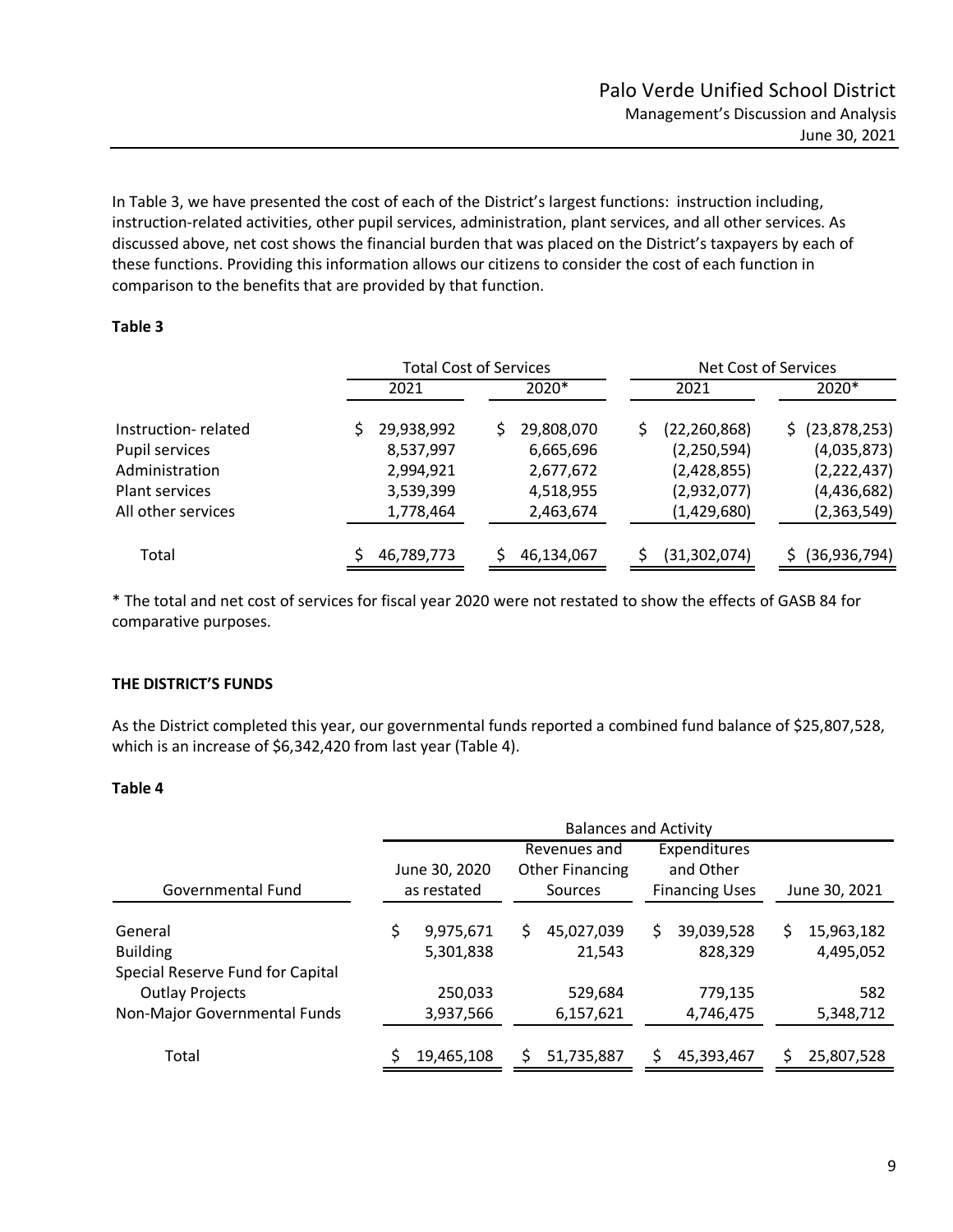# **General Fund Budgetary Highlights**

The District budget is prepared in accordance with California law and is based on the cash basis of accounting, utilizing cash receipts, disbursements, and encumbrances. The most significant budgeted fund is the General Fund.

The District begins the budget process in January of each year, to be completed by June 30. After updating of the forecast for changes in revenue and expenditure assumptions, the operating budget begins at the school level. Each school in the District receives a per pupil allocation augmented. The departments provide input to the Business Office for their budget needs. The site and department budgets are reviewed monthly to ensure management becomes aware of any significant variations during the year.

- The General Fund reported a positive fund balance of \$15,963,182.
- Overall revenues, including transfers in, were \$45,027,039, and expenditures were \$39,039,528 in the General Fund.
- The District is required to maintain a three percent reserve in the General Fund. The District has met this requirement.

In June of each year, a budget is adopted by the Palo Verde Unified School District's Board of Trustees, effective July 1 through June 30. The budget is based on year ending projections from the previous year's budget. As the school year progresses, the budget is revised and updated, with numerous financial reports made public outlining the revisions. In August of the following year, the books are closed for the July 1 - June 30 fiscal year, and the results are audited, yielding actual final numbers.

There are several reasons for budget revisions. Most notable are any salary increases approved by the Board of Trustees for District employees. The original budget does not account for salary increases. Also, any changes in the number of staff or staff utilization of health and welfare benefits that vary from the original projections would also yield budget revisions.

# **CAPITAL ASSET AND DEBT ADMINISTRATION**

# **Capital Assets**

At June 30, 2021, the District had \$50,230,468 in a broad range of capital assets (net of depreciation), including land, buildings, and equipment. This amount represents a net increase (including additions, deductions, and depreciation) of \$313,292 (Table 5).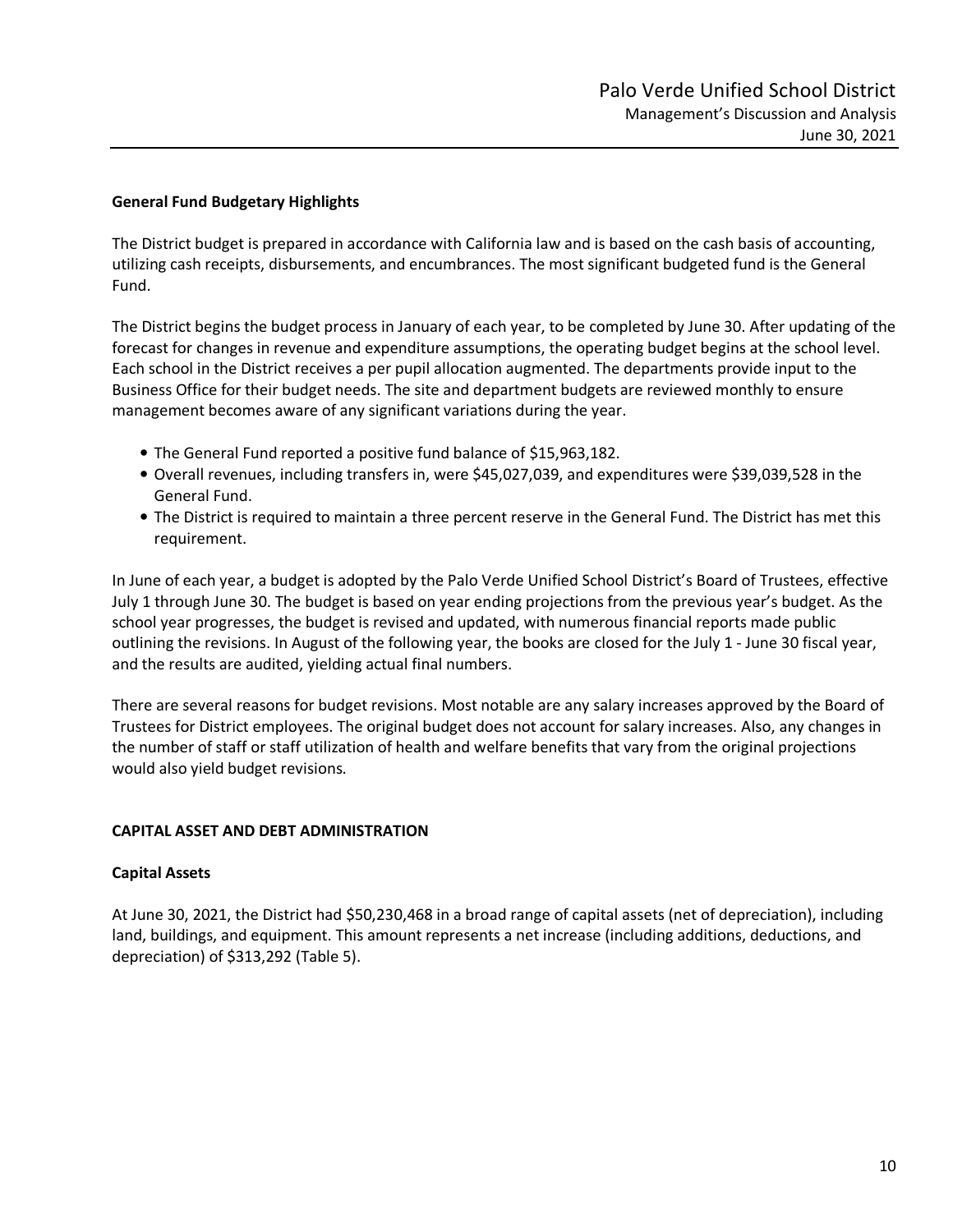# **Table 5**

| Governmental<br>Activities |            |  |
|----------------------------|------------|--|
| 2021                       | 2020       |  |
| 3,788,312                  | 5,790,711  |  |
| 44,486,228                 | 42,990,989 |  |
| 1,955,928                  | 1,135,476  |  |
| 50,230,468                 | 49,917,176 |  |
|                            |            |  |

# **Long-Term Liabilities**

At the end of this year, the District had \$71,684,566 in long-term liabilities outstanding versus \$69,313,971 last year. Those long-term liabilities consisted of the following:

# **Table 6**

| Governmental<br>Activities |                  |  |
|----------------------------|------------------|--|
| 2021                       | 2020             |  |
|                            |                  |  |
| 23,260,577<br>S.           | \$<br>24,606,591 |  |
| 1,186,548                  | 1,230,439        |  |
| 376,761                    | 427,717          |  |
| 287,794                    | 324,784          |  |
| 6,155,943                  | 5,303,024        |  |
| 40,416,943                 | 37,421,416       |  |
| 71,684,566                 | Ŝ.<br>69,313,971 |  |
|                            |                  |  |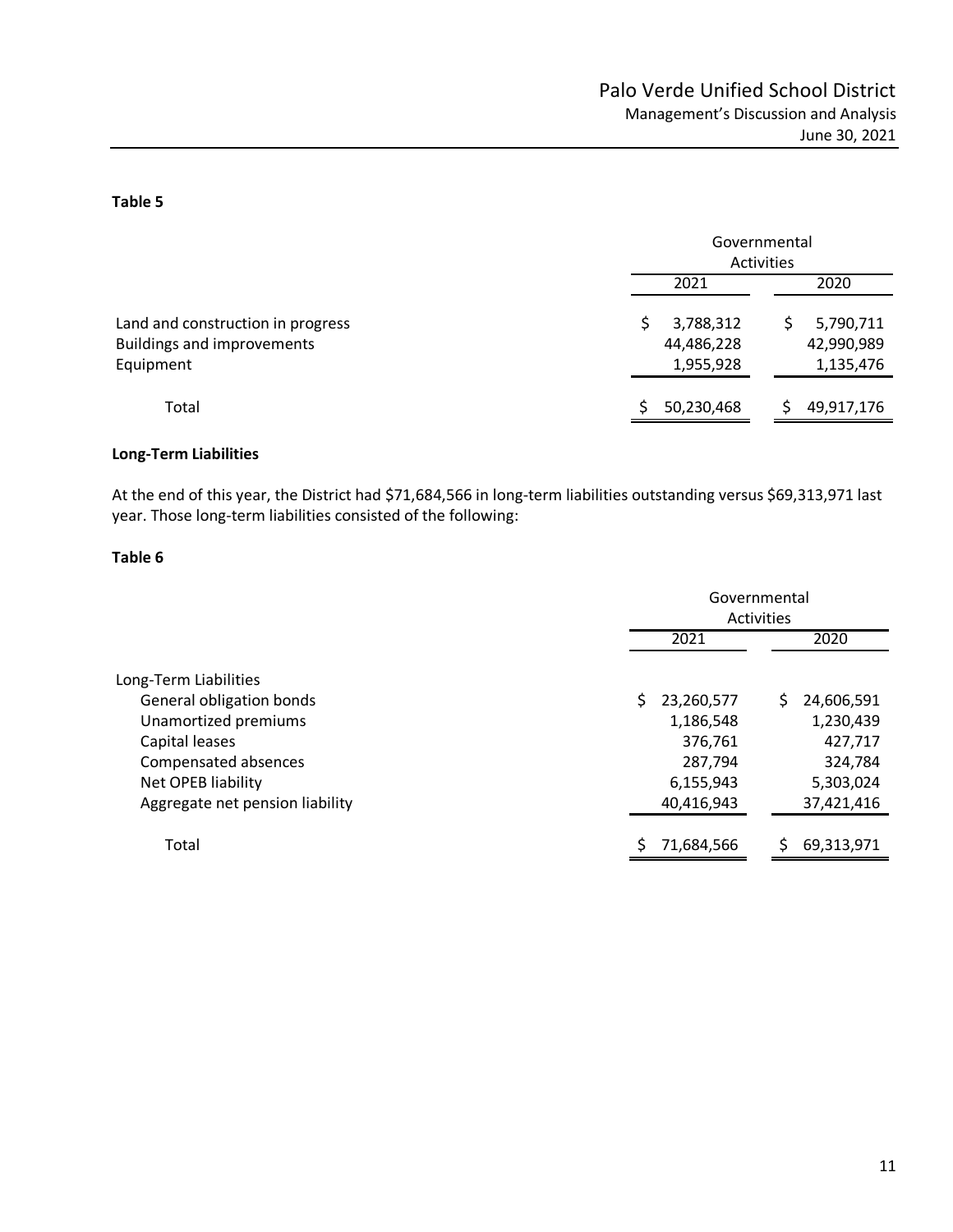### **ECONOMIC FACTORS AND NEXT YEAR'S BUDGETS AND RATES**

In considering the District Budget for the 2021-2022 year, the governing board and management used the following criteria:

The key assumptions in our revenue forecast are:

- 1. Property tax revenues will increase slightly due to the estimated assessed valuation and general growth.
- 2. During the fiscal year 2021-22, the District projects 5.07% and for 22-23 COLA is projected to decrease to 2.48%.
- 3. Federal income for established programs are projected to be stable with expiring carryover funds expended. Declining enrollment and attendance continue to apply pressures to Federal income projections. Due to COVID-19, the District expects to receive a significant one-time increase in federal funds to assist the District with the COVID-19 response.
- 4. Due to uncertainty with quarantine levels and independent study participation, declines in ADA are of particular concern to the District in 21-22 and beyond.

### **Student enrollment and demographic trends**

- 1. The Palo Verde Unified School District had an enrollment of 2,823 students for the 2020 2021 school year. For 21-22 and beyond, the projected decrease is just under 2% per year.
- 2. In addition to tracking enrollment, the District also monitors actual Average Daily Attendance (ADA). The ADA is typically lower than a district's enrollment, although the two terms are often used interchangeably. The 2020-21 ADA for the District is approximately 2,728.10, which is the result of a hold harmless provision that protects the District's ADA. Upon removal of the hold harmless provision, the District expect to experience significant ADA declines. The District is making every effort to improve attendance for the coming year. The also make significant efforts to improve our Independent Study program as we expect a significant number of students to participate in IS during fiscal year 21-22.
- 3. School districts have traditionally placed great importance on the accurate projection of student enrollment for the ensuing budget year, due to the broad range of funding and programs impacted by this number. The basic funding model for California school districts factor the number of days attended by the enrolled students by Grade Span to achieve the Local Control Funding Formula.

# **FOR THE FUTURE**

The District's system of budgeting and internal controls is well regarded, and it will take all of the District's financial abilities to meet the challenges of the future.

#### **CONTACTING THE DISTRICT'S FINANCIAL MANAGEMENT**

This financial report is designed to provide our citizens, taxpayers, and investors and creditors with a general overview of the School District's finances and to show the District's accountability for the money it receives. If you have questions about this report or need additional financial information, contact Meliton Sanchez, Assistant Superintendent of Business Services, 295 N First Street, Blythe, California 92225, or e-mail at: meliton.sanchez@pvusd.us.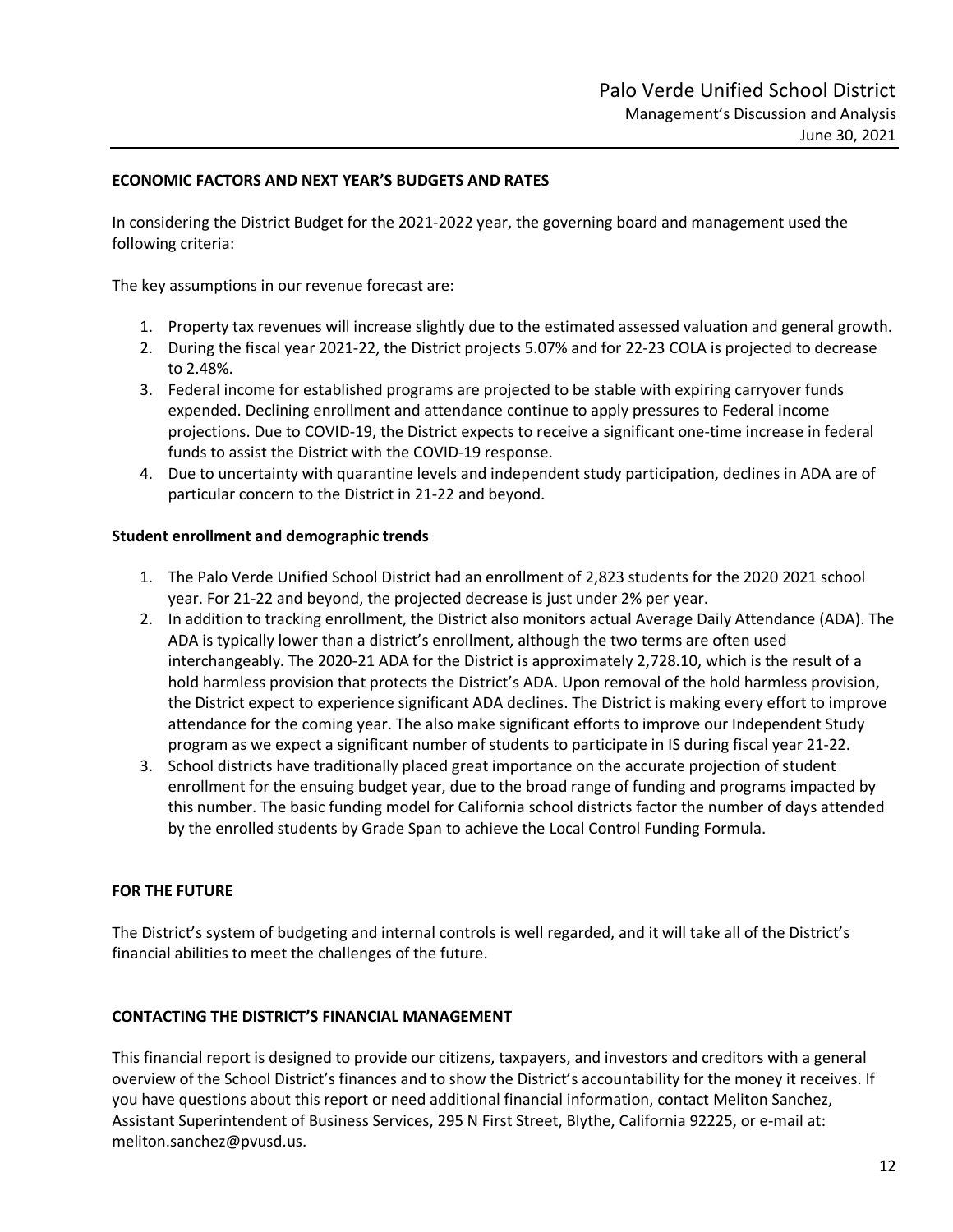# Palo Verde Unified School District Statement of Net Position June 30, 2021

| Assets<br>\$<br>23,956,917<br>Deposits and investments<br>Receivables<br>5,567,170<br><b>Stores inventories</b><br>198,233<br>3,788,312<br>Capital assets not depreciated<br>Capital assets, net of accumulated depreciation<br>46,442,156<br>Total assets<br>79,952,788<br>Deferred Outflows of Resources<br>Deferred charge on refunding<br>852,897<br>Deferred outflows of resources related to OPEB<br>1,497,541<br>Deferred outflows of resources related to pensions<br>10,359,556<br>Total deferred outflows of resources<br>12,709,994<br>Liabilities<br>Accounts payable<br>2,476,238<br>Interest payable<br>308,330<br>Unearned revenue<br>1,438,554<br>Long-term liabilities<br>Long-term liabilities other than OPEB and<br>pensions due within one year<br>1,169,192<br>Long-term liabilities other than OPEB and<br>23,942,488<br>pensions due in more than one year<br>Net other postemployment<br>benefits liability (OPEB)<br>6,155,943<br>Aggregate net pension liability<br>40,416,943<br><b>Total liabilities</b><br>75,907,688<br>Deferred Inflows of Resources<br>Deferred inflows of resources related to OPEB<br>77,163<br>Deferred inflows of resources related to pensions<br>2,249,297<br>Total deferred inflows of resources<br>2,326,460<br><b>Net Position</b><br>Net investment in capital assets<br>32,812,455<br>Restricted for<br>Debt service<br>2,402,412<br>Capital projects<br>219,779<br><b>Educational programs</b><br>2,908,538<br><b>Food Services</b><br>666,065<br>Unrestricted<br>(24, 580, 615)<br>Total net position<br>\$<br>14,428,634 | Governmental<br>Activities |
|-----------------------------------------------------------------------------------------------------------------------------------------------------------------------------------------------------------------------------------------------------------------------------------------------------------------------------------------------------------------------------------------------------------------------------------------------------------------------------------------------------------------------------------------------------------------------------------------------------------------------------------------------------------------------------------------------------------------------------------------------------------------------------------------------------------------------------------------------------------------------------------------------------------------------------------------------------------------------------------------------------------------------------------------------------------------------------------------------------------------------------------------------------------------------------------------------------------------------------------------------------------------------------------------------------------------------------------------------------------------------------------------------------------------------------------------------------------------------------------------------------------------------------------------------------------------------------------------|----------------------------|
|                                                                                                                                                                                                                                                                                                                                                                                                                                                                                                                                                                                                                                                                                                                                                                                                                                                                                                                                                                                                                                                                                                                                                                                                                                                                                                                                                                                                                                                                                                                                                                                         |                            |
|                                                                                                                                                                                                                                                                                                                                                                                                                                                                                                                                                                                                                                                                                                                                                                                                                                                                                                                                                                                                                                                                                                                                                                                                                                                                                                                                                                                                                                                                                                                                                                                         |                            |
|                                                                                                                                                                                                                                                                                                                                                                                                                                                                                                                                                                                                                                                                                                                                                                                                                                                                                                                                                                                                                                                                                                                                                                                                                                                                                                                                                                                                                                                                                                                                                                                         |                            |
|                                                                                                                                                                                                                                                                                                                                                                                                                                                                                                                                                                                                                                                                                                                                                                                                                                                                                                                                                                                                                                                                                                                                                                                                                                                                                                                                                                                                                                                                                                                                                                                         |                            |
|                                                                                                                                                                                                                                                                                                                                                                                                                                                                                                                                                                                                                                                                                                                                                                                                                                                                                                                                                                                                                                                                                                                                                                                                                                                                                                                                                                                                                                                                                                                                                                                         |                            |
|                                                                                                                                                                                                                                                                                                                                                                                                                                                                                                                                                                                                                                                                                                                                                                                                                                                                                                                                                                                                                                                                                                                                                                                                                                                                                                                                                                                                                                                                                                                                                                                         |                            |
|                                                                                                                                                                                                                                                                                                                                                                                                                                                                                                                                                                                                                                                                                                                                                                                                                                                                                                                                                                                                                                                                                                                                                                                                                                                                                                                                                                                                                                                                                                                                                                                         |                            |
|                                                                                                                                                                                                                                                                                                                                                                                                                                                                                                                                                                                                                                                                                                                                                                                                                                                                                                                                                                                                                                                                                                                                                                                                                                                                                                                                                                                                                                                                                                                                                                                         |                            |
|                                                                                                                                                                                                                                                                                                                                                                                                                                                                                                                                                                                                                                                                                                                                                                                                                                                                                                                                                                                                                                                                                                                                                                                                                                                                                                                                                                                                                                                                                                                                                                                         |                            |
|                                                                                                                                                                                                                                                                                                                                                                                                                                                                                                                                                                                                                                                                                                                                                                                                                                                                                                                                                                                                                                                                                                                                                                                                                                                                                                                                                                                                                                                                                                                                                                                         |                            |
|                                                                                                                                                                                                                                                                                                                                                                                                                                                                                                                                                                                                                                                                                                                                                                                                                                                                                                                                                                                                                                                                                                                                                                                                                                                                                                                                                                                                                                                                                                                                                                                         |                            |
|                                                                                                                                                                                                                                                                                                                                                                                                                                                                                                                                                                                                                                                                                                                                                                                                                                                                                                                                                                                                                                                                                                                                                                                                                                                                                                                                                                                                                                                                                                                                                                                         |                            |
|                                                                                                                                                                                                                                                                                                                                                                                                                                                                                                                                                                                                                                                                                                                                                                                                                                                                                                                                                                                                                                                                                                                                                                                                                                                                                                                                                                                                                                                                                                                                                                                         |                            |
|                                                                                                                                                                                                                                                                                                                                                                                                                                                                                                                                                                                                                                                                                                                                                                                                                                                                                                                                                                                                                                                                                                                                                                                                                                                                                                                                                                                                                                                                                                                                                                                         |                            |
|                                                                                                                                                                                                                                                                                                                                                                                                                                                                                                                                                                                                                                                                                                                                                                                                                                                                                                                                                                                                                                                                                                                                                                                                                                                                                                                                                                                                                                                                                                                                                                                         |                            |
|                                                                                                                                                                                                                                                                                                                                                                                                                                                                                                                                                                                                                                                                                                                                                                                                                                                                                                                                                                                                                                                                                                                                                                                                                                                                                                                                                                                                                                                                                                                                                                                         |                            |
|                                                                                                                                                                                                                                                                                                                                                                                                                                                                                                                                                                                                                                                                                                                                                                                                                                                                                                                                                                                                                                                                                                                                                                                                                                                                                                                                                                                                                                                                                                                                                                                         |                            |
|                                                                                                                                                                                                                                                                                                                                                                                                                                                                                                                                                                                                                                                                                                                                                                                                                                                                                                                                                                                                                                                                                                                                                                                                                                                                                                                                                                                                                                                                                                                                                                                         |                            |
|                                                                                                                                                                                                                                                                                                                                                                                                                                                                                                                                                                                                                                                                                                                                                                                                                                                                                                                                                                                                                                                                                                                                                                                                                                                                                                                                                                                                                                                                                                                                                                                         |                            |
|                                                                                                                                                                                                                                                                                                                                                                                                                                                                                                                                                                                                                                                                                                                                                                                                                                                                                                                                                                                                                                                                                                                                                                                                                                                                                                                                                                                                                                                                                                                                                                                         |                            |
|                                                                                                                                                                                                                                                                                                                                                                                                                                                                                                                                                                                                                                                                                                                                                                                                                                                                                                                                                                                                                                                                                                                                                                                                                                                                                                                                                                                                                                                                                                                                                                                         |                            |
|                                                                                                                                                                                                                                                                                                                                                                                                                                                                                                                                                                                                                                                                                                                                                                                                                                                                                                                                                                                                                                                                                                                                                                                                                                                                                                                                                                                                                                                                                                                                                                                         |                            |
|                                                                                                                                                                                                                                                                                                                                                                                                                                                                                                                                                                                                                                                                                                                                                                                                                                                                                                                                                                                                                                                                                                                                                                                                                                                                                                                                                                                                                                                                                                                                                                                         |                            |
|                                                                                                                                                                                                                                                                                                                                                                                                                                                                                                                                                                                                                                                                                                                                                                                                                                                                                                                                                                                                                                                                                                                                                                                                                                                                                                                                                                                                                                                                                                                                                                                         |                            |
|                                                                                                                                                                                                                                                                                                                                                                                                                                                                                                                                                                                                                                                                                                                                                                                                                                                                                                                                                                                                                                                                                                                                                                                                                                                                                                                                                                                                                                                                                                                                                                                         |                            |
|                                                                                                                                                                                                                                                                                                                                                                                                                                                                                                                                                                                                                                                                                                                                                                                                                                                                                                                                                                                                                                                                                                                                                                                                                                                                                                                                                                                                                                                                                                                                                                                         |                            |
|                                                                                                                                                                                                                                                                                                                                                                                                                                                                                                                                                                                                                                                                                                                                                                                                                                                                                                                                                                                                                                                                                                                                                                                                                                                                                                                                                                                                                                                                                                                                                                                         |                            |
|                                                                                                                                                                                                                                                                                                                                                                                                                                                                                                                                                                                                                                                                                                                                                                                                                                                                                                                                                                                                                                                                                                                                                                                                                                                                                                                                                                                                                                                                                                                                                                                         |                            |
|                                                                                                                                                                                                                                                                                                                                                                                                                                                                                                                                                                                                                                                                                                                                                                                                                                                                                                                                                                                                                                                                                                                                                                                                                                                                                                                                                                                                                                                                                                                                                                                         |                            |
|                                                                                                                                                                                                                                                                                                                                                                                                                                                                                                                                                                                                                                                                                                                                                                                                                                                                                                                                                                                                                                                                                                                                                                                                                                                                                                                                                                                                                                                                                                                                                                                         |                            |
|                                                                                                                                                                                                                                                                                                                                                                                                                                                                                                                                                                                                                                                                                                                                                                                                                                                                                                                                                                                                                                                                                                                                                                                                                                                                                                                                                                                                                                                                                                                                                                                         |                            |
|                                                                                                                                                                                                                                                                                                                                                                                                                                                                                                                                                                                                                                                                                                                                                                                                                                                                                                                                                                                                                                                                                                                                                                                                                                                                                                                                                                                                                                                                                                                                                                                         |                            |
|                                                                                                                                                                                                                                                                                                                                                                                                                                                                                                                                                                                                                                                                                                                                                                                                                                                                                                                                                                                                                                                                                                                                                                                                                                                                                                                                                                                                                                                                                                                                                                                         |                            |
|                                                                                                                                                                                                                                                                                                                                                                                                                                                                                                                                                                                                                                                                                                                                                                                                                                                                                                                                                                                                                                                                                                                                                                                                                                                                                                                                                                                                                                                                                                                                                                                         |                            |
|                                                                                                                                                                                                                                                                                                                                                                                                                                                                                                                                                                                                                                                                                                                                                                                                                                                                                                                                                                                                                                                                                                                                                                                                                                                                                                                                                                                                                                                                                                                                                                                         |                            |
|                                                                                                                                                                                                                                                                                                                                                                                                                                                                                                                                                                                                                                                                                                                                                                                                                                                                                                                                                                                                                                                                                                                                                                                                                                                                                                                                                                                                                                                                                                                                                                                         |                            |
|                                                                                                                                                                                                                                                                                                                                                                                                                                                                                                                                                                                                                                                                                                                                                                                                                                                                                                                                                                                                                                                                                                                                                                                                                                                                                                                                                                                                                                                                                                                                                                                         |                            |
|                                                                                                                                                                                                                                                                                                                                                                                                                                                                                                                                                                                                                                                                                                                                                                                                                                                                                                                                                                                                                                                                                                                                                                                                                                                                                                                                                                                                                                                                                                                                                                                         |                            |
|                                                                                                                                                                                                                                                                                                                                                                                                                                                                                                                                                                                                                                                                                                                                                                                                                                                                                                                                                                                                                                                                                                                                                                                                                                                                                                                                                                                                                                                                                                                                                                                         |                            |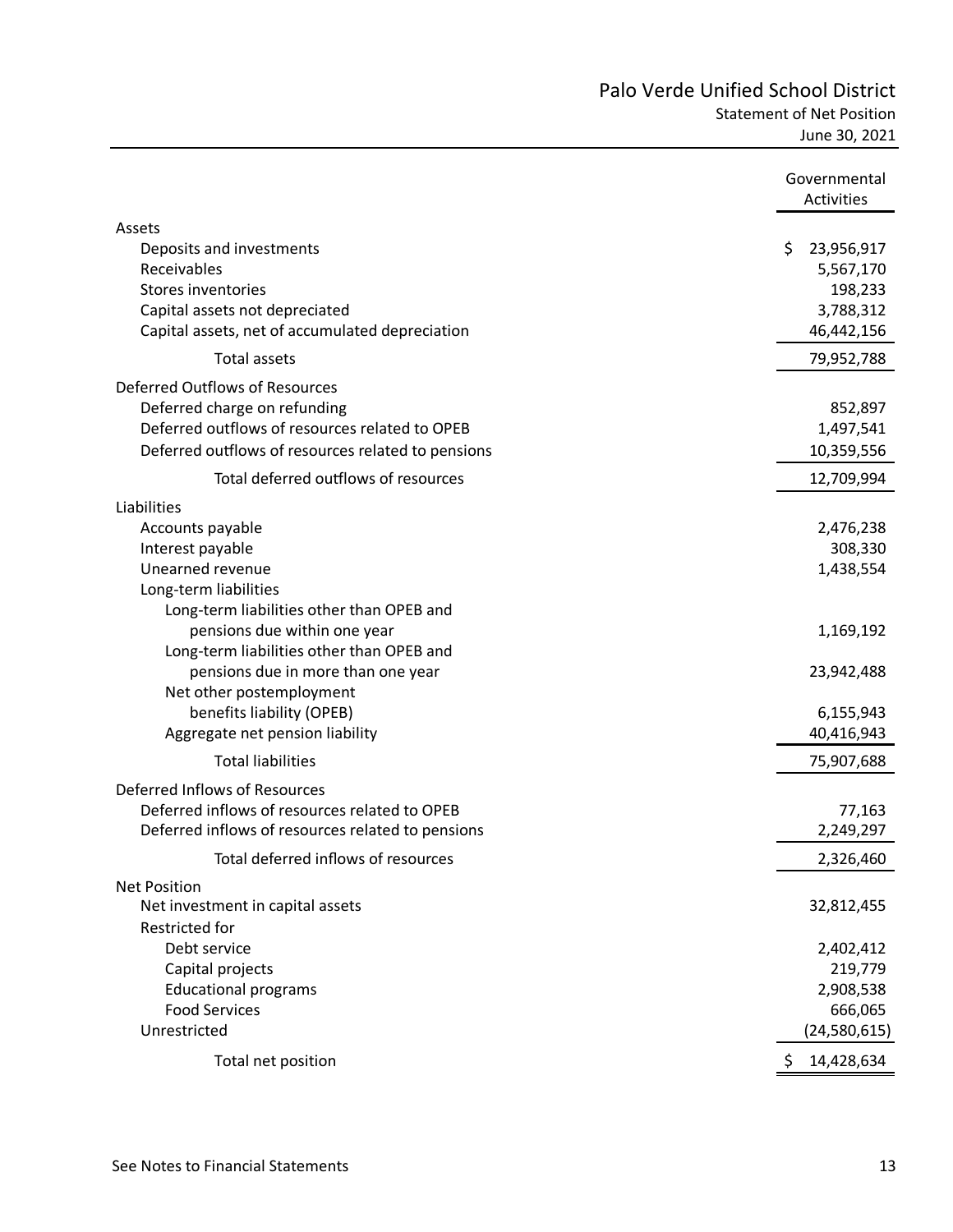# Palo Verde Unified School District Statement of Activities Year Ended June 30, 2021

|                                              |              |              | Program Revenues           | Net (Expenses) Revenues and<br>Changes in Net Position |                      |
|----------------------------------------------|--------------|--------------|----------------------------|--------------------------------------------------------|----------------------|
|                                              |              | Charges for  | Operating                  | Capital                                                |                      |
|                                              |              | Services and | Grants and                 | Grants and                                             | Governmental         |
| Functions/Programs                           | Expenses     | <b>Sales</b> | Contributions              | Contributions                                          | Activities           |
| <b>Governmental Activities</b>               |              |              |                            |                                                        |                      |
| Instruction                                  | \$25,573,588 | \$<br>58     | \$<br>6,708,242            | \$<br>161                                              | \$<br>(18, 865, 127) |
| Instruction-related activities               |              |              |                            |                                                        |                      |
| Supervision of instruction                   | 1,278,731    |              | 510,828                    |                                                        | (767, 903)           |
| Instructional library, media, and technology | 538,420      | 3            | 204,844                    |                                                        | (333,573)            |
| School site administration                   | 2,548,253    | 5            | 253,983                    |                                                        | (2, 294, 265)        |
| Pupil services                               |              |              |                            |                                                        |                      |
| Home-to-school transportation                | 2,424,360    | 9            | 950,442                    |                                                        | (1,473,909)          |
| Food services                                | 2,563,948    | 11,166       | 3,803,208                  |                                                        | 1,250,426            |
| All other pupil services                     | 3,549,689    | 3            | 1,522,575                  |                                                        | (2,027,111)          |
| Administration                               |              |              |                            |                                                        |                      |
| Data processing                              | 485,017      | 68           | 138,837                    |                                                        | (346, 112)           |
| All other administration                     | 2,509,904    | 538          | 426,623                    |                                                        | (2,082,743)          |
| Plant services                               | 3,539,399    | 1,193        | 606,129                    |                                                        | (2,932,077)          |
| Ancillary services                           | 482,581      |              | 92,149                     |                                                        | (390, 432)           |
| Interest on long-term liabilities            | 1,190,796    |              |                            |                                                        | (1, 190, 796)        |
| Other outgo                                  | 105,087      | 8,965        | 247,670                    |                                                        | 151,548              |
| Total governmental activities                | 46,789,773   | 22,008       | 15,465,530<br>$\mathsf{S}$ | 161                                                    | (31, 302, 074)       |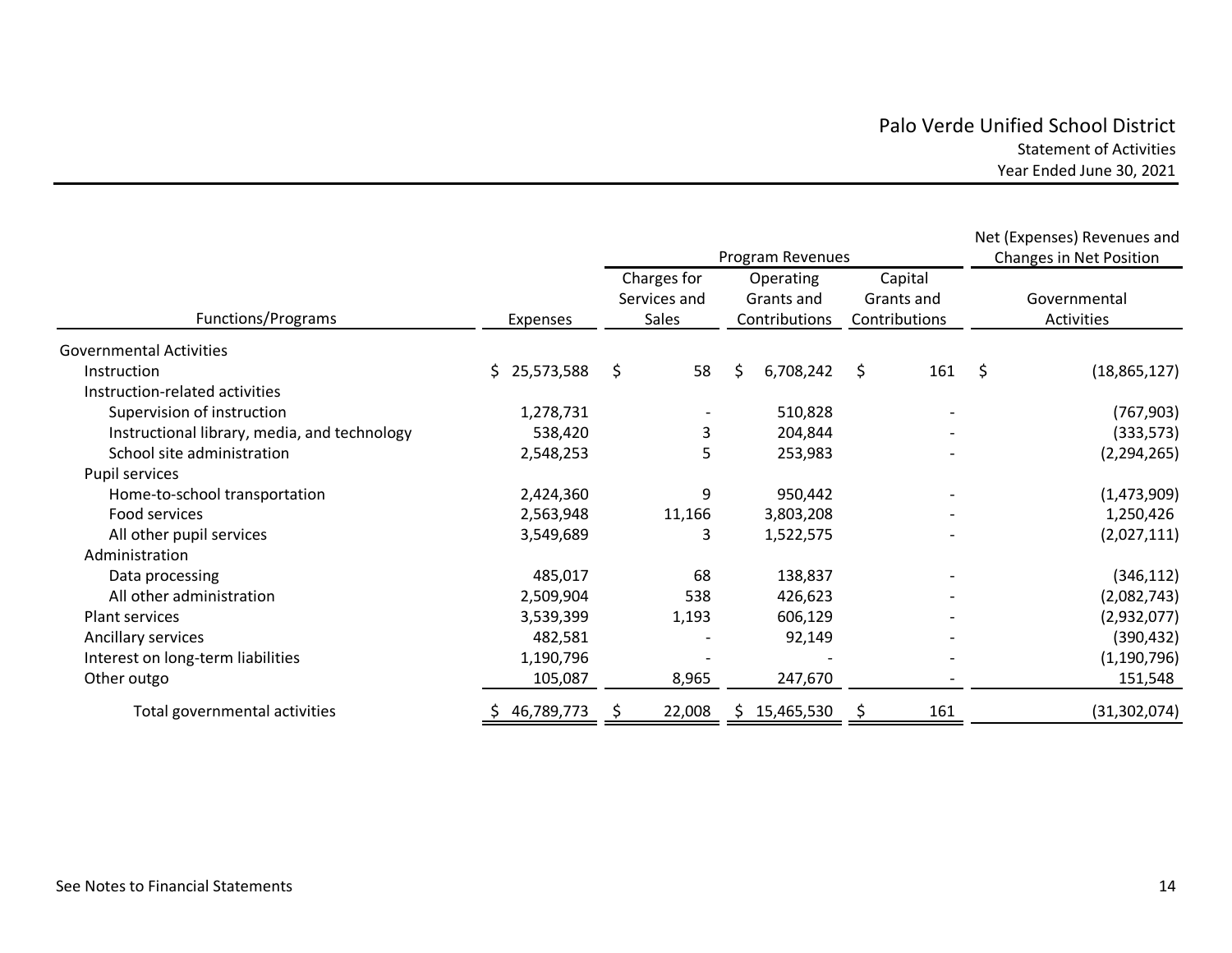# Palo Verde Unified School District Statement of Activities Year Ended June 30, 2021

|                                                                                                                                                                                                                                                                                                 |          |                                             | Program Revenues                         | Net (Expenses) Revenues and<br>Changes in Net Position |                                                                              |
|-------------------------------------------------------------------------------------------------------------------------------------------------------------------------------------------------------------------------------------------------------------------------------------------------|----------|---------------------------------------------|------------------------------------------|--------------------------------------------------------|------------------------------------------------------------------------------|
| Functions/Programs                                                                                                                                                                                                                                                                              | Expenses | Charges for<br>Services and<br><b>Sales</b> | Operating<br>Grants and<br>Contributions | Capital<br>Grants and<br>Contributions                 | Governmental<br>Activities                                                   |
| <b>General Revenues and Subventions</b><br>Property taxes, levied for general purposes<br>Property taxes, levied for debt service<br>Taxes levied for other specific purposes<br>Federal and State aid not restricted to specific purposes<br>Interest and investment earnings<br>Miscellaneous |          |                                             |                                          |                                                        | \$<br>7,515,965<br>2,061,938<br>528,094<br>23,407,027<br>46,875<br>2,261,203 |
| Subtotal, general revenues                                                                                                                                                                                                                                                                      |          |                                             |                                          |                                                        | 35,821,102                                                                   |
| Change in Net Position                                                                                                                                                                                                                                                                          |          |                                             |                                          |                                                        | 4,519,028                                                                    |
| Net Position - Beginning, as restated                                                                                                                                                                                                                                                           |          |                                             |                                          |                                                        | 9,909,606                                                                    |
| Net Position - Ending                                                                                                                                                                                                                                                                           |          |                                             |                                          |                                                        | 14,428,634                                                                   |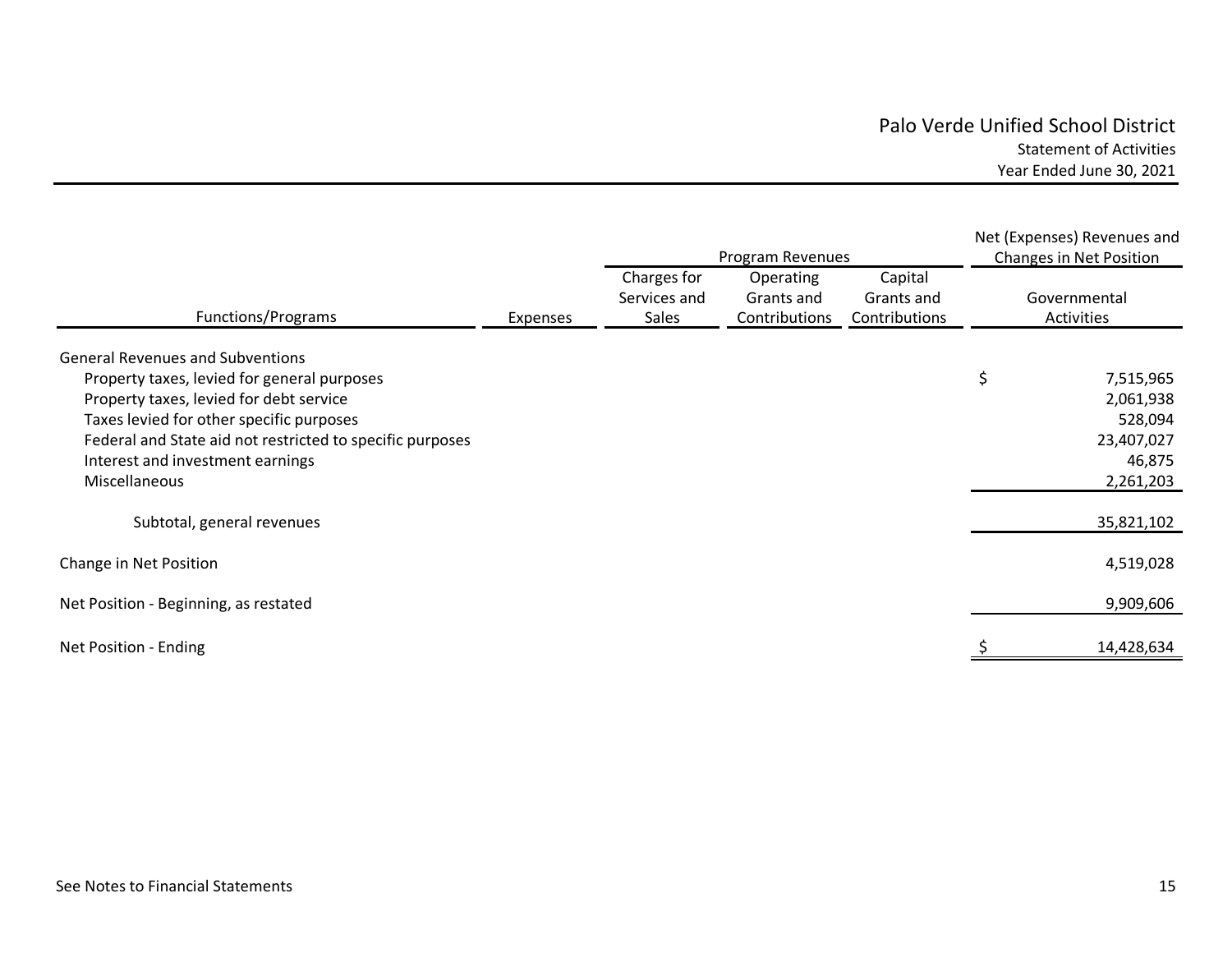Balance Sheet – Governmental Funds

June 30, 2021

|                                            | General<br>Fund  | <b>Building</b><br>Fund | <b>Special Reserve</b><br><b>Fund for Capital</b><br><b>Outlay Projects</b> | Non-Major<br>Governmental<br>Funds | Total<br>Governmental<br>Funds |
|--------------------------------------------|------------------|-------------------------|-----------------------------------------------------------------------------|------------------------------------|--------------------------------|
| Assets                                     |                  |                         |                                                                             |                                    |                                |
| Deposits and investments                   | \$<br>13,739,435 | \$<br>4,500,676         | \$<br>779,291                                                               | \$<br>4,937,515                    | 23,956,917<br>\$               |
| Receivables                                | 5,054,791        | 3,352                   | 426                                                                         | 508,601                            | 5,567,170                      |
| Due from other funds<br>Stores inventories | 853,574          |                         |                                                                             |                                    | 853,574                        |
|                                            | 168,880          |                         |                                                                             | 29,353                             | 198,233                        |
| <b>Total assets</b>                        | 19,816,680       | 4,504,028<br>\$         | 779,717<br>\$                                                               | \$<br>5,475,469                    | 30,575,894<br>S.               |
| Liabilities and Fund Balances              |                  |                         |                                                                             |                                    |                                |
| Liabilities                                |                  |                         |                                                                             |                                    |                                |
| Accounts payable                           | \$<br>2,414,944  | \$<br>8,976             | \$                                                                          | \$<br>52,318                       | \$<br>2,476,238                |
| Due to other funds                         |                  |                         | 779,135                                                                     | 74,439                             | 853,574                        |
| Unearned revenue                           | 1,438,554        |                         |                                                                             |                                    | 1,438,554                      |
| <b>Total liabilities</b>                   | 3,853,498        | 8,976                   | 779,135                                                                     | 126,757                            | 4,768,366                      |
| <b>Fund Balances</b>                       |                  |                         |                                                                             |                                    |                                |
| Nonspendable                               | 184,880          |                         |                                                                             | 29,353                             | 214,233                        |
| Restricted                                 | 2,826,530        | 4,495,052               |                                                                             | 5,319,359                          | 12,640,941                     |
| Assigned                                   |                  |                         | 582                                                                         |                                    | 582                            |
| Unassigned                                 | 12,951,772       |                         |                                                                             |                                    | 12,951,772                     |
| <b>Total fund balances</b>                 | 15,963,182       | 4,495,052               | 582                                                                         | 5,348,712                          | 25,807,528                     |
| Total liabilities and fund balances        | 19,816,680       | 4,504,028<br>S          | 779,717                                                                     | 5,475,469                          | 30,575,894                     |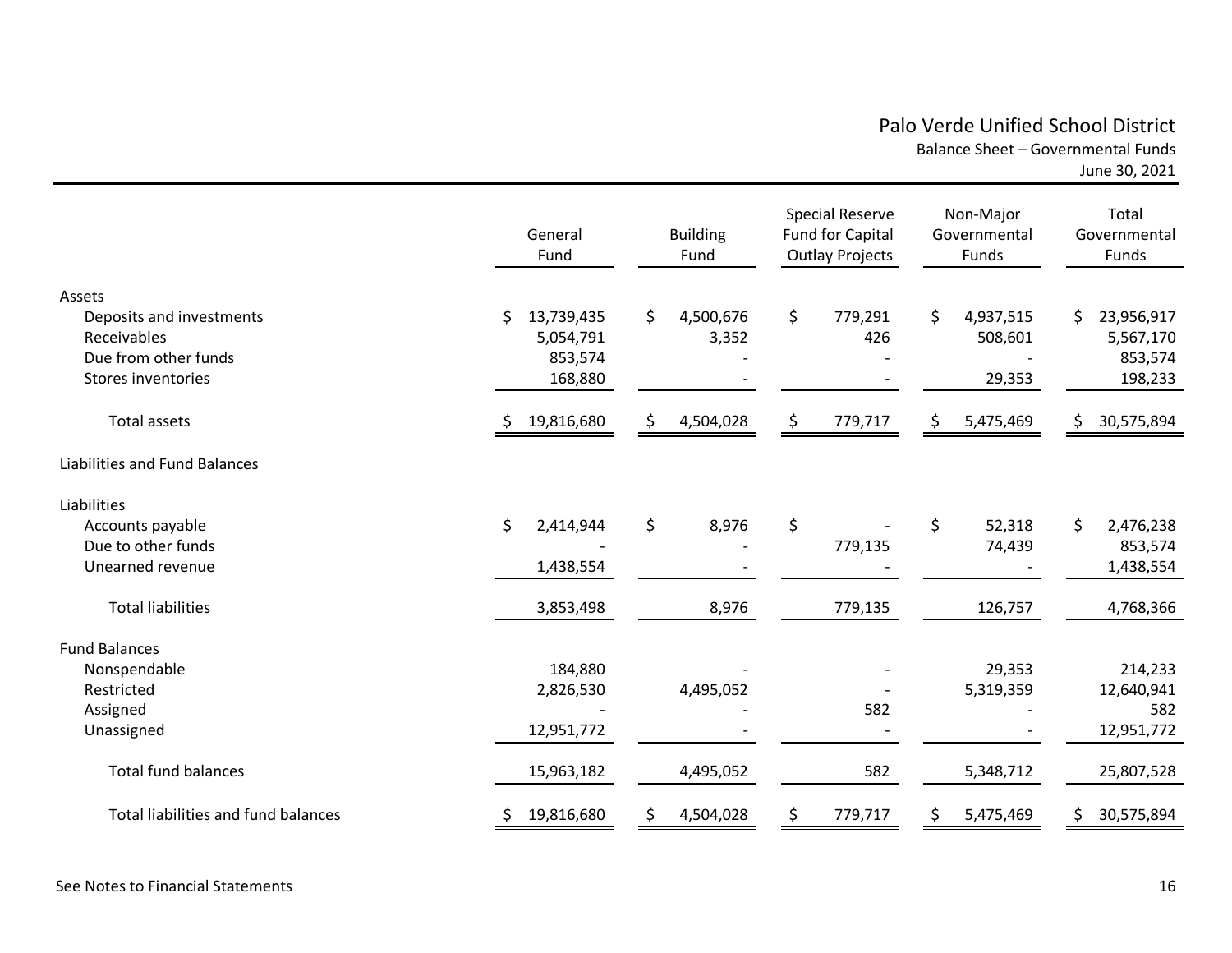Reconciliation of the Governmental Funds Balance Sheet to the Statement of Net Position

June 30, 2021

| <b>Total Fund Balance - Governmental Funds</b>                                                                                                                                                                                                                                      |                                    | S. | 25,807,528     |
|-------------------------------------------------------------------------------------------------------------------------------------------------------------------------------------------------------------------------------------------------------------------------------------|------------------------------------|----|----------------|
| Amounts Reported for Governmental Activities in the<br><b>Statement of Net Position are Different Because</b>                                                                                                                                                                       |                                    |    |                |
| Capital assets used in governmental activities are not financial<br>resources and, therefore, are not reported as assets in                                                                                                                                                         |                                    |    |                |
| governmental funds.<br>The cost of capital assets is<br>Accumulated depreciation is                                                                                                                                                                                                 | \$2,119,051<br>(31,888,583)        |    |                |
| Net capital assets                                                                                                                                                                                                                                                                  |                                    |    | 50,230,468     |
| In governmental funds, unmatured interest on long-term<br>liabilities is recognized in the period when it is due. On the                                                                                                                                                            |                                    |    |                |
| government-wide financial statements, unmatured interest on<br>long-term liabilities is recognized when it is incurred.                                                                                                                                                             |                                    |    | (308, 330)     |
| Deferred outflows of resources represent a consumption of net<br>position in a future period and is not reported in the governmental<br>funds. Deferred outflows of resources amounted to and related to                                                                            |                                    |    |                |
| Debt refundings (deferred charge on refunding)<br>Other postemployment benefits (OPEB)<br>Net pension liability                                                                                                                                                                     | 852,897<br>1,497,541<br>10,359,556 |    |                |
| Total deferred outflows of resources                                                                                                                                                                                                                                                |                                    |    | 12,709,994     |
| Deferred inflows of resources represent an acquisition of net position<br>that applies to a future period and is not reported in the governmental<br>funds. Deferred inflows of resources amount to and related to<br>Other postemployment benefits (OPEB)<br>Net pension liability | (77, 163)<br>(2, 249, 297)         |    |                |
| Total deferred inflows of resources                                                                                                                                                                                                                                                 |                                    |    | (2,326,460)    |
| Net pension liability is not due and payable in the current period,<br>and is not reported as a liability in the funds.                                                                                                                                                             |                                    |    | (40, 416, 943) |
| The District's OPEB liability is not due and payable in the current period,<br>and is not reported as a liability in the funds.                                                                                                                                                     |                                    |    | (6, 155, 943)  |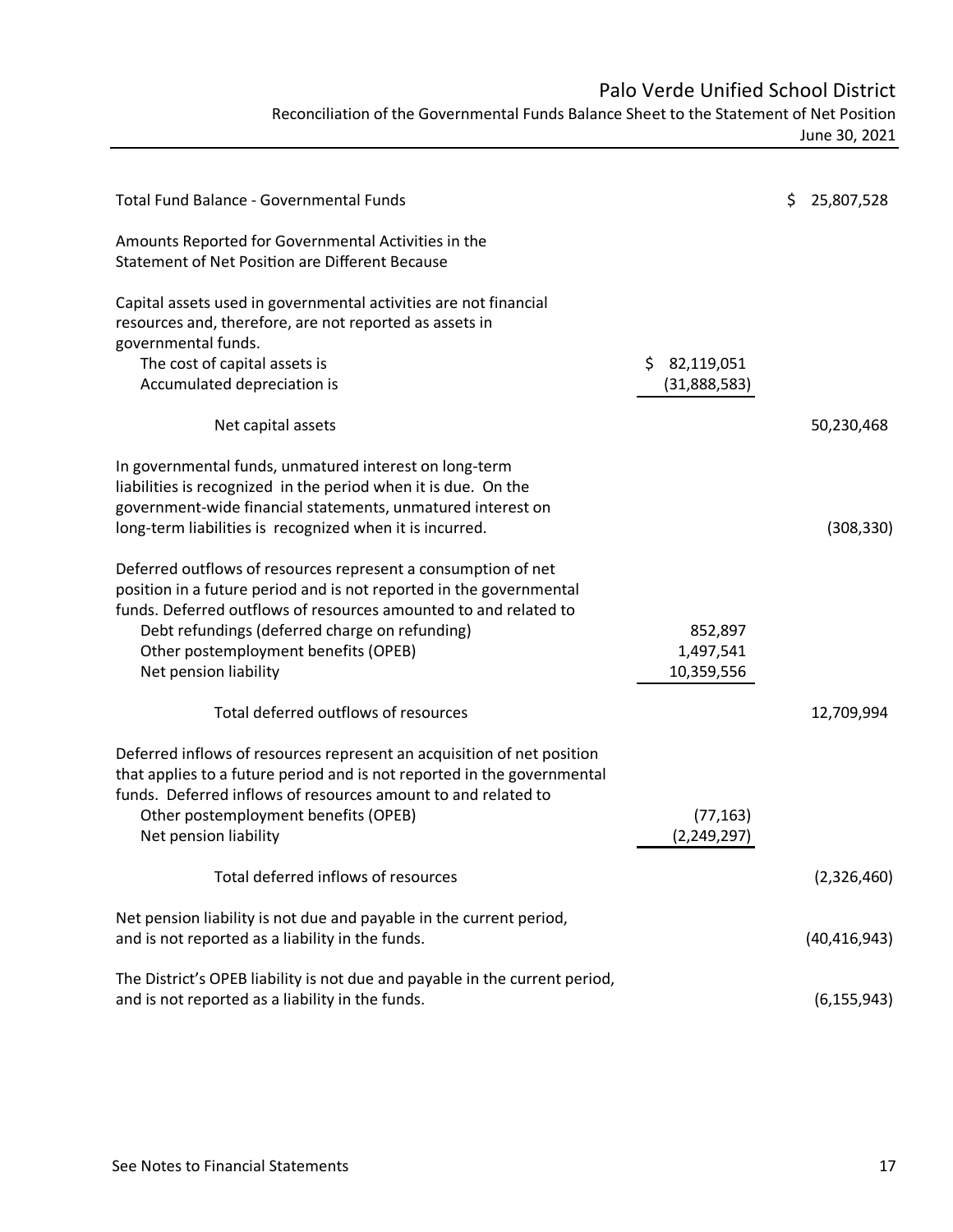Reconciliation of the Governmental Funds Balance Sheet to the Statement of Net Position June 30, 2021

| Long-term liabilities are not due and payable in the current period |                   |                   |
|---------------------------------------------------------------------|-------------------|-------------------|
| and, therefore, are not reported as liabilities in the funds.       |                   |                   |
| Long-term liabilities at year-end consist of                        |                   |                   |
| General obligation bonds                                            | \$ (21, 202, 653) |                   |
| Unamortized debt premiums                                           | (1, 186, 548)     |                   |
| Capital leases                                                      | (376, 761)        |                   |
| Compensated absences (vacations)                                    | (287, 794)        |                   |
| In addition, capital appreciation general obligation bonds were     |                   |                   |
| issued. The accretion of interest to date on the general            |                   |                   |
| obligation bonds is                                                 | (2,057,924)       |                   |
| Total long-term liabilities                                         |                   | \$ (25, 111, 680) |
| Total net position - governmental activities                        |                   | 14,428,634        |
|                                                                     |                   |                   |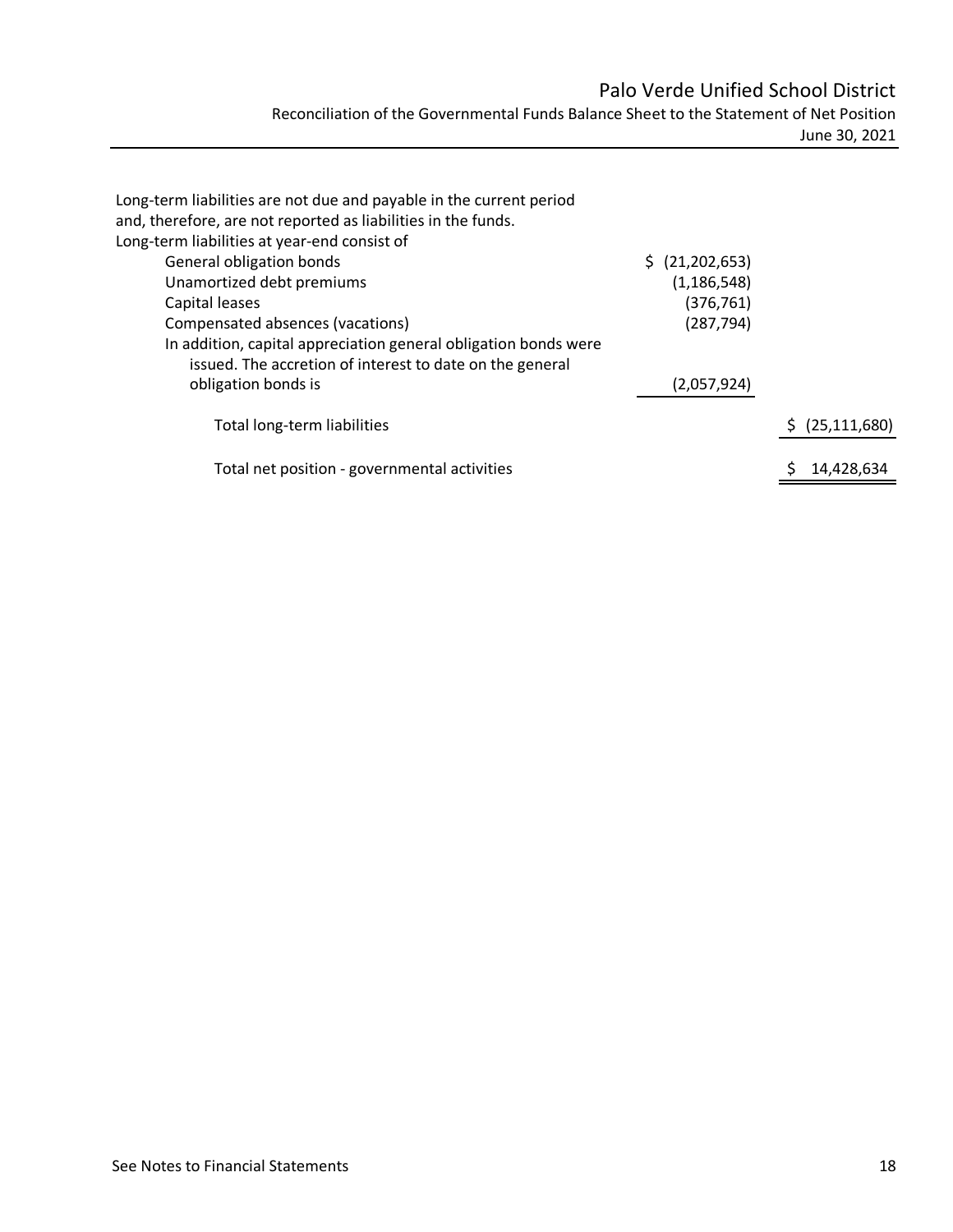Statement of Revenues, Expenditures, and Changes in Fund Balances – Governmental Funds Year Ended June 30, 2021

|                                       | General<br>Fund  | <b>Building</b><br>Fund | <b>Special Reserve</b><br>Fund for Capital<br><b>Outlay Projects</b> | Non-Major<br>Governmental<br>Funds | Total<br>Governmental<br>Funds |
|---------------------------------------|------------------|-------------------------|----------------------------------------------------------------------|------------------------------------|--------------------------------|
| Revenues                              |                  |                         |                                                                      |                                    |                                |
| Local Control Funding Formula         | \$<br>30,236,658 | \$                      | \$                                                                   | \$                                 | \$<br>30,236,658               |
| Federal sources                       | 6,726,350        |                         |                                                                      | 3,830,460                          | 10,556,810                     |
| Other State sources                   | 4,716,216        |                         |                                                                      | 184,832                            | 4,901,048                      |
| Other local sources                   | 2,568,680        | 21,543                  | 529,684                                                              | 2,142,329                          | 5,262,236                      |
| Total revenues                        | 44,247,904       | 21,543                  | 529,684                                                              | 6,157,621                          | 50,956,752                     |
| Expenditures                          |                  |                         |                                                                      |                                    |                                |
| Current                               |                  |                         |                                                                      |                                    |                                |
| Instruction                           | 22,363,020       |                         |                                                                      |                                    | 22,363,020                     |
| Instruction-related activities        |                  |                         |                                                                      |                                    |                                |
| Supervision of instruction            | 1,094,703        |                         |                                                                      |                                    | 1,094,703                      |
| Instructional library, media,         |                  |                         |                                                                      |                                    |                                |
| and technology                        | 370,411          |                         |                                                                      |                                    | 370,411                        |
| School site administration            | 2,271,925        |                         |                                                                      |                                    | 2,271,925                      |
| Pupil services                        |                  |                         |                                                                      |                                    |                                |
| Home-to-school transportation         | 2,203,279        |                         |                                                                      |                                    | 2,203,279                      |
| Food services                         | 133,482          |                         |                                                                      | 2,290,174                          | 2,423,656                      |
| All other pupil services              | 3,079,688        |                         |                                                                      |                                    | 3,079,688                      |
| Administration                        |                  |                         |                                                                      |                                    |                                |
| Data processing                       | 433,046          |                         |                                                                      |                                    | 433,046                        |
| All other administration              | 2,179,995        |                         |                                                                      | 74,330                             | 2,254,325                      |
| Plant services                        | 4,258,331        |                         |                                                                      | 6,605                              | 4,264,936                      |
| Ancillary services                    | 414,006          |                         |                                                                      | 38,636                             | 452,642                        |
| Other outgo                           | 105,047          |                         |                                                                      | 40                                 | 105,087                        |
| Facility acquisition and construction | 45,385           | 828,329                 |                                                                      |                                    | 873,714                        |
| Debt service                          |                  |                         |                                                                      |                                    |                                |
| Principal                             | 50,956           |                         |                                                                      | 1,524,236                          | 1,575,192                      |
| Interest and other                    | 36,254           |                         |                                                                      | 812,454                            | 848,708                        |
| Total expenditures                    | 39,039,528       | 828,329                 |                                                                      | 4,746,475                          | 44,614,332                     |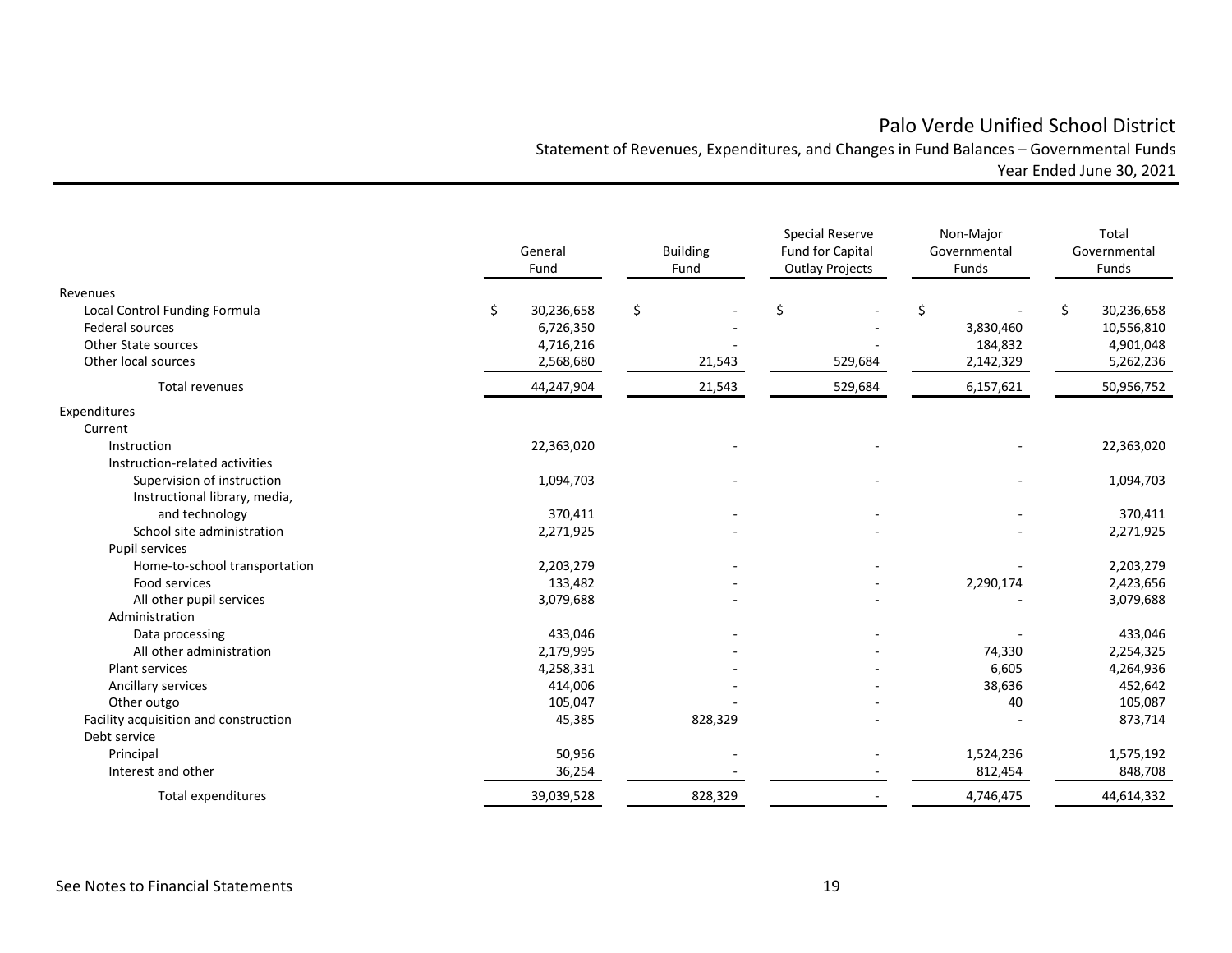Statement of Revenues, Expenditures, and Changes in Fund Balances – Governmental Funds Year Ended June 30, 2021

|                                                                 | General<br>Fund | <b>Building</b><br>Fund | Special Reserve<br><b>Fund for Capital</b><br><b>Outlay Projects</b> | Non-Major<br>Governmental<br>Funds | Total<br>Governmental<br>Funds |
|-----------------------------------------------------------------|-----------------|-------------------------|----------------------------------------------------------------------|------------------------------------|--------------------------------|
| Excess (Deficiency) of Revenues<br>Over Expenditures            | 5,208,376       | (806, 786)              | 529,684                                                              | 1,411,146                          | 6,342,420                      |
| Other Financing Sources (Uses)<br>Transfers in<br>Transfers out | 779,135         |                         | (779, 135)                                                           |                                    | 779,135<br>(779, 135)          |
| Net Financing Sources (Uses)                                    | 779,135         |                         | (779, 135)                                                           |                                    |                                |
| Net Change in Fund Balances                                     | 5,987,511       | (806, 786)              | (249, 451)                                                           | 1,411,146                          | 6,342,420                      |
| Fund Balance - Beginning, as restated                           | 9,975,671       | 5,301,838               | 250,033                                                              | 3,937,566                          | 19,465,108                     |
| Fund Balance - Ending                                           | 15,963,182      | 4,495,052               | 582                                                                  | 5,348,712                          | 25,807,528                     |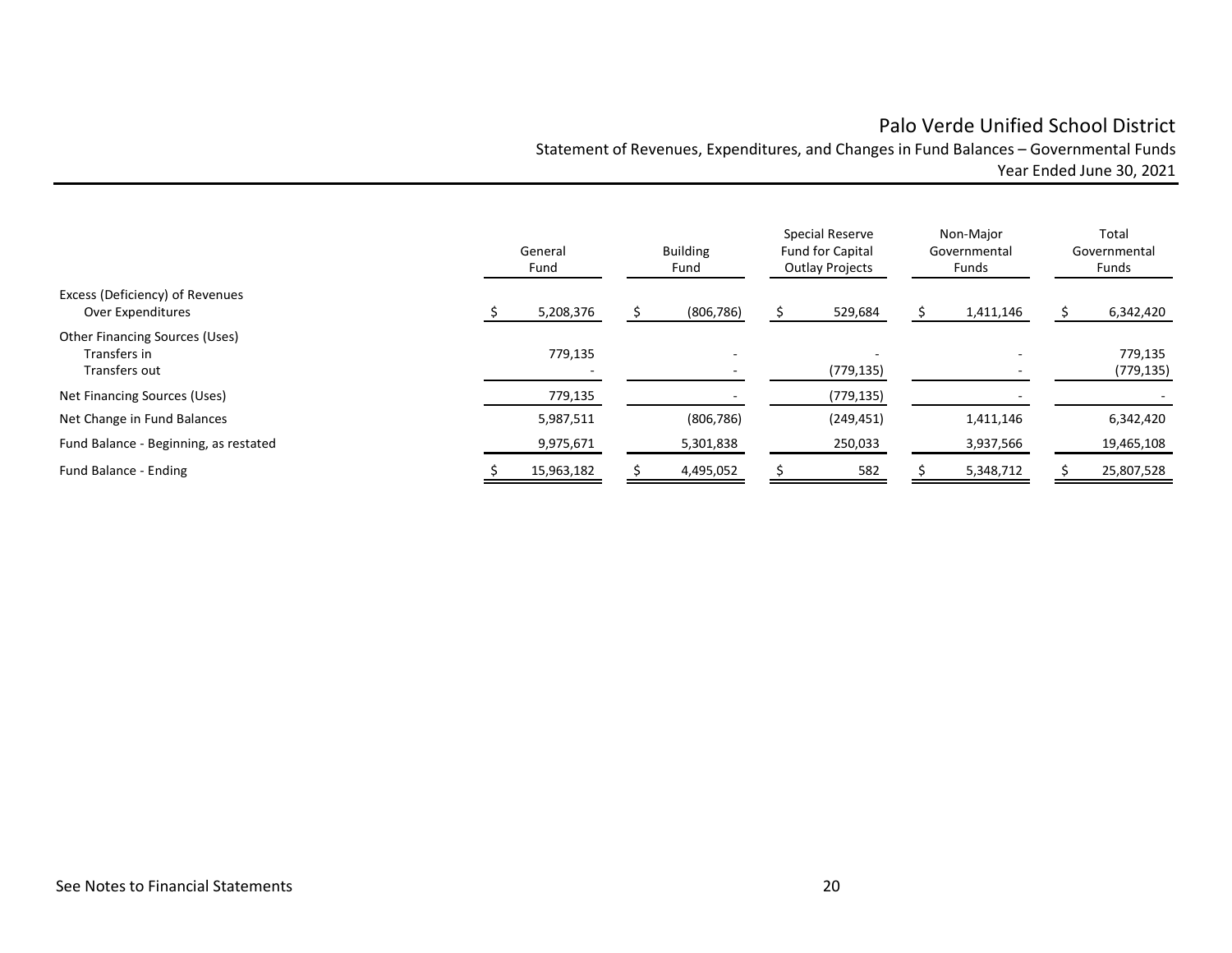Reconciliation of the Statement of Revenues, Expenditures, and Changes in Fund Balances of Governmental Funds to the Statement of Activities Year Ended June 30, 2021

| Total Net Change in Fund Balances - Governmental Funds                                                                                                                                                                                                                                                                                                                                                    |                                | \$ | 6,342,420   |
|-----------------------------------------------------------------------------------------------------------------------------------------------------------------------------------------------------------------------------------------------------------------------------------------------------------------------------------------------------------------------------------------------------------|--------------------------------|----|-------------|
| Amounts Reported for Governmental Activities in the Statement of<br>Activities are Different Because                                                                                                                                                                                                                                                                                                      |                                |    |             |
| Capital outlays to purchase or build capital assets are reported in<br>governmental funds as expenditures; however, for governmental<br>activities, those costs are shown in the Statement of Net Position and<br>allocated over their estimated useful lives as annual depreciation<br>expenses in the Statement of Activities.                                                                          |                                |    |             |
| This is the amount by which capital outlays exceed depreciation<br>expense in the period.<br>Capital outlays<br>Depreciation expense                                                                                                                                                                                                                                                                      | \$<br>1,965,515<br>(1,652,223) |    |             |
| Net expense adjustment                                                                                                                                                                                                                                                                                                                                                                                    |                                |    | 313,292     |
| The District issued capital appreciation general obligations bonds.<br>The accretion of interest on the general obligation bonds during the<br>current fiscal year was                                                                                                                                                                                                                                    |                                |    | (178, 222)  |
| In the Statement of Activities, certain operating expenses, such as<br>compensated absences (vacations) are measured by the amounts<br>earned during the year. In the governmental funds, however,<br>expenditures for these items are measured by the amount of<br>financial resources used (essentially, the amounts actually paid).<br>This amount is the difference between vacation earned and used. |                                |    | 36,990      |
| In the governmental funds, pension costs are based on employer<br>contributions made to pension plans during the year. However,<br>in the Statement of Activities, pension expense is the net effect of<br>all changes in the deferred outflows, deferred inflows and net<br>pension liability during the year.                                                                                           |                                |    | (2,930,054) |
| In the governmental funds, OPEB costs are based on employer<br>contributions made to OPEB plans during the year. However, in the<br>Statement of Activities, OPEB expense is the net effect of all changes<br>in the deferred outflows, deferred inflows, and net OPEB liability                                                                                                                          |                                |    |             |
| during the year.                                                                                                                                                                                                                                                                                                                                                                                          |                                |    | (476, 724)  |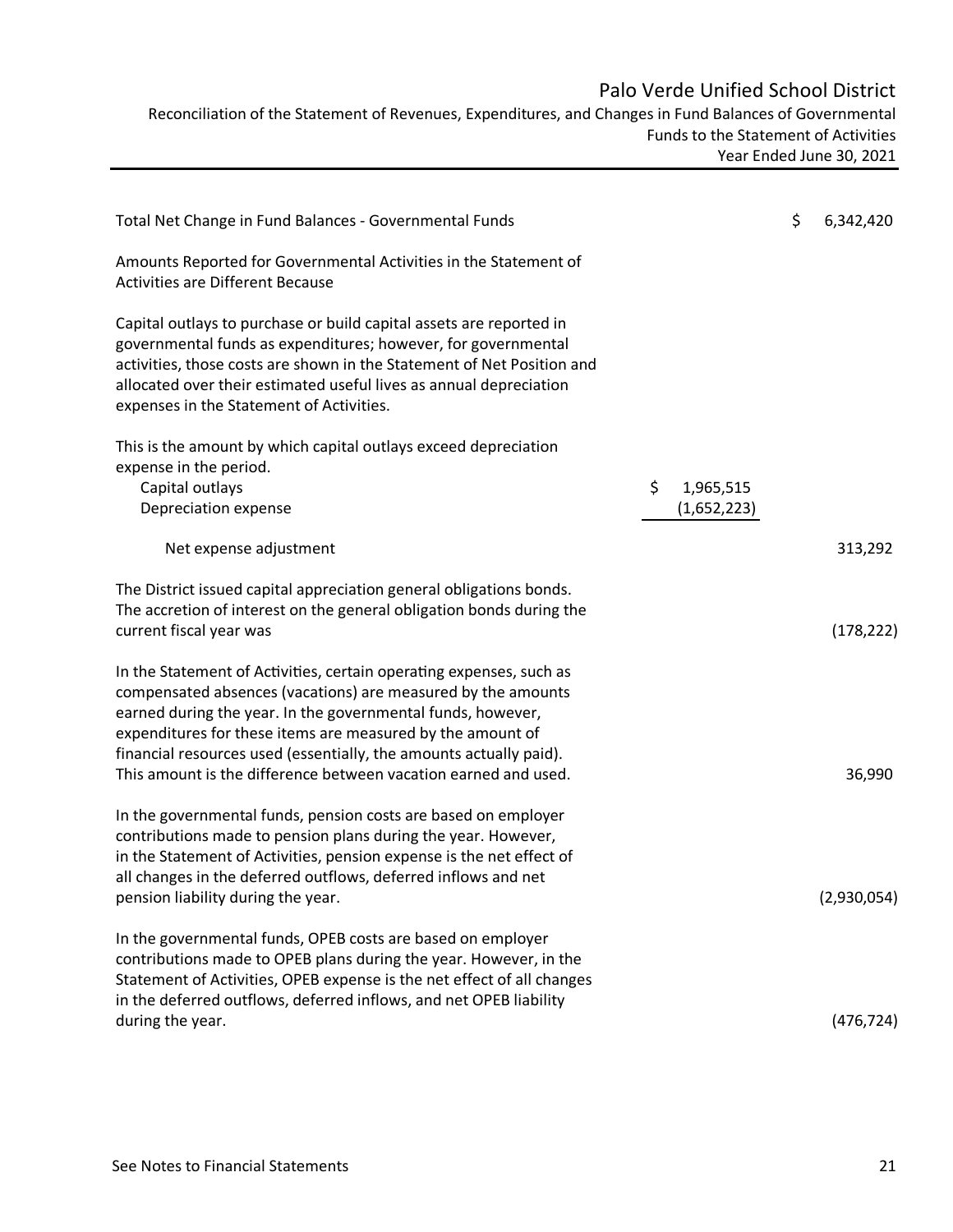Reconciliation of the Statement of Revenues, Expenditures, and Changes in Fund Balances of Governmental Funds to the Statement of Activities Year Ended June 30, 2021

| Governmental funds report the effect of premiums, discounts, and<br>the deferred charge on refunding when the debt is first issued,<br>whereas the amounts are deferred and amortized in the |              |
|----------------------------------------------------------------------------------------------------------------------------------------------------------------------------------------------|--------------|
| <b>Statement of Activities.</b>                                                                                                                                                              |              |
| Premium amortization                                                                                                                                                                         | \$<br>43,891 |
| Deferred charge on refunding amortization                                                                                                                                                    | (85, 291)    |
| Payment of principal on long-term liabilities is an expenditure in                                                                                                                           |              |
| the governmental funds, but it reduces long-term liabilities in the                                                                                                                          |              |
| Statement of Net Position and does not affect the Statement                                                                                                                                  |              |
| of Activities.                                                                                                                                                                               |              |
| General obligation bonds                                                                                                                                                                     | 1,524,236    |
| Capital leases                                                                                                                                                                               | 50,956       |
|                                                                                                                                                                                              |              |
| Interest on long-term liabilities is recorded as an expenditure in the                                                                                                                       |              |
| funds when it is due; however, in the Statement of Activities, interest                                                                                                                      |              |
| expense is recognized as the interest accrues, regardless of                                                                                                                                 |              |
| when it is due.                                                                                                                                                                              | (122,466)    |
|                                                                                                                                                                                              |              |
| Change in net position of governmental activities                                                                                                                                            | 4.519.028    |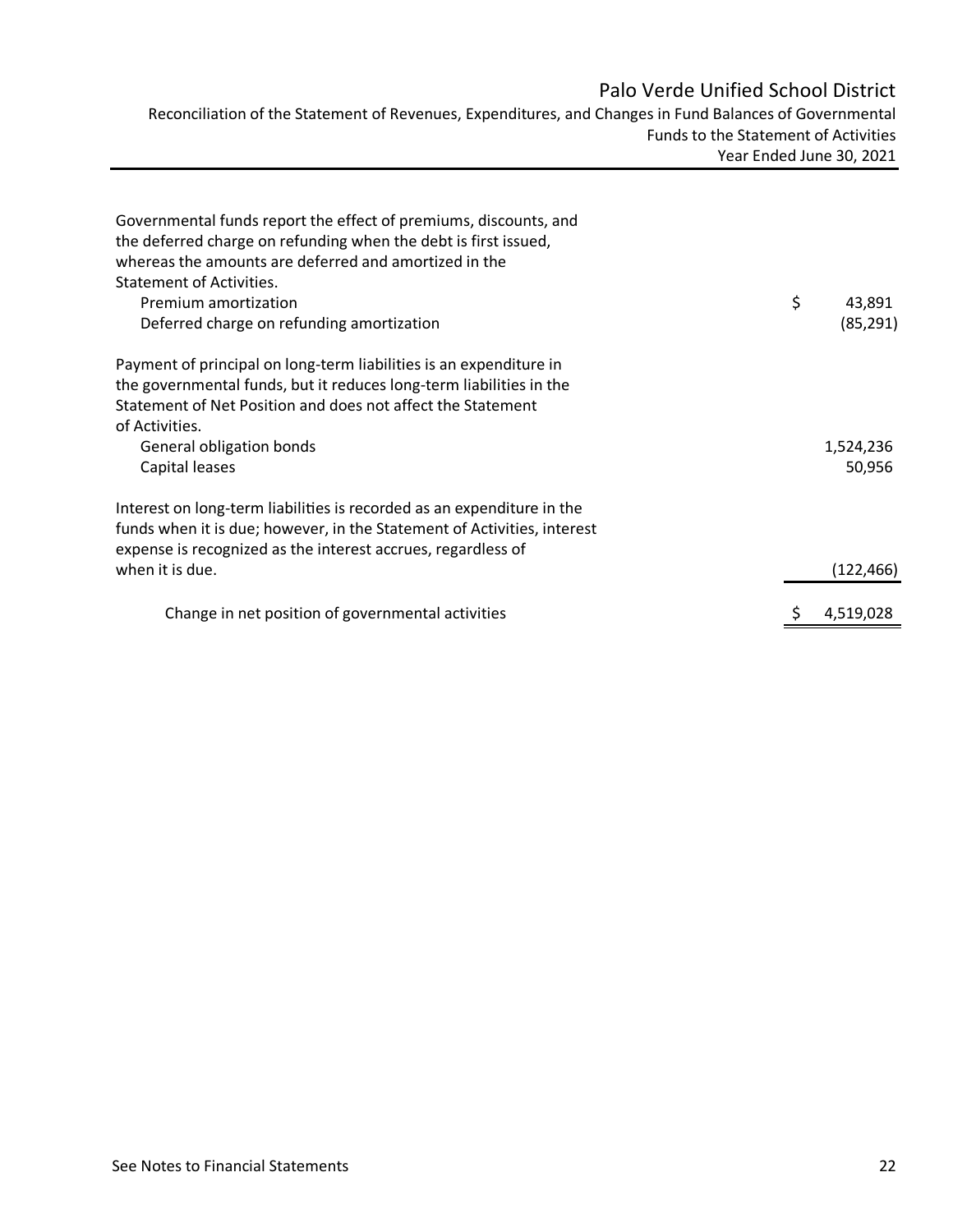# **Note 1 - Summary of Significant Accounting Policies**

### **Financial Reporting Entity**

The Palo Verde Unified School District (the District) was organized on July 1, 1936, under the laws of the State of California. The District operates under a locally elected five-member Board form of government and provides educational services to grades K - 12 as mandated by the State and/or Federal agencies. The District operates three elementary schools, one high school, and one continuation high school.

A reporting entity is comprised of the primary government and other organizations that are included to ensure the financial statements are not misleading. The primary government of the District consists of all funds, departments, boards, and agencies that are not legally separate from the District. For Palo Verde Unified School District, this includes general operations, food service, and student related activities of the District.

### **Basis of Presentation - Fund Accounting**

The accounting system is organized and operated on a fund basis. A fund is defined as a fiscal and accounting entity with a self-balancing set of accounts, which are segregated for the purpose of carrying on specific activities or attaining certain objectives in accordance with special regulations, restrictions, or limitations. The District's funds are grouped into governmental funds.

**Governmental Funds** Governmental funds are those through which most governmental functions typically are financed. Governmental fund reporting focuses on the sources, uses, and balances of current financial resources. Expendable assets are assigned to the various governmental funds according to the purposes for which they may or must be used. Current liabilities are assigned to the fund from which they will be paid. The difference between governmental fund assets and liabilities is reported as fund balance. The following are the District's major and non-major governmental funds:

#### **Major Governmental Funds**

**General Fund** The General Fund is the chief operating fund for all districts. It is used to account for the ordinary operations of the District. All transactions except those accounted for in another fund are accounted for in this fund.

**Building Fund** The Building Fund exists primarily to account separately for proceeds from the sale of bonds (*Education Code* Section 15146) and may not be used for any purposes other than those for which the bonds were issued.

•

• **Special Reserve Fund for Capital Outlay Projects** The Special Reserve Fund for Capital Outlay Projects exists primarily to provide for the accumulation of General Fund monies for capital outlay purposes (*Education Code* Section 42840).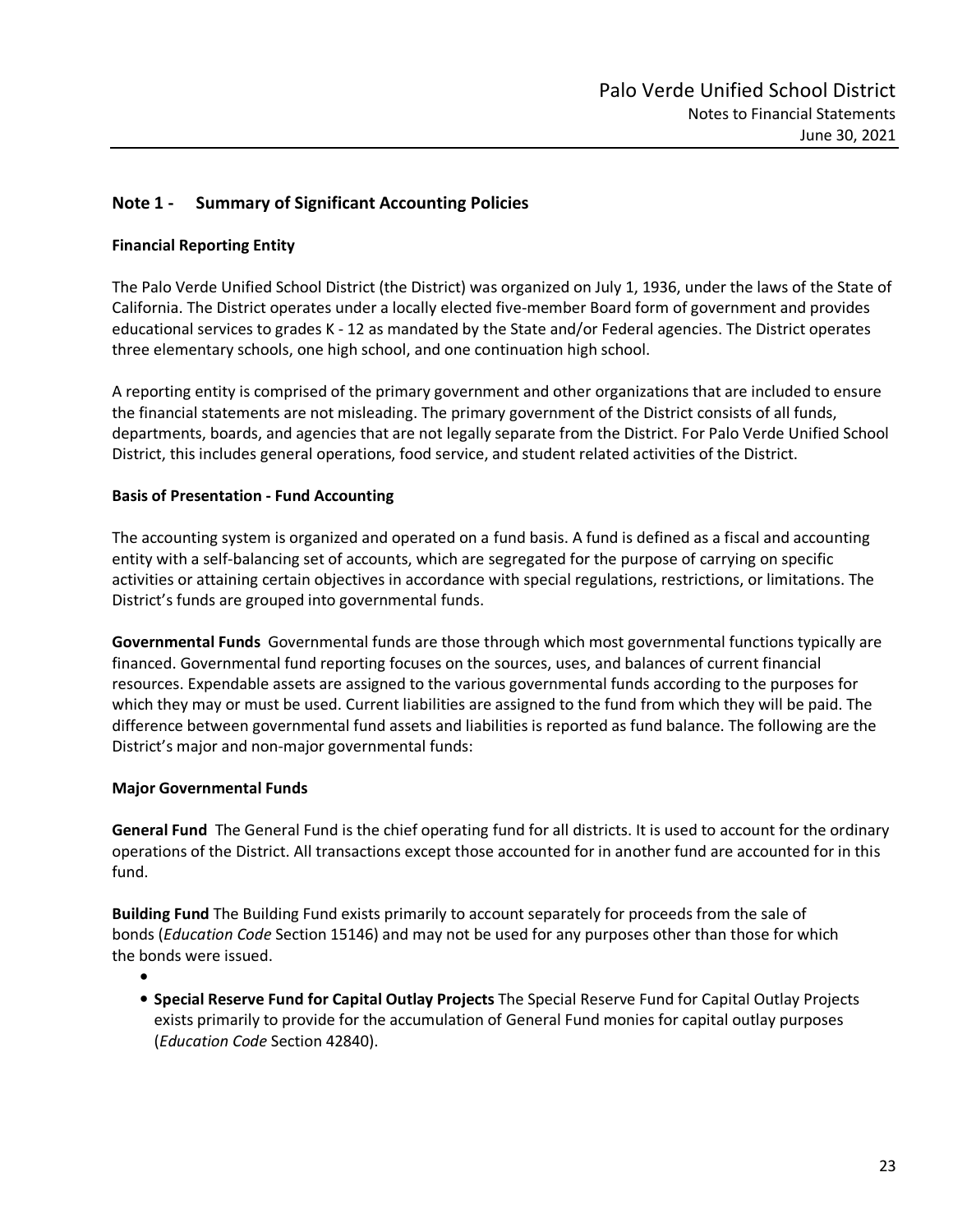# **Non-Major Governmental Funds**

**Special Revenue Funds** The Special Revenue funds are used to account for the proceeds from specific revenue sources (other than trusts, major capital projects, or debt service) that are restricted or committed to the financing of particular activities, that compose a substantial portion of the inflows of the fund, and that are reasonably expected to continue. Additional resources that are restricted, committed, or assigned to the purpose of the fund may also be reported in the fund.

- **Student Activity Fund** The Student Activity Fund is used to account separately for the operating activities of the associated student body accounts that are not fiduciary in nature, including student clubs, general operations, athletics, and other student body activities.
- **Cafeteria Fund** The Cafeteria Fund is used to account separately for Federal, State, and local resources to operate the food service program (*Education Code* Sections 38090-38093) and is used only for those expenditures authorized by the governing board as necessary for the operation of the District's food service program (*Education Code* Sections 38091 and 38100).

**Capital Project Funds** The Capital Project funds are used to account for financial resources to be used for the acquisition or construction of major capital facilities and other capital assets (other than those financed by proprietary funds and trust funds).

- **Capital Facilities Fund** The Capital Facilities Fund is used primarily to account separately for monies received from fees levied on developers or other agencies as a condition of approval (*Education Code*  Sections 17620-17626 and *Government Code* Section 65995 et seq.). Expenditures are restricted to the purposes specified in *Government Code* Sections 65970-65981 or to the items specified in agreements with the developer (*Government Code* Section 66006).
- **County School Facilities Fund** The County School Facilities Fund is established pursuant to *Education Code*  Section 17070.43 to receive apportionments from the 1998 State School Facilities Fund (Proposition 1A), the 2002 State School Facilities Fund (Proposition 47), the 2004 State School Facilities Fund (Proposition 55), the 2006 State School Facilities Fund (Proposition 1D), or the 2016 State School Facilities Fund (Proposition 51) authorized by the State Allocation Board for new school facility construction, modernization projects, and facility hardship grants, as provided in the Leroy F. Greene School Facilities Act of 1998 (*Education Code* Section 17070 et seq.).

**Debt Service Funds** The Debt Service funds are used to account for the accumulation of resources for and the retirement of principal and interest on general long-term liabilities.

- **Bond Interest and Redemption** Fund The Bond Interest and Redemption Fund is used for the repayment of bonds issued for a local educational agency (*Education Code* Sections 15125-15262).
- **Debt Service Fund** The Debt Service Fund is used for the accumulation of resources for and the retirement of principal and interest on certificates of participation.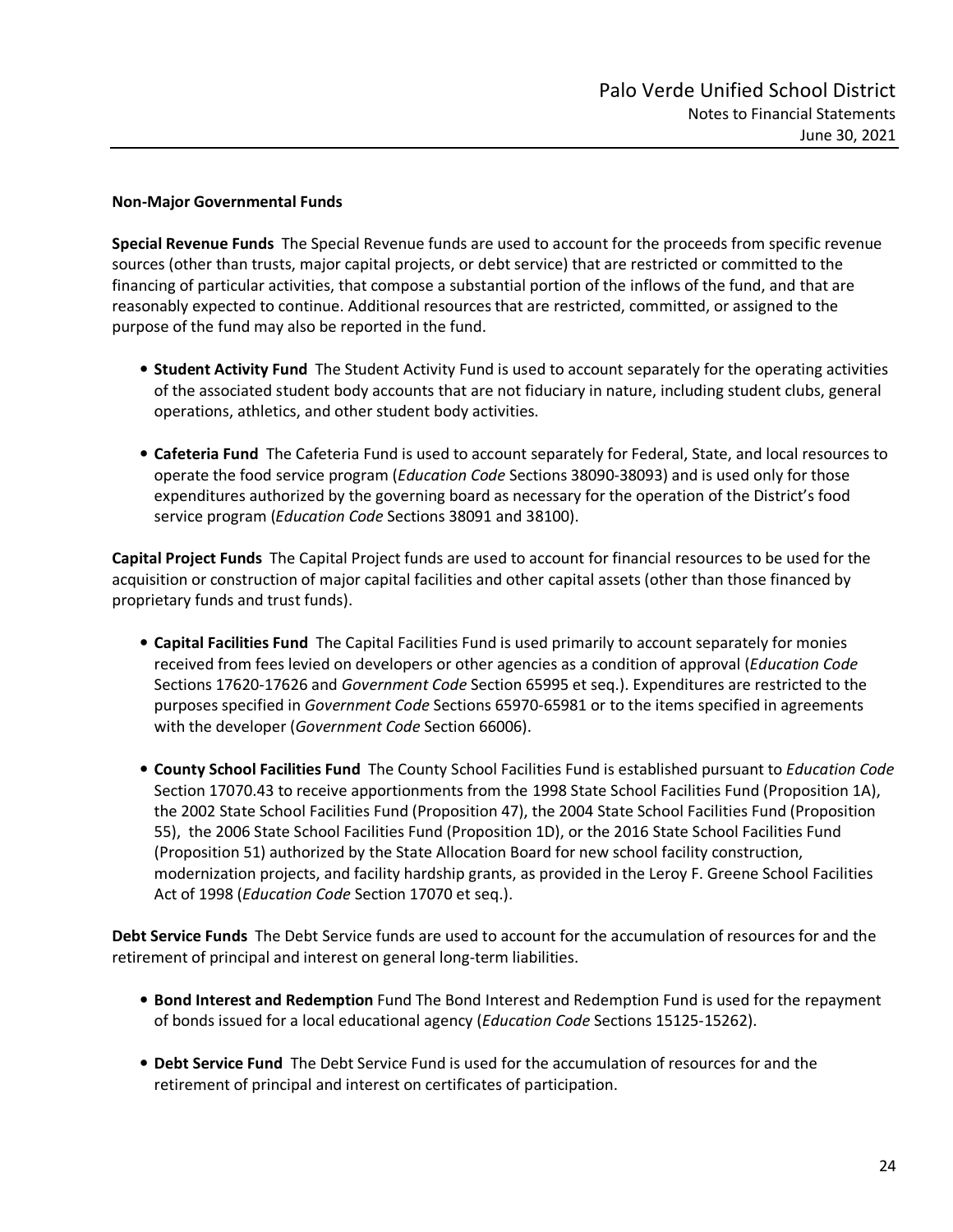### **Basis of Accounting - Measurement Focus**

**Government-Wide Financial Statements** The government-wide financial statements are prepared using the economic resources measurement focus and the accrual basis of accounting. This is the same approach used in the preparation of the proprietary fund financial statements, but differs from the manner in which governmental fund financial statements are prepared.

The government-wide statement of activities presents a comparison between expenses, both direct and indirect for each governmental function. Direct expenses are those that are specifically associated with a service, program, or department and are therefore, clearly identifiable to a particular function. The District does not allocate indirect expenses to functions in the *Statement of Activities*. Program revenues include charges paid by the recipients of the goods or services offered by the programs and grants and contributions that are restricted to meeting the operational or capital requirements of a particular program. Revenues that are not classified as program revenues are presented as general revenues. The comparison of program revenues and expenses identifies the extent to which each program is self-financing or draws from the general revenues of the District.

Net position should be reported as restricted when constraints placed on net position are either externally imposed by creditors (such as through debt covenants), grantors, contributors, or laws or regulations of other governments or imposed by law through constitutional provisions or enabling legislation. The net position restricted for other activities result from special revenue funds and the restrictions on their use.

**Fund Financial Statements** Fund financial statements report detailed information about the District. The focus of governmental statements is on major funds rather than reporting funds by type. Each major fund is presented in a separate column. Non-major funds are aggregated and presented in a single column.

• **Governmental Funds** All governmental funds are accounted for using a flow of current financial resources measurement focus and the modified accrual basis of accounting. With this measurement focus, only current assets and current liabilities generally are included on the balance sheet. The statement of revenues, expenditures, and changes in fund balances reports on the sources (revenues and other financing sources) and uses (expenditures and other financing uses) of current financial resources. This approach differs from the manner in which the governmental activities of the government-wide financial statements are prepared. Governmental fund financial statements, therefore, include reconciliation with brief explanations to better identify the relationship between the government-wide financial statements, prepared using the economic resources measurement focus and the accrual basis of accounting, and the governmental fund financial statements, prepared using the flow of current financial resources measurement focus and the modified accrual basis of accounting.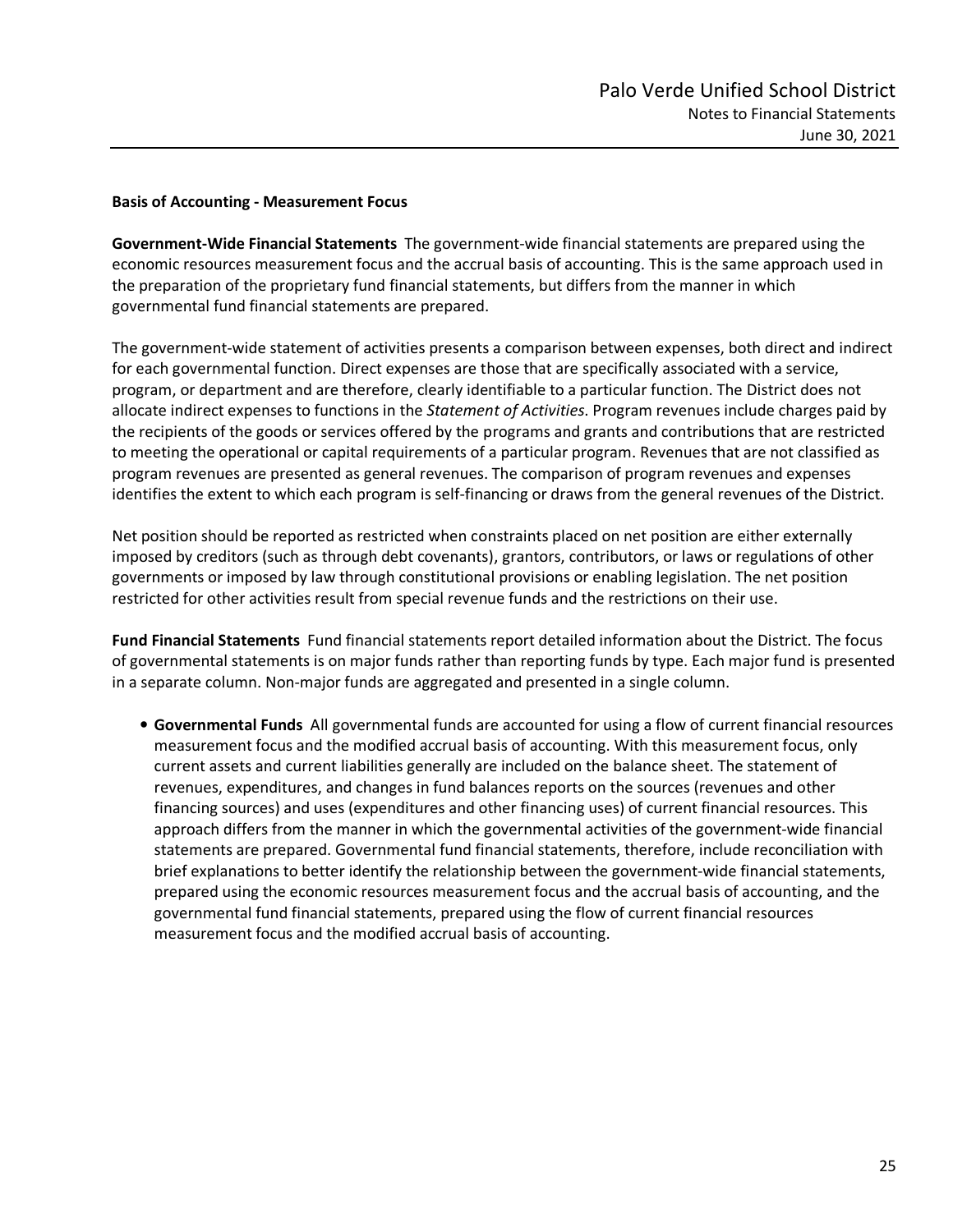**Revenues – Exchange and Non-Exchange Transactions** Revenue resulting from exchange transactions, in which each party gives and receives essentially equal value, is recorded on the accrual basis when the exchange takes place. On a modified accrual basis, revenue is recorded in the fiscal year in which the resources are measurable and become available. Available means that the resources will be collected within the current fiscal year or are expected to be collected soon enough thereafter, to be used to pay liabilities of the current fiscal year. The District considers revenues to be available if they are collected within one year after year-end, except for property taxes, which are considered available if collected within 60 days. The following revenue sources are considered to be both measurable and available at fiscal year-end: State apportionments, interest, certain grants, and other local sources.

Non-exchange transactions, in which the District receives value without directly giving equal value in return, include property taxes, certain grants, entitlements, and donations. Revenue from property taxes is recognized in the fiscal year in which the taxes are received. Revenue from certain grants, entitlements, and donations is recognized in the fiscal year in which all eligibility requirements have been satisfied. Eligibility requirements include time and purpose requirements. On a modified accrual basis, revenue from non-exchange transactions must also be available before it can be recognized.

**Unearned Revenue** Unearned revenues arise when resources are received by the District before it has a legal claim to them, such as when certain grants are received prior to the occurrence of qualifying expenditures. In the subsequent periods, when the District has a legal claim to the resources, the liability for unearned revenue is removed from the balance sheet and the revenue is recognized.

**Expenses/Expenditures** On the accrual basis of accounting, expenses are recognized at the time they are incurred. The measurement focus of governmental fund accounting is on decreases in net financial resources (expenditures) rather than expenses. Expenditures are generally recognized in the accounting period in which the related fund liability is incurred. Principal and interest on long-term liabilities, which has not matured, are recognized when paid in the governmental funds as expenditures. Allocations of costs, such as depreciation and amortization, are not recognized in the governmental funds but are recognized in the entity-wide statements.

# **Investments**

Investments with original maturities greater than one year are stated at fair value. Fair value is estimated based on quoted market prices at year end. All investments not required to be reported at fair value are stated at cost or amortized cost. Fair values of investments in County investment pools are determined by the program sponsor.

# **Stores Inventories**

Inventories consist of expendable food and supplies held for consumption. Inventories are stated at cost, on the weighted average basis. The costs of inventory items are recorded as expenditures in the governmental funds when consumed rather than when purchased.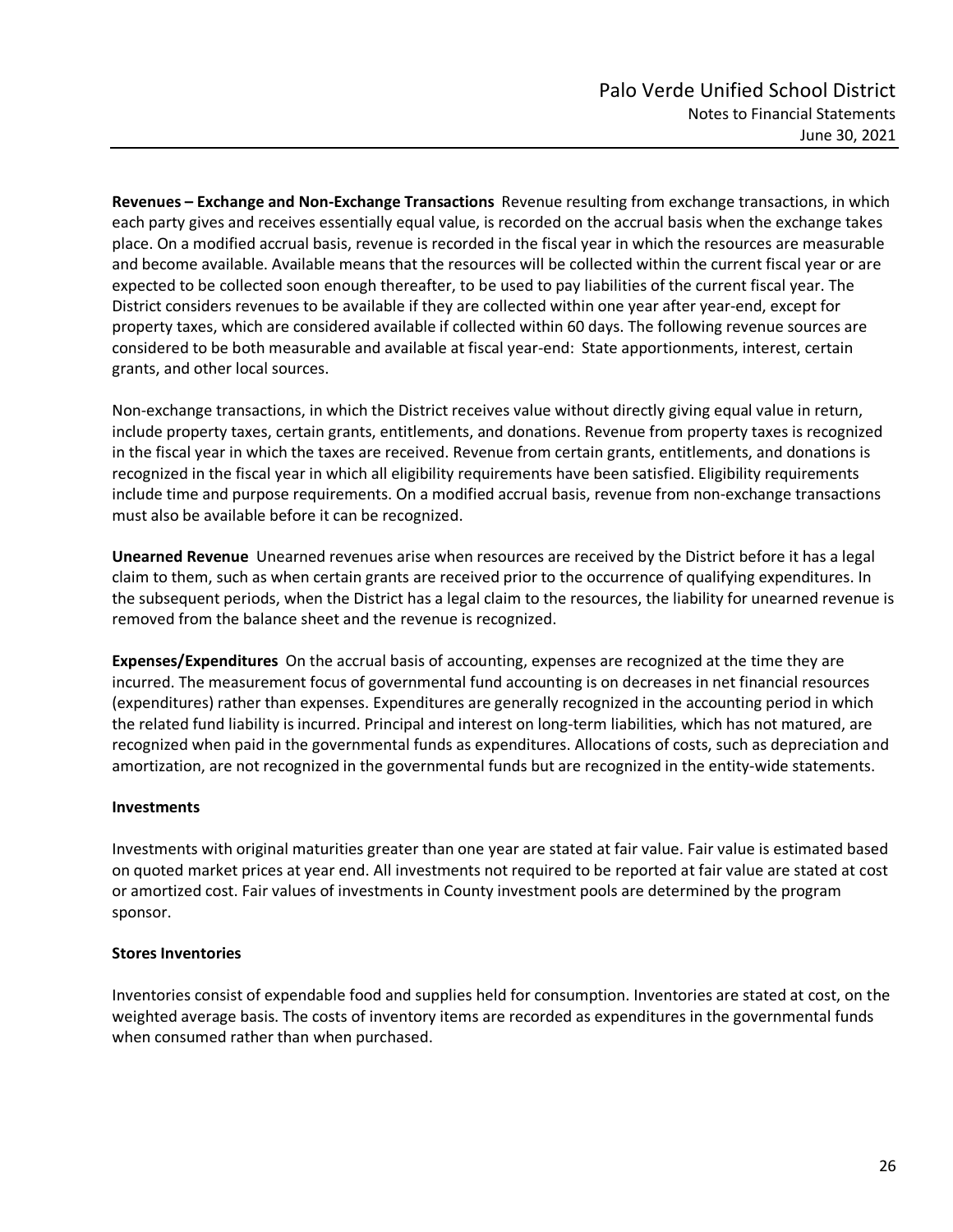# **Capital Assets and Depreciation**

The accounting and reporting treatment applied to the capital assets associated with a fund are determined by its measurement focus. General capital assets are long-lived assets of the District. The District maintains a capitalization threshold of \$5,000. The District does not possess any infrastructure. Improvements are capitalized; the costs of normal maintenance and repairs that do not add to the value of the asset or materially extend an asset's life are not capitalized, but are expensed as incurred.

When purchased, such assets are recorded as expenditures in the governmental funds and capitalized in the government-wide financial Statement of Net Position. The valuation basis for capital assets are historical cost, or where historical cost is not available, estimated historical cost based on replacement cost. Donated capital assets are capitalized at acquisition value on the date donated.

Depreciation of capital assets is computed and recorded by the straight-line method. Estimated useful lives of the various classes of depreciable capital assets are as follows: buildings, 20 to 50 years; improvements, 5 to 50 years; equipment, 2 to 15 years.

# **Interfund Balances**

On fund financial statements, receivables and payables resulting from short-term interfund loans are classified as "interfund receivables/payables". These amounts are eliminated in the governmental activities column of the Statement of Net Position.

# **Compensated Absences**

Compensated absences are accrued as a liability as the benefits are earned. The entire compensated absence liability is reported on the government-wide Statement of Net Position. For governmental funds, the current portion of unpaid compensated absences is recognized upon the occurrence of relevant events such as employee resignations and retirements that occur prior to year end that have not yet been paid with expendable available financial resources. These amounts are reported in the fund from with the employees who have accumulated leave are paid.

Sick leave is accumulated without limit for each employee at the rate of one day for each month worked. Leave with pay is provided when employees are absent for health reasons; however, the employees do not gain a vested right to accumulated sick leave. Employees are never paid for any sick leave balance at termination of employment or any other time. Therefore, the value of accumulated sick leave is not recognized as a liability in the District's financial statements. However, credit for unused sick leave is applicable to all classified school members who retire after January 1, 1999. At retirement, each member will receive .004 year of service credit for each day of unused sick leave. Credit for unused sick leave is applicable to all certificated employees and is determined by dividing the number of unused sick days by the number of base service days required to complete the last school year, if employed full-time.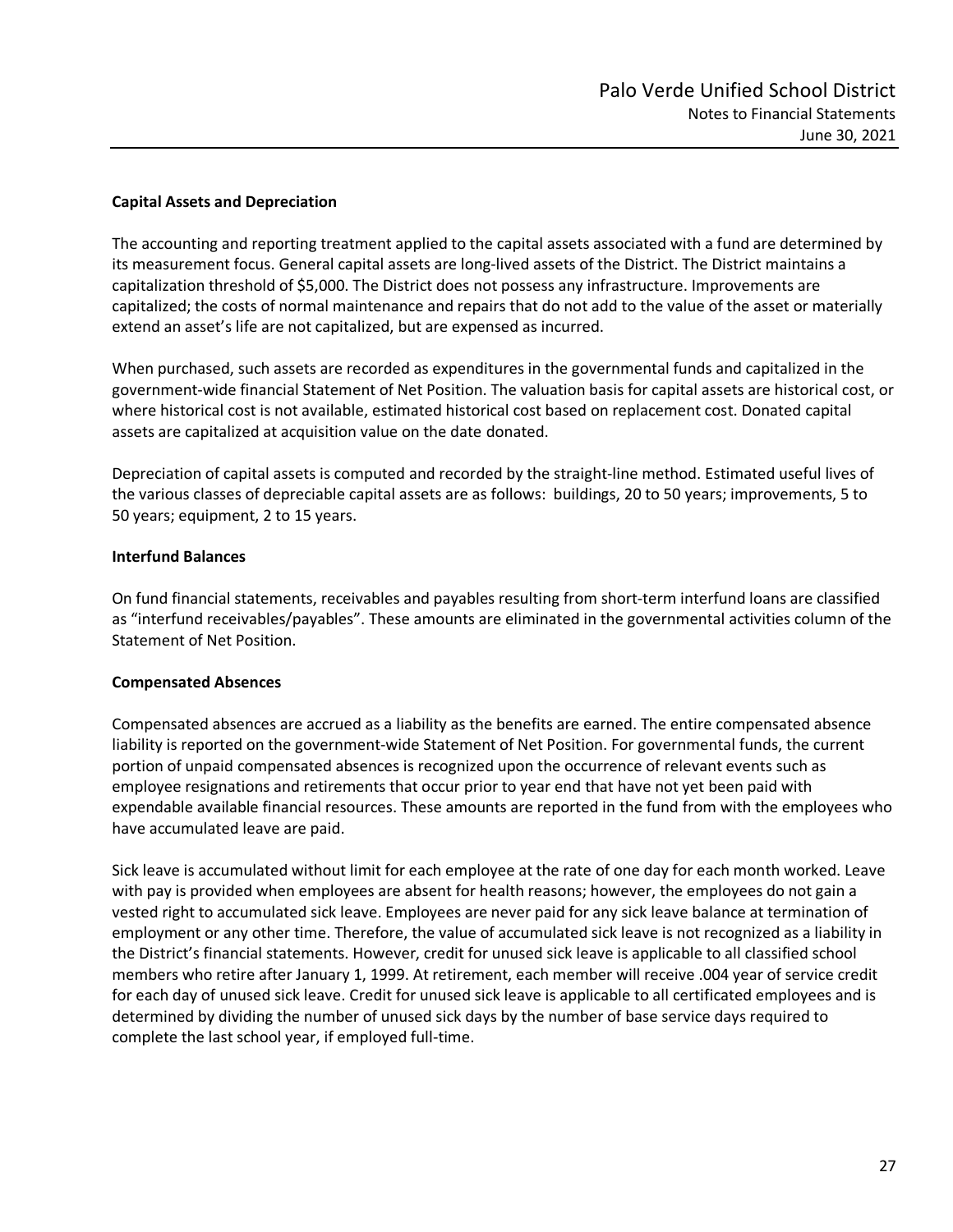# **Accrued Liabilities and Long-Term Liabilities**

All payables, accrued liabilities, and long-term liabilities are reported in the government-wide financial statements. In general, governmental fund payables and accrued liabilities that, once incurred, are paid in a timely manner and in full from current financial resources and are reported as liabilities of the governmental funds.

However, claims and judgments, compensated absences, special termination benefits, and contractually required pension contributions that will be paid from governmental funds are reported as a liability in the governmental fund financial statements only to the extent that they are due for payment during the current year. Bonds, capital leases, and long-term loans are recognized as liabilities in the governmental fund financial statements when due.

# **Debt Issuance Costs, Premiums, and Discounts**

In the government-wide financial statements, long-term liabilities are reported as liabilities in the applicable governmental activities, or statement of net position. Debt premiums and discounts, as well as issuance costs, related to prepaid insurance costs are amortized over the life of the bonds using the straight-line method, which approximates the effective interest method.

In governmental fund financial statements, bond premiums and discounts, as well as debt issuance costs are recognized in the period the bonds are issued. The face amount of the debt is reported as other financing sources. Premiums received on debt issuance are also reported as other financing sources. Issuance costs, whether or not withheld from the actual debt proceeds, are reported as debt service expenditures in the period the bonds are issued.

# **Deferred Outflows/Inflows of Resources**

In addition to assets, the Statement of Net Position also reports deferred outflows of resources. This separate financial statement element represents a consumption of net position that applies to a future period and so will not be recognized as an expense or expenditure until then. The District reports deferred outflows of resources for deferred charges on refunding of debt, for pension related items, and for OPEB related items. The deferred charge on refunding resulted from the difference between the carrying value of the refunded debt and its reacquisition price. The amount is deferred and amortized over the shorter of the life of the refunded or refunding debt. The deferred amounts related to pension and OPEB relate to contributions subsequent to measurement date, proportionate share of contributions, differences between projected and actual earnings on investments, differences between expected and actual experience of total pension liability, and changes of assumptions.

In addition to liabilities, the Statement of Net Position reports a separate section for deferred inflows of resources. This separate financial statement element represents an acquisition of net position that applies to a future period and so will not be recognized as revenue until then. The District reports deferred inflows of resources for pension related items and OPEB related items. The deferred amounts related to pension and OPEB relate to contributions subsequent to measurement date, proportionate share of contributions, differences between projected and actual earnings on investments, differences between expected and actual experience of total pension liability, changes of assumptions, and differences between projected and actual experience.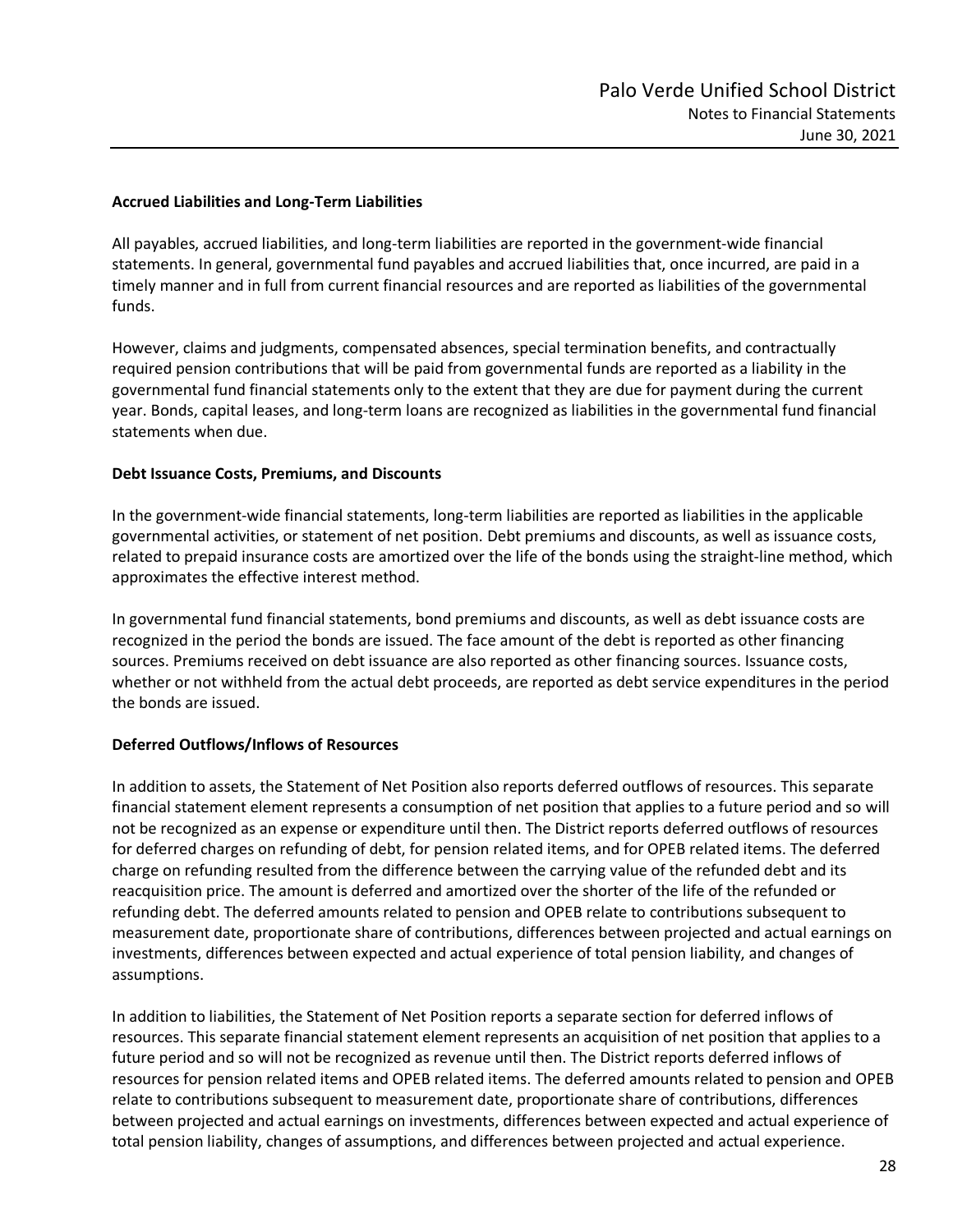# **Pensions**

For purposes of measuring the net pension liability and deferred outflows/inflows of resources related to pensions, and pension expense, information about the fiduciary net position of the California State Teachers Retirement System (CalSTRS) and the California Public Employees' Retirement System (CalPERS) plan for schools (Plans) and additions to/deductions from the Plans' fiduciary net position have been determined on the same basis as they are reported by CalSTRS and CalPERS. For this purpose, benefit payments (including refunds of employee contributions) are recognized when due and payable in accordance with the benefit terms. Member contributions are recognized in the period in which they are earned. Investments are reported at fair value. The net pension liability attributable to the governmental activities will be paid by the fund in which the employee worked.

# **Postemployment Benefits Other Than Pensions (OPEB)**

For purposes of measuring the net OPEB liability, deferred outflows of resources and deferred inflows of resources related to OPEB, and OPEB expense, information about the fiduciary net position of the District Plan and the CalSTRS Medicare Premium Payment (MPP) Program and additions to/deductions from the District Plan and the MPP's fiduciary net position have been determined on the same basis as they are reported by the District Plan and the MPP. For this purpose, the District Plan and the MPP recognizes benefit payments when due and payable in accordance with the benefit terms. Investments are reported at fair value, except for money market investments and participating interest-earning investment contracts that have a maturity at the time of purchase of one year or less, which are reported at cost. The total OPEB liability attributable to the governmental activities will be paid primarily by the General Fund.

# **Fund Balances - Governmental Funds**

As of June 30, 2021, fund balances of the governmental funds are classified as follows:

**Nonspendable** - amounts that cannot be spent either because they are in nonspendable form or because they are legally or contractually required to be maintained intact.

**Restricted** - amounts that can be spent only for specific purposes because of constitutional provisions or enabling legislation or because of constraints that are externally imposed by creditors, grantors, contributors, or the laws or regulations of other governments.

**Committed** - amounts that can be used only for specific purposes determined by a formal action of the governing board. The governing board is the highest level of decision-making authority for the District. Commitments may be established, modified, or rescinded only through resolutions or other action as approved by the governing board. The District currently does not have any committed funds.

**Assigned** - amounts that do not meet the criteria to be classified as restricted or committed but that are intended to be used for specific purposes. Under the District's adopted policy, only the governing board or chief business officer/assistant superintendent of business services may assign amounts for specific purposes.

**Unassigned** - all other spendable amounts.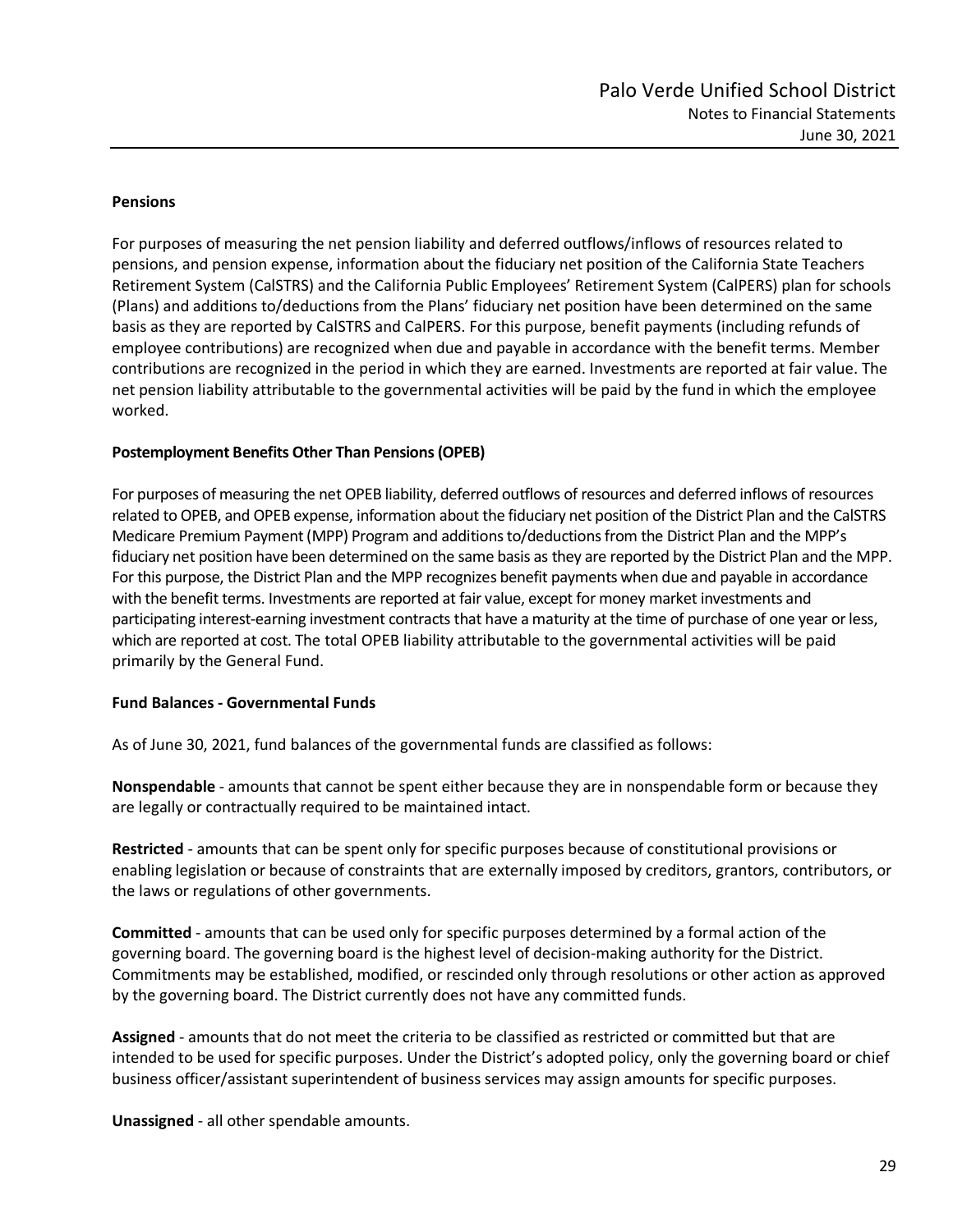# **Spending Order Policy**

When an expenditure is incurred for purposes for which both restricted and unrestricted fund balance is available, the District considers restricted funds to have been spent first. When an expenditure is incurred for which committed, assigned, or unassigned fund balances are available, the District considers amounts to have been spent first out of committed funds, then assigned funds, and finally unassigned funds, as needed, unless the governing board has provided otherwise in its commitment or assignment actions.

# **Minimum Fund Balance Policy**

The governing board adopted a minimum fund balance policy for the General Fund in order to protect the District against revenue shortfalls or unpredicted one-time expenditures. The policy requires a Reserve for Economic Uncertainties consisting of unassigned amounts equal to no less than three percent of General Fund expenditures and other financing uses.

# **Net Position**

Net position represents the difference between assets and deferred outflows of resources, and liabilities and deferred inflows of resources. Net position net of investment in capital assets consists of capital assets, net of accumulated depreciation, reduced by the outstanding balances of any borrowings used for the acquisition, construction, or improvement of those assets. Net position is reported as restricted when there are limitations imposed on their use either through the enabling legislation adopted by the District or through external restrictions imposed by creditors, grantors, or laws or regulations of other governments. The District first applies restricted resources when an expense is incurred for purposes for which both restricted and unrestricted net position is available. The government-wide financial statements report \$6,196,794 of net position restricted by enabling legislation.

# **Interfund Activity**

Exchange transactions between funds are reported as revenues in the seller funds and as expenditures/expenses in the purchaser funds. Flows of cash or goods from one fund to another without a requirement for repayment are reported as interfund transfers. Repayments from funds responsible for particular expenditures/expenses to the funds that initially paid for them are not presented on the financial statements. Interfund transfers are eliminated in the governmental activities column of the Statement of Activities.

# **Estimates**

The preparation of the financial statements in conformity with accounting principles generally accepted in the United States of America requires management to make estimates and assumptions that affect the amounts reported in the financial statements and accompanying notes. Actual results may differ from those estimates.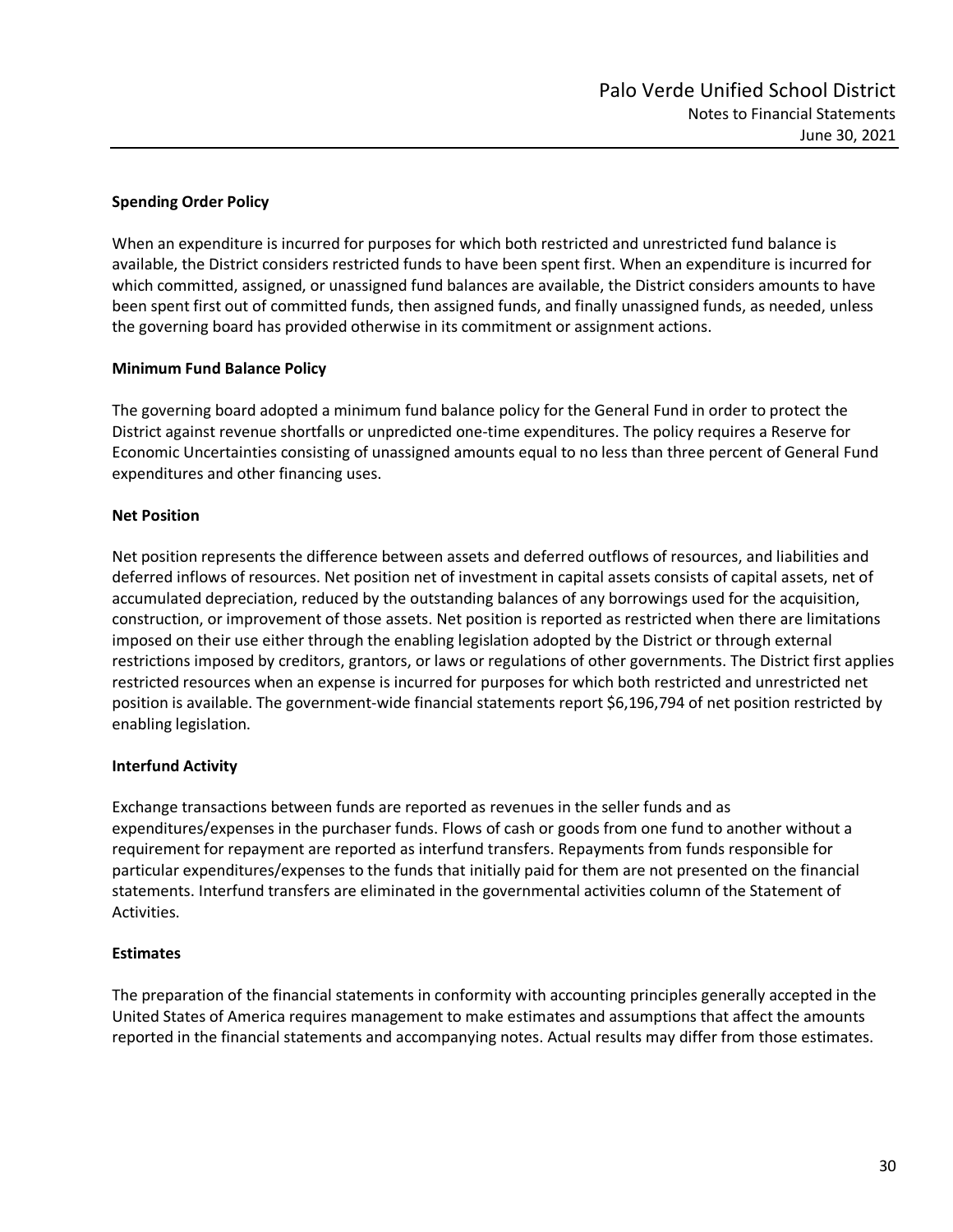# **Property Tax**

Secured property taxes attach as an enforceable lien on property as of January 1. Taxes are payable in two installments on November 1 and February 1 and become delinquent on December 10 and April 10, respectively. Unsecured property taxes are payable in one installment on or before August 31. The County of Riverside bills and collects the taxes on behalf of the District. Local property tax revenues are recorded when received.

# **Change in Accounting Principles**

# **Implementation of GASB Statement No. 84**

As of July 1, 2020, the District adopted GASB Statement No. 84, *Fiduciary Activities*. The objective of this Statement is to improve the identification of fiduciary activities for accounting and financial reporting purposes and how those activities should be reported. The requirements of this Statement will enhance consistency and comparability by (1) establishing specific criteria for identifying activities that should be reported as fiduciary activities and (2) clarifying whether and how business-type activities should report their fiduciary activities. Greater consistency and comparability enhance the value provided by the information reported in financial statements for assessing government accountability and stewardship. The impact to the District resulted in a reclassification of the District's student body activities from fiduciary to governmental. The effect of the implementation of this standard on beginning fund balance and net position is disclosed in Note 14.

# **Note 2 - Deposits and Investments**

#### **Summary of Deposits and Investments**

Deposits and investments as of June 30, 2021, are classified in the accompanying financial statements as follows:

| Governmental funds                                                      |   | 23,956,917                     |
|-------------------------------------------------------------------------|---|--------------------------------|
| Deposits and investments as of June 30, 2021, consist of the following: |   |                                |
| Cash on hand and in banks<br>Cash in revolving<br>Investments           | Ś | 82,008<br>16,000<br>23,858,909 |
| Total deposits and investments                                          |   | 23,956,917                     |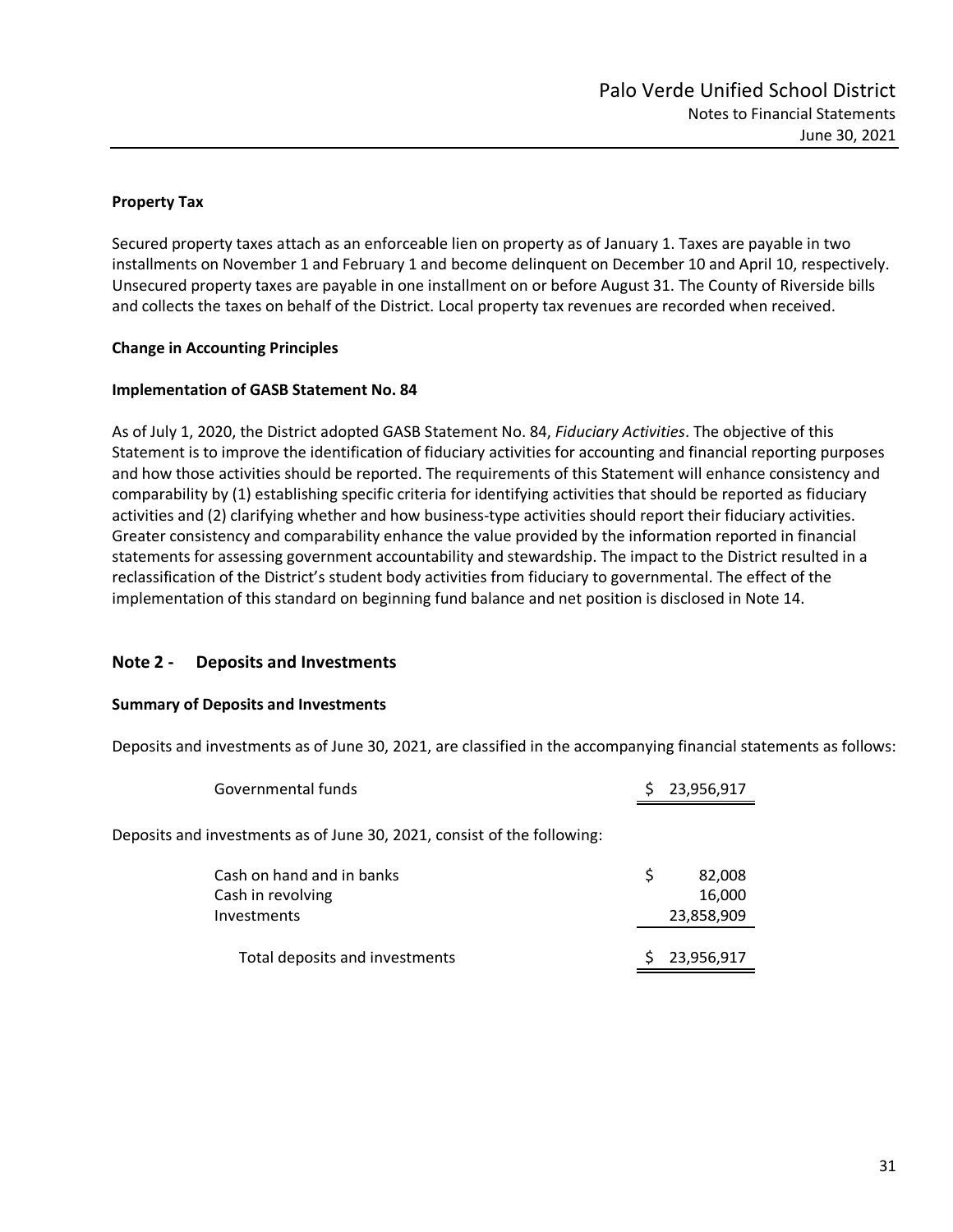# **Policies and Practices**

The District is authorized under California Government Code to make direct investments in local agency bonds, notes, or warrants within the State; U.S. Treasury instruments; registered State warrants or treasury notes; securities of the U.S. Government, or its agencies; bankers acceptances; commercial paper; certificates of deposit placed with commercial banks and/or savings and loan companies; repurchase or reverse repurchase agreements; medium term corporate notes; shares of beneficial interest issued by diversified management companies, certificates of participation, obligations with first priority security; and collateralized mortgage obligations.

**Investment in County Treasury -** The District is considered to be an involuntary participant in an external investment pool as the District is required to deposit all receipts and collections of monies with their County Treasurer (*Education Code* Section 41001). The fair value of the District's investment in the pool is reported in the accounting financial statements at amounts based upon the District's pro-rata share of the fair value provided by the County Treasurer for the entire portfolio (in relation to the amortized cost of that portfolio). The balance available for withdrawal is based on the accounting records maintained by the County Treasurer, which is recorded on the amortized cost basis.

# **General Authorizations**

Limitations as they relate to interest rate risk, credit risk, and concentration of credit risk are indicated in the schedules below:

|                                           | Maximum   | Maximum      | Maximum       |
|-------------------------------------------|-----------|--------------|---------------|
| Authorized                                | Remaining | Percentage   | Investment    |
| <b>Investment Type</b>                    | Maturity  | of Portfolio | in One Issuer |
|                                           |           |              |               |
| Local Agency Bonds, Notes, Warrants       | 5 years   | None         | None          |
| Registered State Bonds, Notes, Warrants   | 5 years   | None         | None          |
| U.S. Treasury Obligations                 | 5 years   | None         | None          |
| U.S. Agency Securities                    | 5 years   | None         | None          |
| Banker's Acceptance                       | 180 days  | 40%          | 30%           |
| <b>Commercial Paper</b>                   | 270 days  | 25%          | 10%           |
| <b>Negotiable Certificates of Deposit</b> | 5 years   | 30%          | None          |
| <b>Repurchase Agreements</b>              | 1 year    | None         | None          |
| Reverse Repurchase Agreements             | 92 days   | 20% of base  | None          |
| Medium-Term Corporate Notes               | 5 years   | 30%          | None          |
| <b>Mutual Funds</b>                       | N/A       | 20%          | 10%           |
| Money Market Mutual Funds                 | N/A       | 20%          | 10%           |
| Mortgage Pass-Through Securities          | 5 years   | 20%          | None          |
| <b>County Pooled Investment Funds</b>     | N/A       | None         | None          |
| Local Agency Investment Fund (LAIF)       | N/A       | None         | None          |
| Joint Powers Authority Pools              | N/A       | None         | None          |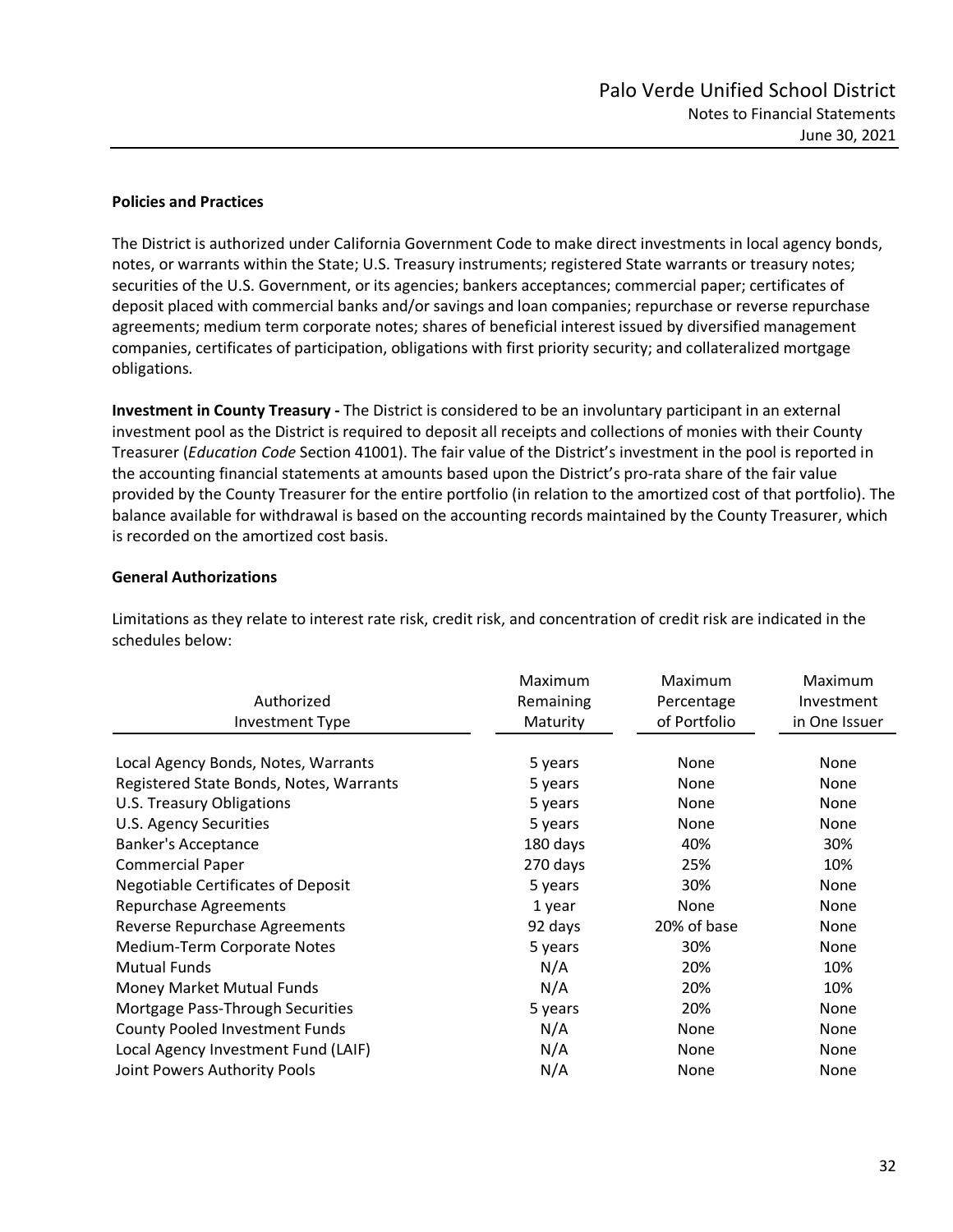### **Interest Rate Risk**

Interest rate risk is the risk that changes in market interest rates will adversely affect the fair value of an investment. Generally, the longer the maturity of an investment, the greater the sensitivity of its fair value to changes in market interest rates. The District does not have a formal investment policy that limits investment maturities as a means of managing its exposure to fair value losses arising from increasing interest rates. The District manages its exposure to interest rate risk by investing in the Riverside County Investment Pool.

### **Weighted Average Maturity**

The District monitors the interest rate risk inherent in its portfolio by measuring the weighted average maturity of its portfolio. Information about the weighted average maturity of the District's portfolio is presented in the following schedule:

|                                  | Reported     | Weighted Average |
|----------------------------------|--------------|------------------|
| Investment Type                  | Amount       | Maturity in Days |
|                                  |              |                  |
| Riverside County Investment Pool | \$23,858,909 | 420              |

# **Credit Risk**

Credit risk is the risk that an issuer of an investment will not fulfill its obligation to the holder of the investment. This is measured by the assignment of a rating by a nationally recognized statistical rating organization. Presented below is the minimum rating required by the *California Government Code*, the District's investment policy, or debt agreements, and the actual rating as of the year end for each investment type.

|                                  | Reported   | Minimum<br>Legal | Fitch Rating as<br>of Year End |
|----------------------------------|------------|------------------|--------------------------------|
| <b>Investment Type</b>           | Amount     | Rating           | Aaa-bf                         |
| Riverside County Investment Pool | 23,858,909 | N/A              | 23,858,909                     |

N/A - Not applicable

# **Custodial Credit Risk - Deposits**

This is the risk that in the event of a bank failure, the District's deposits may not be returned to it. The District does not have a policy for custodial credit risk for deposits. However, the *California Government Code* requires that a financial institution secure deposits made by State or local governmental units by pledging securities in an undivided collateral pool held by a depository regulated under State law (unless so waived by the governmental unit). The market value of the pledged securities in the collateral pool must equal at least 110% of the total amount deposited by the public agency. As of June 30, 2021, none of the District's bank balance was not exposed to custodial credit risk.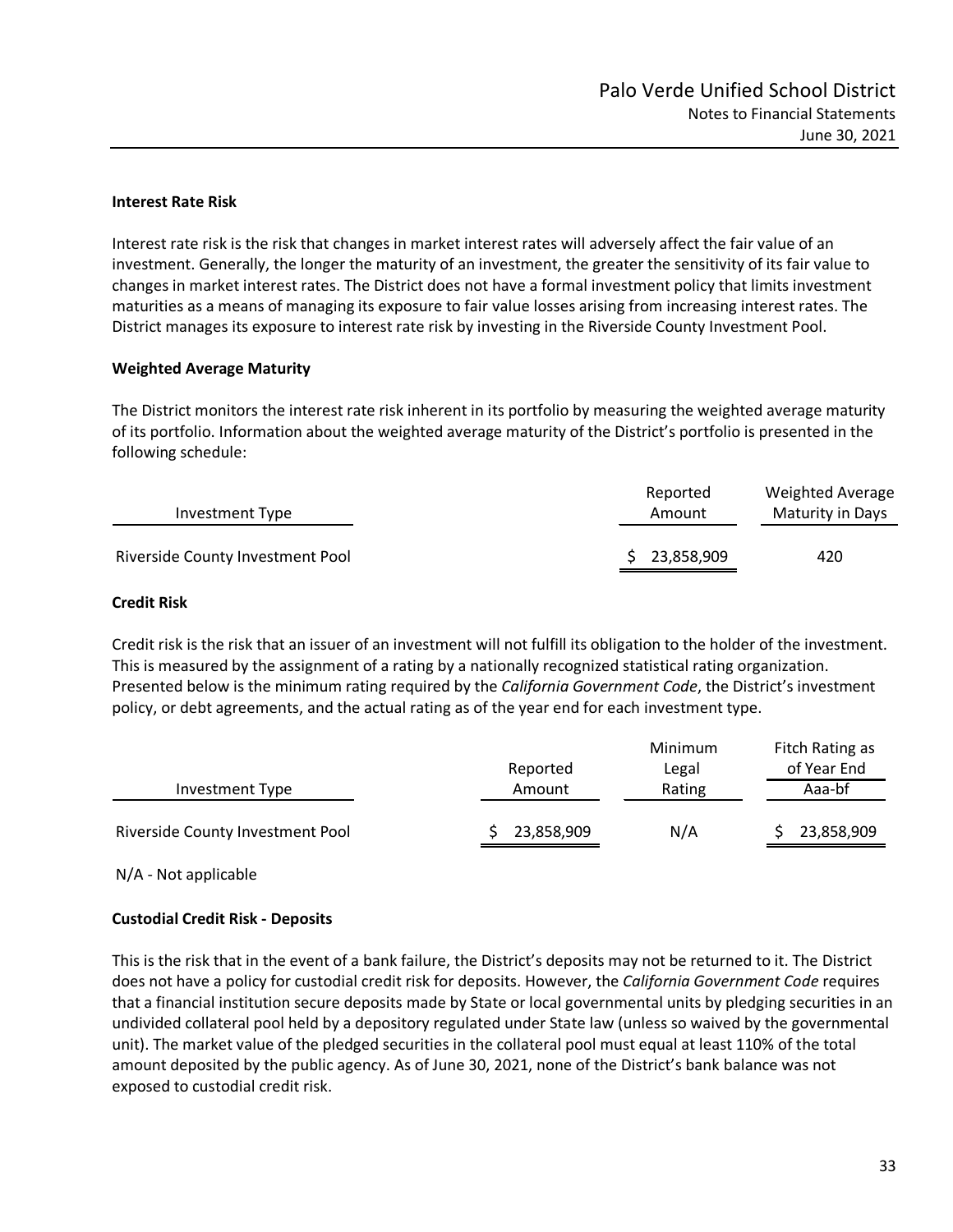## **Note 3 - Receivables**

Receivables at June 30, 2021, consisted of intergovernmental grants, entitlements, interest, and other local sources. All receivables are considered collectible in full.

|                           | General<br>Fund | <b>Building</b><br>Fund |    | <b>Special Reserve</b><br>Fund for Capital<br><b>Outlay Projects</b> | Non-Major<br>Governmental<br><b>Funds</b> |    | Total     |
|---------------------------|-----------------|-------------------------|----|----------------------------------------------------------------------|-------------------------------------------|----|-----------|
| <b>Federal Government</b> |                 |                         |    |                                                                      |                                           |    |           |
| Categorical aid           | 1,525,315<br>S. | \$                      | \$ |                                                                      | \$<br>481,126                             | S. | 2,006,441 |
| <b>State Government</b>   |                 |                         |    |                                                                      |                                           |    |           |
| LCFF apportionment        | 2,038,487       |                         |    |                                                                      |                                           |    | 2,038,487 |
| Categorical aid           | 164,883         |                         |    |                                                                      | 22,302                                    |    | 187,185   |
| Lottery                   | 188,604         |                         |    |                                                                      |                                           |    | 188,604   |
| Local Government          |                 |                         |    |                                                                      |                                           |    |           |
| Interest                  | 7,513           | 3,352                   |    | 426                                                                  | 1,052                                     |    | 12,343    |
| Other local sources       | 1,129,989       |                         |    |                                                                      | 4,121                                     |    | 1,134,110 |
|                           |                 |                         |    |                                                                      |                                           |    |           |
| Total                     | 5,054,791       | \$<br>3,352             | Ś  | 426                                                                  | \$<br>508,601                             | S. | 5,567,170 |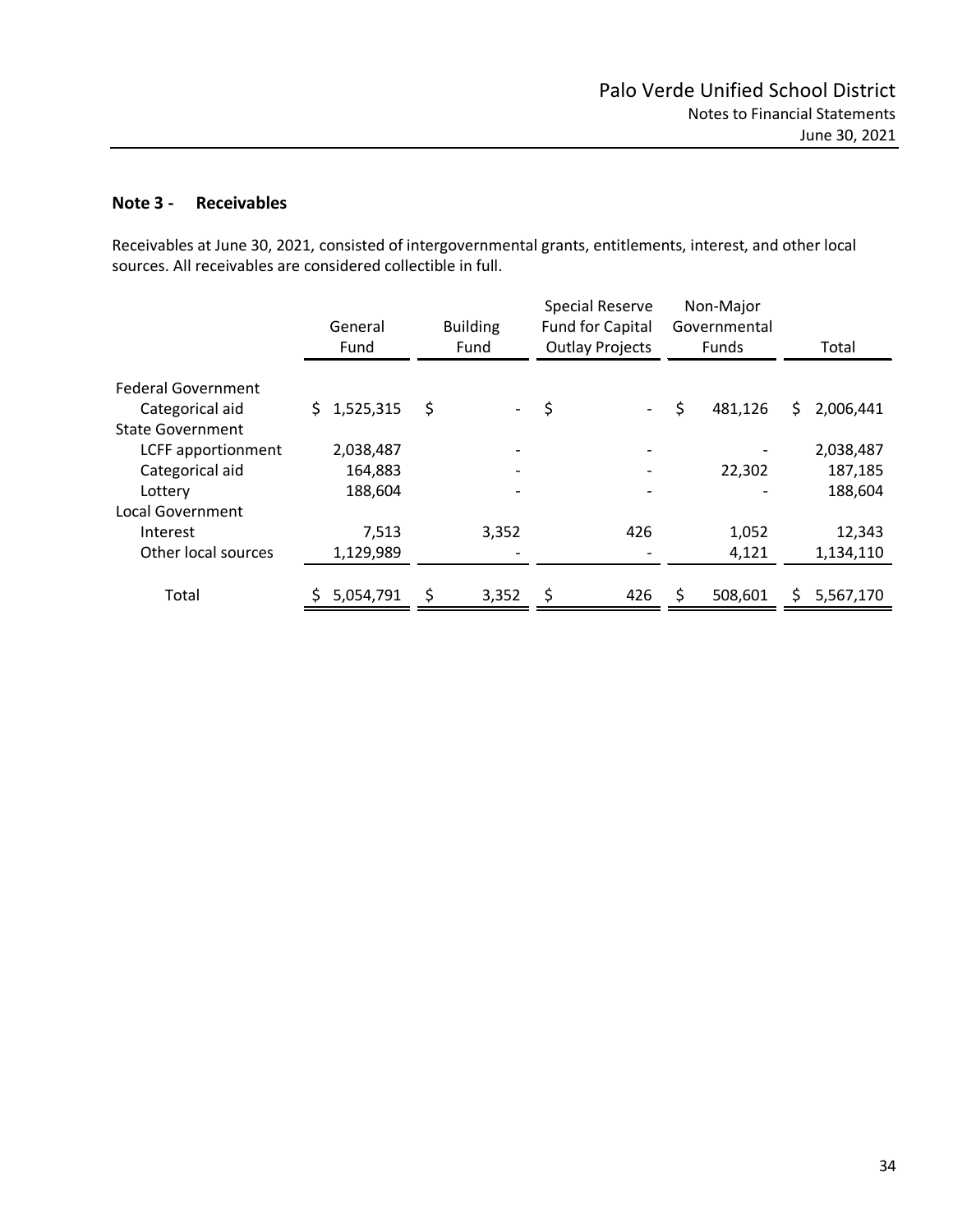# **Note 4 - Capital Assets**

Capital asset activity for the fiscal year ended June 30, 2021, was as follows:

|                                      | <b>Balance</b><br>July 1, 2020 | Additions      | Deductions        | <b>Balance</b><br>June 30, 2021 |
|--------------------------------------|--------------------------------|----------------|-------------------|---------------------------------|
|                                      |                                |                |                   |                                 |
| <b>Governmental Activities</b>       |                                |                |                   |                                 |
| Capital assets not being depreciated |                                |                |                   |                                 |
| Land                                 | \$<br>479,033                  | \$             | \$                | \$<br>479,033                   |
| Construction in progress             | 5,311,678                      | 371,209        | (2,373,608)       | 3,309,279                       |
| Total capital assets                 |                                |                |                   |                                 |
| not being depreciated                | 5,790,711                      | 371,209        | (2,373,608)       | 3,788,312                       |
| Capital assets being depreciated     |                                |                |                   |                                 |
| <b>Buildings and improvements</b>    | 67,934,222                     | 2,866,848      |                   | 70,801,070                      |
| Furniture and equipment              | 6,428,603                      | 1,101,066      |                   | 7,529,669                       |
| Total capital assets being           |                                |                |                   |                                 |
| depreciated                          | 74,362,825                     | 3,967,914      |                   | 78,330,739                      |
| Total capital assets                 | 80,153,536                     | 4,339,123      | (2,373,608)       | 82,119,051                      |
| Accumulated depreciation             |                                |                |                   |                                 |
| <b>Buildings and improvements</b>    | (24, 943, 233)                 | (1,371,609)    |                   | (26, 314, 842)                  |
| Furniture and equipment              | (5,293,127)                    | (280, 614)     |                   | (5, 573, 741)                   |
| <b>Total accumulated</b>             |                                |                |                   |                                 |
| depreciation                         | (30, 236, 360)                 | (1,652,223)    |                   | (31,888,583)                    |
| Governmental activities              |                                |                |                   |                                 |
| capital assets, net                  | 49,917,176                     | 2,686,900<br>Ś | (2,373,608)<br>\$ | 50,230,468<br>\$                |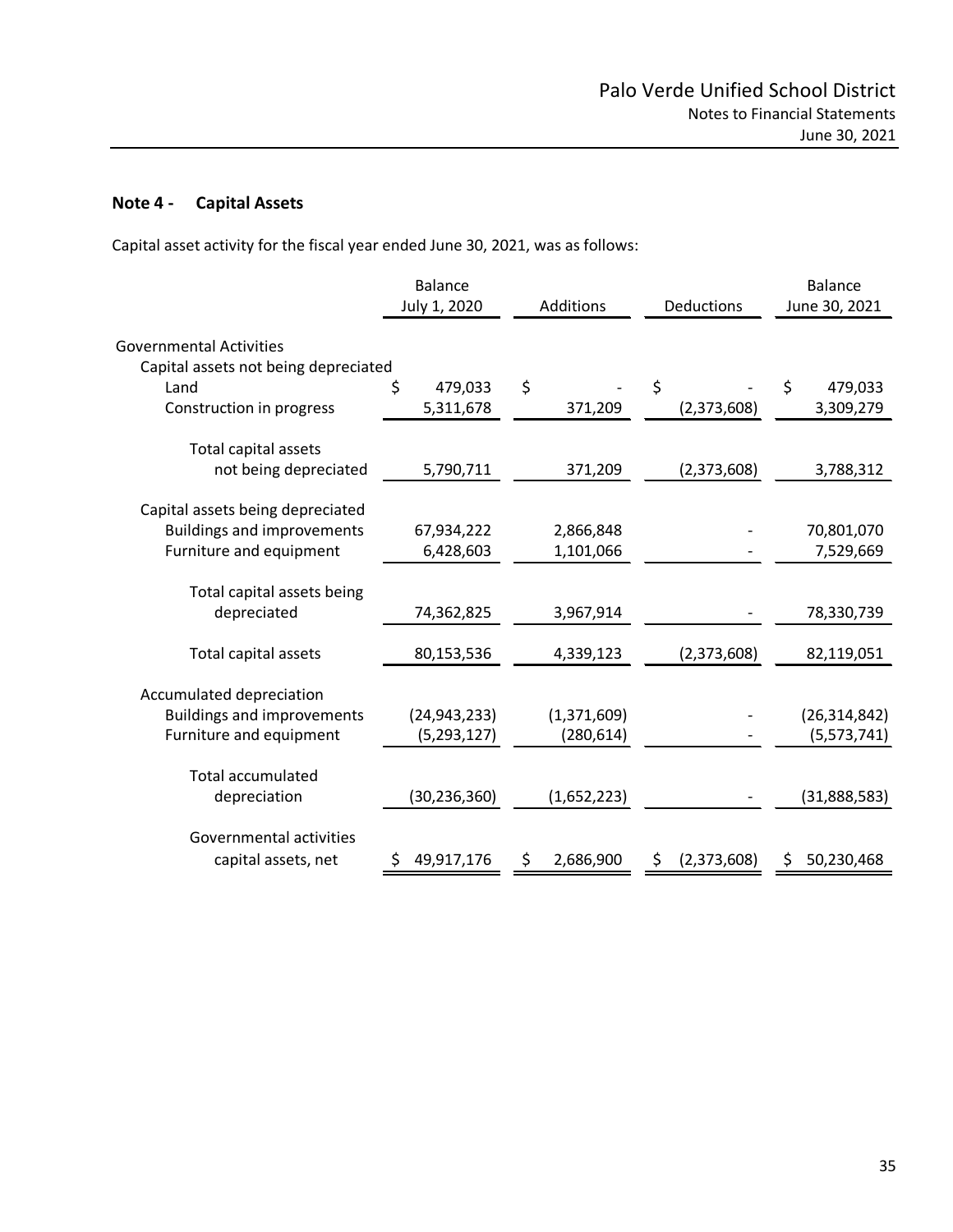Depreciation expense was charged to governmental functions as follows:

| <b>Governmental Activities</b>                      |    |           |
|-----------------------------------------------------|----|-----------|
| Instruction                                         | \$ | 850,204   |
| Supervision of instruction                          |    | 56,854    |
| Instructional library, media, and technology        |    | 135,248   |
| School site administration                          |    | 35,464    |
| Home-to-school transportation                       |    | 95,388    |
| Food services                                       |    | 66.362    |
| All other pupil services                            |    | 105,059   |
| Data processing                                     |    | 8,893     |
| All other administration                            |    | 112,150   |
| <b>Plant services</b>                               |    | 186,601   |
|                                                     |    |           |
| Total depreciation expenses governmental activities | Ś  | 1,652,223 |

#### **Note 5 - Interfund Transactions**

#### **Interfund Receivables/Payables (Due To/Due From)**

Interfund receivable and payable balances arise from interfund transactions and are recorded by all funds affected in the period in which transactions are executed. Interfund receivable and payable balances at June 30, 2021, between major and non-major governmental funds are as follows:

The balance of \$74,439 is due to the General Fund from the Cafeteria Non-Major Governmental Fund for indirect costs.

The balance of \$779,135 is due to the General Fund from the Special Reserve Fund for Capital Outlay Projects for capital projects.

#### **Operating Transfers**

Interfund transfers are used to (1) move revenues from the fund that statute or budget requires to collect them to the fund that statute or budget requires to expend them, (2) move receipts restricted to debt service from the funds collecting the receipts to the debt service fund as debt service payments become due, and (3) use unrestricted revenues collected in the General Fund to finance various programs accounted for in other funds in accordance with budgetary authorizations. Interfund transfers for the year ended June 30, 2021, consisted of the following:

for capital projects.  $\zeta$  779,135 The Special Reserve Fund for Capital Outlay Projects transferred to the General Fund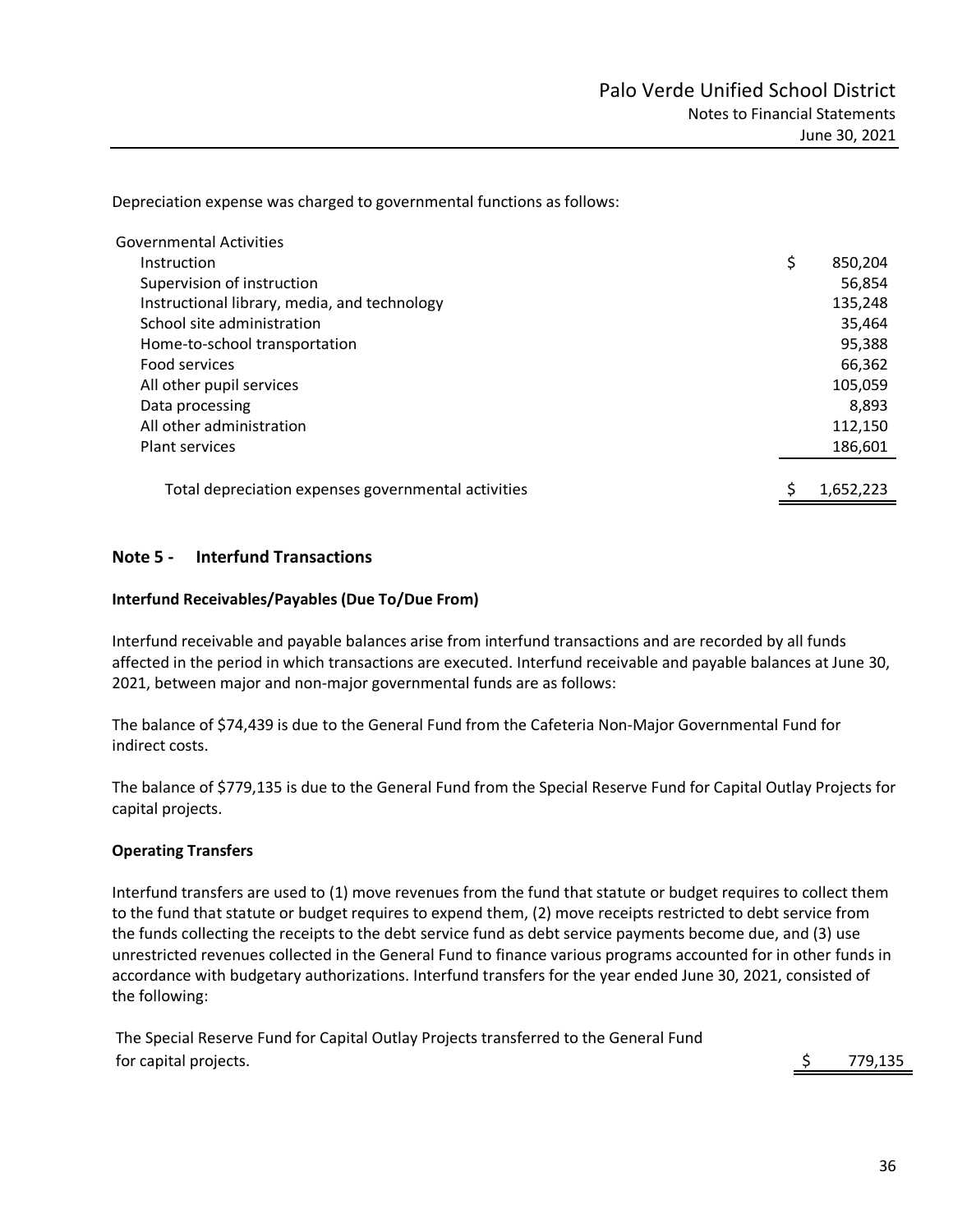## **Note 6 - Accounts Payable**

Accounts payable at June 30, 2021, consisted of the following:

|                                                                | General<br>Fund                |   | <b>Building</b><br>Fund                                       |              | Non-Major<br>Governmental<br><b>Funds</b> | Total                          |
|----------------------------------------------------------------|--------------------------------|---|---------------------------------------------------------------|--------------|-------------------------------------------|--------------------------------|
| Vendor payables<br>LCFF apportionment<br>Salaries and benefits | 446,980<br>1,893,889<br>74,075 | S | 8.976<br>$\overline{\phantom{a}}$<br>$\overline{\phantom{a}}$ |              | 52,266<br>-<br>52                         | 508,222<br>1,893,889<br>74,127 |
| Total                                                          | 2,414,944                      |   | 8,976                                                         | <sub>S</sub> | 52,318                                    | 2,476,238                      |

## **Note 7 - Unearned Revenue**

Unearned revenue at June 30, 2021, consisted of the following:

|                                                       |   | General<br>Fund    |
|-------------------------------------------------------|---|--------------------|
| Federal financial assistance<br>State categorical aid | S | 940,318<br>498,236 |
| Total                                                 |   | 1,438,554          |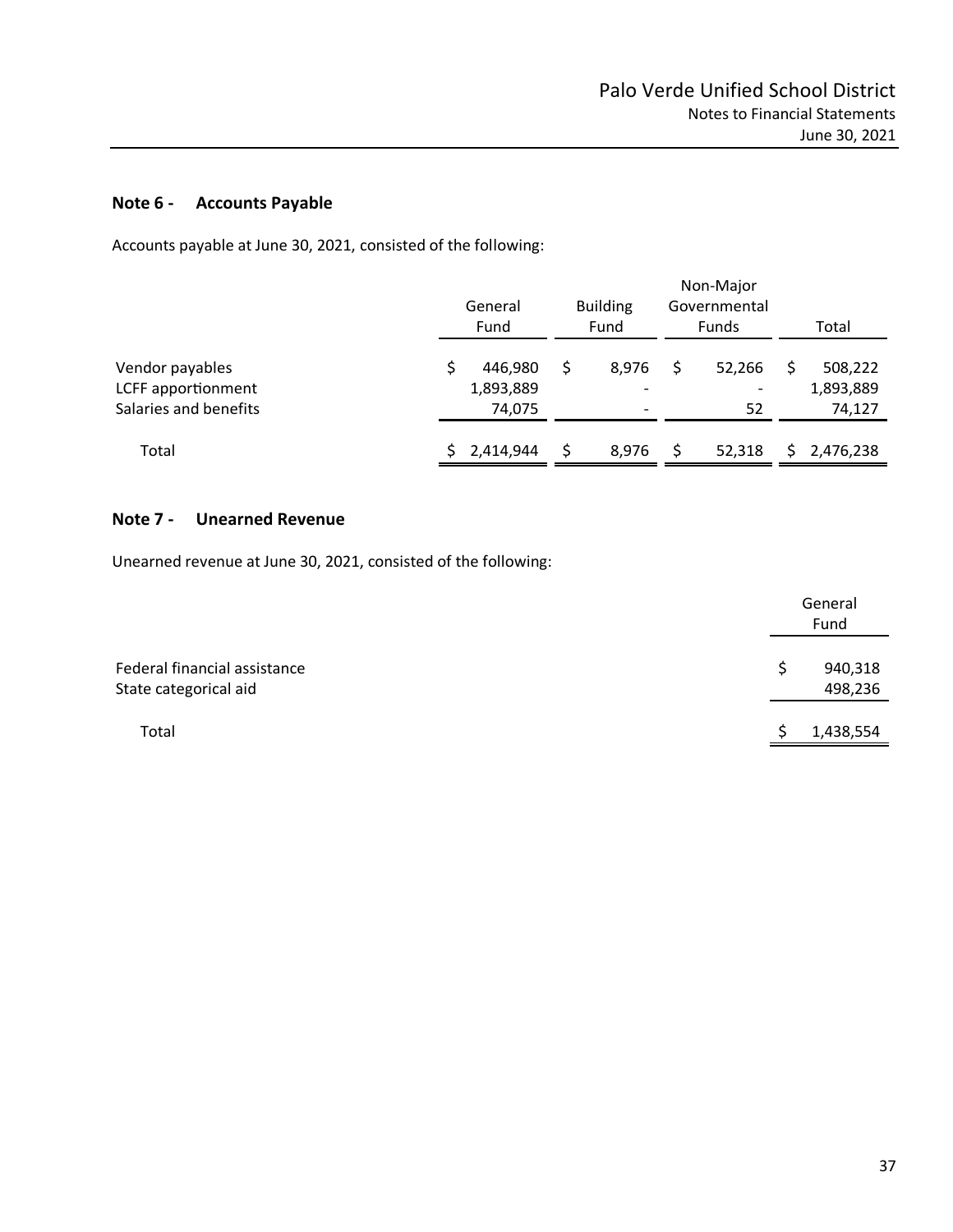## **Note 8 - Long-Term Liabilities Other than OPEB and Pensions**

#### **Summary**

The changes in the District's long-term liabilities other than OPEB and pensions during the year consisted of the following:

|                           |   | Balance<br>July 1, 2020 |     | Additions | <b>Deductions</b> | Balance<br>June 30, 2021 | Due in<br>One Year |
|---------------------------|---|-------------------------|-----|-----------|-------------------|--------------------------|--------------------|
| Long-Term Liabilities     |   |                         |     |           |                   |                          |                    |
| General obligation bonds  | s | 24,606,591              | \$. | 178,222   | (1,524,236)<br>S  | 23,260,577               | 1,115,178          |
| Unamortized debt premiums |   | 1,230,439               |     | -         | (43, 891)         | 1,186,548                |                    |
| Capital leases            |   | 427,717                 |     | -         | (50, 956)         | 376,761                  | 54,014             |
| Compensated absences*     |   | 324,784                 |     |           | (36,990)          | 287,794                  |                    |
|                           |   |                         |     |           |                   |                          |                    |
| Total                     |   | 26,589,531              | Ś   | 178.222   | (1,656,073)       | 25,111,680               | 1,169,192          |

\* Change in compensated absences is presented as a net change.

Payments on the general obligation bonds are made by the Bond Interest and Redemption Fund with local revenues. Payments for the capital leases are made by the General Fund. The compensated absences will be paid by the fund for which the employee worked.

#### **General Obligation Bonds**

The outstanding general obligation bonded debt is as follows:

| <b>Issuance</b><br>Date | Final<br>Maturity<br>Date | Interest<br>Rate | Original<br><b>Issue</b> | <b>Bonds</b><br>Outstanding<br>July 1, 2020 | Interest<br>Accreted | Redeemed        | <b>Bonds</b><br>Outstanding<br>June 30, 2021 |
|-------------------------|---------------------------|------------------|--------------------------|---------------------------------------------|----------------------|-----------------|----------------------------------------------|
|                         |                           |                  |                          |                                             |                      |                 |                                              |
| 07/27/00                | 08/01/25                  | 4.15%-8.00%      | \$2,449,773              | \$2,986,591                                 | \$178,222            | (164, 236)<br>Ś | Ś.<br>3,000,577                              |
| 10/04/11                | 09/01/23                  | 2.00%-5.00%      | 5,760,000                | 2,620,000                                   |                      | (585,000)       | 2,035,000                                    |
| 03/06/19                | 08/01/48                  | 4.00%-5.00%      | 10,000,000               | 10,000,000                                  |                      | (775,000)       | 9,225,000                                    |
| 06/30/20                | 08/01/49                  | 4.00%            | 2,285,000                | 2,285,000                                   |                      |                 | 2,285,000                                    |
| 06/30/20                | 08/01/49                  | 2.70%-3.40%      | 6,715,000                | 6,715,000                                   |                      |                 | 6,715,000                                    |
|                         |                           |                  |                          |                                             |                      |                 |                                              |
|                         |                           |                  |                          | \$24,606,591                                | \$178,222            | \$(1,524,236)   | \$23,260,577                                 |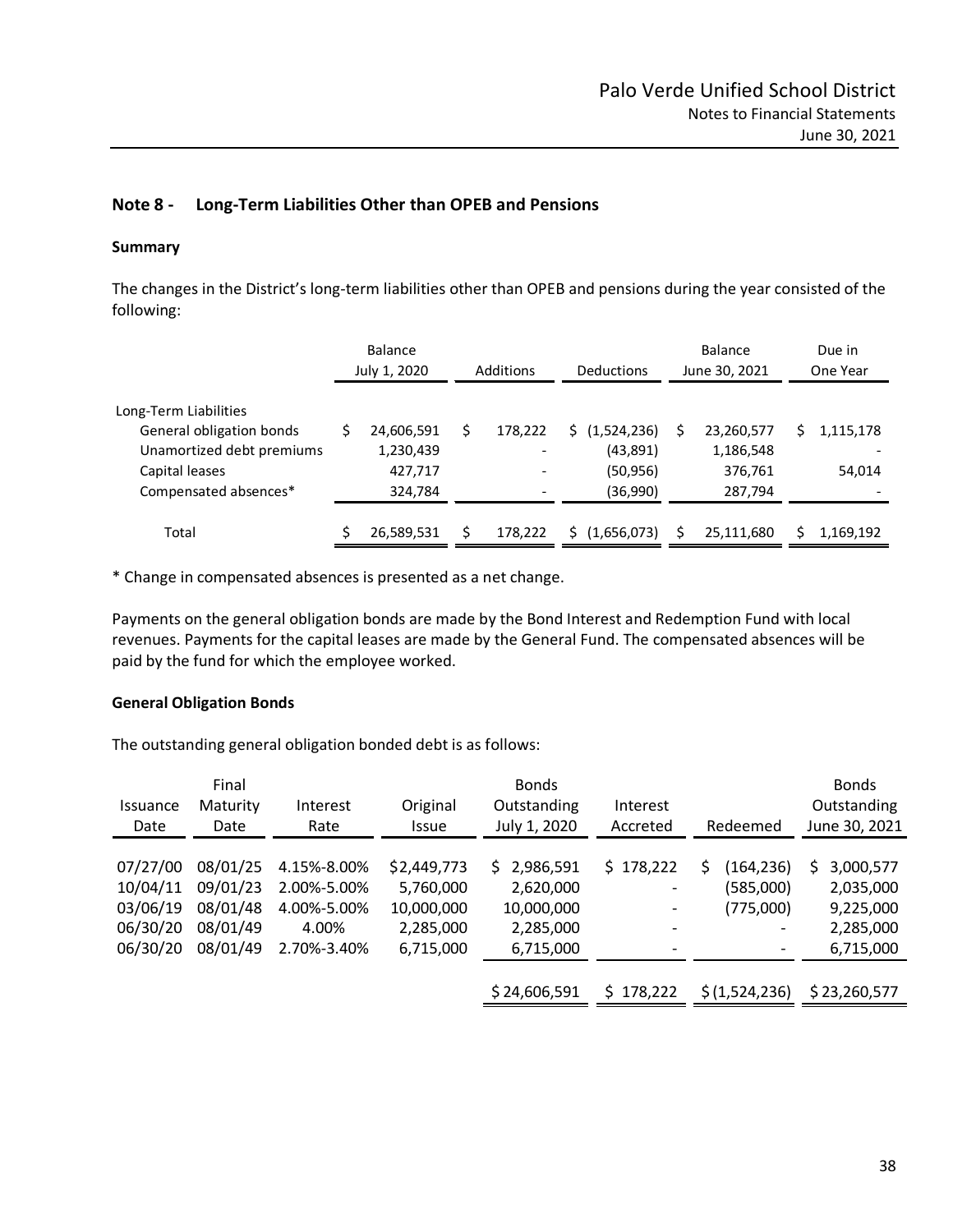## **Debt Service Requirements to Maturity**

The capital appreciation bonds mature as follows:

| <b>Bonds Maturing</b><br><b>Fiscal Year</b> | Initial<br><b>Bond Value</b> | Accreted<br>Interest | Total<br>Accreted<br>Obligation |    | Unaccreted<br>Interest | Maturity<br>Value |
|---------------------------------------------|------------------------------|----------------------|---------------------------------|----|------------------------|-------------------|
| 2022                                        |                              |                      | $\overline{\phantom{a}}$        | \$ |                        |                   |
| 2023                                        |                              |                      |                                 |    |                        |                   |
| 2024                                        | 397,012                      | 767,096              | 1,164,108                       |    | 370,892                | 1,535,000         |
| 2025                                        | 277,330                      | 656,082              | 933,412                         |    | 211,588                | 1,145,000         |
| 2026                                        | 268,311                      | 634,746              | 903,057                         |    | 271,943                | 1,175,000         |
| Total                                       | 942,653                      | 2,057,924            | 3,000,577                       | Ś. | 854,423                | 3,855,000         |

The current interest bonds mature as follows:

|             |            | Interest to     |                 |
|-------------|------------|-----------------|-----------------|
| Fiscal Year | Principal  | Maturity        | Total           |
|             |            |                 |                 |
| 2022        | 1,035,000  | 808,874         | 1,843,874       |
| 2023        | 945,000    | 758,386         | 1,703,386       |
| 2024        | 1,015,000  | 715,348         | 1,730,348       |
| 2025        | 200,000    | 685,423         | 885,423         |
| 2026        | 205,000    | 675,298         | 880,298         |
| 2027-2031   | 1,195,000  | 3,225,064       | 4,420,064       |
| 2032-2036   | 2,150,000  | 2,931,440       | 5,081,440       |
| 2037-2041   | 3,770,000  | 2,383,580       | 6,153,580       |
| 2042-2046   | 4,235,000  | 1,570,711       | 5,805,711       |
| 2047-2050   | 5,510,000  | 461,775         | 5,971,775       |
|             |            |                 |                 |
| Total       | 20,260,000 | 14,215,899<br>S | ς<br>34,475,899 |
|             |            |                 |                 |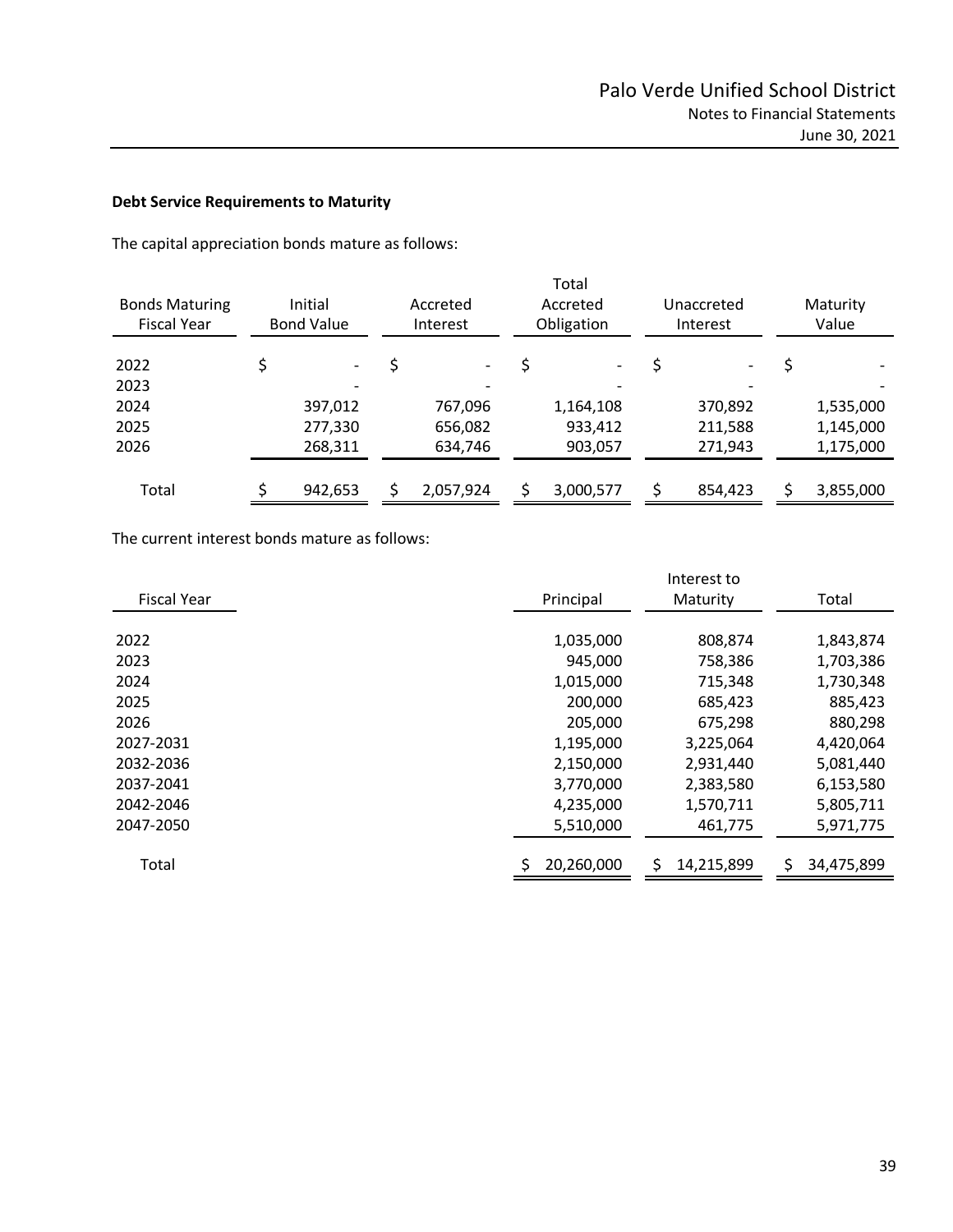#### **Capital Leases**

The District has entered into two capital lease agreements. Such agreements are, in substance, purchases (capital leases) and are reported as capital lease obligations. The District's liability on lease agreements with options to purchase is summarized below:

|                                   |   | Administration<br><b>Building</b> |
|-----------------------------------|---|-----------------------------------|
| Balance, July 1, 2020<br>Payments | Ś | 650,118<br>(87, 210)              |
| Balance, June 30, 2021            |   | 562,908                           |

The capital leases have minimum lease payments as follows:

| <b>Year Ending</b><br>June 30,          | Lease<br>Payment                           |  |  |  |
|-----------------------------------------|--------------------------------------------|--|--|--|
| 2022<br>2023<br>2024<br>2025            | \$<br>94,478<br>94,478<br>94,478<br>94,478 |  |  |  |
| 2026<br>2027                            | 94,478<br>90,518                           |  |  |  |
| Total                                   | 562,908                                    |  |  |  |
| Less amount representing interest       | (186, 147)                                 |  |  |  |
| Present value of minimum lease payments | \$<br>376,761                              |  |  |  |

Leased buildings under the capital lease in capital assets at June 30, 2021, include the following:

| Buildings<br>Less accumulated depreciation | 1,251,654<br>(638, 343) |
|--------------------------------------------|-------------------------|
| Total                                      | 613.311                 |

#### **Compensated Absences**

Compensated absences (unpaid employee vacation) for the District at June 30, 2021, amounted to \$287,794.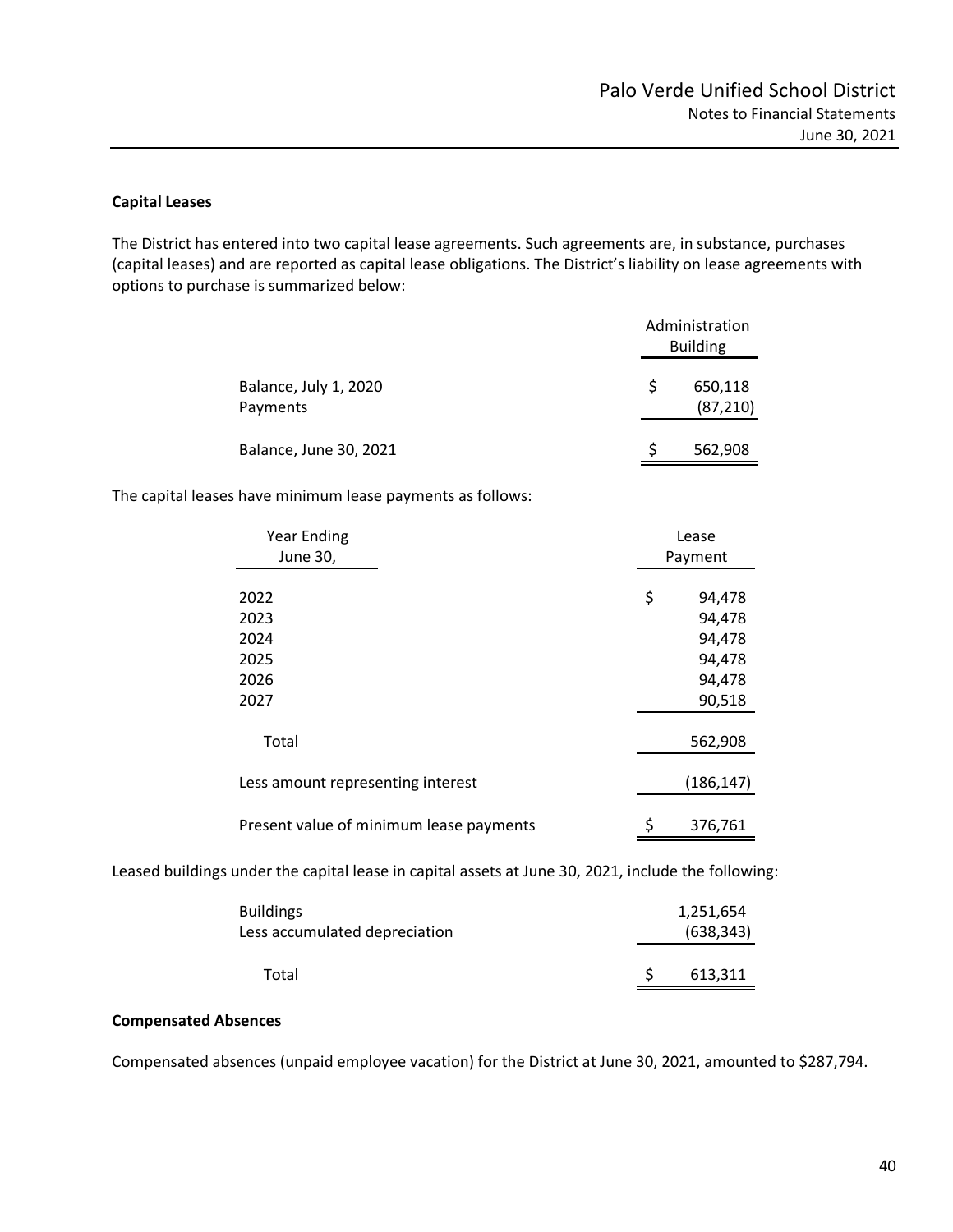## **Note 9 - Net Other Postemployment Benefits (OPEB) Liability**

For the fiscal year ended June 30, 2021, the District reported net OPEB liability, deferred outflows of resources, deferred inflows of resources, and OPEB expense for the following plans:

| OPEB Plan                                              | Net OPEB<br>Liability |           | Deferred Outflows<br>of Resources |                          |   | Deferred Inflows<br>of Resources | <b>OPEB</b><br>Expense |         |  |
|--------------------------------------------------------|-----------------------|-----------|-----------------------------------|--------------------------|---|----------------------------------|------------------------|---------|--|
| Retiree Health Plan<br><b>Medicare Premium Payment</b> |                       | 5,959,803 |                                   | 1,497,541                | S | 77.163                           |                        | 448,048 |  |
| (MPP) Program                                          |                       | 196,140   |                                   | $\overline{\phantom{0}}$ |   | $\overline{\phantom{0}}$         |                        | 28,676  |  |
| Total                                                  |                       | 6,155,943 |                                   | 1,497,541                | Ś | 77,163                           |                        | 476,724 |  |

The details of each plan are as follows:

#### **District Plan**

#### **Plan Administration**

The District's governing board administers the Postemployment Benefits Plan (the Plan). The Plan is a singleemployer defined benefit plan that is used to provide postemployment benefits other than pensions (OPEB) for eligible retirees and their spouses. No assets are accumulated in a trust that meets the criteria in paragraph 4 of GASB Statement No. 75.

#### **Plan Membership**

At June 30, 2019, the valuation date, the Plan membership consisted of the following:

| Inactive employees or beneficiaries currently receiving benefits payments<br>Active employees | 272 |
|-----------------------------------------------------------------------------------------------|-----|
| Total                                                                                         | 299 |

#### **Benefits Provided**

The Plan provides medical and dental insurance benefits to eligible retirees and their spouses. Benefits are provided through a third-party insurer, and the full cost of benefits is covered by the Plan. The District's governing board has the authority to establish and amend the benefit terms as contained within the negotiated labor agreements.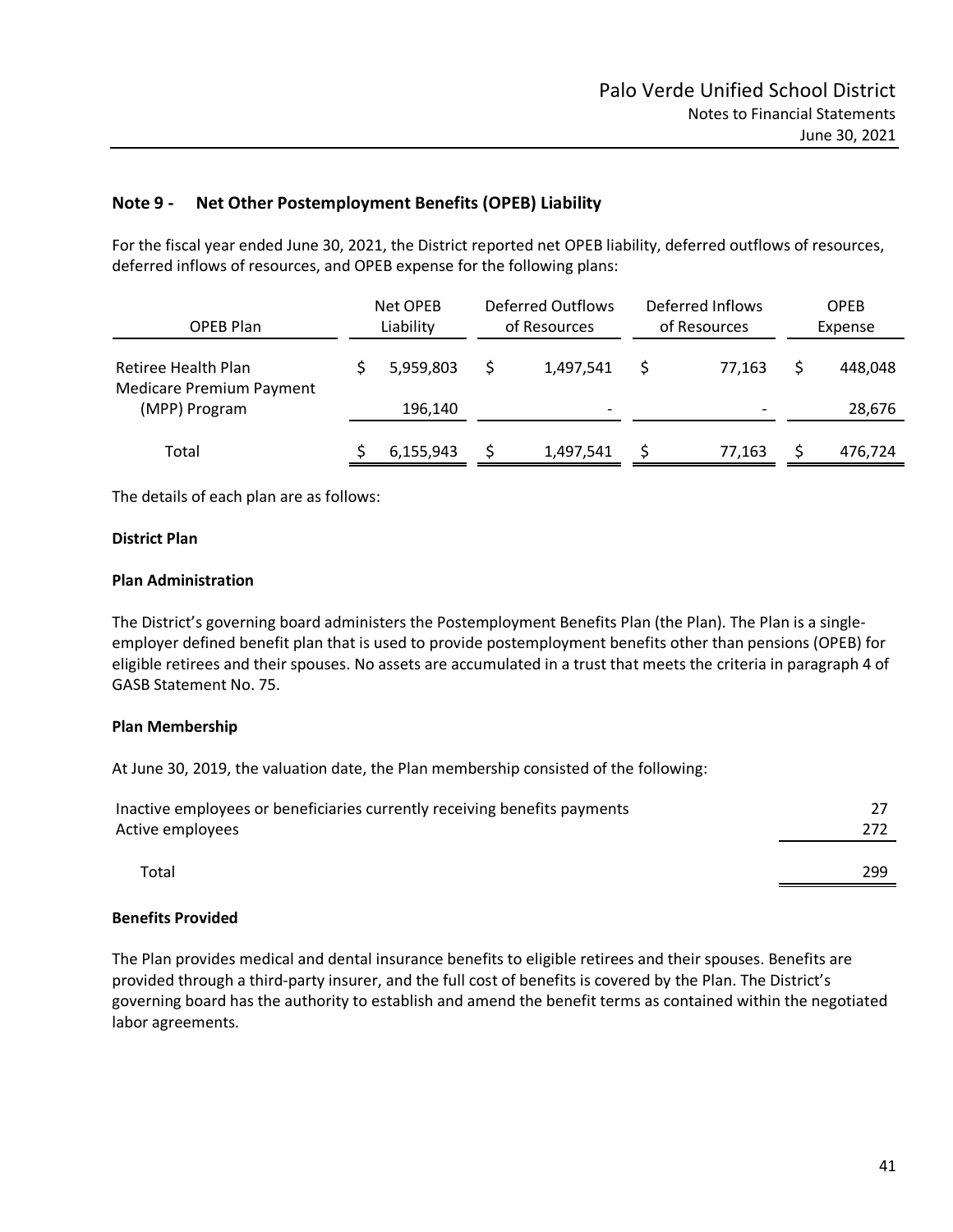#### **Benefit Payments**

The benefit payment requirements of Plan members and the District are established and may be amended by the District, the Palo Verde Teachers'Association (PVTA), the local California School Employees Association (CSEA), and unrepresented groups. The benefit payment is based on projected pay-as-you-go financing requirements as determined annually through the agreements with the District, PVTA, CSEA, and the unrepresented groups. For the measurement period of June 30, 2020, the District paid \$352,490 in benefits.

## **Total OPEB Liability of the District**

The District's total OPEB liability of \$5,959,803 was measured as of June 30, 2020, and the total OPEB liability used to calculate the net/total OPEB liability was determined by an actuarial valuation as of June 30, 2019.

#### **Actuarial Assumptions**

The total OPEB liability as of June 30, 2021 was determined by applying updated procedures to the financial reporting actuarial valuation as of June 30, 2019 and rolling forward the total OPEB liability to June 30, 2021. The following assumptions were applied to all periods included in the measurement, unless otherwise specified:

| Inflation                   | 2.63 percent                               |
|-----------------------------|--------------------------------------------|
| Salary increases            | 2.75 percent, average, including inflation |
| Discount rate               | 2.20 percent                               |
| Healthcare cost trend rates | 7.00 percent for 2020                      |

The discount rate was based on the Bond Buyer 20-bond General Obligation Index.

Mortality rates were based on the 2009 CalSTRS Mortality Table for certificated employees and the 2014 CalPERS Active Mortality for Miscellaneous Employees Table for classified employees. Mortality rates vary by age and sex. (Unisex mortality rates are not often used as individual OPEB benefits do not depend on the mortality table used.) If employees die prior to retirement, past contributions are available to fund benefits for employees who live to retirement. After retirement, death results in benefit termination or reduction. Although higher mortality rates reduce service costs, the mortality assumption is not likely to vary from employer to employer.

The actuarial assumptions used in the June 30, 2019 valuation were based on the results of an actual experience study for the period July 1, 2018 to June 30, 2019.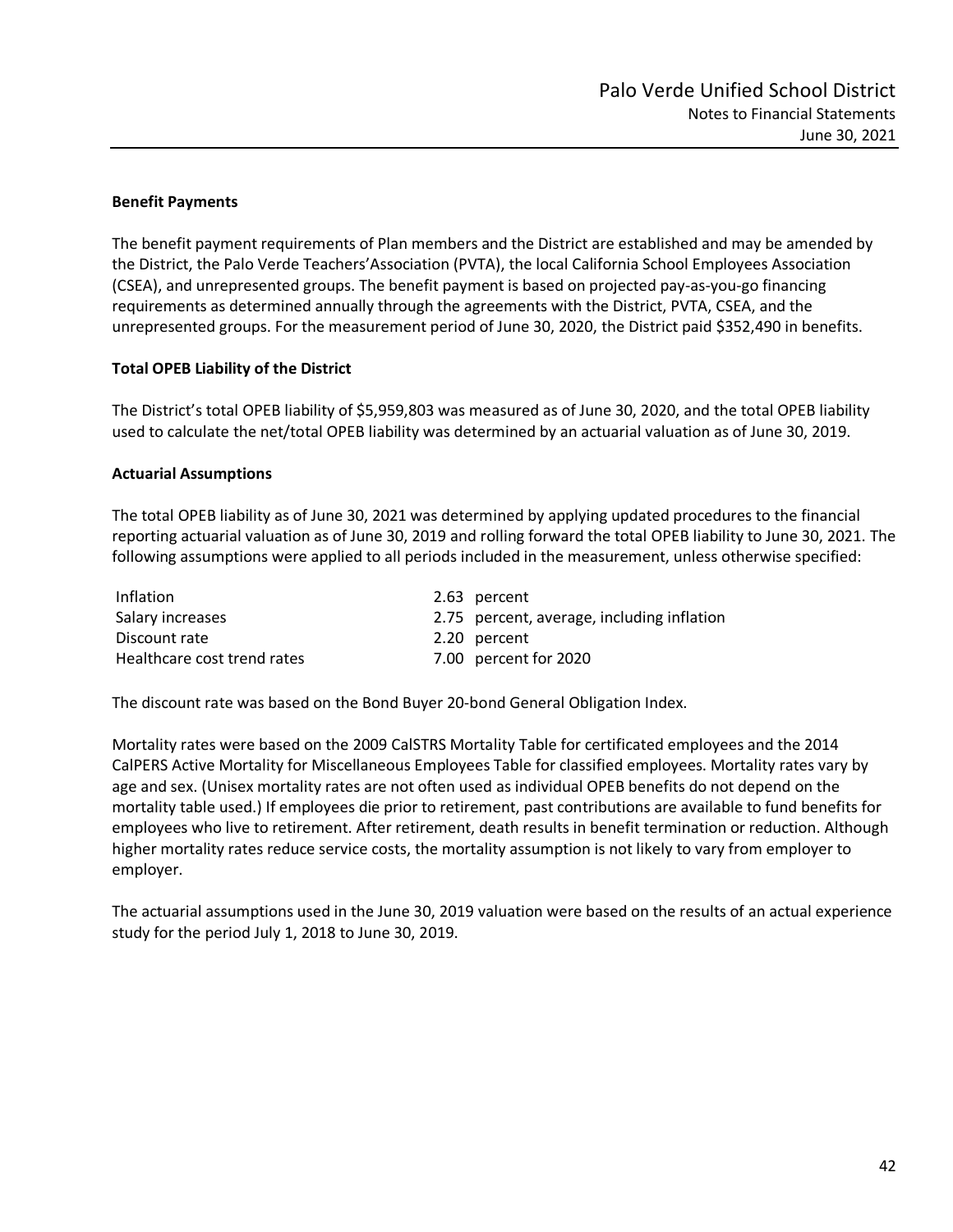#### **Changes in the Total OPEB Liability**

|                                    | <b>Total OPEB</b><br>Liability |  |  |  |
|------------------------------------|--------------------------------|--|--|--|
| Balance, June 30, 2020             | 5,135,560                      |  |  |  |
| Service cost                       | 412,913                        |  |  |  |
| Interest                           | 181,510                        |  |  |  |
| Changes of assumptions             | 541,873                        |  |  |  |
| Experience (Gains)/Losses          | 40,437                         |  |  |  |
| Benefit payments                   | (352,490)                      |  |  |  |
| Net change in total OPEB liability | 824,243                        |  |  |  |
| Balance, June 30, 2021             | \$<br>5,959,803                |  |  |  |

There were no changes to benefits noted from the prior evaluation.

Changes of assumptions and other inputs reflect a change in the discount rate from 3.8% in 2020 to 2.20% in 2021, inflation from 2.75% in 2020 to 2.63% in 2021, and healthcare cost trend rate from 4.0% in 2020 to 7.0% in 2021.

#### **Sensitivity of the Total OPEB Liability to Changes in the Discount Rate**

The following presents the total OPEB liability of the District, as well as what the District's total OPEB liability would be if it were calculated using a discount rate that is one percent lower or higher than the current rate:

|                               |  |  | <b>Total OPEB</b> |  |  |
|-------------------------------|--|--|-------------------|--|--|
| Discount Rate                 |  |  | Liability         |  |  |
|                               |  |  |                   |  |  |
| 1% decrease (1.20%)           |  |  | 6,311,459         |  |  |
| Current discount rate (2.20%) |  |  | 5,959,803         |  |  |
| 1% increase (3.20%)           |  |  | 5,525,719         |  |  |

#### **Sensitivity of the Total OPEB Liability to Changes in the Healthcare Cost Trend Rates**

The following presents the total OPEB liability of the District, as well as what the District's total OPEB liability would be if it were calculated using healthcare cost trend rates that are one percent lower or higher than the current healthcare costs trend rates:

| <b>Healthcare Cost Trend Rates</b>                                                    |    | <b>Total OPEB</b><br>Liability      |  |  |
|---------------------------------------------------------------------------------------|----|-------------------------------------|--|--|
| 1% decrease (3.0%)<br>Current healthcare cost trend rate (4.0%)<br>1% increase (5.0%) | S. | 5,621,708<br>5,959,803<br>6,292,690 |  |  |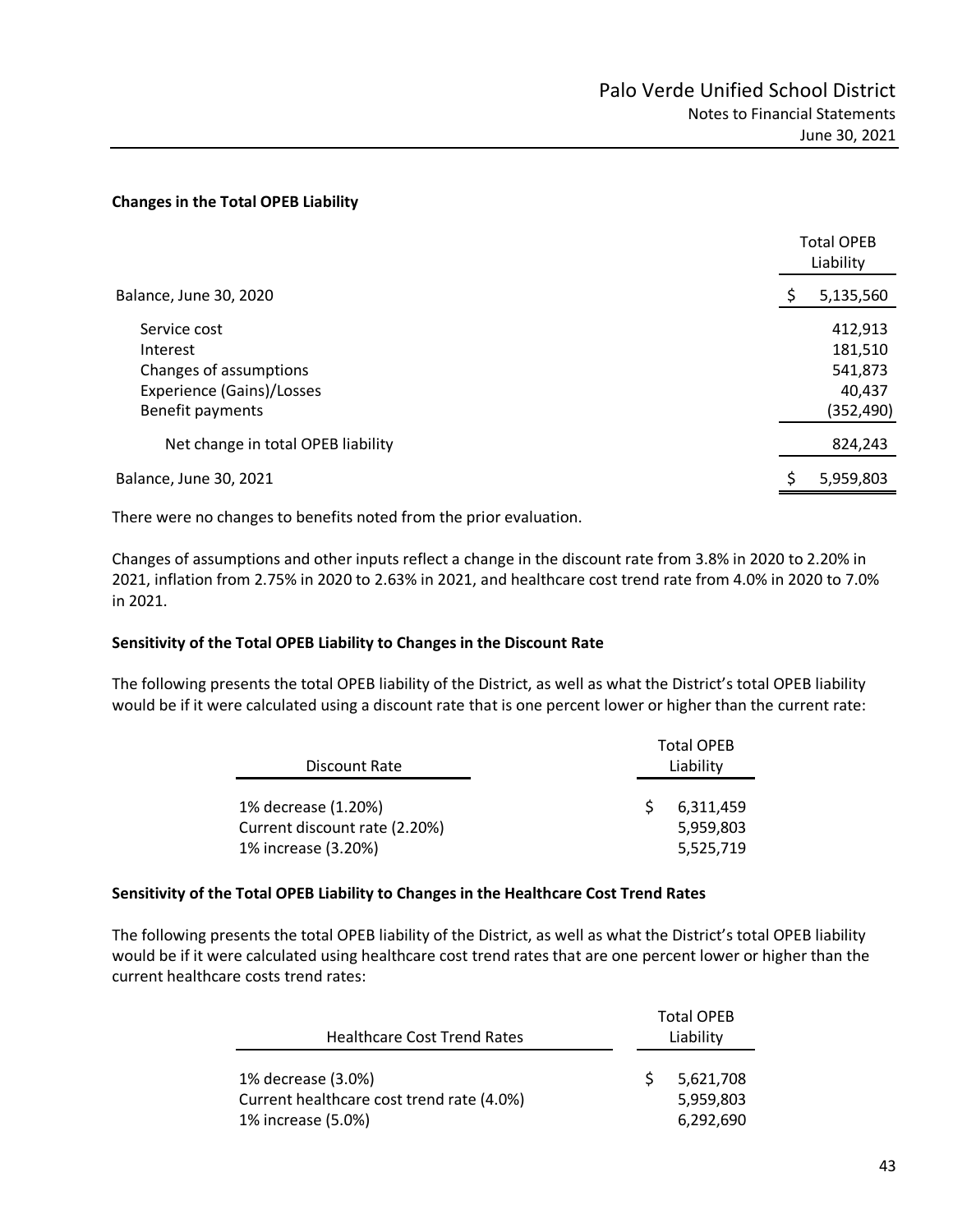#### **OPEB Expense, Deferred Outflows of Resources, and Deferred Inflows of Resources related to OPEB**

For the year ended June 30, 2021, the District recognized OPEB expense of \$448,048. At June 30, 2021, the District reported deferred outflows of resources and deferred inflow of resources related to OPEB from the following sources:

|                                                    | Deferred Outflows<br>of Resources | Deferred Inflows<br>of Resources |        |  |
|----------------------------------------------------|-----------------------------------|----------------------------------|--------|--|
| OPEB contributions subsequent to measurement date  | 241,230                           |                                  |        |  |
| Changes of assumptions                             | 586,389                           |                                  | 77,163 |  |
| Differences between expected and actual experience | 669,922                           |                                  |        |  |
| Total                                              | 1,497,541                         |                                  | 77.163 |  |

OPEB contributions subsequent to the measurement date will be recognized as a reduction to the total OPEB liability in the subsequent fiscal year.

Amounts reported as deferred outflows of resources and deferred inflows of resources related to OPEB will be recognized in OPEB expense as follows:

| Year Ended<br>June 30, | Deferred<br>Outflows/(Inflows)<br>of Resources |
|------------------------|------------------------------------------------|
| 2022                   | 94,855                                         |
| 2023                   | 94,855                                         |
| 2024                   | 94,855                                         |
| 2025                   | 94,855                                         |
| 2026                   | 94,855                                         |
| Thereafter             | 704,873                                        |
| Total                  | 1,179,148                                      |

#### **Medicare Premium Payment (MPP) Program**

#### **Plan Description**

The Medicare Premium Payment (MPP) Program is administered by the California State Teachers' Retirement System (CalSTRS). The MPP Program is a cost-sharing multiple-employer other postemployment benefit plan (OPEB) established pursuant to Chapter 1032, Statutes 2000 (SB 1435). CalSTRS administers the MPP Program through the Teachers' Health Benefits Fund (THBF).

A full description of the MPP Program regarding benefit provisions, assumptions (for funding, but not accounting purposes), and membership information is listed in the June 30, 2019 annual actuarial valuation report, Medicare Premium Payment Program Actuarial Valuation. This report and CalSTRS audited financial information are publicly available reports that can be found on the CalSTRS website under Publications at: http://www.calstrs.com/member-publications.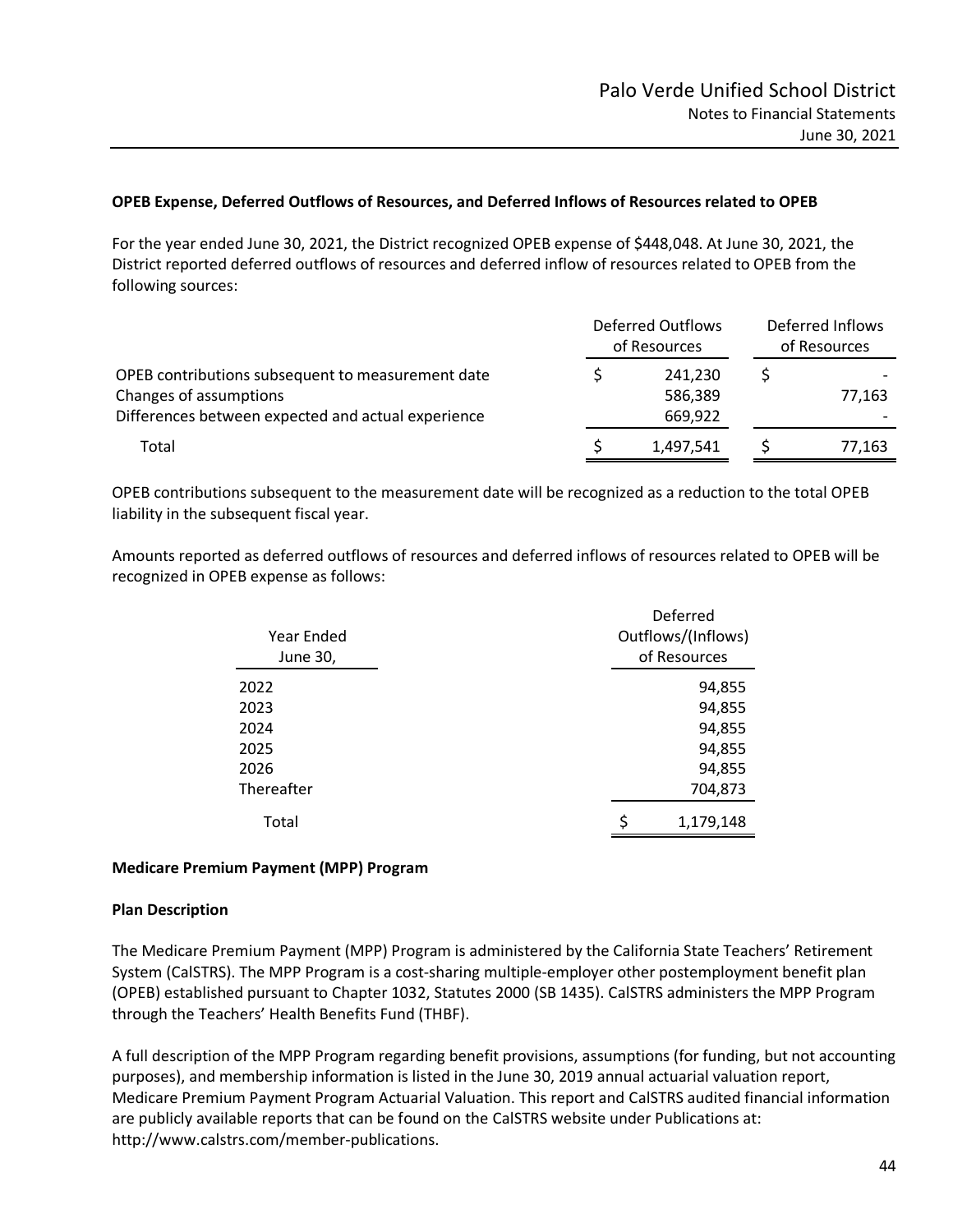## **Benefits Provided**

The MPP Program pays Medicare Part A premiums and Medicare Parts A and B late enrollment surcharges for eligible members of the State Teachers Retirement Plan (STRP) Defined Benefit (DB) Program who were retired or began receiving a disability allowance prior to July 1, 2012 and were not eligible for premium free Medicare Part A. The payments are made directly to the Centers for Medicare and Medicaid Services (CMS) on a monthly basis.

The MPP Program is closed to new entrants as members who retire after July 1, 2012, are not eligible for coverage under the MPP Program.

The MPP Program is funded on a pay-as-you go basis from a portion of monthly District benefit payments. In accordance with California *Education Code* Section 25930, contributions that would otherwise be credited to the DB Program each month are instead credited to the MPP Program to fund monthly program and administrative costs. Total redirections to the MPP Program are monitored to ensure that total incurred costs do not exceed the amount initially identified as the cost of the program.

#### **Net OPEB Liability and OPEB Expense**

At June 30, 2021, the District reported a liability of \$196,140 for its proportionate share of the net OPEB liability for the MPP Program. The net OPEB liability was measured as of June 30, 2020, and the total OPEB liability used to calculate the net OPEB liability was determined by an actuarial valuation as of June 30, 2019. The District's proportion of the net OPEB liability was based on a projection of the District's long-term share of contributions to the OPEB Plan relative to the projected contributions of all participating school districts, actuarially determined. The District's proportionate share for the measurement period June 30, 2020 and June 30, 2019, was 0.0463% and 0.0450%, respectively, resulting in an net increase in the proportionate share of 0.0013%.

For the year ended June 30, 2021, the District recognized OPEB expense of \$28,676.

#### **Actuarial Methods and Assumptions**

The June 30, 2020 total OPEB liability was determined by applying update procedures to the financial reporting actuarial valuation as of June 30, 2019, and rolling forward the total OPEB liability to June 30, 2020, using the assumptions listed in the following table:

| <b>Measurement Date</b>                 | June 30, 2020         | June 30, 2019         |
|-----------------------------------------|-----------------------|-----------------------|
| <b>Valuation Date</b>                   | June 30, 2019         | June 30, 2018         |
| <b>Experience Study</b>                 | June 30, 2014 through | June 30, 2010 through |
|                                         | June 30, 2018         | June 30, 2015         |
| <b>Actuarial Cost Method</b>            | Entry age normal      | Entry age normal      |
| <b>Investment Rate of Return</b>        | 2.21%                 | 3.50                  |
| Medicare Part A Premium Cost Trend Rate | 4.50%                 | 3.70%                 |
| Medicare Part B Premium Cost Trend Rate | 5.40%                 | 4.10%                 |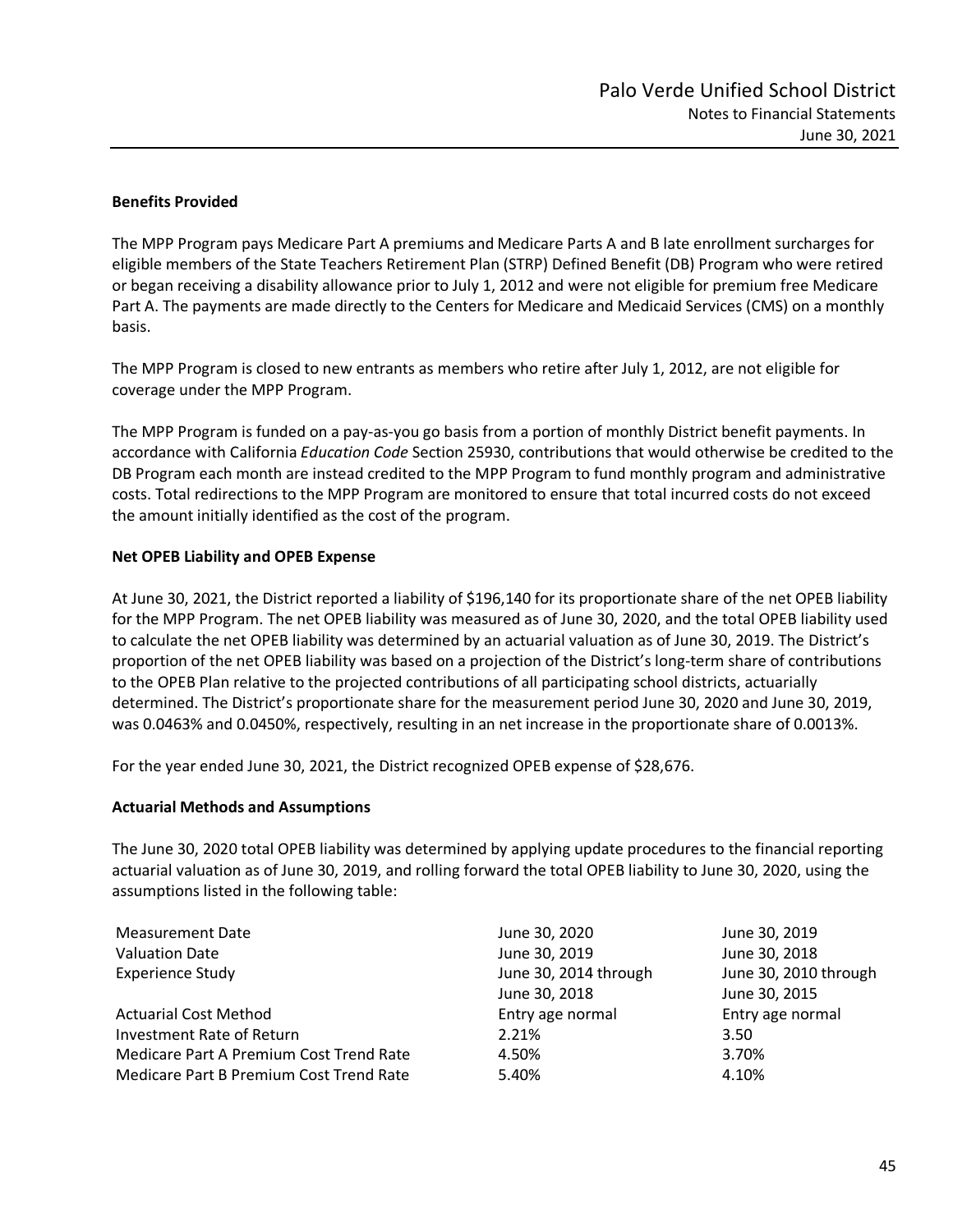For the valuation as of June 30, 2019, CalSTRS uses a generational mortality assumption, which involves the use of a base mortality table and projection scales to reflect expected annual reductions in mortality rates at each age, resulting in increases in life expectancies each year into the future. The base mortality tables are CalSTRS custom tables derived to best fit the patterns of mortality among our members. The projection scale was set equal to 110% of the ultimate improvement factor from the Mortality Improvement Scale (MP-2019) table, issued by the Society of Actuaries.

Assumptions were made about future participation (enrollment) into the MPP Program because CalSTRS is unable to determine which members not currently participating meet all eligibility criteria for enrollment in the future. Assumed enrollment rates were derived based on past experience and are stratified by age with the probability of enrollment diminishing as the members' age increases. This estimated enrollment rate was then applied to the population of members who may meet criteria necessary for eligibility and are not currently enrolled in the MPP Program. Based on this, the estimated number of future enrollments used in the financial reporting valuation was 294 or an average of 0.18% of the potentially eligible population (159,339).

The MPP Program is funded on a pay-as-you-go basis with contributions generally being made at the same time and in the same amount as benefit payments and expenses coming due. Any funds within the MPP Program as of June 30, 2020, were to manage differences between estimated and actual amounts to be paid and were invested in the Surplus Money Investment Fund, which is a pooled investment program administered by the State Treasurer.

## **Discount Rate**

The discount rate used to measure the total OPEB liability as of June 30, 2020, is 2.21%. As the MPP Program is funded on a pay-as-you-go basis as previously noted, the OPEB Plan's fiduciary net position was not projected to be sufficient to make projected future benefit payments. Therefore, a discount rate of 2.21%, which is the Bond Buyer 20-Bond GO Index from Bondbuyer.com as of June 30, 2020, was applied to all periods of projected benefit payments to measure the total OPEB liability. The discount rate decreased 1.29% from 3.50% as of June 30, 2019.

## **Sensitivity of the District's Proportionate Share of the Net OPEB Liability to Changes in the Discount Rate**

The following presents the District's proportionate share of the net OPEB liability calculated using the current discount rate, as well as what the net OPEB liability would be if it were calculated using a discount rate that is one percent lower or higher than the current rate:

|                              |  | <b>Total OPEB</b> |
|------------------------------|--|-------------------|
| Discount Rate                |  | Liability         |
|                              |  |                   |
| 1% decrease (1.21%)          |  | 216.888           |
| Current discount rate 2.21%) |  | 196,140           |
| 1% increase (3.21%)          |  | 178,486           |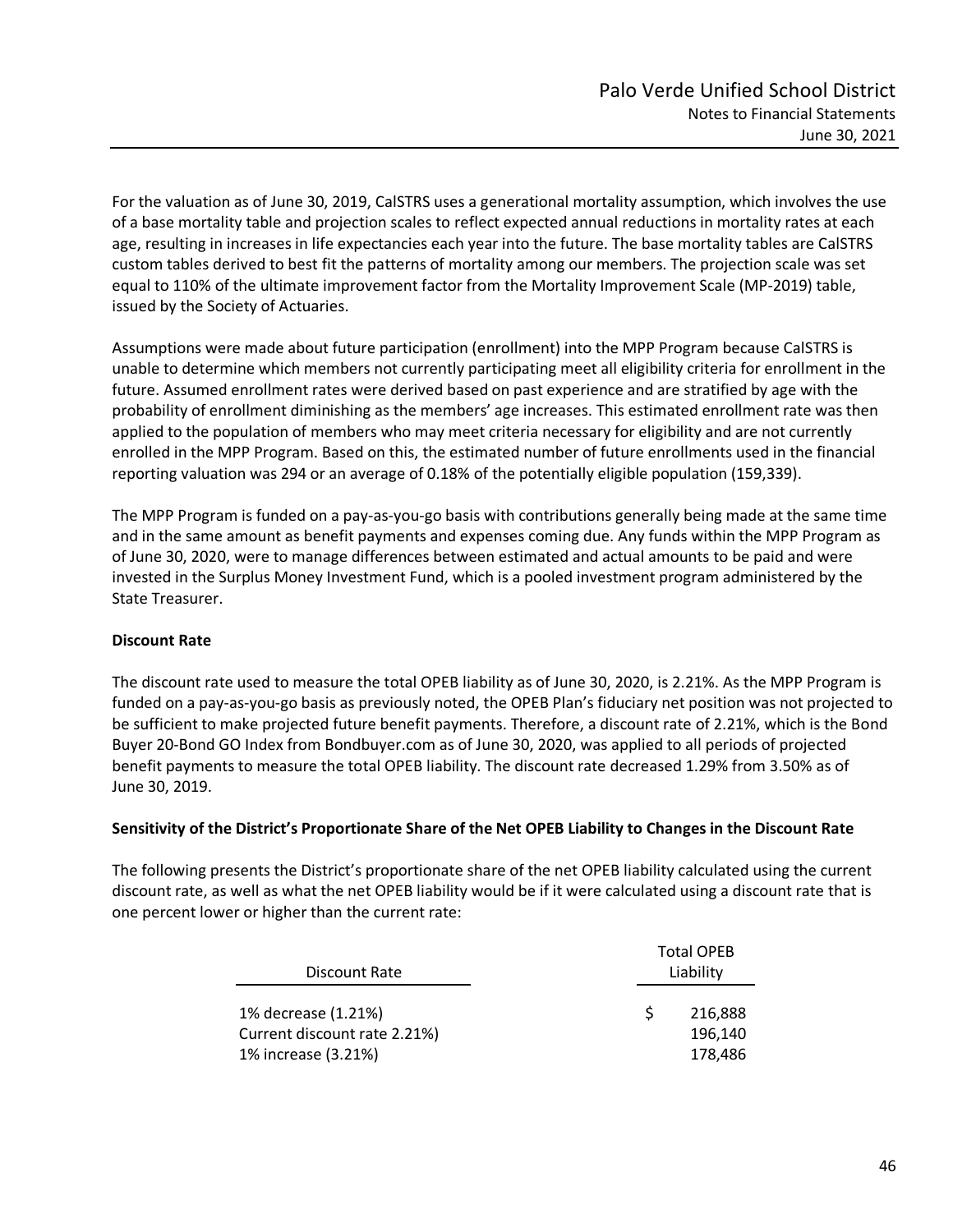## **Sensitivity of the District's Proportionate Share of the Net OPEB Liability to Changes in the Medicare Costs Trend Rates**

The following presents the District's proportionate share of the net OPEB liability calculated using the Medicare costs trend rates, as well as what the net OPEB liability would be if it were calculated using Medicare costs trend rates that are one percent lower or higher than the current rates:

| <b>Medicare Costs Trend Rate</b>                                                                                                                                |  |                               |  |  |
|-----------------------------------------------------------------------------------------------------------------------------------------------------------------|--|-------------------------------|--|--|
| 1% decrease (3.50% Part A and 4.40% Part B)<br>Current Medicare costs trend rate (4.50% Part A and 5.40% Part B)<br>1% increase (5.50% Part A and 6.40% Part B) |  | 177.847<br>196.140<br>217.199 |  |  |

## **Note 10 - Fund Balances**

Fund balances are composed of the following elements:

|                             | General          |      | <b>Building</b> | <b>Special Reserve</b><br>Fund for Capital |    | Non-Major<br>Governmental |    |            |  |
|-----------------------------|------------------|------|-----------------|--------------------------------------------|----|---------------------------|----|------------|--|
|                             | Fund             | Fund |                 | <b>Outlay Projects</b>                     |    | Funds                     |    | Total      |  |
| Nonspendable                |                  |      |                 |                                            |    |                           |    |            |  |
| Revolving cash              | \$<br>16,000     | \$   |                 | \$                                         | \$ |                           | \$ | 16,000     |  |
| Stores inventories          | 168,880          |      |                 |                                            |    | 29,353                    |    | 198,233    |  |
| Total nonspendable          | 184,880          |      |                 |                                            |    | 29,353                    |    | 214,233    |  |
| Restricted                  |                  |      |                 |                                            |    |                           |    |            |  |
| Legally restricted programs | 2,826,530        |      | 4,495,052       |                                            |    | 2,388,838                 |    | 9,710,420  |  |
| Capital projects            |                  |      |                 |                                            |    | 219,779                   |    | 219,779    |  |
| Debt services               |                  |      |                 |                                            |    | 2,710,742                 |    | 2,710,742  |  |
| Total restricted            | 2,826,530        |      | 4,495,052       |                                            |    | 5,319,359                 |    | 12,640,941 |  |
| Assigned                    |                  |      |                 |                                            |    |                           |    |            |  |
| Capital projects            |                  |      |                 | 582                                        |    |                           |    | 582        |  |
| Unassigned                  |                  |      |                 |                                            |    |                           |    |            |  |
| Remaining unassigned        | 12,951,772       |      |                 |                                            |    |                           |    | 12,951,772 |  |
| Total                       | \$<br>15,963,182 | \$   | 4,495,052       | \$<br>582                                  | \$ | 5,348,712                 | S  | 25,807,528 |  |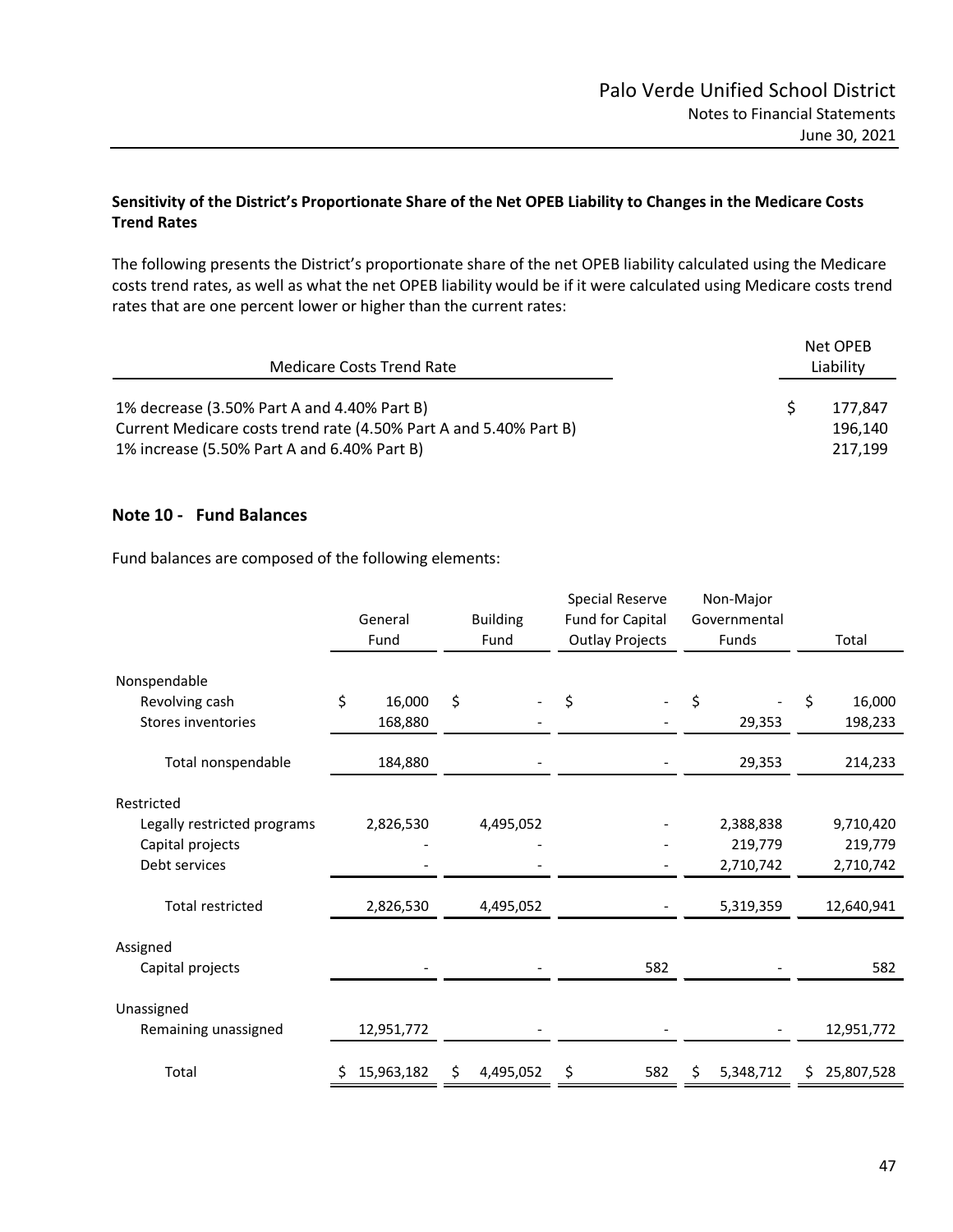## **Note 11 - Employee Retirement Systems**

Qualified employees are covered under multiple-employer defined benefit pension plans maintained by agencies of the State of California. Academic employees are members of the California State Teachers' Retirement System (CalSTRS) and classified employees are members of the California Public Employees' Retirement System (CalPERS).

For the fiscal year ended June 30, 2021, the District reported its proportionate share of net pension liabilities, deferred outflows of resources, deferred inflows of resources, and pension expense for each of the above plans as follows:

| Pension Plan                     | Net<br>Pension Liability | Deferred Outflows<br>of Resources |   | Deferred Inflows<br>of Resources | <b>Pension Expense</b> |
|----------------------------------|--------------------------|-----------------------------------|---|----------------------------------|------------------------|
| <b>CalSTRS</b><br><b>CalPERS</b> | 25,740,899<br>14,676,044 | 7,515,399<br>2,844,157            | Ś | 1,520,707<br>728,590             | 3,625,158<br>2,889,144 |
| Total                            | 40,416,943               | 10,359,556                        |   | 2,249,297                        | 6,514,302              |

The details of each plan are as follows:

## **California State Teachers' Retirement System (CalSTRS)**

#### **Plan Description**

The District contributes to the State Teachers Retirement Plan (STRP) administered by the California State Teachers' Retirement System (CalSTRS). STRP is a cost-sharing multiple-employer public employee retirement system defined benefit pension plan. Benefit provisions are established by State statutes, as legislatively amended, within the State Teachers' Retirement Law.

A full description of the pension plan regarding benefit provisions, assumptions (for funding, but not accounting purposes), and membership information is listed in the June 30, 2019, annual actuarial valuation report, Defined Benefit Program Actuarial Valuation. This report and CalSTRS audited financial information are publicly available reports that can be found on the CalSTRS website under Publications at: http://www.calstrs.com/memberpublications.

#### **Benefits Provided**

The STRP provides retirement, disability and survivor benefits to beneficiaries. Benefits are based on members' final compensation, age, and years of service credit. Members hired on or before December 31, 2012, with five years of credited service are eligible for the normal retirement benefit at age 60. Members hired on or after January 1, 2013, with five years of credited service are eligible for the normal retirement benefit at age 62. The normal retirement benefit is equal to 2.0% of final compensation for each year of credited service.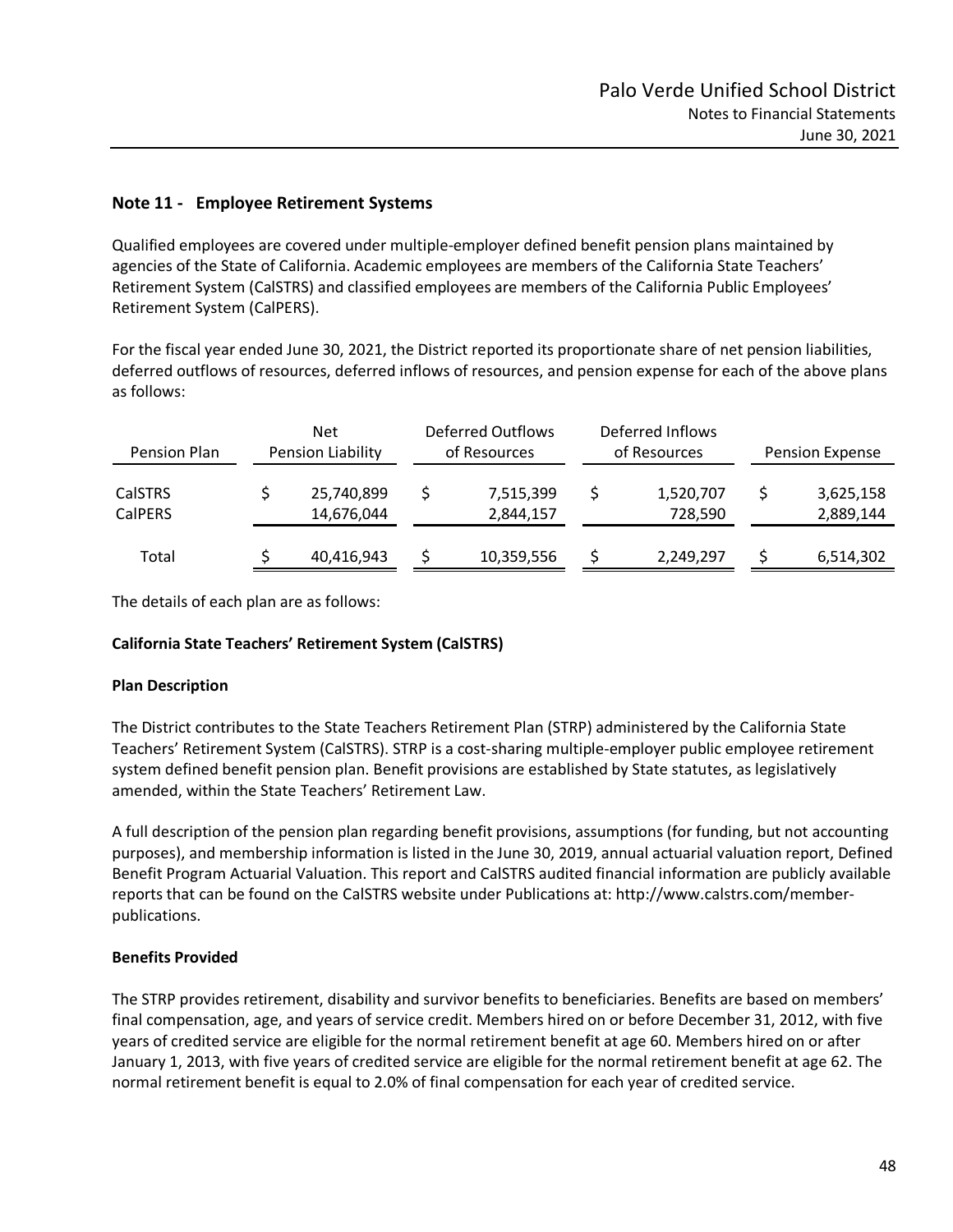The STRP is comprised of four programs: Defined Benefit Program, Defined Benefit Supplement Program, Cash Balance Benefit Program, and Replacement Benefits Program. The STRP holds assets for the exclusive purpose of providing benefits to members and beneficiaries of these programs. CalSTRS also uses plan assets to defray reasonable expenses of administering the STRP. Although CalSTRS is the administrator of the STRP, the State is the sponsor of the STRP and obligor of the trust. In addition, the State is both an employer and nonemployer contributing entity to the STRP.

The District contributes exclusively to the STRP Defined Benefit Program, thus disclosures are not included for the other plans.

The STRP provisions and benefits in effect at June 30, 2021, are summarized as follows:

|                                                           | On or before       | On or after        |
|-----------------------------------------------------------|--------------------|--------------------|
| Hire date                                                 | December 31, 2012  | January 1, 2013    |
| Benefit formula                                           | 2% at 60           | 2% at 62           |
| Benefit vesting schedule                                  | 5 years of service | 5 years of service |
| Benefit payments                                          | Monthly for life   | Monthly for life   |
| Retirement age                                            | 60                 | 62                 |
| Monthly benefits as a percentage of eligible compensation | $2.0\% - 2.4\%$    | $2.0\% - 2.4\%$    |
| Required employee contribution rate                       | 10.25%             | 10.205%            |
| Required employer contribution rate                       | 16.15%             | 16.15%             |
| Required state contribution rate                          | 10.328%            | 10.328%            |

## **Contributions**

Required member District and State of California contributions rates are set by the California Legislature and Governor and detailed in Teachers' Retirement Law. The contributions rates are expressed as a level percentage of payroll using the entry age normal actuarial method. In accordance with AB 1469, employer contributions into the CalSTRS will be increasing to a total of 19.1% of applicable member earnings phased over a seven year period. The contribution rates for each plan for the year ended June 30, 2021, are presented above and the District's total contributions were \$2,203,748.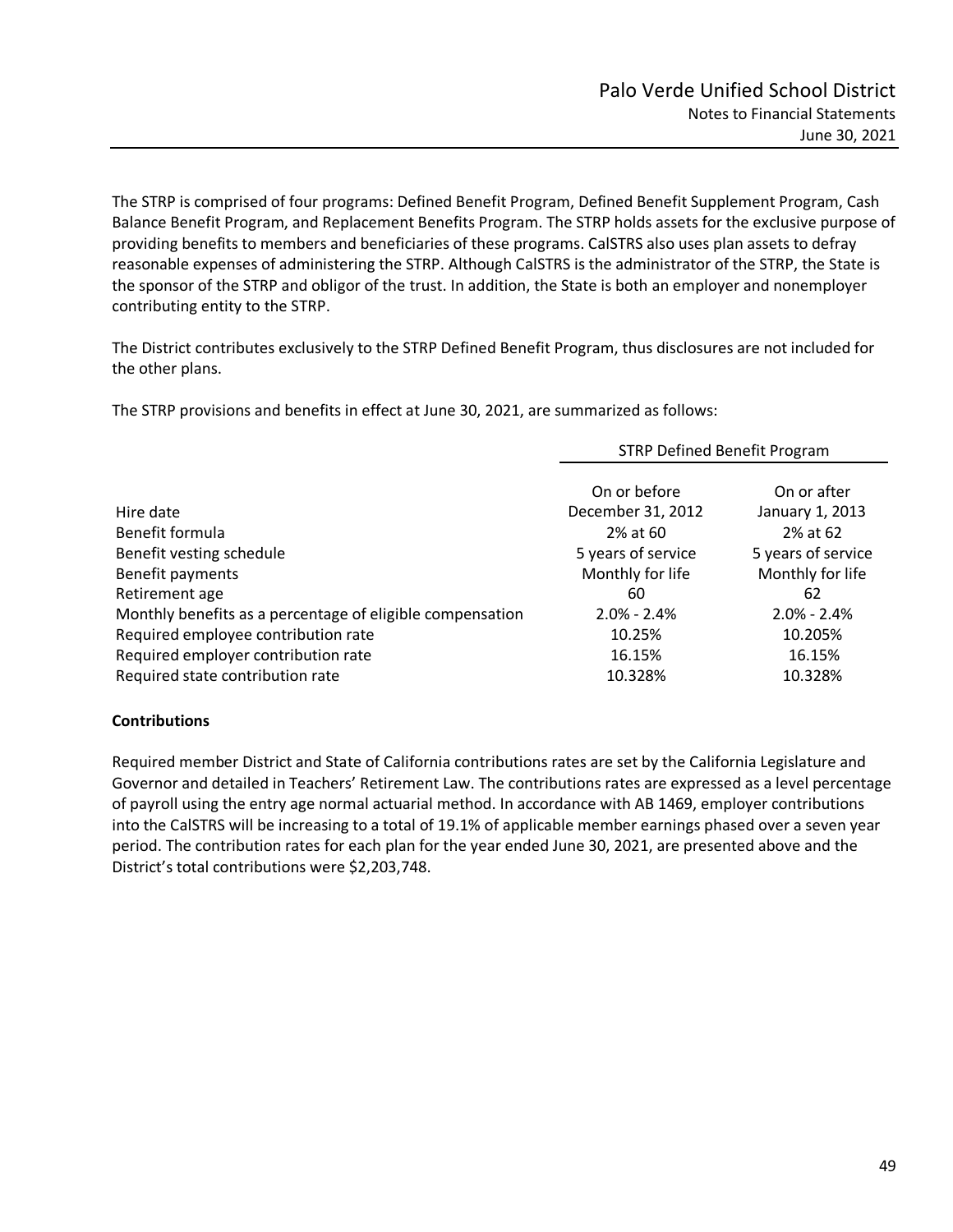## **Pension Liabilities, Pension Expense, Deferred Outflows of Resources, and Deferred Inflows of Resources Related to Pensions**

At June 30, 2021, the District reported a liability for its proportionate share of the net pension liability that reflected a reduction for State pension support provided to the District. The amount recognized by the District as its proportionate share of the net pension liability, the related State support and the total portion of the net pension liability that was associated with the District were as follows:

Total net pension liability, including State share

| Proportionate share of net pension liability<br>State's proportionate share of the net pension liability | \$ 25,740,899<br>13.269.437 |
|----------------------------------------------------------------------------------------------------------|-----------------------------|
| Total                                                                                                    | \$39,010,336                |

The net pension liability was measured as of June 30, 2020. The District's proportion of the net pension liability was based on a projection of the District's long-term share of contributions to the pension plan relative to the projected contributions of all participating school districts and the State, actuarially determined. The District's proportionate share for the measurement period June 30, 2020 and June 30, 2019, was 0.0266% and 0.0254%, respectively, resulting in a net increase in the proportionate share of 0.0012%.

For the year ended June 30, 2021, the District recognized pension expense of \$3,625,158. In addition, the District recognized pension expense and revenue of \$1,858,918 for support provided by the State. At June 30, 2021, the District reported deferred outflows of resources and deferred inflows of resources related to pensions from the following sources:

|                                                                                                                    | Deferred Outflows<br>of Resources |           | Deferred Inflows<br>of Resources |           |
|--------------------------------------------------------------------------------------------------------------------|-----------------------------------|-----------|----------------------------------|-----------|
| Pension contributions subsequent to measurement date<br>Change in proportion and differences between contributions | \$                                | 2,203,748 | \$                               |           |
| made and District's proportionate share of contributions<br>Differences between projected and actual earnings      |                                   | 2,144,673 |                                  | 794,769   |
| on pension plan investments                                                                                        |                                   | 611,455   |                                  |           |
| Differences between expected and actual experience<br>in the measurement of the total pension liability            |                                   | 45.421    |                                  | 725,938   |
| Changes of assumptions                                                                                             |                                   | 2,510,102 |                                  |           |
| Total                                                                                                              |                                   | 7,515,399 |                                  | 1,520,707 |

The deferred outflows of resources related to pensions resulting from District contributions subsequent to the measurement date will be recognized as a reduction of the net pension liability in the subsequent fiscal year.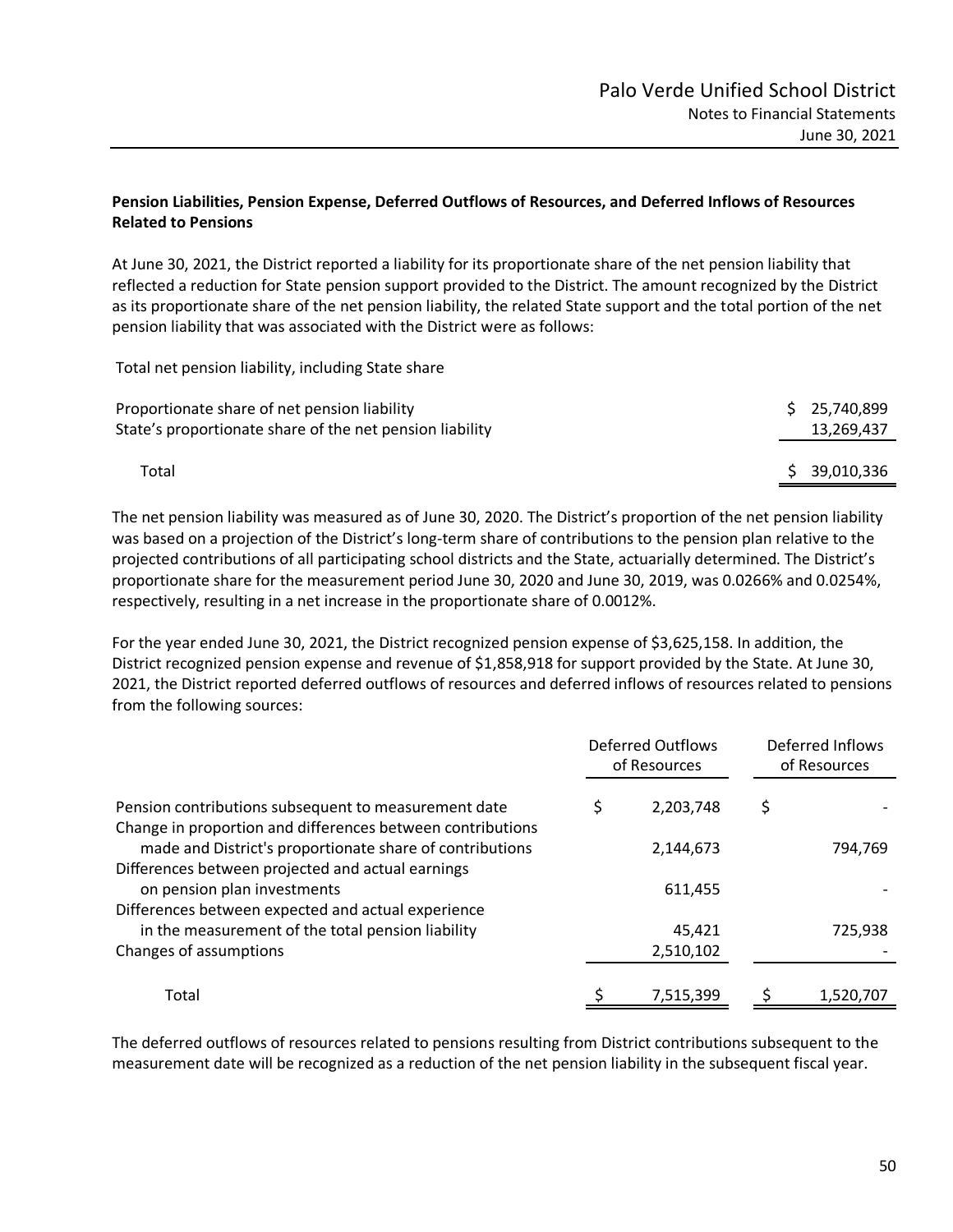The deferred outflows/(inflows) of resources related to the difference between projected and actual earnings on pension plan investments will be amortized over a closed five-year period and will be recognized in pension expense as follows:

| Year Ended<br>June 30,       | Deferred<br>Outflows/(Inflows)<br>of Resources |                                             |  |  |
|------------------------------|------------------------------------------------|---------------------------------------------|--|--|
| 2022<br>2023<br>2024<br>2025 | \$                                             | (373, 107)<br>208,334<br>415,649<br>360,579 |  |  |
| Total                        | \$                                             | 611,455                                     |  |  |

The deferred outflows/(inflows) of resources related to the change in proportion and differences between contributions made and District's proportionate share of contributions, differences between expected and actual experience in the measurement of the total pension liability, and changes of assumptions will be amortized over the Expected Average Remaining Service Life (EARSL) of all members that are provided benefits (active, inactive, and retirees) as of the beginning of the measurement period. The EARSL for the measurement period is seven years and will be recognized in pension expense as follows:

| Year Ended<br>June 30, | Deferred<br>Outflows/(Inflows)<br>of Resources |           |
|------------------------|------------------------------------------------|-----------|
| 2022                   | \$                                             | 826,507   |
| 2023                   |                                                | 674,111   |
| 2024                   |                                                | 1,117,180 |
| 2025                   |                                                | 283,307   |
| 2026                   |                                                | 156,216   |
| Thereafter             |                                                | 122,168   |
| Total                  | ς                                              | 3,179,489 |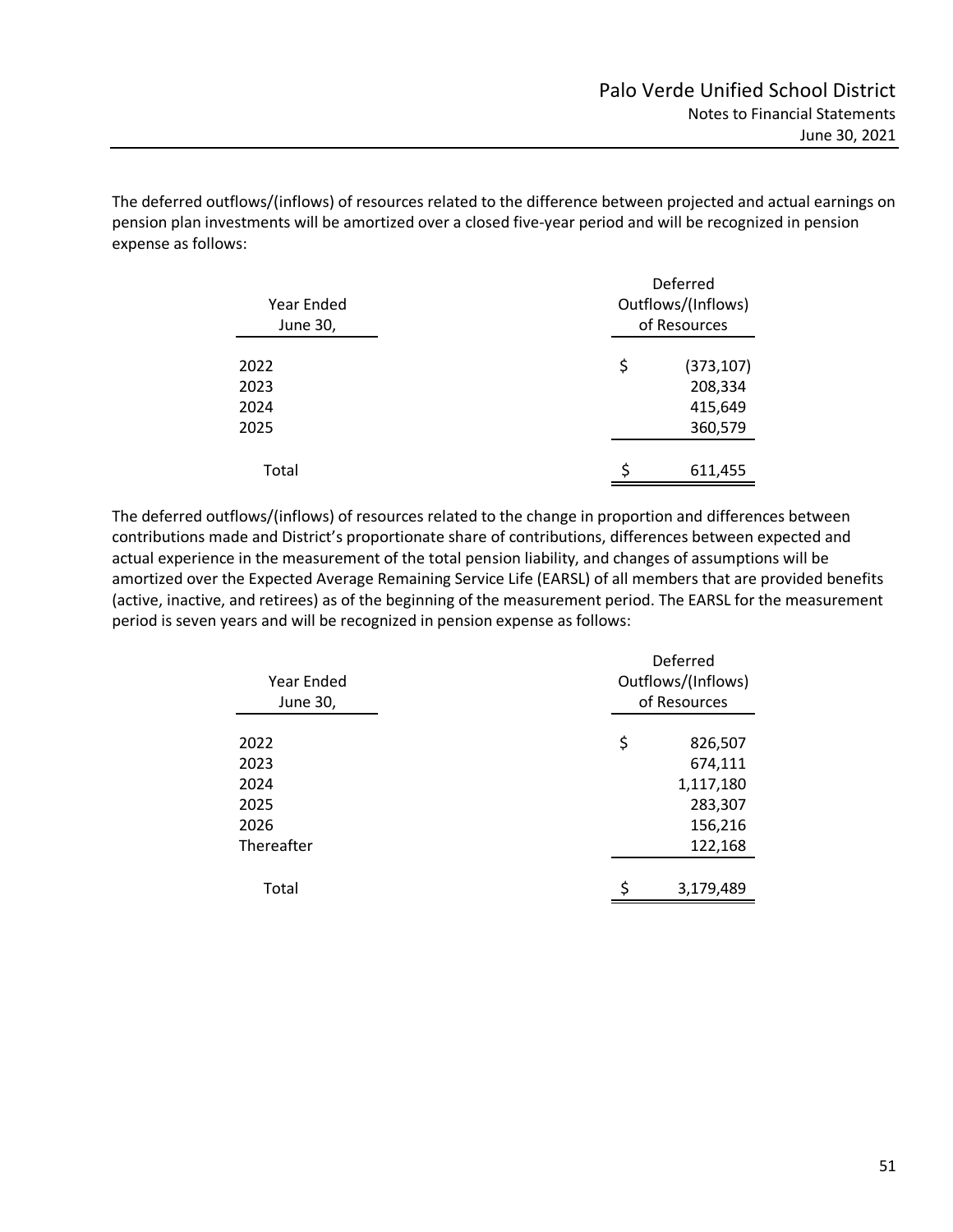#### **Actuarial Methods and Assumptions**

Total pension liability for STRP was determined by applying update procedures to the financial reporting actuarial valuation as of June 30, 2019, and rolling forward the total pension liability to June 30, 2020. The financial reporting actuarial valuation as of June 30, 2019, used the following methods and assumptions, applied to all prior periods included in the measurement:

| Valuation date            | June 30, 2019                      |
|---------------------------|------------------------------------|
| Measurement date          | June 30, 2020                      |
| Experience study          | July 1, 2015 through June 30, 2018 |
| Actuarial cost method     | Entry age normal                   |
| Discount rate             | 7.10%                              |
| Investment rate of return | 7.10%                              |
| Consumer price inflation  | 2.75%                              |
| Wage growth               | 3.50%                              |

CalSTRS uses a generational mortality assumption, which involves the use of a base mortality table and projection scales to reflect expected annual reductions in mortality rates at each age, resulting in increases in life expectancies each year into the future. The base mortality tables are CalSTRS custom tables derived to best fit the patterns of mortality among its members. The projection scale was set equal to 110% of the ultimate improvement factor from the Mortality Improvement Scale (MP-2019) table, issued by the Society of Actuaries.

The long-term expected rate of return on pension plan investments was determined using a building-block method in which best estimate ranges of expected future real rates of return (expected returns, net of pension plan investment expense and inflation) are developed for each major asset class. The best estimate ranges were developed using capital market assumptions from CalSTRS general investment consultant (Pension Consulting Alliance-PCA) as an input to the process. The actuarial investment rate of return assumption was adopted by the board in January 2020 in conjunction with the most recent experience study. For each future valuation, CalSTRS consulting actuary (Milliman) reviews the return assumption for reasonableness based on the most current capital market assumptions. Best estimates of 20-year geometrically-linked real rates of return and the assumed asset allocation for each major asset class for the year ended June 30, 2020, are summarized in the following table:

|                            |                      | Long-Term            |  |  |
|----------------------------|----------------------|----------------------|--|--|
|                            | <b>Assumed Asset</b> | <b>Expected Real</b> |  |  |
| <b>Asset Class</b>         | Allocation           | Rate of Return       |  |  |
| Public equity              | 42%                  | 4.8%                 |  |  |
| Fixed income               | 12%                  | 1.3%                 |  |  |
| Real estate                | 15%                  | 3.6%                 |  |  |
| Private equity             | 13%                  | 6.3%                 |  |  |
| Risk mitigating strategies | 10%                  | 1.8%                 |  |  |
| Inflation sensitive        | 6%                   | 3.3%                 |  |  |
| Cash/liquidity             | 2%                   | $-0.4%$              |  |  |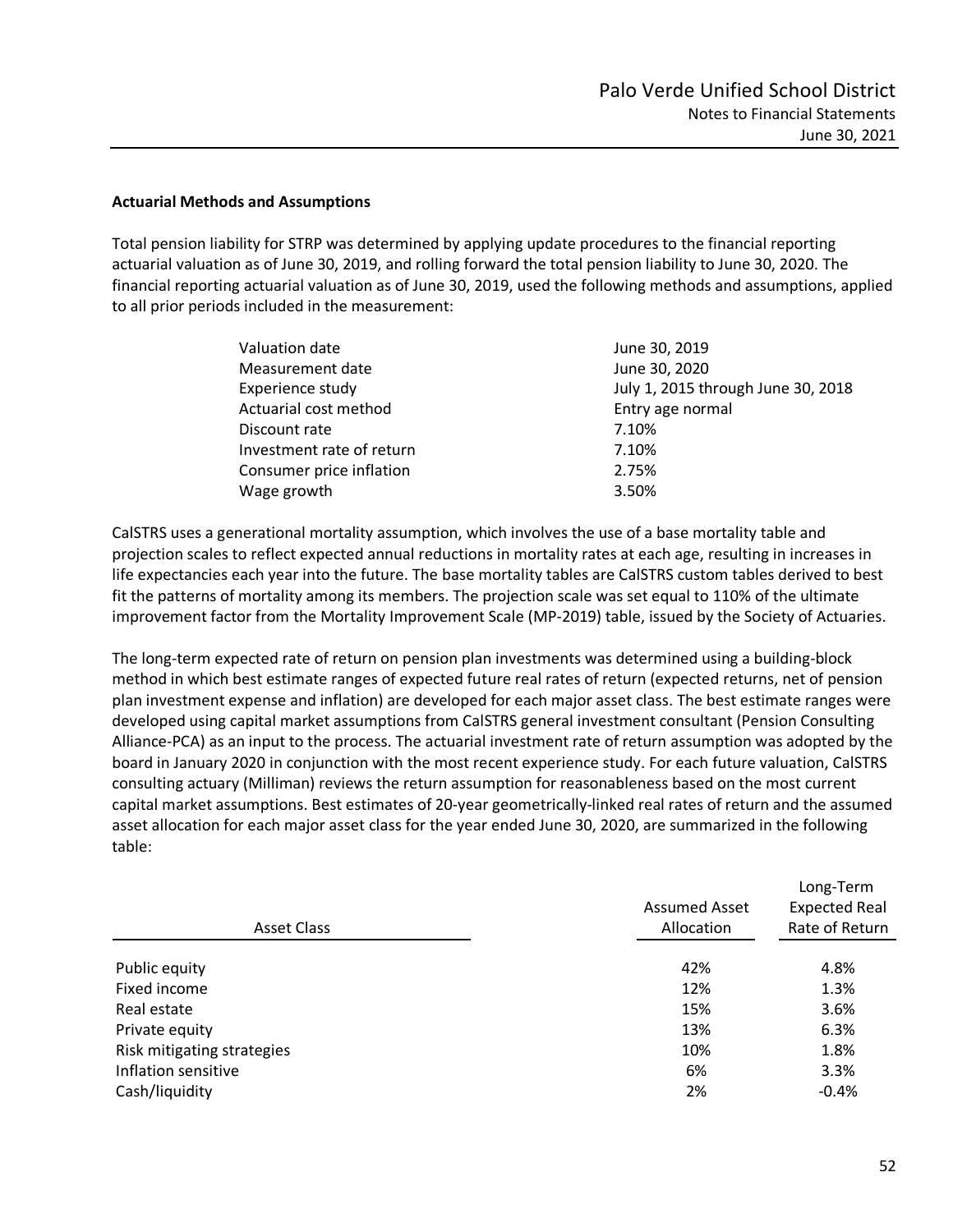## **Discount Rate**

The discount rate used to measure the total pension liability was 7.10%. The projection of cash flows used to determine the discount rate assumed the contributions from plan members and employers will be made at statutory contribution rates. Projected inflows from investment earnings were calculated using the long-term assumed investment rate of return (7.10%) and assuming that contributions, benefit payments and administrative expense occurred midyear. Based on these assumptions, the STRP's fiduciary net position was projected to be available to make all projected future benefit payments to current plan members. Therefore, the long-term assumed investment rate of return was applied to all periods of projected benefit payments to determine total pension liability.

The following presents the District's proportionate share of the net pension liability calculated using the current discount rate as well as what the net pension liability would be if it were calculated using a discount rate that is one percent lower or higher than the current rate:

| Discount Rate                                                               |  | <b>Net Pension</b><br>Liability          |  |  |
|-----------------------------------------------------------------------------|--|------------------------------------------|--|--|
| 1% decrease (6.10%)<br>Current discount rate (7.10%)<br>1% increase (8.10%) |  | \$38,890,913<br>25.740.899<br>14,883,711 |  |  |

#### **California Public Employees Retirement System (CalPERS)**

#### **Plan Description**

Qualified employees are eligible to participate in the School Employer Pool (SEP) under the California Public Employees' Retirement System (CalPERS), a cost-sharing multiple-employer public employee retirement system defined benefit pension plan administered by CalPERS. Benefit provisions are established by State statutes, as legislatively amended, within the Public Employees' Retirement Law.

A full description of the pension plans regarding benefit provisions, assumptions (for funding, but not accounting purposes), and membership information is listed in the June 30, 2019, annual actuarial valuation reports, Schools Pool Actuarial Valuation, and the Risk Pool Actuarial Valuation Report. These reports and CalPERS audited financial information are publicly available reports that can be found on the CalPERS website under Forms and Publications at: https://www.calpers.ca.gov/page/forms-publications.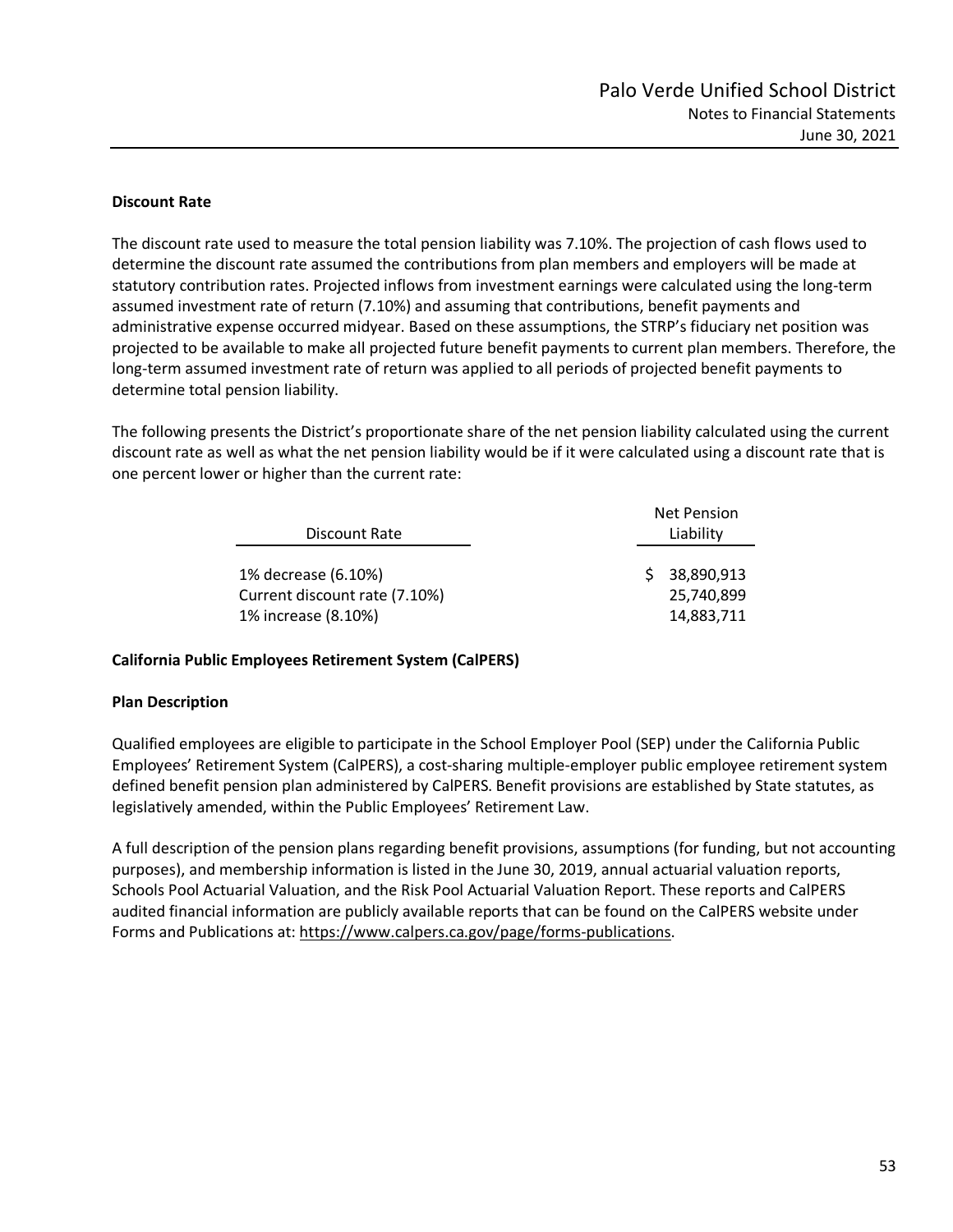#### **Benefits Provided**

CalPERS provide service retirement and disability benefits, annual cost of living adjustments and death benefits to plan members, who must be public employees and beneficiaries. Benefits are based on years of service credit, a benefit factor, and the member's final compensation. Members hired on or before December 31, 2012, with five years of total service are eligible to retire at age 50 with statutorily reduced benefits. Members hired on or after January 1, 2013, with five years of total service are eligible to retire at age 52 with statutorily reduced benefits. All members are eligible for non-duty disability benefits after five years of service. The Basic Death Benefit is paid to any member's beneficiary if the member dies while actively employed. An employee's eligible survivor may receive the 1957 Survivor Benefit if the member dies while actively employed, is at least age 50 (or 52 for members hired on or after January 1, 2013), and has at least five years of credited service. The cost of living adjustments for each plan are applied as specified by the Public Employees' Retirement Law.

The CalPERS provisions and benefits in effect at June 30, 2021, are summarized as follows:

|                                                           | <b>School Employer Pool (CalPERS)</b> |                                |  |
|-----------------------------------------------------------|---------------------------------------|--------------------------------|--|
| Hire date                                                 | On or before<br>December 31, 2012     | On or after<br>January 1, 2013 |  |
| Benefit formula                                           | 2% at 55                              | 2% at 62                       |  |
| Benefit vesting schedule                                  | 5 years of service                    | 5 years of service             |  |
| Benefit payments                                          | Monthly for life                      | Monthly for life               |  |
| Retirement age                                            | 55                                    | 62                             |  |
| Monthly benefits as a percentage of eligible compensation | $1.1\% - 2.5\%$                       | $1.0\% - 2.5\%$                |  |
| Required employee contribution rate                       | 7.00%                                 | 7.00%                          |  |
| Required employer contribution rate                       | 20.70%                                | 20.70%                         |  |

#### **Contributions**

Section 20814(c) of the California Public Employees' Retirement Law requires that the employer contribution rates for all public employers are determined on an annual basis by the actuary and shall be effective on the July 1 following notice of a change in the rate. Total plan contributions are calculated through the CalPERS annual actuarial valuation process. The actuarially determined rate is the estimated amount necessary to finance the costs of benefits earned by employees during the year, with an additional amount to finance any unfunded accrued liability. The District is required to contribute the difference between the actuarially determined rate and the contribution rate of employees. The contributions rates are expressed as percentage of annual payroll. The contribution rates for each plan for the year ended June 30, 2021, are presented above and the total District contributions were \$1,380,500.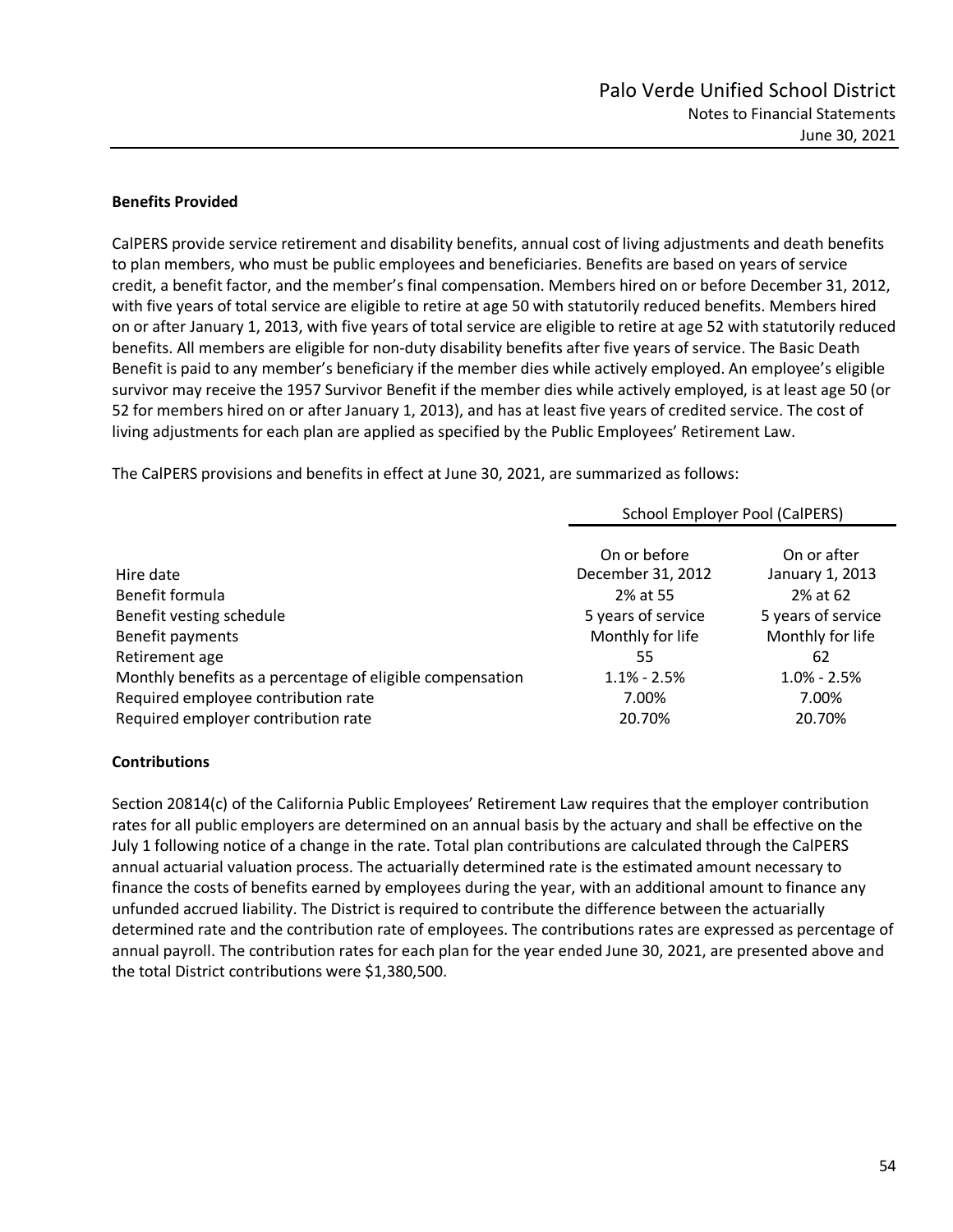## **Pension Liabilities, Pension Expense, Deferred Outflows of Resources, and Deferred Inflows of Resources Related to Pensions**

As of June 30, 2021, the District reported net pension liabilities for its proportionate share of the CalPERS net pension liability totaling \$14,462,573. The net pension liability was measured as of June 30, 2020. The District's proportion of the net pension liability was based on a projection of the District's long-term share of contributions to the pension plan relative to the projected contributions of all participating school districts, actuarially determined. The District's proportionate share for the measurement period June 30, 2020 and June 30, 2019, was 0.0478% and 0.0496%, respectively, resulting in a net decrease in the proportionate share of 0.0018%.

For the year ended June 30, 2021, the District recognized pension expense of \$2,889,144. At June 30, 2021, the District reported deferred outflows of resources and deferred inflows of resources related to pensions from the following sources:

|                                                                                                                  | <b>Deferred Outflows</b><br>of Resources |           | Deferred Inflows<br>of Resources |         |
|------------------------------------------------------------------------------------------------------------------|------------------------------------------|-----------|----------------------------------|---------|
| Pension contributions subsequent to measurement date                                                             | \$                                       | 1,380,500 | \$                               |         |
| Change in proportion and differences between contributions                                                       |                                          |           |                                  |         |
| made and District's proportionate share of contributions<br>Differences between projected and actual earnings on |                                          | 376.445   |                                  | 728.590 |
| pension plan investments                                                                                         |                                          | 305,507   |                                  |         |
| Differences between expected and actual experience                                                               |                                          |           |                                  |         |
| in the measurement of the total pension liability                                                                |                                          | 727,887   |                                  |         |
| Changes of assumptions                                                                                           |                                          | 53,818    |                                  |         |
| Total                                                                                                            |                                          | 2,844,157 |                                  | 728,590 |

The deferred outflows of resources related to pensions resulting from District contributions subsequent to the measurement date will be recognized as a reduction of the net pension liability in the subsequent fiscal year.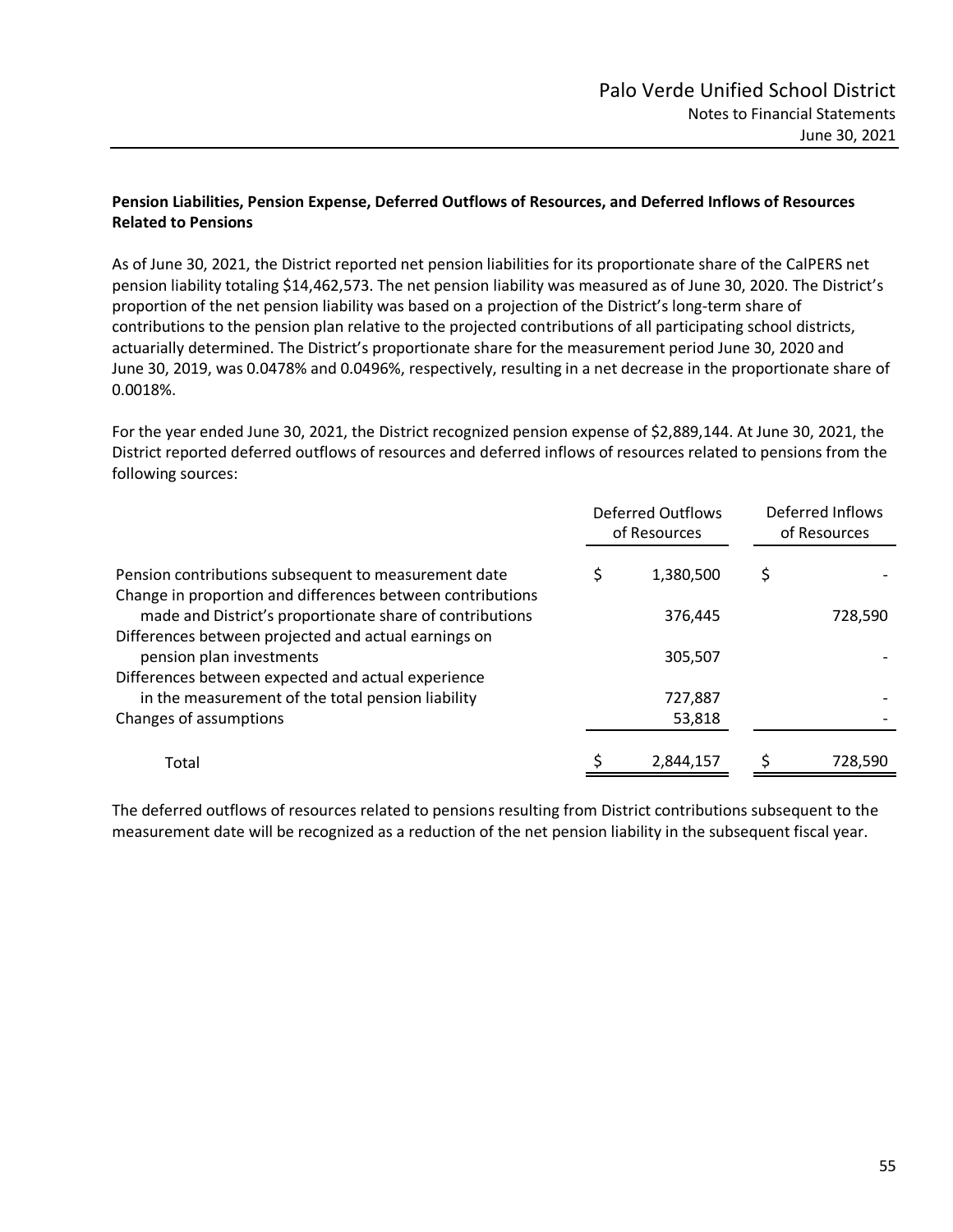The deferred outflows/(inflows) of resources related to the difference between projected and actual earnings on pension plan investments will be amortized over a closed five-year period and will be recognized in pension expense as follows:

| Year Ended<br>June 30,       | Deferred<br>Outflows/(Inflows)<br>of Resources |                                             |  |  |
|------------------------------|------------------------------------------------|---------------------------------------------|--|--|
| 2022<br>2023<br>2024<br>2025 | \$                                             | (114, 328)<br>101,977<br>177,251<br>140,607 |  |  |
| Total                        | ς                                              | 305,507                                     |  |  |

The deferred outflows/(inflows) of resources related to the change in proportion and differences between contributions made and District's proportionate share of contributions, differences between expected and actual experience in the measurement of the total pension liability, and changes of assumptions will be amortized over the Expected Average Remaining Service Life (EARSL) of all members that are provided benefits (active, inactive, and retirees) as of the beginning of the measurement period. The EARSL for the measurement period is 4.1 years and will be recognized in pension expense as follows:

| Year Ended<br>June 30,       | Deferred<br>Outflows/(Inflows)<br>of Resources |                                               |  |
|------------------------------|------------------------------------------------|-----------------------------------------------|--|
| 2022<br>2023<br>2024<br>2025 | \$                                             | 401,528<br>176,417<br>(131, 781)<br>(16, 604) |  |
| Total                        |                                                | 429,560                                       |  |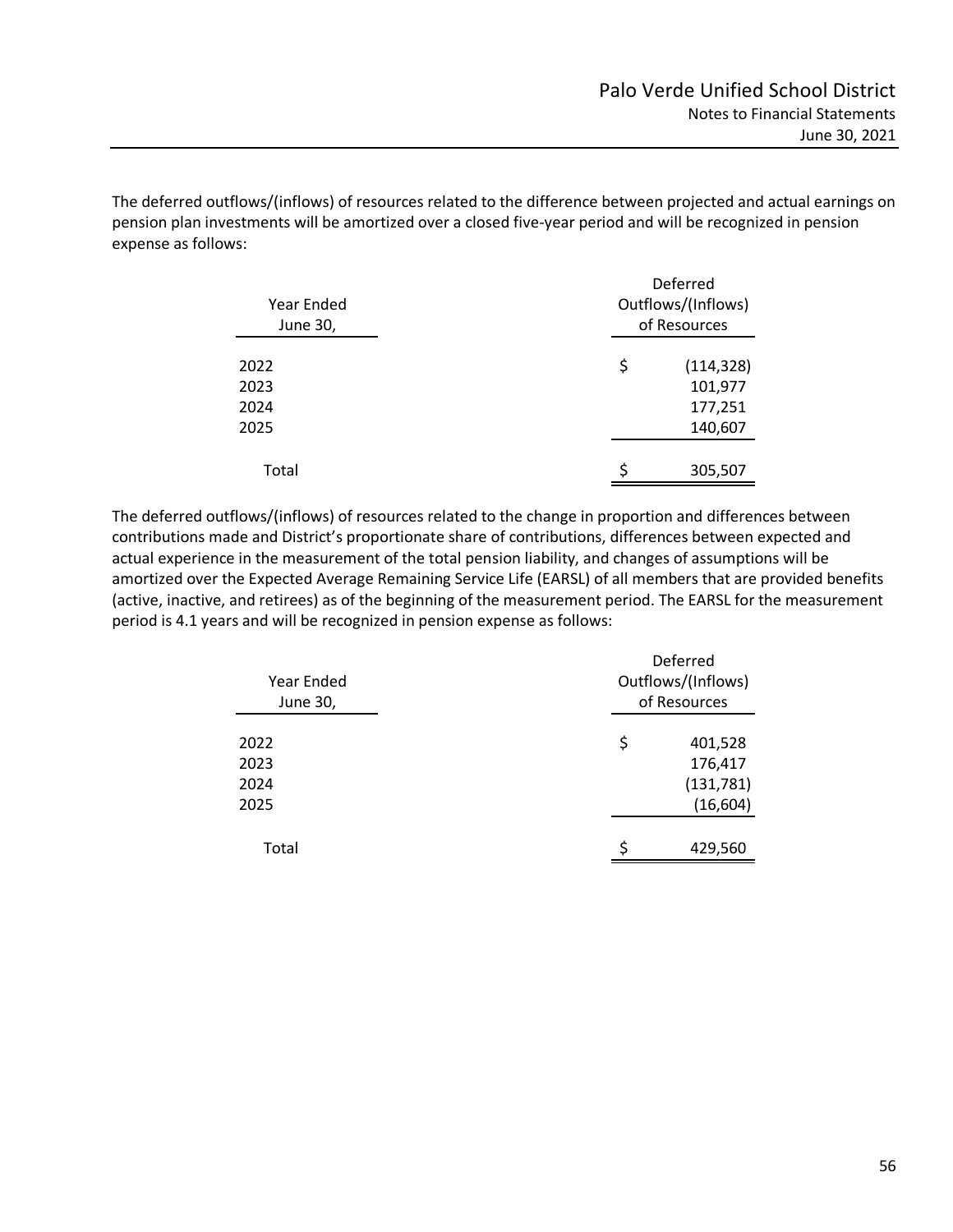#### **Actuarial Methods and Assumptions**

Total pension liability for the SEP was determined by applying update procedures to the financial reporting actuarial valuation as of June 30, 2019, and rolling forward the total pension liability to June 30, 2020. The financial reporting actuarial valuation as of June 30, 2019, used the following methods and assumptions, applied to all prior periods included in the measurement:

| Valuation date            | June 30, 2019                      |
|---------------------------|------------------------------------|
| Measurement date          | June 30, 2020                      |
| Experience study          | July 1, 1997 through June 30, 2015 |
| Actuarial cost method     | Entry age normal                   |
| Discount rate             | 7.15%                              |
| Investment rate of return | 7.15%                              |
| Consumer price inflation  | 2.50%                              |
| Wage growth               | Varies by entry age and service    |

The mortality table used was developed based on CalPERS-specific data. The table includes 20 years of mortality improvements using Society of Actuaries 90% of scale MP-2016.

In determining the long-term expected rate of return, CalPERS took into account both short-term and long-term market return expectations as well as the expected pension fund cash flows. Using historical returns of all the funds' asset classes, expected compound returns were calculated over the short-term (first ten years) and the long-term (11+ years) using a building-block approach. Using the expected nominal returns for both short-term and long-term, the present value of benefits was calculated for each fund. The expected rate of return was set by calculating the rounded single equivalent expected return that arrived at the same present value of benefits for cash flows as the one calculated using both short-term and long-term returns. The expected rate of return was then set equal to the single equivalent rate calculated above and adjusted to account for assumed administrative expenses. The target asset allocation and best estimates of arithmetic real rates of return for each major asset class are summarized in the following table:

| <b>Asset Class</b> | <b>Assumed Asset</b><br>Allocation | Long-Term<br><b>Expected Real</b><br>Rate of Return |
|--------------------|------------------------------------|-----------------------------------------------------|
| Global equity      | 50%                                | 5.98%                                               |
| Fixed income       | 28%                                | 2.62%                                               |
| Inflation assets   | 0%                                 | 1.81%                                               |
| Private equity     | 8%                                 | 7.23%                                               |
| Real assets        | 13%                                | 4.93%                                               |
| Liquidity          | 1%                                 | $-0.92%$                                            |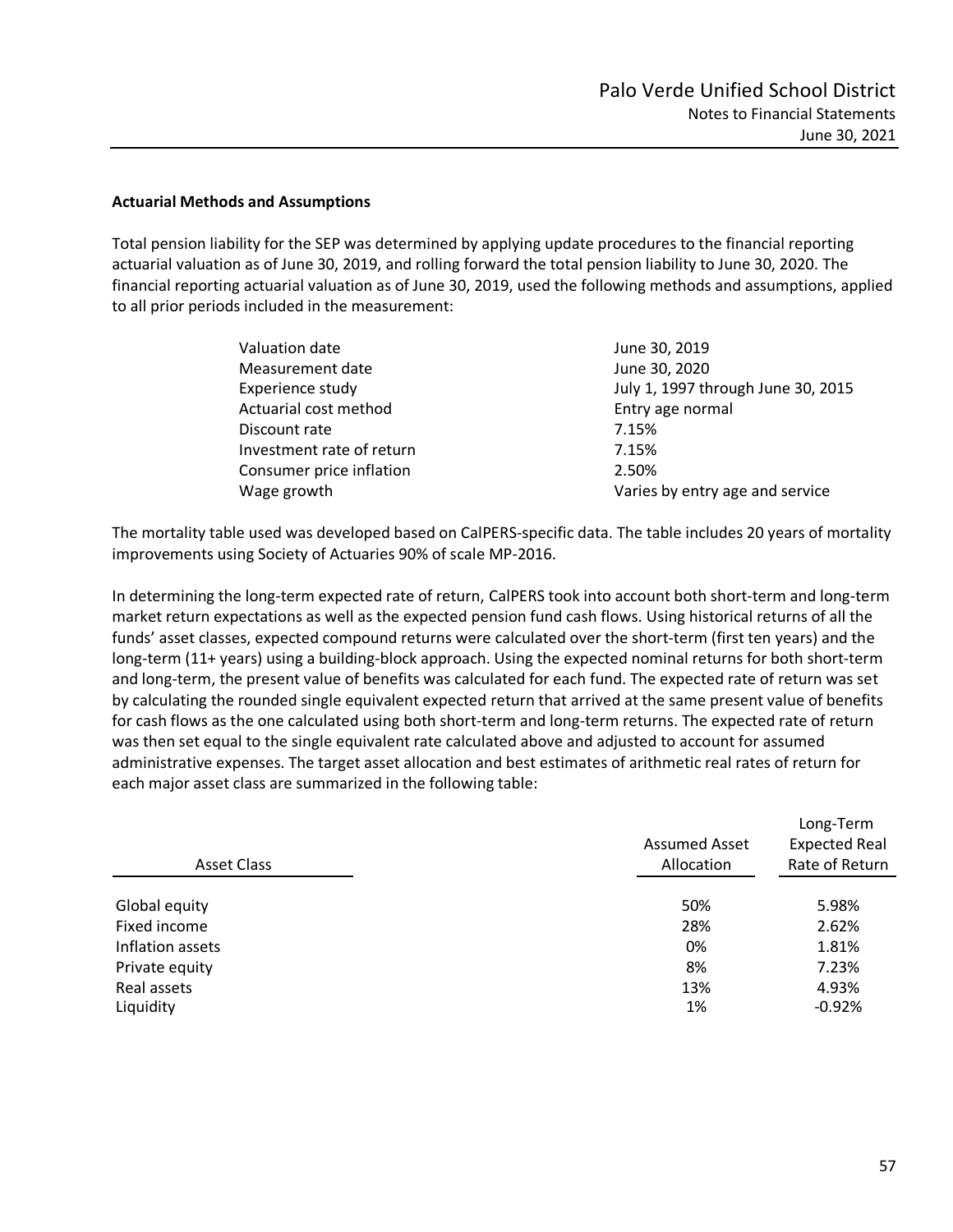## **Discount Rate**

The discount rate used to measure the total pension liability was 7.15%. The projection of cash flows used to determine the discount rate assumed the contributions from plan members and employers will be made at statutory contribution rates. Based on these assumptions, the School Employer Pool fiduciary net position was projected to be available to make all projected future benefit payments to current plan members. Therefore, the long-term assumed investment rate of return was applied to all periods of projected benefit payments to determine total pension liability.

The following presents the District's proportionate share of the net pension liability calculated using the current discount rate as well as what the net pension liability would be if it were calculated using a discount rate that is one percent lower or higher than the current rate:

| Discount Rate                                                               |  |  | <b>Net Pension</b><br>Liability         |  |  |  |
|-----------------------------------------------------------------------------|--|--|-----------------------------------------|--|--|--|
| 1% decrease (6.15%)<br>Current discount rate (7.15%)<br>1% increase (8.15%) |  |  | \$21,099,489<br>14,676,044<br>9,344,906 |  |  |  |

#### **On Behalf Payments**

The State of California makes contributions to CalSTRS on behalf of the District. These payments consist of State General Fund contributions to CalSTRS in the amount of \$1,506,869 (10.328% of annual payroll). Contributions are no longer appropriated in the annual *Budget Act* for the legislatively mandated benefits to CalPERS. Therefore, there is no on behalf contribution rate for CalPERS. Under accounting principles generally accepted in the United States of America, these amounts are to be reported as revenues and expenditures. Accordingly, these amounts have been recorded in these financial statements.

## **Note 12 - Commitments and Contingencies**

#### **Grants**

The District received financial assistance from Federal and State agencies in the form of grants. The disbursement of funds received under these programs generally requires compliance with terms and conditions specified in the grant agreements and are subject to audit by the grantor agencies. Any disallowed claims resulting from such audits could become a liability of the General Fund or other applicable funds. However, in the opinion of management, any such disallowed claims will not have a material adverse effect on the overall financial position of the District at June 30, 2021.

## **Litigation**

The District is involved in various litigation arising from the normal course of business. In the opinion of management and legal counsel, the disposition of all litigation pending is not expected to have a material adverse effect of the overall financial position of the District at June 30, 2021.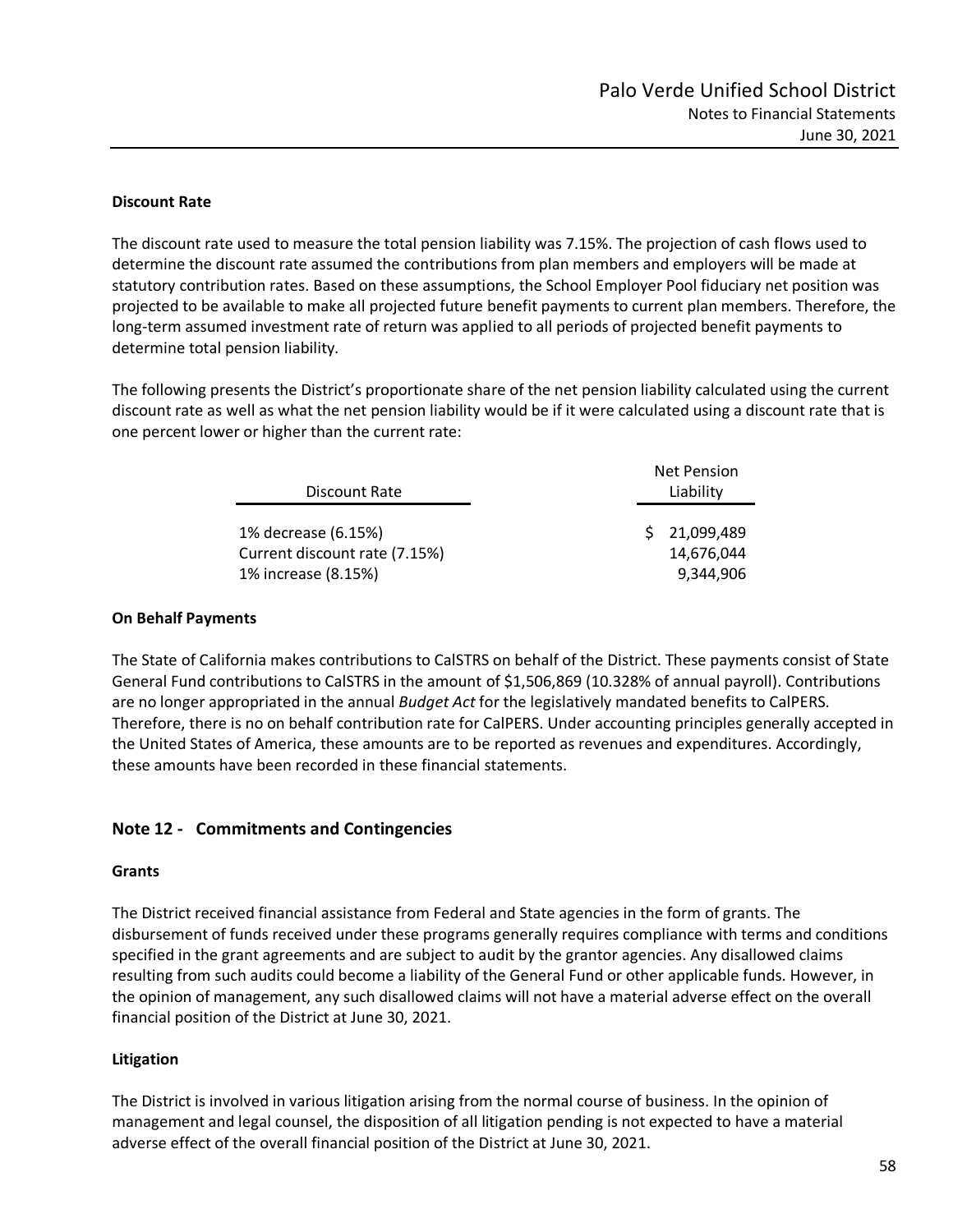## **Construction Commitments**

As of June 30, 2021, the District had the following commitments with respect to the unfinished capital projects:

| Capital Project                                                                     | Remaining<br>Construction<br>Commitment | Expected<br>Date of<br>Completion |  |  |
|-------------------------------------------------------------------------------------|-----------------------------------------|-----------------------------------|--|--|
| Palo Verde High School - CTE AG Facility Animal Barns<br>Site Security Improvements | 5,416,751<br>501,295                    | April 2022<br>April 2022          |  |  |
| Total                                                                               | 5,918,046                               |                                   |  |  |

## **Note 13 - Participation in Public Entity Risk Pools**

The District is a member of the Protective Insurance Program for Schools (PIPS), Riverside County Employer/Employee Partnership for Benefits (REEP), California Valued Trust (CVT), and Riverside Schools Insurance Authority (RSIA) public entity risk pools. The District pays an annual premium to each entity for its health, workers' compensation, and property liability coverage. The relationships between the District, the pools, and the JPAs are such that they are not component units of the District for financial reporting purposes.

These entities have budgeting and financial reporting requirements independent of member units and their financial statements are not presented in these financial statements; however, fund transactions between the entities and the District are included in these statements. Audited financial statements are available from the respective entities.

The District has appointed one board member to the governing board of PIPS and REEP.

During the year ended June 30, 2021, the District made payments of \$1,217,599, \$329,389, \$4,349,142, and \$298,309 to PIPS, REEP, CVT, and RSIA, respectively, for services received.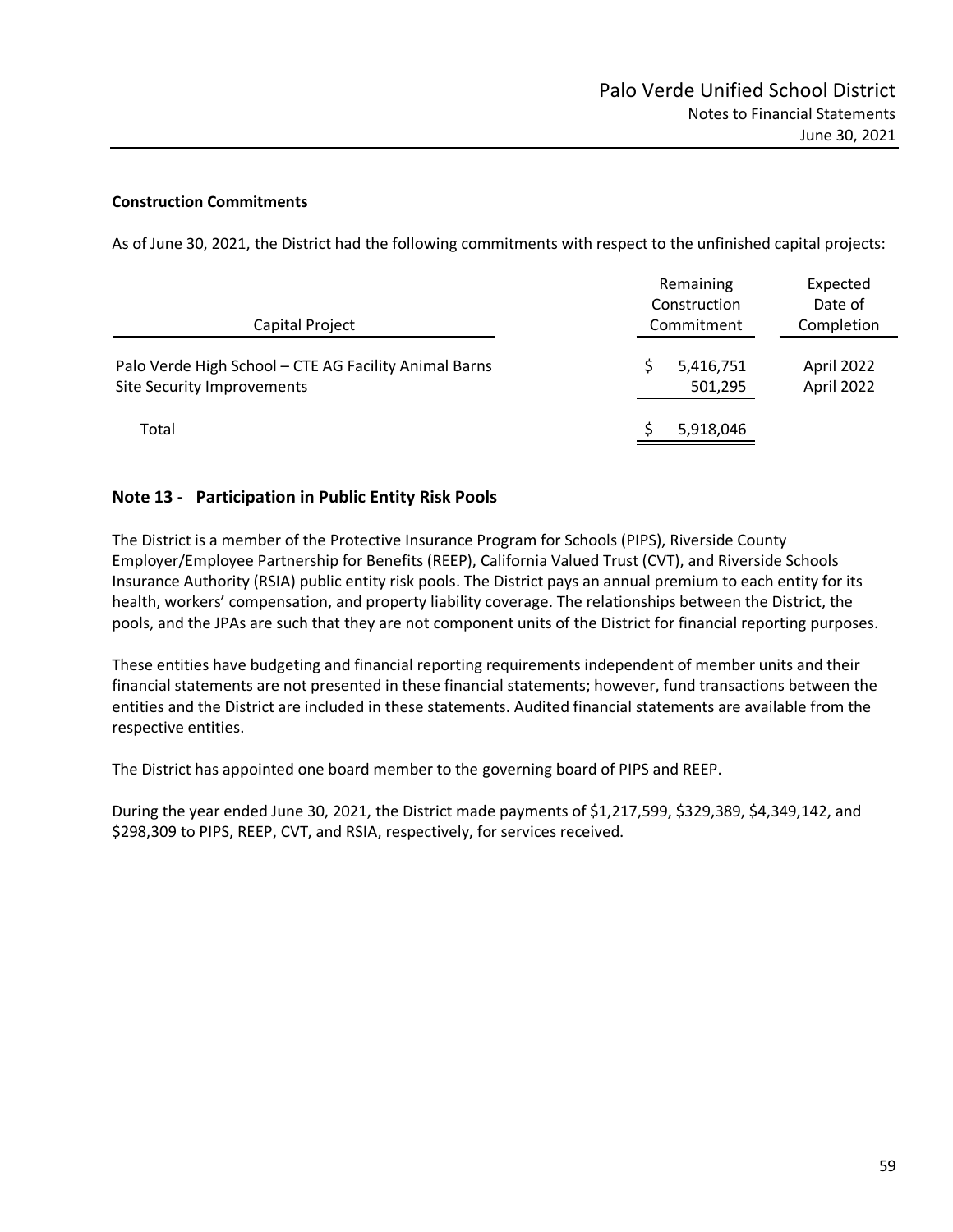## **Note 14 - Restatement of Prior Year Net Position and Fund Balance**

As of July 1, 2020, the District adopted GASB Statement No. 84, *Fiduciary Activities* (GASB 84). As a result of the implementation of GASB 84, the District has reclassified its associated student body activity previously reported as fiduciary funds to a governmental fund – Student Activity Fund. The following table describes the effects of the implementation on beginning fund balance/net position.

|                                                                                                                                                                              | Non-Major<br>Governmental<br><b>Funds</b> | Total<br>Governmental<br><b>Funds</b> |
|------------------------------------------------------------------------------------------------------------------------------------------------------------------------------|-------------------------------------------|---------------------------------------|
| Beginning Fund Balance Previously Reported at June 30, 2020<br>Prior Period Adjustment - Implementation of GASB 84<br>Reclassification of student activity funds from agency | \$<br>3,857,765                           | 19,385,307<br>S                       |
| funds to a special revenue fund                                                                                                                                              | 79,801                                    | 79,801                                |
| Fund Balance Restated at July 1, 2020                                                                                                                                        | 3,937,566                                 | 19,465,108                            |
| The restatement of net position is identified as follows:                                                                                                                    |                                           |                                       |
| <b>Governmental Activities</b>                                                                                                                                               |                                           |                                       |
| Beginning Net Position Governmental Activities as Previously<br>Reported at June 30, 2020                                                                                    |                                           | \$<br>9,829,805                       |
| Reclassification of student activity funds from agency<br>funds to a special revenue fund                                                                                    |                                           | 79,801                                |
| Net Position Restated at July 1, 2020                                                                                                                                        |                                           | 9,909,606                             |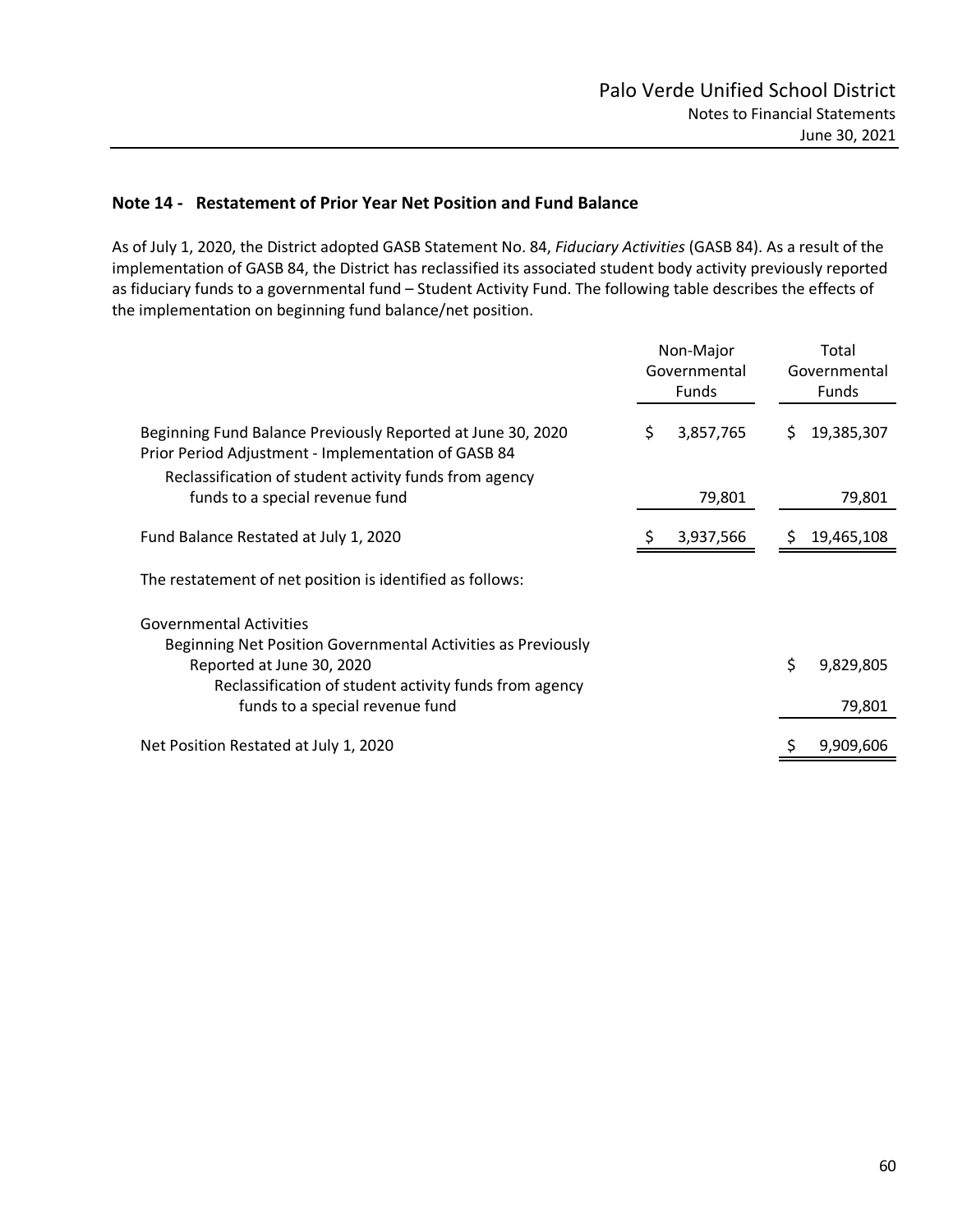

Required Supplementary Information June 30, 2021 Palo Verde Unified School District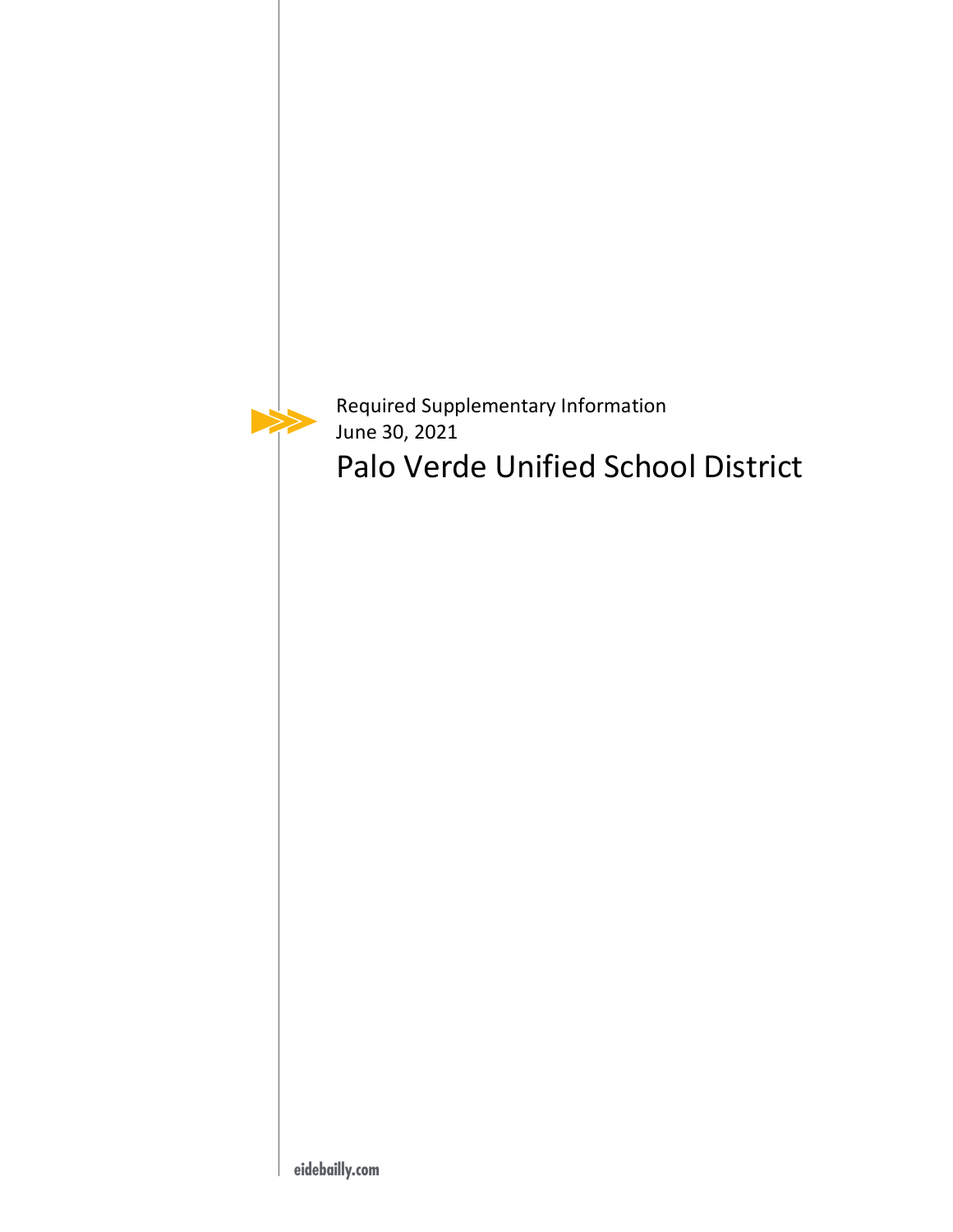|                                       |                  |                         |                   | Variances -     |
|---------------------------------------|------------------|-------------------------|-------------------|-----------------|
|                                       |                  |                         |                   | Positive        |
|                                       |                  |                         |                   | (Negative)      |
|                                       |                  | <b>Budgeted Amounts</b> |                   | Final           |
|                                       | Original         | Final                   | Actual            | to Actual       |
|                                       |                  |                         |                   |                 |
| Revenues                              |                  |                         |                   |                 |
| Local Control Funding Formula         | 27,850,892<br>S. | 30,239,949<br>\$.       | 30,236,658<br>\$  | \$<br>(3,291)   |
| Federal sources                       | 6,229,248        | 9,162,039               | 6,726,350         | (2,435,689)     |
| <b>Other State sources</b>            | 3,949,130        | 5,239,108               | 4,716,216         | (522, 892)      |
| Other local sources                   | 2,053,408        | 2,083,057               | 2,568,680         | 485,623         |
| <b>Total revenues</b>                 | 40,082,678       | 46,724,153              | 44,247,904        | (2,476,249)     |
| Expenditures                          |                  |                         |                   |                 |
| Current                               |                  |                         |                   |                 |
| <b>Certificated salaries</b>          | 14,733,933       | 14,233,298              | 13,982,710        | 250,588         |
| <b>Classified salaries</b>            | 7,123,227        | 7,345,058               | 6,558,892         | 786,166         |
| Employee benefits                     | 12,297,769       | 12,834,526              | 11,594,100        | 1,240,426       |
| Books and supplies                    | 2,561,537        | 3,086,989               | 1,834,753         | 1,252,236       |
| Services and operating expenditures   | 4,049,700        | 5,073,236               | 3,857,777         | 1,215,459       |
| Other outgo                           | 109,924          | 26,405                  | 10,053            | 16,352          |
| Capital outlay                        | 1,504,443        | 1,771,485               | 1,114,033         | 657,452         |
| Debt service                          |                  |                         |                   |                 |
| Debt service - principal              |                  |                         | 50,956            | (50, 956)       |
| Debt service - interest and other     |                  |                         | 36,254            | (36, 254)       |
| Total expenditures                    | 42,380,533       | 44,370,997              | 39,039,528        | 5,331,469       |
| Excess (Deficiency) of Revenues       |                  |                         |                   |                 |
| Over Expenditures                     | (2, 297, 855)    | 2,353,156               | 5,208,376         | 2,855,220       |
| <b>Other Financing Sources (Uses)</b> |                  |                         |                   |                 |
| Transfers in                          |                  | 655,033                 | 779,135           | 124,102         |
|                                       |                  |                         |                   |                 |
| Net Change in Fund Balances           | (2, 297, 855)    | 3,008,189               | 5,987,511         | 2,979,322       |
| Fund Balance - Beginning              | 9,975,671        | 9,975,671               | 9,975,671         |                 |
| Fund Balance - Ending                 | \$<br>7,677,816  | 12,983,860<br>\$.       | 15,963,182<br>\$. | \$<br>2,979,322 |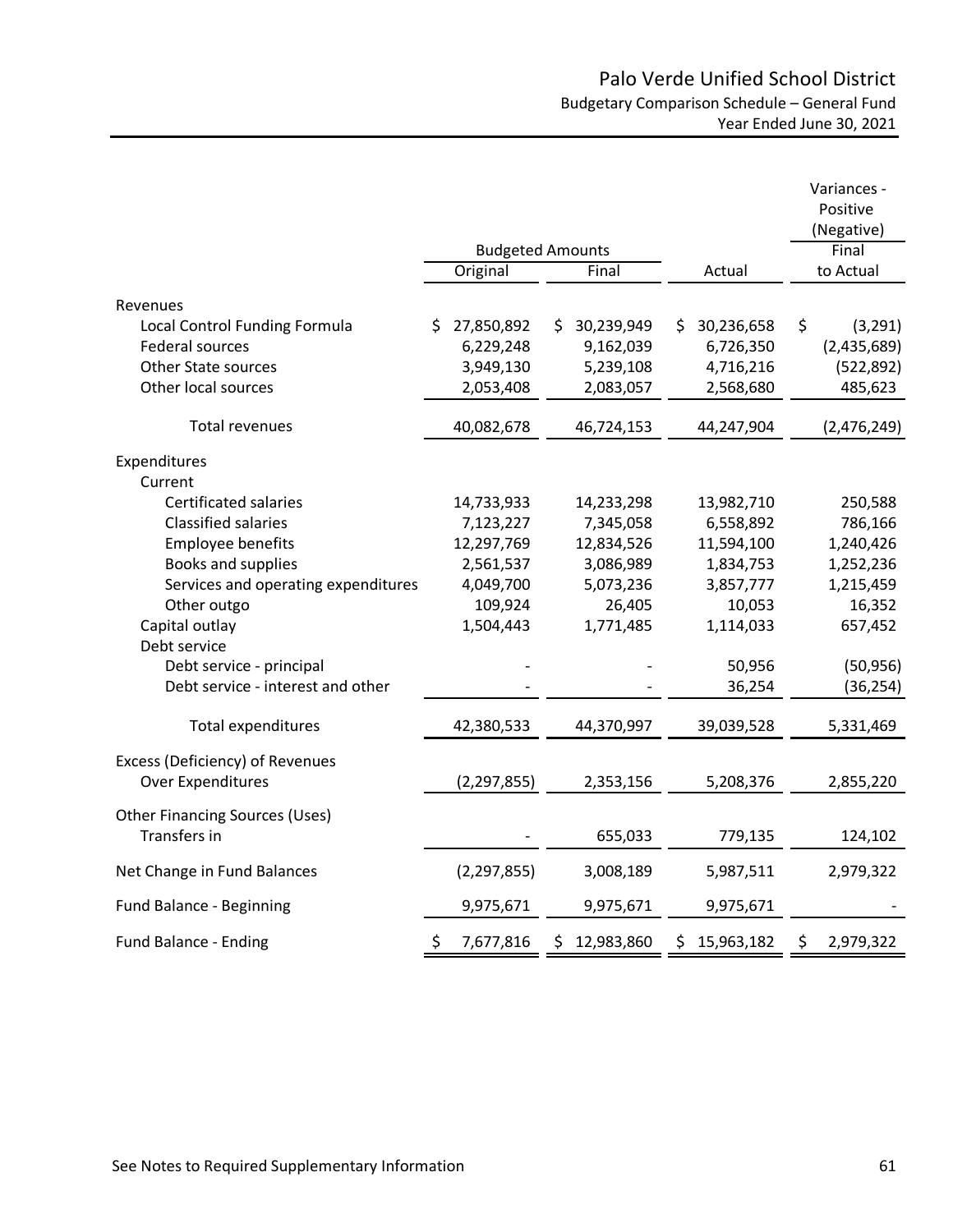# Palo Verde Unified School District

Schedule of Changes in the District's Total OPEB Liability and Related Ratios Year Ended June 30, 2021

|                                                         | 2021             |    | 2020             | 2019             |    | 2018             |  |
|---------------------------------------------------------|------------------|----|------------------|------------------|----|------------------|--|
| <b>Total OPEB Liability</b>                             |                  |    |                  |                  |    |                  |  |
| Service cost                                            | \$<br>412,913    | \$ | 358,265          | \$<br>366,547    | \$ | 356,737          |  |
| Interest                                                | 181,510          |    | 170,309          | 162,888          |    | 141,379          |  |
| Difference between expected and actual experience       |                  |    | 437,534          |                  |    |                  |  |
| Changes of assumptions                                  | 541,873          |    | 97,985           | (101, 280)       |    |                  |  |
| Experience (Gains)/Losses                               | 40,437           |    | 302,072          |                  |    |                  |  |
| Benefit payments                                        | (352, 490)       |    | (629, 036)       | (265, 931)       |    | (255, 703)       |  |
| Net change in total OPEB liability                      | 824,243          |    | 737,129          | 162,224          |    | 242,413          |  |
| <b>Total OPEB Liability - Beginning</b>                 | 5,135,560        |    | 4,398,431        | 4,236,207        |    | 3,993,794        |  |
| <b>Total OPEB Liability - Ending</b>                    | 5,959,803        | Ś  | 5,135,560        | 4,398,431        |    | 4,236,207        |  |
| <b>Covered Payroll</b>                                  | N/A <sup>1</sup> |    | N/A <sup>1</sup> | N/A <sup>1</sup> |    | N/A <sup>1</sup> |  |
| Total OPEB Liability as a Percentage of Covered Payroll | N/A <sup>1</sup> |    | N/A <sup>1</sup> | N/A <sup>1</sup> |    | N/A <sup>1</sup> |  |
| <b>Measurement Date</b>                                 | June 30, 2020    |    | June 30, 2020    | June 30, 2019    |    | June 30, 2018    |  |

 $1$  The OPEB Plan is not administered through a trust and contributions are not made based on a measure of pay. Therefore, no measure of payroll is presented.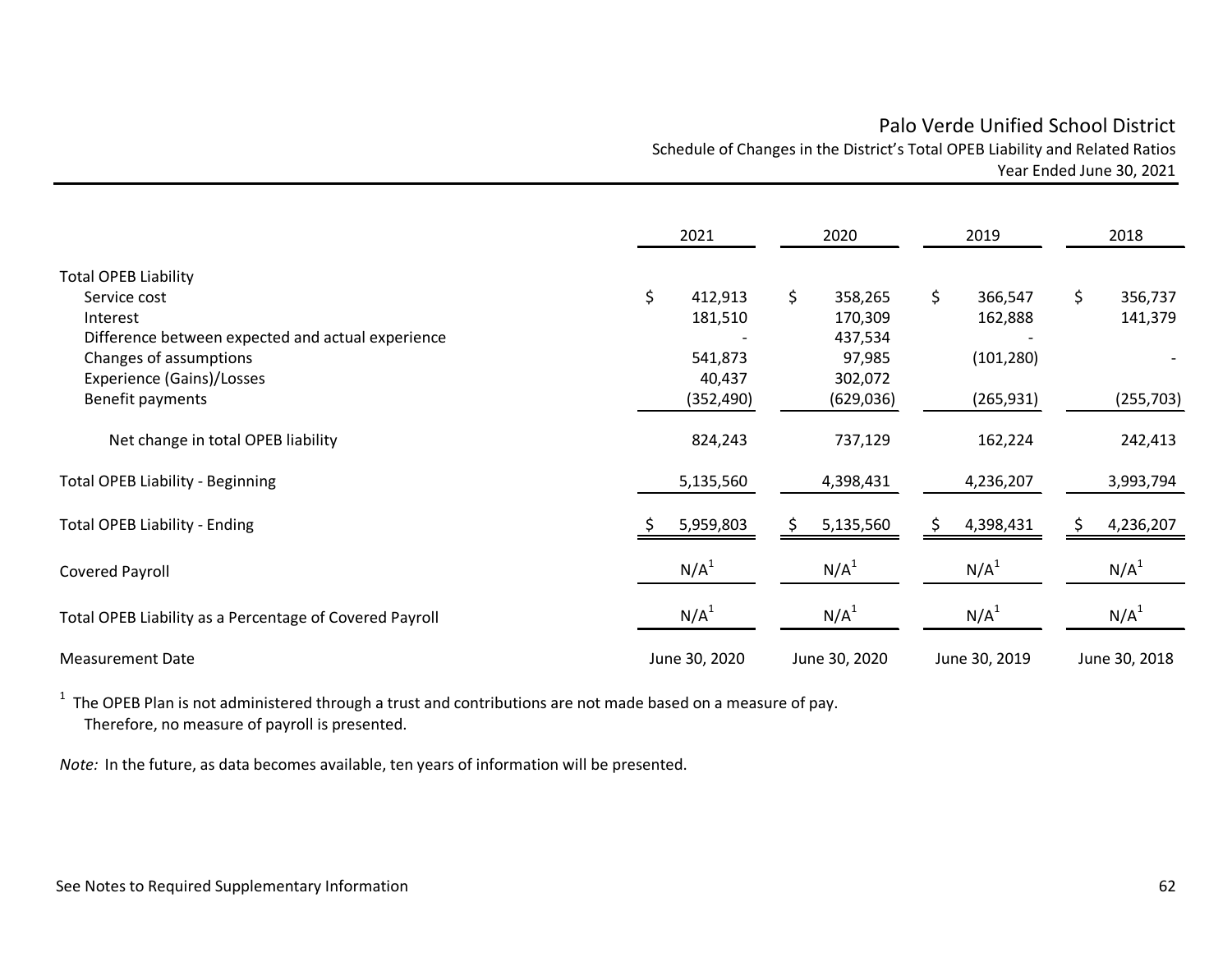# Palo Verde Unified School District

Schedule of the District's Proportionate Share of the Net OPEB Liability – MPP Program Year Ended June 30, 2021

| Year ended June 30,                                                                      | 2021             | 2020             | 2019             | 2018             |  |
|------------------------------------------------------------------------------------------|------------------|------------------|------------------|------------------|--|
| Proportion of the net OPEB liability                                                     | 0.0463%          | 0.0450%          | 0.0444%          | 0.0427%          |  |
| Proportionate share of the net OPEB liability                                            | 196,140          | 167,464          | 169,839          | 179,473          |  |
| Covered payroll                                                                          | N/A <sup>1</sup> | N/A <sup>1</sup> | N/A <sup>1</sup> | N/A <sup>1</sup> |  |
| Proportionate share of the net OPEB liability as a percentage<br>of it's covered payroll | N/A <sup>1</sup> | N/A <sup>1</sup> | N/A <sup>1</sup> | N/A <sup>1</sup> |  |
| Plan fiduciary net position as a percentage of the total OPEB liability                  | $-0.71%$         | $-0.81%$         | $-0.40%$         | $0.01\%$         |  |
| <b>Measurement Date</b>                                                                  | June 30, 2020    | June 30, 2019    | June 30, 2018    | June 30, 2017    |  |

 $1$ As of June 30, 2012, active members are no longer eligible for future enrollment in the MPP Program; therefore, the covered payroll disclosure is not applicable.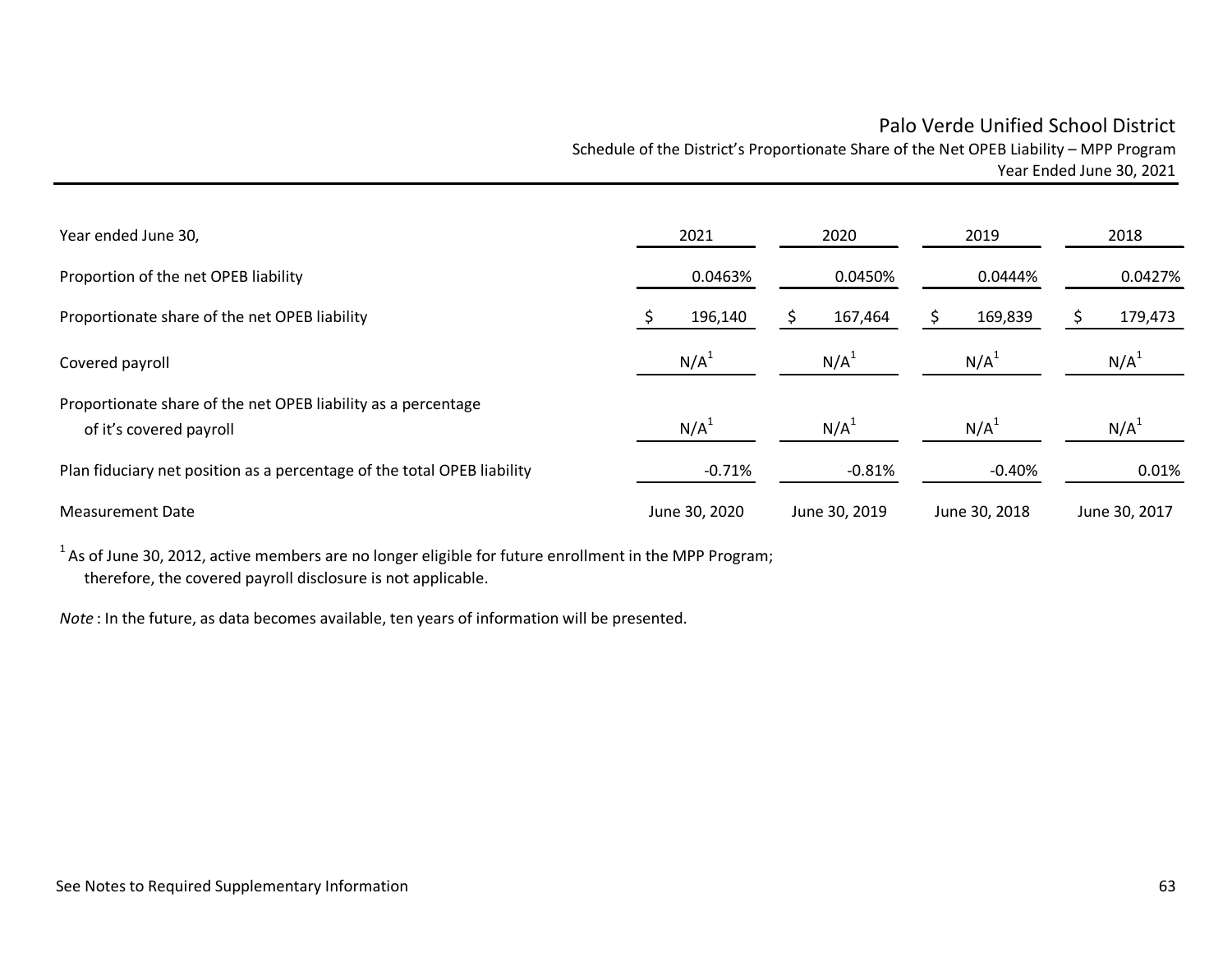# Palo Verde Unified School District Schedule of the District's Proportionate Share of the Net Pension Liability

Year Ended June 30, 2021

|                                                                                                              | 2021                     | 2020                           | 2019                     | 2018                           | 2017                     |
|--------------------------------------------------------------------------------------------------------------|--------------------------|--------------------------------|--------------------------|--------------------------------|--------------------------|
| <b>CalSTRS</b>                                                                                               |                          |                                |                          |                                |                          |
| Proportion of the net pension liability                                                                      | 0.0266%                  | 0.0254%                        | 0.0247%                  | 0.0236%                        | 0.0230%                  |
| Proportionate share of the net pension liability<br>State's proportionate share of the net pension liability | 25,740,899<br>13,269,437 | Ś.<br>22,958,843<br>12,525,581 | 22,720,074<br>13,008,305 | 21,791,461<br>S.<br>12,891,644 | 18,612,934<br>10,596,011 |
| Total                                                                                                        | 39,010,336               | 35,484,424                     | 35,728,379               | 34,683,105                     | 29,208,945               |
| Covered payroll                                                                                              | 14,451,064               | 14,606,106                     | 13,172,162               | 12,701,033                     | 12,743,243<br>S          |
| Proportionate share of the net pension liability<br>as a percentage of its covered payroll                   | 178.12%                  | 157.19%                        | 172.49%                  | 171.57%                        | 146.06%                  |
| Plan fiduciary net position as a percentage of the total<br>pension liability                                | 72%                      | 73%                            | 71%                      | 69%                            | 70%                      |
| <b>Measurement Date</b>                                                                                      | June 30, 2020            | June 30, 2019                  | June 30, 2018            | June 30, 2017                  | June 30, 2016            |
| <b>CalPERS</b>                                                                                               |                          |                                |                          |                                |                          |
| Proportion of the net pension liability                                                                      | 0.0478%                  | 0.0496%                        | 0.0459%                  | 0.0470%                        | 0.0472%                  |
| Proportionate share of the net pension liability                                                             | 14,676,044               | 14,462,573                     | 12,243,723               | 11,215,178<br>S                | 9,316,704                |
| Covered payroll                                                                                              | 6,889,057                | 6,423,846<br>S                 | S.<br>6,053,268          | Ŝ.<br>5,993,340                | 6,062,311                |
| Proportionate share of the net pension liability<br>as a percentage of its covered payroll                   | 213.03%                  | 225.14%                        | 202.27%                  | 187.13%                        | 153.68%                  |
| Plan fiduciary net position as a percentage of the<br>total pension liability                                | 70%                      | 70%                            | 71%                      | 72%                            | 74%                      |
| <b>Measurement Date</b>                                                                                      | June 30, 2020            | June 30, 2019                  | June 30, 2018            | June 30, 2017                  | June 30, 2016            |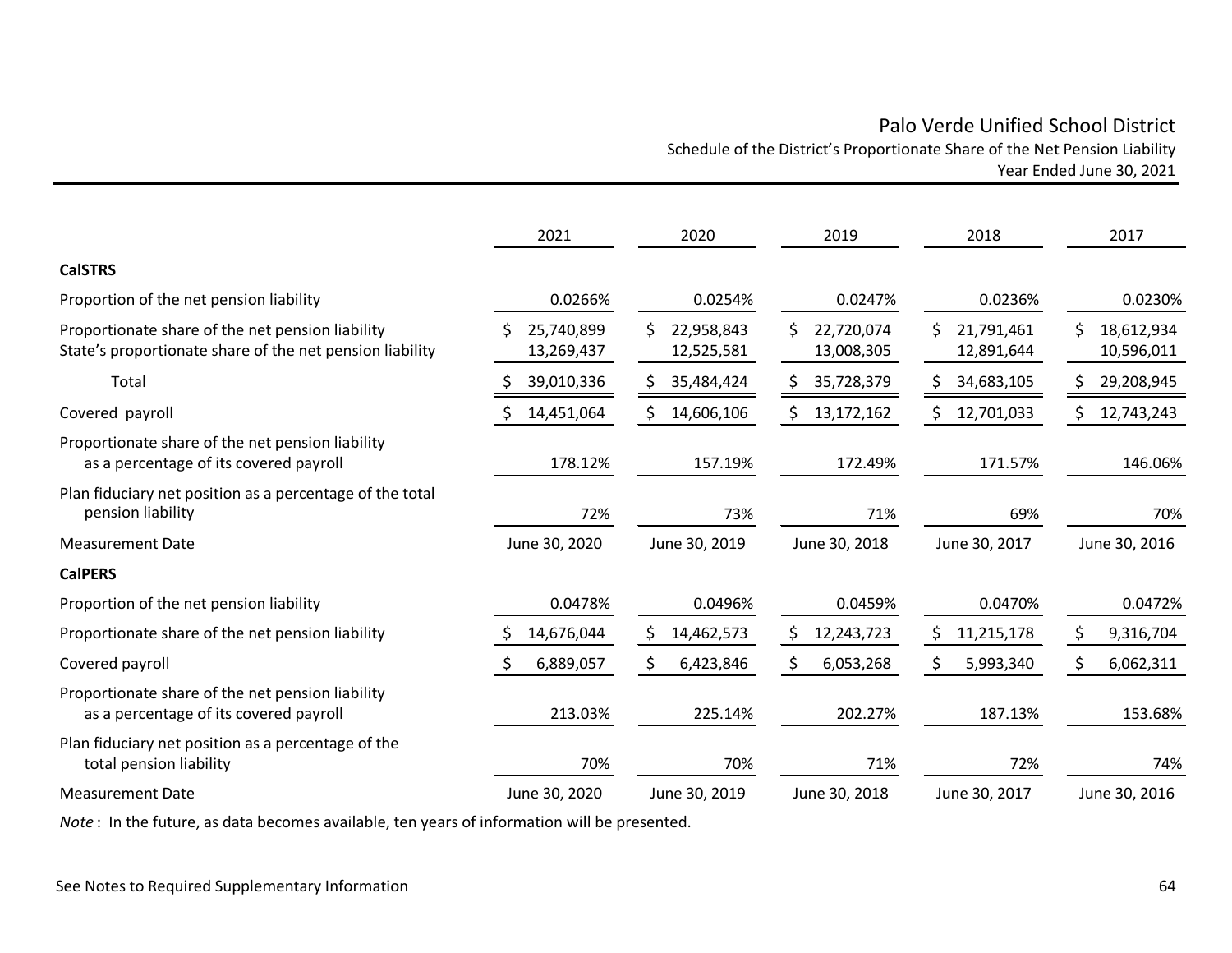## Palo Verde Unified School District Schedule of the District's Proportionate Share of the Net Pension Liability

Year Ended June 30, 2021

2016 <sup>2015</sup> **CalSTRS**Proportion of the net pension liability and the network of the network of the network of the network of the network of the network of the network of the network of the network of the network of the network of the network o 0.0248% Proportionate share of the net pension liability and the state of the network of the network of the network of the network of the network of the network of the network of the network of the network of the network of the ne 8,025,989 \$ 14,507,037<br>9,533,761 8,759,976 State's proportionate share of the net pension liability 8,759,976 Total \$ 27,559,75027,559,750 \$ 23,267,013 Covered payroll \$ 19,051,610 20,506,461 Proportionate share of the net pension liability as a percentage of its covered payroll 94.62% 70.74% Plan fiduciary net position as a percentage of the total pension liability $\sim$  74% <u>%</u> 77% Measurement Date June 30, 2015 June 30, 2014 **CalPERS**Proportion of the net pension liability and the network of the network of the network of the network of the network of the network of the network of the network of the network of the network of the network of the network o 0.0500% Proportionate share of the net pension liability and the state of the net pension liability and the state of the net pension liability \$ 5,680,647 Covered payroll $\uparrow$  6,061,193 6,061,193 6,235,475 Proportionate share of the net pension liability as a percentage of its covered payroll $130.20\%$  91.10% Plan fiduciary net position as a percentage of the total pension liabilityу продолжан таанаа тогтоо жиллаг тогтоо тогтоо тогтоо тогтоо тогтоо тогтоо тогтоо тогтоо тогтоо тогтоо тогтоо<br>Тогтоо тогтоо тогтоо тогтоо тогтоо тогтоо тогтоо тогтоо тогтоо тогтоо тогтоо тогтоо тогтоо тогтоо тогтоо тогто 83% Measurement Datee and the state of the state of the state of the state of the state of the state of the state of the state of the state of the state of the state of the state of the state of the state of the state of the state of the stat June 30, 2014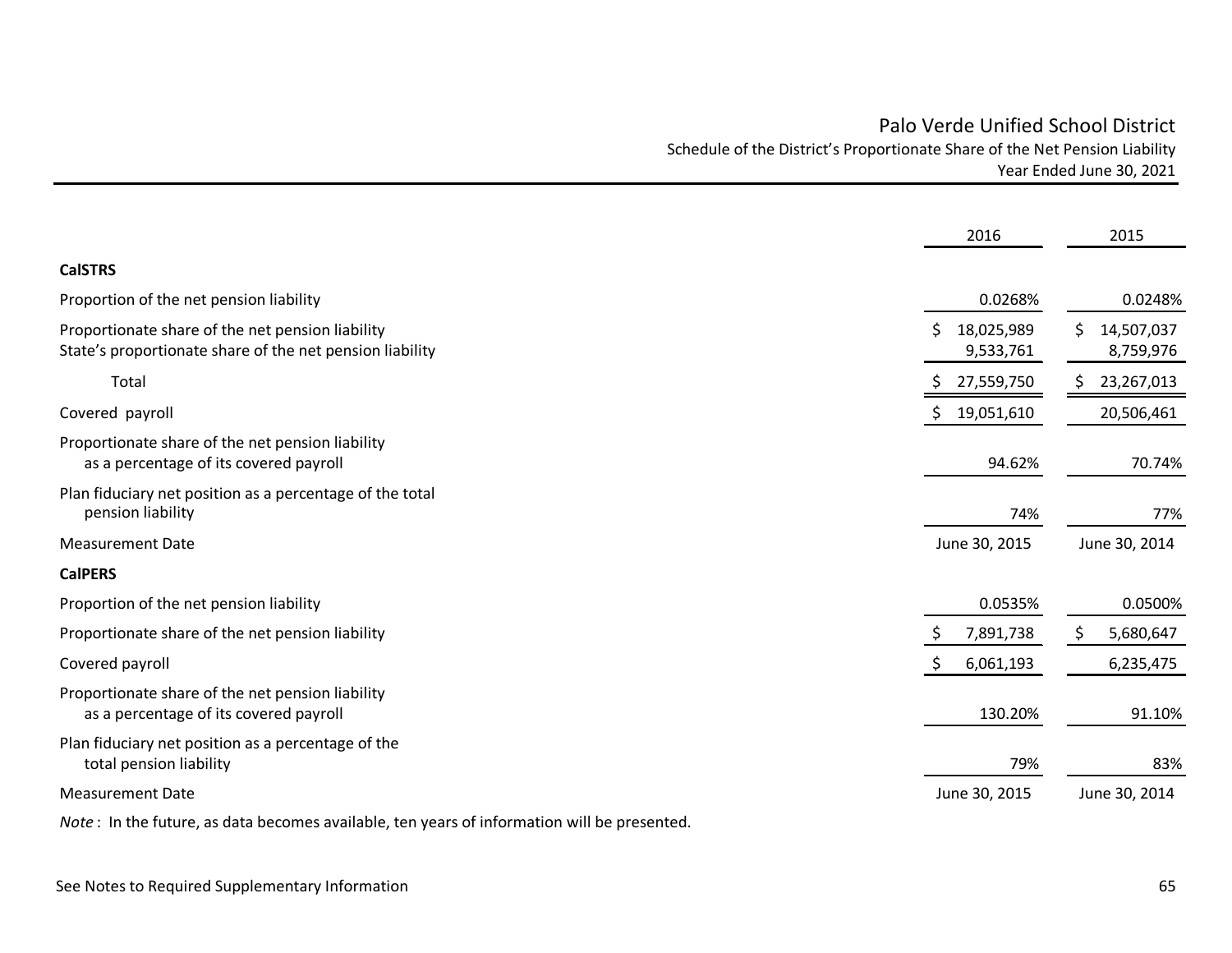# Palo Verde Unified School District Schedule of the District Contributions Year Ended June 30, 2021

|                                                                                                                     | 2021                         | 2020                          | 2019                         | 2018                         | 2017                         |
|---------------------------------------------------------------------------------------------------------------------|------------------------------|-------------------------------|------------------------------|------------------------------|------------------------------|
| <b>CalSTRS</b>                                                                                                      |                              |                               |                              |                              |                              |
| Contractually required contribution<br>Less contributions in relation to the contractually<br>required contribution | \$<br>2,203,748<br>2,203,748 | 2,471,132<br>\$.<br>2,471,132 | \$<br>2,377,874<br>2,377,874 | \$<br>1,900,743<br>1,900,743 | \$<br>1,597,790<br>1,597,790 |
| Contribution deficiency (excess)                                                                                    |                              |                               |                              |                              |                              |
| Covered payroll                                                                                                     | 13,645,498<br><sub>S</sub>   | 14,451,064<br>\$.             | 14,606,106<br>\$             | 13,172,162<br>\$             | 12,701,033<br>\$             |
| Contributions as a percentage of covered payroll                                                                    | 16.15%                       | 17.10%                        | 16.28%                       | 14.43%                       | 12.58%                       |
| <b>CalPERS</b>                                                                                                      |                              |                               |                              |                              |                              |
| Contractually required contribution<br>Less contributions in relation to the contractually                          | \$<br>1,380,500              | \$.<br>1,358,591              | \$<br>1,160,275              | \$<br>940,133                | \$<br>832,355                |
| required contribution                                                                                               | 1,380,500                    | 1,358,591                     | 1,160,275                    | 940,133                      | 832,355                      |
| Contribution deficiency (excess)                                                                                    |                              |                               |                              |                              |                              |
| Covered payroll                                                                                                     | 6,669,082                    | 6,889,057                     | \$<br>6,423,846              | \$<br>6,053,268              | 5,993,340                    |
| Contributions as a percentage of covered payroll                                                                    | 20.700%                      | 19.721%                       | 18.062%                      | 15.531%                      | 13.888%                      |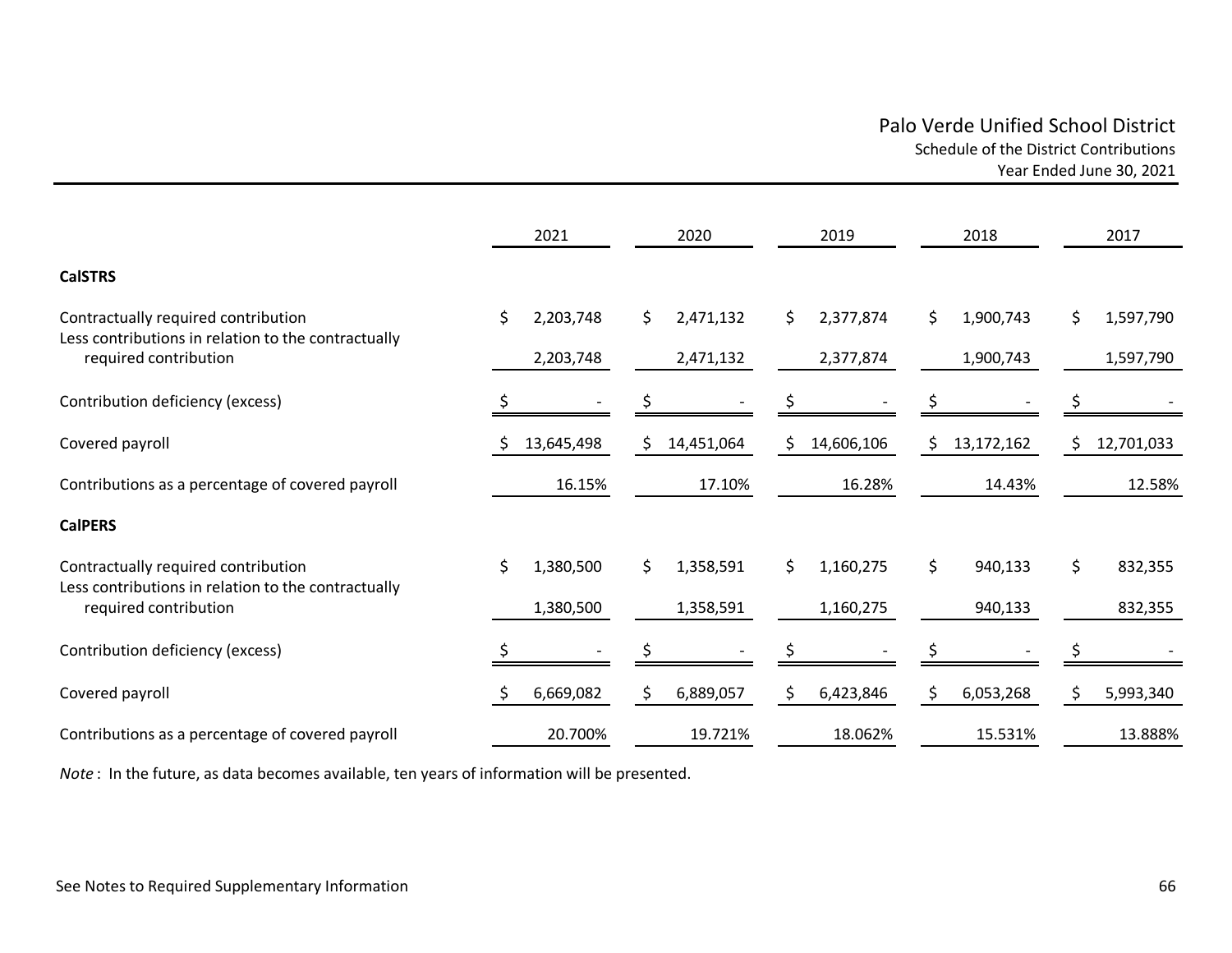# Palo Verde Unified School District Schedule of the District Contributions Year Ended June 30, 2021

|                                                                              |     | 2016       |    | 2015       |
|------------------------------------------------------------------------------|-----|------------|----|------------|
| <b>CalSTRS</b>                                                               |     |            |    |            |
| Contractually required contribution                                          | \$. | 1,367,350  | \$ | 1,691,783  |
| Less contributions in relation to the contractually<br>required contribution |     | 1,367,350  |    | 1,691,783  |
| Contribution deficiency (excess)                                             |     |            |    |            |
| Covered payroll                                                              |     | 12,743,243 | \$ | 19,051,610 |
| Contributions as a percentage of covered payroll                             |     | 10.73%     |    | 8.88%      |
| <b>CalPERS</b>                                                               |     |            |    |            |
| Contractually required contribution                                          | \$  | 718,202    | \$ | 713,463    |
| Less contributions in relation to the contractually<br>required contribution |     | 718,202    |    | 713,463    |
| Contribution deficiency (excess)                                             |     |            |    |            |
| Covered payroll                                                              | \$  | 6,062,311  | Ś  | 6,061,193  |
| Contributions as a percentage of covered payroll                             |     | 11.847%    |    | 11.771%    |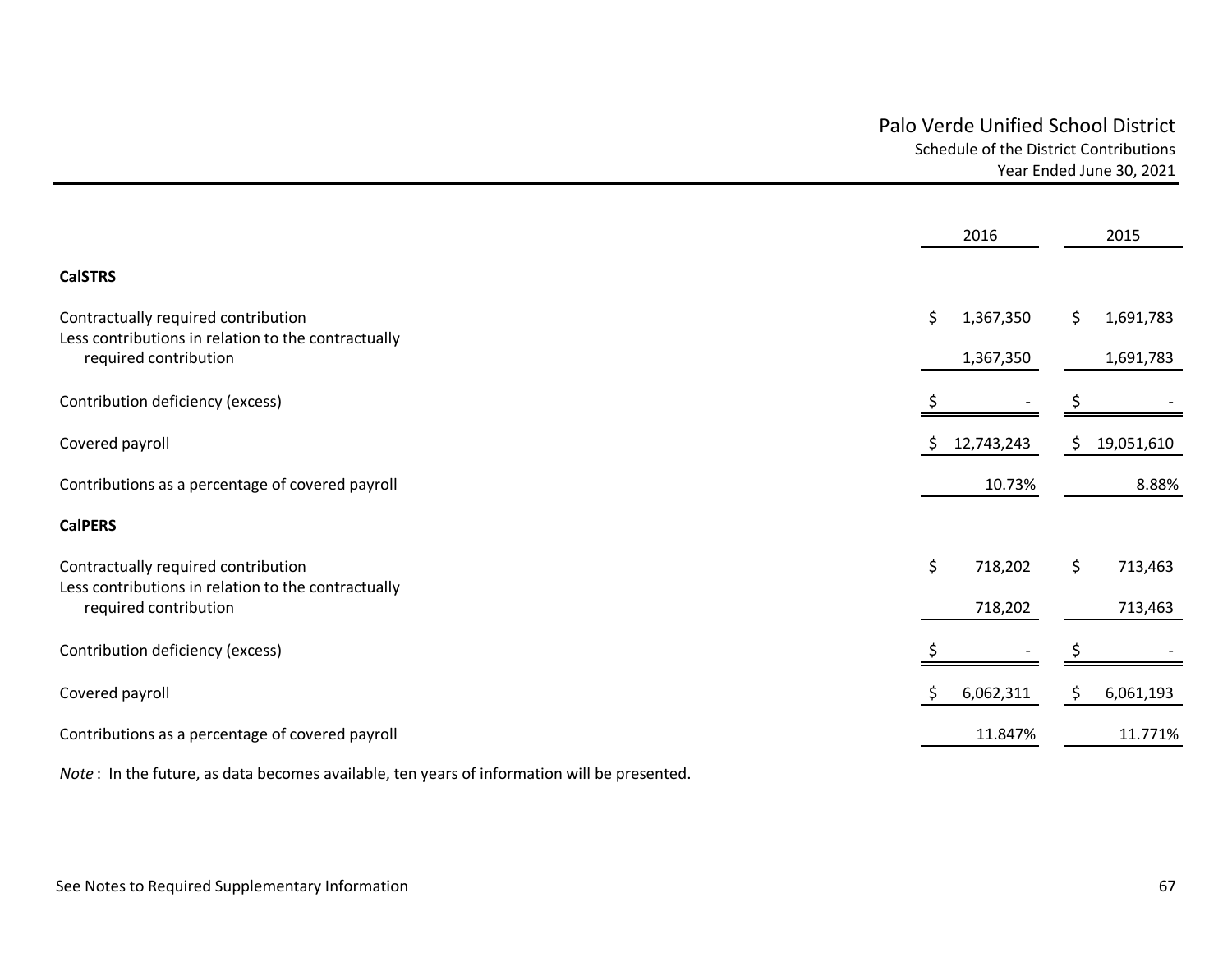## **Note 1 - Purpose of Schedules**

#### **Budgetary Comparison Schedule**

The District employs budget control by object codes and by individual appropriation accounts. Budgets are prepared on the modified accrual basis of accounting in accordance with accounting principles generally accepted in the United State of America as prescribed by the Governmental Accounting Standards Board and provisions of the California *Education Code*. The governing board is required to hold a public hearing and adopt an operating budget no later than July 1 of each year. The adopted budget is subject to amendment throughout the year to give consideration to unanticipated revenue and expenditures primarily resulting from events unknown at the time of budget adoption with the legal restriction that expenditures cannot exceed appropriations by major object account.

The amounts reported as the original budgeted amounts in the budgetary statements reflect the amounts when the original appropriations were adopted. The amounts reported as the final budgeted amounts in the budgetary statements reflect the amounts after all budget amendments have been accounted for.

This schedule presents information for the original and final budgets and actual results of operations, as well as the variances from the final budget to actual results of operations.

#### **Schedule of Changes in the District's Total OPEB Liability and Related Ratios**

This schedule presents information on the District's changes in the total OPEB liability, including beginning and ending balances, the plan's fiduciary net position, and the total OPEB liability. In the future, as data becomes available, ten years of information will be presented.

- *Changes in Benefit Terms –* There were no changes in benefit terms since the previous valuation for other postemployment benefits.
- *Changes of Assumptions*  The discount rate went from 3.8% to 2.20%, the inflation rate went from 2.75% in 2020 to 2.63%, and the healthcare cost trend rate went from 4.0% in 2020 to 7.0% since the previous valuation.

#### **Schedule of the District's Proportionate Share of the Net OPEB Liability - MPP Program**

This schedule presents information on the District's proportionate share of the net OPEB Liability - MPP Program and the plans' fiduciary net position. In the future, as data becomes available, ten years of information will be presented.

- *Changes in Benefit Terms* There were no changes in the benefit terms since the previous valuation.
- *Changes of Assumptions* The plan rate of investment return assumption was changed from 3.50% to 2.21% since the previous valuation.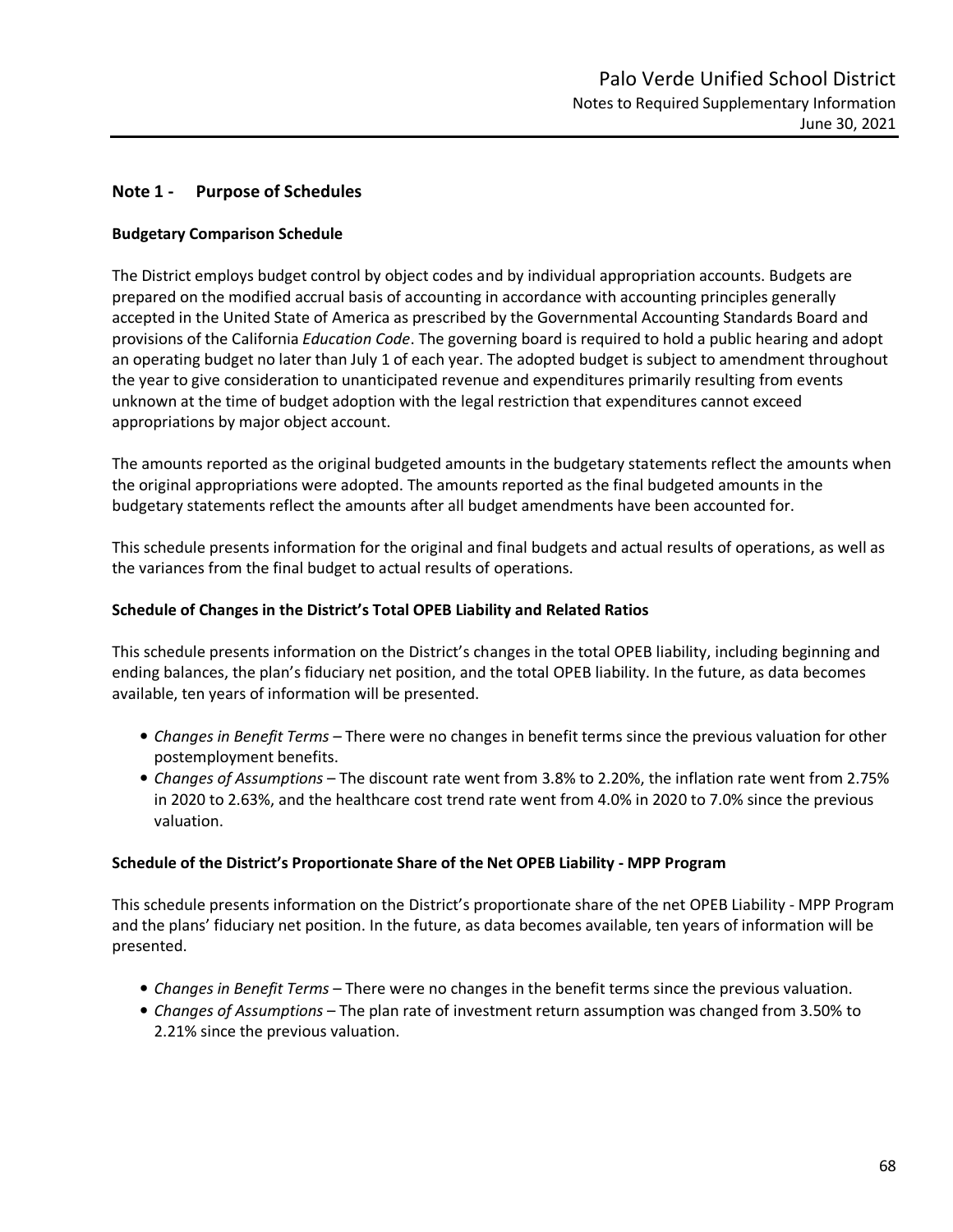#### **Schedule of the District's Proportionate Share of the Net Pension Liability**

This schedule presents information on the District's proportionate share of the net pension liability (NPL), the plans' fiduciary net position and, when applicable, the State's proportionate share of the NPL associated with the District. In the future, as data becomes available, ten years of information will be presented.

- *Changes in Benefit Terms –* There were no changes in benefit terms since the previous valuations for both CalSTRS and CalPERS.
- *Changes of Assumptions –* There were no changes in economic assumptions for either the CalSTRS or CalPERS plans from the previous valuations.

#### **Schedule of District Contributions**

This schedule presents information on the District's required contribution, the amounts actually contributed, and any excess or deficiency related to the required contribution. In the future, as data becomes available, ten years of information will be presented.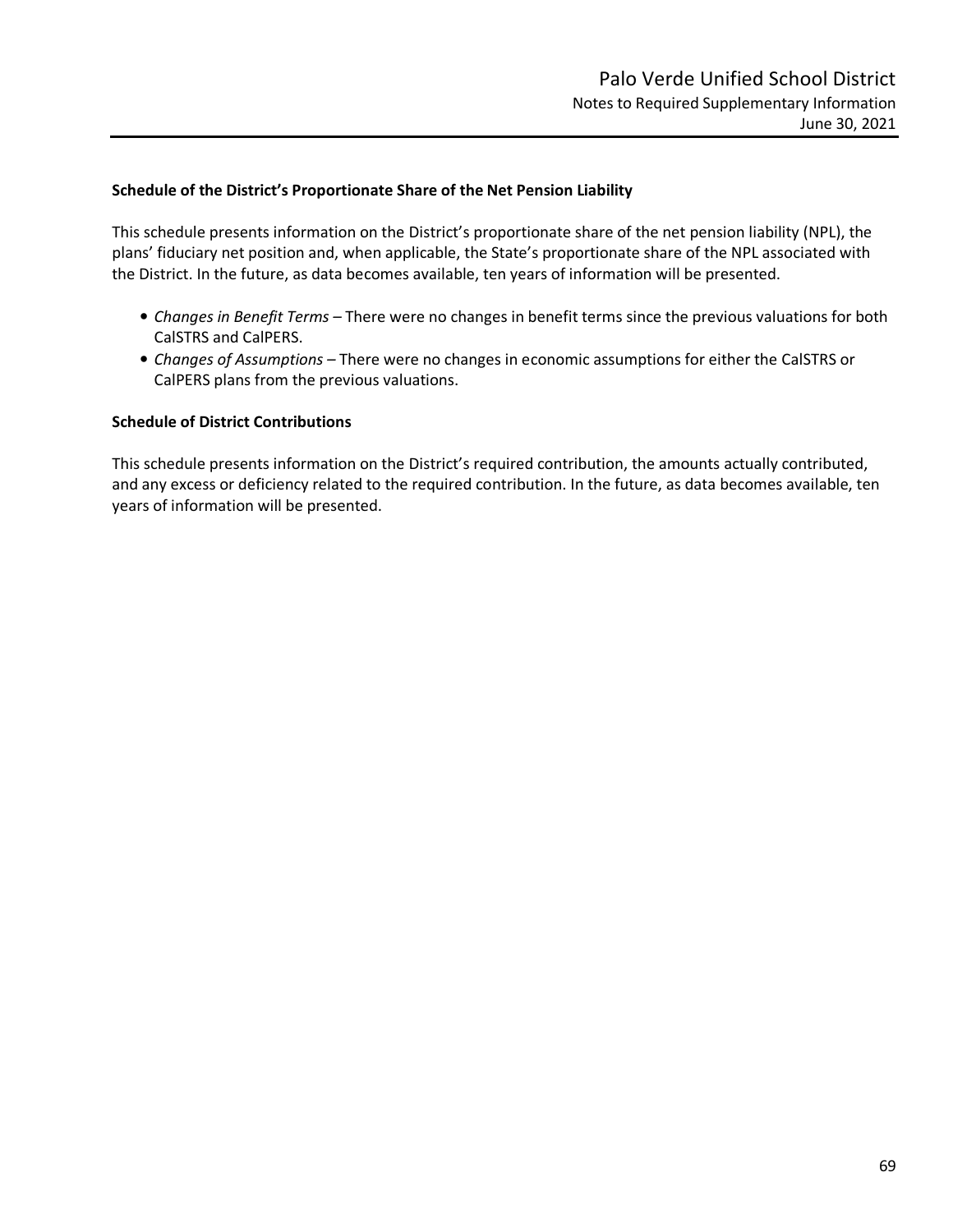$\blacktriangleright$ 

Supplementary Information June 30, 2021 Palo Verde Unified School District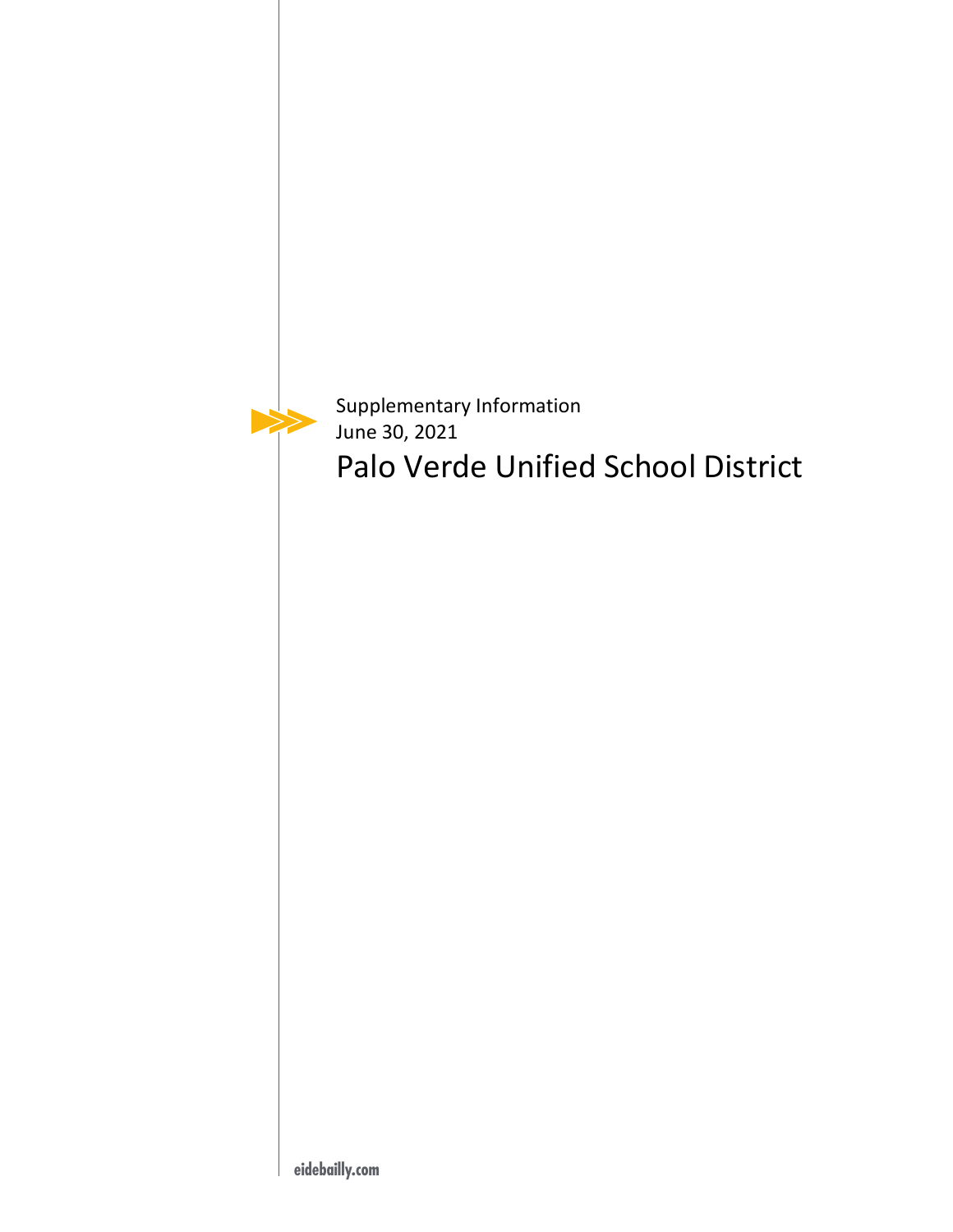# Palo Verde Unified School District Schedule of Expenditures of Federal Awards Year Ended June 30, 2021

| Federal Grantor/Pass-Through<br>Grantor/Program or Cluster Title                   | <b>Federal Financial</b><br>Assistance<br>Listing/Federal<br><b>CFDA Number</b> | Pass-Through<br>Entity<br>Identifying<br>Number | Federal<br>Expenditures |
|------------------------------------------------------------------------------------|---------------------------------------------------------------------------------|-------------------------------------------------|-------------------------|
| U.S. Department of Education                                                       |                                                                                 |                                                 |                         |
| Passed Through Riverside County Special Education Local Plan Area                  |                                                                                 |                                                 |                         |
| <b>Special Education Cluster</b>                                                   |                                                                                 |                                                 |                         |
| Special Education Grants to States - Basic Local Assistance                        | 84.027                                                                          | 13379                                           | \$<br>544,780           |
| Special Education Grants to States - Private School ISPs                           | 84.027                                                                          | 10115                                           | 2,925                   |
| <b>Special Education Preschool Grants</b>                                          | 84.173                                                                          | 13430                                           | 24,831                  |
| <b>Total Special Education Cluster</b>                                             |                                                                                 |                                                 | 572,536                 |
| Passed Through California Department of Education (CDE)                            |                                                                                 |                                                 |                         |
| Title I Grants to Local Educational Agencies - Basic Grants Low-Income Neglected   | 84.010                                                                          | 14329                                           | 1,660,395               |
| Title I Grants to Local Educational Agencies - School Improvement                  | 84.010                                                                          | 15438                                           | 89,602                  |
| Subtotal                                                                           |                                                                                 |                                                 | 1,749,997               |
| Title III - Limited English Proficient (LEP) Student Program                       | 84.365                                                                          | 14346                                           | 31,395                  |
| Title II, Part A, Supporting Effective Instruction                                 | 84.367                                                                          | 14341                                           | 78,863                  |
| Title IV, Part A, Student Support and Academic Enrichment Grants                   | 84.424                                                                          | 15396                                           | 40,501                  |
| Carl D. Perkins Vocational and Technical Education Act of 1998 Secondary Education | 84.048                                                                          | 14894                                           | 37,856                  |
| Title V, Part B, Rural and Low Income School Program                               | 84.58                                                                           | 14356                                           | 1,687                   |
| COVID-19 Elementary and Secondary School Emergency Relief (ESSER) Fund             | 84.425D                                                                         | 15536                                           | 119,660                 |
| COVID-19 Governor's Emergency Education Relief (GEER) Fund                         | 84.425C                                                                         | 15517                                           | 51,538                  |
| COVID-19 CARES Act Supplemental Meal Reimbursement                                 | 84.425C                                                                         | 15535                                           | 97,455                  |
| Subtotal                                                                           |                                                                                 |                                                 | 268,653                 |
| Total U.S. Department of Education                                                 |                                                                                 |                                                 | 2,781,488               |
|                                                                                    |                                                                                 |                                                 |                         |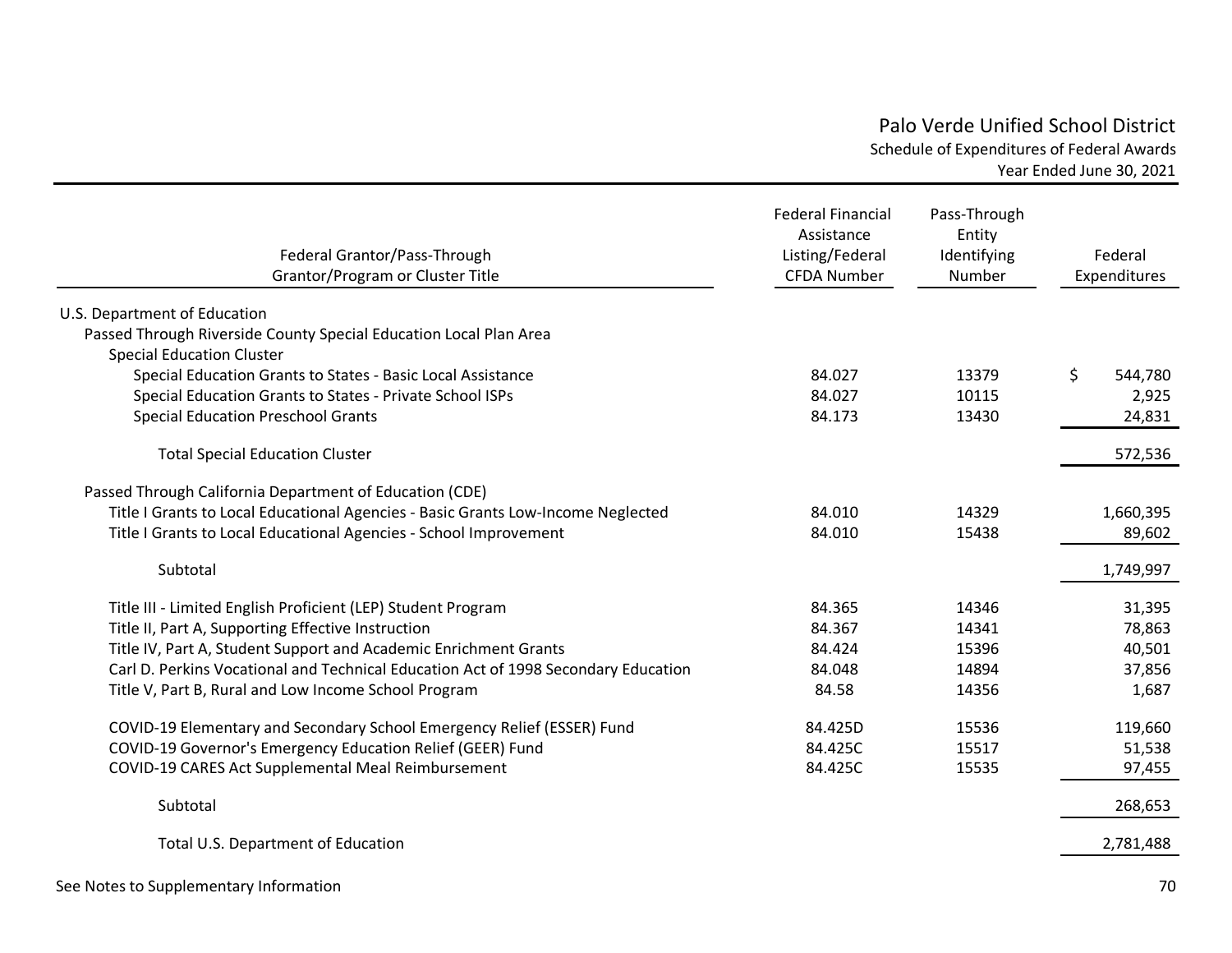# Palo Verde Unified School District Schedule of Expenditures of Federal Awards Year Ended June 30, 2021

| Federal Grantor/Pass-Through<br>Grantor/Program or Cluster Title                                                                                                                   | <b>Federal Financial</b><br>Assistance<br>Listing/Federal<br><b>CFDA Number</b> | Pass-Through<br>Entity<br>Identifying<br>Number | Federal<br>Expenditures |  |
|------------------------------------------------------------------------------------------------------------------------------------------------------------------------------------|---------------------------------------------------------------------------------|-------------------------------------------------|-------------------------|--|
| U.S. Department of Treasury                                                                                                                                                        |                                                                                 |                                                 |                         |  |
| Passed through California Department of Education                                                                                                                                  |                                                                                 |                                                 |                         |  |
| <b>COVID-19 Coronavirus Relief Fund</b>                                                                                                                                            | 21.019                                                                          | 25516                                           | 2,563,434<br>-S         |  |
| U.S. Department of Health and Human Services Human Services<br>Passed Through California Department of Health and Human Services<br><b>Head Start Cluster</b><br><b>Head Start</b> | 93.600                                                                          | 10016                                           | 1,478,883               |  |
| U.S. Department of Agriculture                                                                                                                                                     |                                                                                 |                                                 |                         |  |
| Passed Through California Department of Education<br><b>Child Nutrition Cluster</b>                                                                                                |                                                                                 |                                                 |                         |  |
| National School Lunch Program - Summer Food Program                                                                                                                                | 10.559                                                                          | 13004                                           | 2,084,530               |  |
| National School Lunch Program - Commodity Supplemental Food                                                                                                                        | 10.555                                                                          | 13391                                           | 126,064                 |  |
| <b>Total Child Nutrition Cluster</b>                                                                                                                                               |                                                                                 |                                                 | 2,210,594               |  |
| Child and Adult Care Food Program                                                                                                                                                  | 10.558                                                                          | 13393                                           | 539,981                 |  |
| Total U.S. Department of Agriculture                                                                                                                                               |                                                                                 |                                                 | 2,750,575               |  |
| <b>Total Federal Financial Assistance</b>                                                                                                                                          |                                                                                 |                                                 | 9,574,380               |  |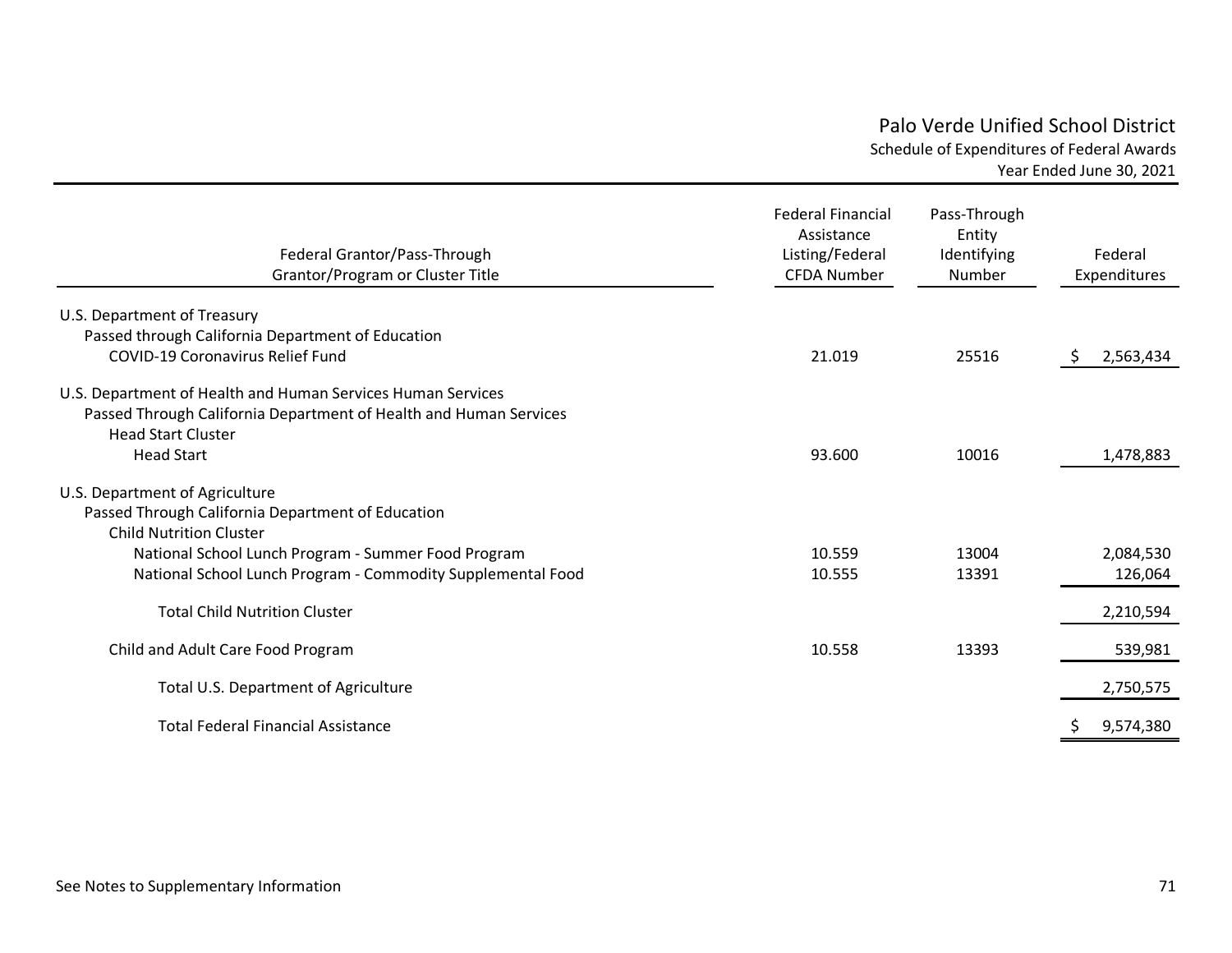## **Organization**

The Palo Verde Unified School District was established on July 1, 1936, and consists of an area comprising approximately 1,027 square miles. The District operates three elementary schools, one high school, and one continuation high school. There were no boundary changes during the year.

#### **GOVERNING BOARD**

| <b>MEMBER</b>             | <b>OFFICE</b>         | <b>TERM EXPIRES</b> |
|---------------------------|-----------------------|---------------------|
| Jamey Mullion             | President             | 2024                |
| Alfonso (Sonny) Hernandez | <b>Vice President</b> | 2024                |
| Martha Gutierrez          | Clerk                 | 2022                |
| Diana Esquibel-Mendez     | Member                | 2022                |
| Dr. Norman Guith          | Member                | 2022                |

#### **ADMINISTRATION**

NAME TITLE

Tracie Kern Superintendent

Meliton Sanchez **Assistant Superintendent of Business Services** Assistant Superintendent of Business Services Lois Shaffer **Director of Data and Accountability**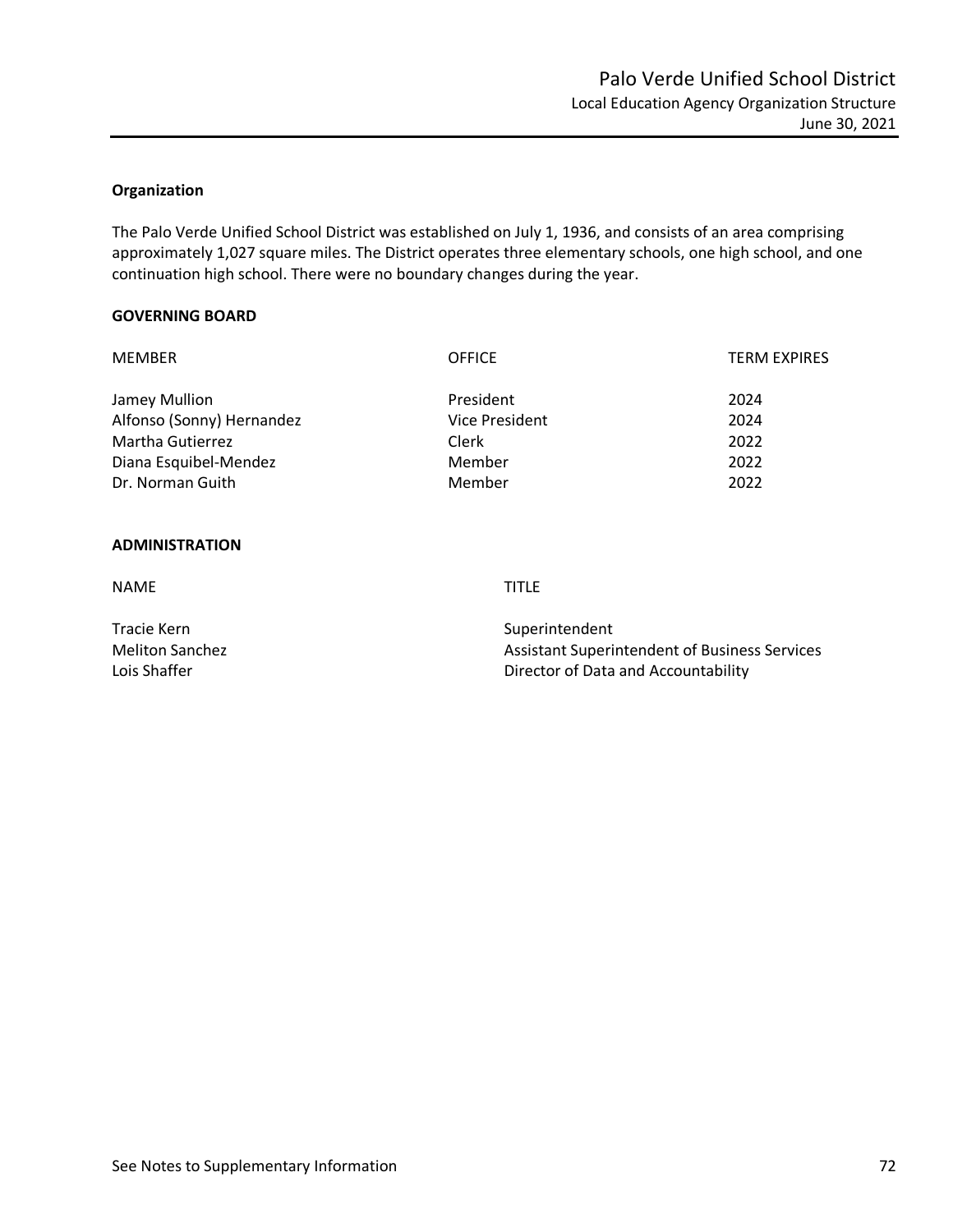|               | Number of<br>Number of Actual Days |            |                          |                   |               |
|---------------|------------------------------------|------------|--------------------------|-------------------|---------------|
|               | <b>Traditional</b>                 | Multitrack | Days Credited            | <b>Total Days</b> |               |
| Grade Level   | Calendar                           | Calendar   | Form J-13A               | Offered           | <b>Status</b> |
|               |                                    |            |                          |                   |               |
| Kindergarten  | 180                                | N/A        |                          | 180               | Complied      |
| Grades 1 - 3  |                                    |            |                          |                   |               |
| Grade 1       | 180                                | N/A        |                          | 180               | Complied      |
| Grade 2       | 180                                | N/A        | $\overline{\phantom{a}}$ | 180               | Complied      |
| Grade 3       | 180                                | N/A        | $\overline{\phantom{a}}$ | 180               | Complied      |
| Grades 4 - 8  |                                    |            |                          |                   |               |
| Grade 4       | 180                                | N/A        |                          | 180               | Complied      |
| Grade 5       | 180                                | N/A        | $\overline{\phantom{a}}$ | 180               | Complied      |
| Grade 6       | 180                                | N/A        | $\overline{\phantom{a}}$ | 180               | Complied      |
| Grade 7       | 180                                | N/A        | $\overline{\phantom{a}}$ | 180               | Complied      |
| Grade 8       | 180                                | N/A        | $\overline{\phantom{a}}$ | 180               | Complied      |
| Grades 9 - 12 |                                    |            |                          |                   |               |
| Grade 9       | 180                                | N/A        |                          | 180               | Complied      |
| Grade 10      | 180                                | N/A        | -                        | 180               | Complied      |
| Grade 11      | 180                                | N/A        |                          | 180               | Complied      |
| Grade 12      | 180                                | N/A        |                          | 180               | Complied      |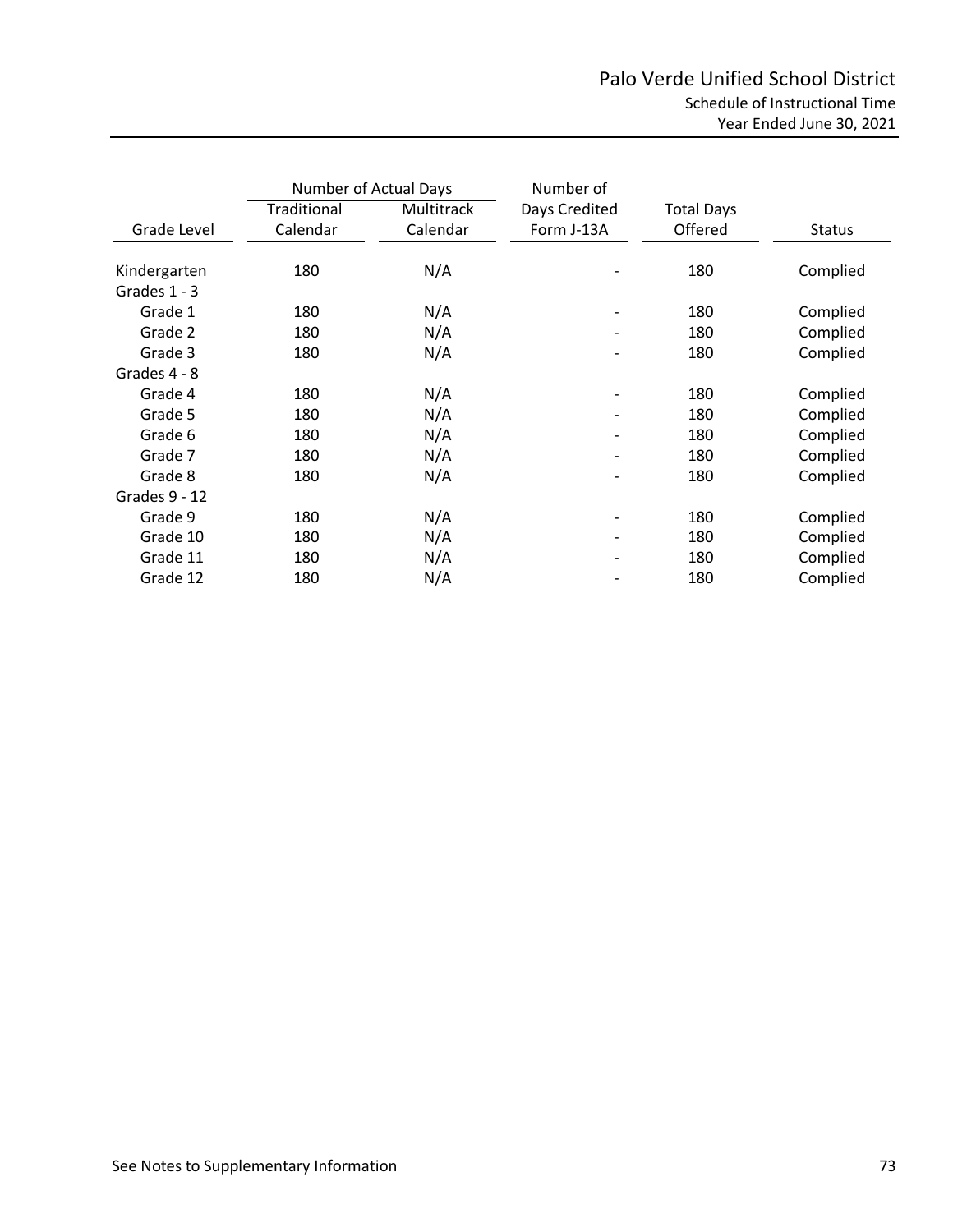Summarized below are the net asset reconciliations between the Unaudited Actual Financial Report and the audited financial statements.

|                                                          | Student<br>Activity<br>Fund |
|----------------------------------------------------------|-----------------------------|
| <b>Fund Balance</b>                                      |                             |
| Balance, June 30, 2021, Unaudited Actuals<br>Increase in | \$<br>23,229                |
| Cash in banks                                            | 58,779                      |
| Balance, June 30, 2021, Audited Financial Statements     | 82,008                      |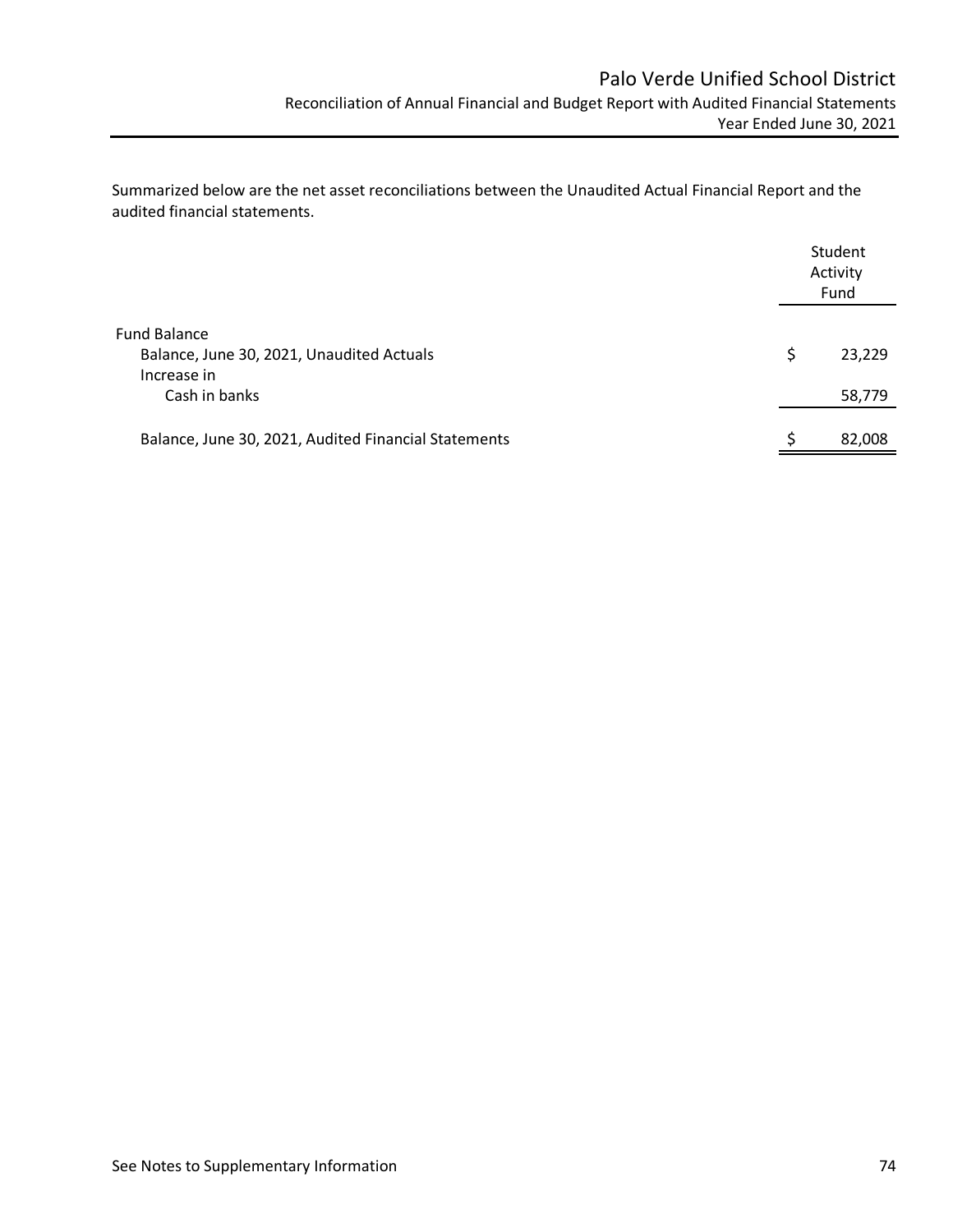|                              | (Budget)<br>2022 <sup>1</sup> | 2021                         | 2020                 | 2019              |
|------------------------------|-------------------------------|------------------------------|----------------------|-------------------|
|                              |                               |                              |                      |                   |
| <b>General Fund</b>          |                               |                              |                      |                   |
| Revenues<br>Other sources    | 40,893,550<br>Ś<br>405,000    | 44,247,904<br>\$.<br>779,135 | 39,575,772<br>\$.    | 39,836,912<br>\$  |
| <b>Total Revenues</b>        |                               |                              |                      |                   |
| and Other Sources            | 41,298,550                    | 45,027,039                   | 39,575,772           | 39,836,912        |
|                              |                               |                              |                      |                   |
| Expenditures                 | 40,670,604                    | 38,867,932                   | 38,892,871           | 39,498,439        |
| Other uses and transfers out |                               | 171,596                      | 106,813              |                   |
| <b>Total Expenditures</b>    |                               |                              |                      |                   |
| and Other Uses               | 40,670,604                    | 39,039,528                   | 38,999,684           | 39,498,439        |
| Increase/(Decrease)          |                               |                              |                      |                   |
| in Fund Balance              | 627,946                       | 5,987,511                    | 576,088              | 338,473           |
|                              |                               |                              |                      |                   |
| <b>Ending Fund Balance</b>   | 16,591,128                    | \$15,963,182                 | 9,975,671<br>\$      | 9,399,583<br>\$   |
| <b>Available Reserves</b>    | \$<br>3,810,902               | \$12,951,772                 | $\zeta$<br>8,189,854 | \$<br>6,919,888   |
| Available Reserves as a      |                               |                              |                      |                   |
| Percentage of Total Outgo    | 9.37%                         | 33.18%                       | 21.00%               | 17.50%            |
| Long-Term Liabilities        | N/A                           | \$71,684,566                 | \$<br>69,313,971     | \$.<br>65,073,534 |
|                              |                               |                              |                      |                   |
| K-12 Average Daily           |                               |                              |                      |                   |
| Attendance at P-2            | 2,728                         | 2,728                        | 2,728                | 2,803             |

The General Fund balance has increased by \$6,563,599 over the past two years. The fiscal year 2021-2022 budget projects a further increase of \$627,946 (3.93%). For a district this size, the State recommends available reserves of at least 3% of total General Fund expenditures, transfers out, and other uses (total outgo).

The District has incurred operating surpluses in all of the past three years and anticipates incurring an operating surplus during the 2021-2022 fiscal year. Total long-term liabilities have increased by \$6,611,032 over the past two years.

Average daily attendance has decreased by 75 over the past two years. No change in ADA is anticipated during fiscal year 2021-2022.

<sup>1</sup> Budget 2022 is included for analytical purposes only and has not been subjected to audit.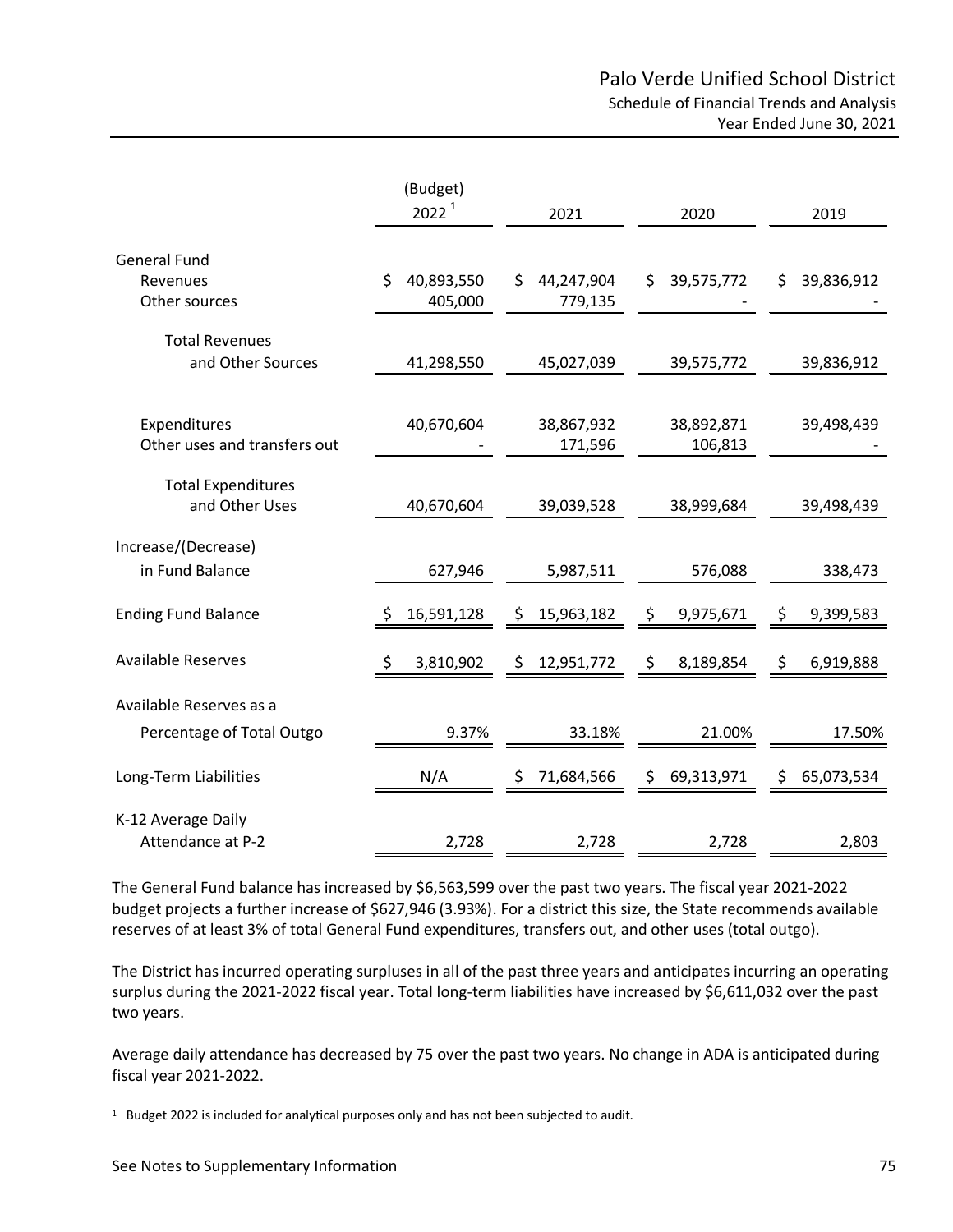|                                 | Charter | Included in         |
|---------------------------------|---------|---------------------|
| Name of Charter School          | Number  | <b>Audit Report</b> |
| SCALE Leadership Academy - East | 2019    | No                  |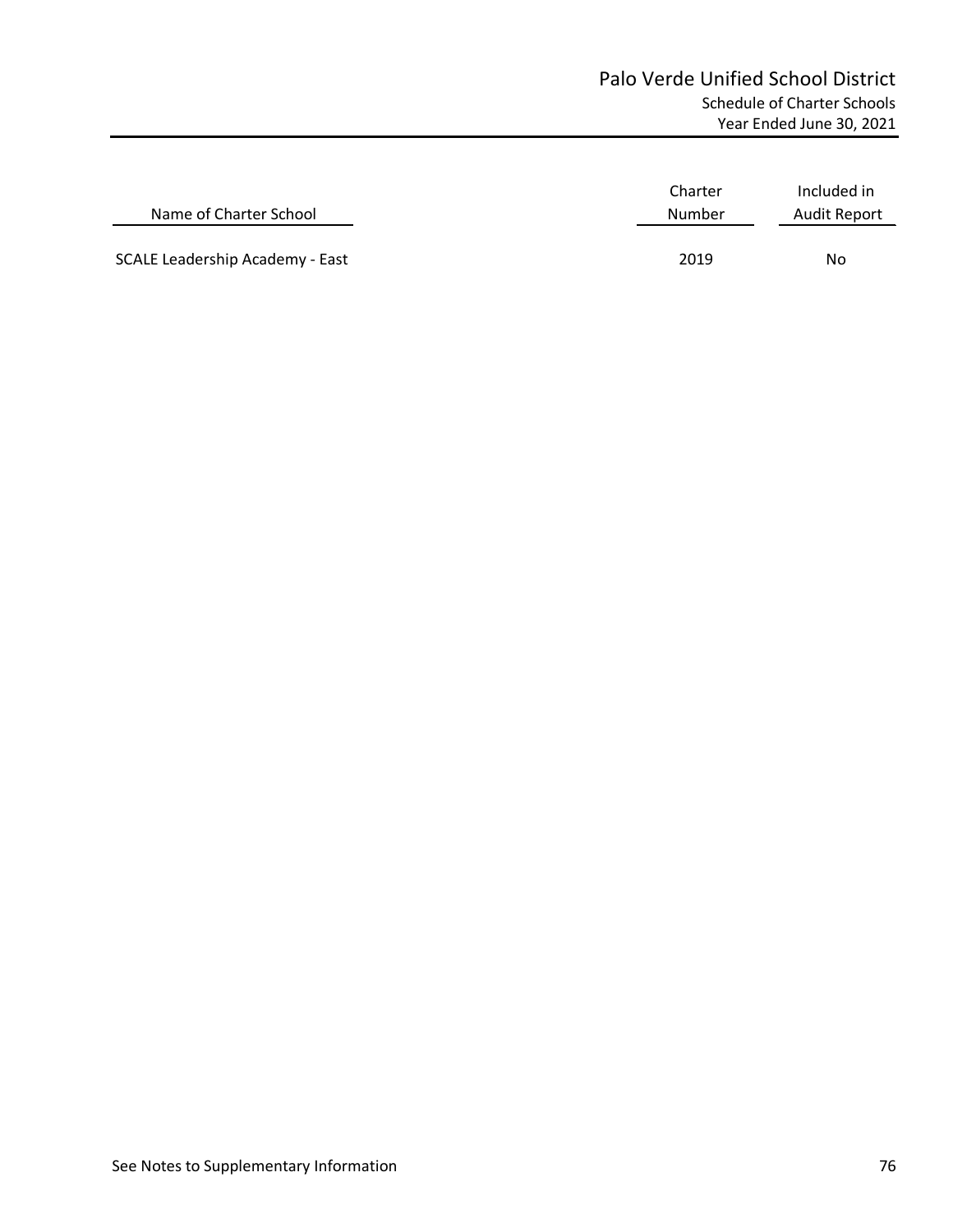# Palo Verde Unified School District

 Combining Balance Sheet – Non-Major Governmental Funds June 30, 2021

|                                                                         | Student<br>Activity<br>Fund |         | Cafeteria<br>Fund              |         | Capital<br><b>Facilities</b><br>Fund |                     | <b>County School</b><br><b>Facilities</b><br>Fund | Bond<br>Interest and<br>Redemption<br>Fund |     | Debt<br>Service<br>Fund  |         | Total<br>Non-Major<br>Governmental<br>Funds |
|-------------------------------------------------------------------------|-----------------------------|---------|--------------------------------|---------|--------------------------------------|---------------------|---------------------------------------------------|--------------------------------------------|-----|--------------------------|---------|---------------------------------------------|
| Assets<br>Deposits and investments<br>Receivables<br>Stores inventories | \$<br>82,008                | Ś.      | 1,923,141<br>508,442<br>29,353 | \$      | 182,692<br>131                       | \$                  | 38,932<br>28                                      | \$<br>2,710,742                            | -\$ |                          | \$      | 4,937,515<br>508,601<br>29,353              |
| <b>Total assets</b>                                                     | 82,008                      | \$      | 2,460,936                      | \$      | 182,823                              | \$                  | 38,960                                            | \$<br>2,710,742                            | \$  | $\overline{\phantom{a}}$ | \$      | 5,475,469                                   |
| Liabilities and Fund Balances                                           |                             |         |                                |         |                                      |                     |                                                   |                                            |     |                          |         |                                             |
| Liabilities<br>Accounts payable<br>Due to other funds                   | \$<br>$\sim$                | $\zeta$ | 50,314<br>74,439               | $\zeta$ | 2,004                                | $\ddot{\mathsf{S}}$ | $\overline{\phantom{a}}$                          | \$<br>$\overline{\phantom{0}}$             | \$  | $\overline{\phantom{a}}$ | $\zeta$ | 52,318<br>74,439                            |
| <b>Total liabilities</b>                                                |                             |         | 124,753                        |         | 2,004                                |                     |                                                   |                                            |     | $\overline{\phantom{a}}$ |         | 126,757                                     |
| <b>Fund Balances</b><br>Nonspendable<br>Restricted                      | 82,008                      |         | 29,353<br>2,306,830            |         | 180,819                              |                     | 38,960                                            | 2,710,742                                  |     |                          |         | 29,353<br>5,319,359                         |
| <b>Total fund balances</b>                                              | 82,008                      |         | 2,336,183                      |         | 180,819                              |                     | 38,960                                            | 2,710,742                                  |     |                          |         | 5,348,712                                   |
| Total liabilities and fund balances \$                                  | 82,008                      | Ŝ       | 2,460,936                      | \$      | 182,823                              | \$                  | 38,960                                            | \$<br>2,710,742                            | \$  |                          | \$,     | 5,475,469                                   |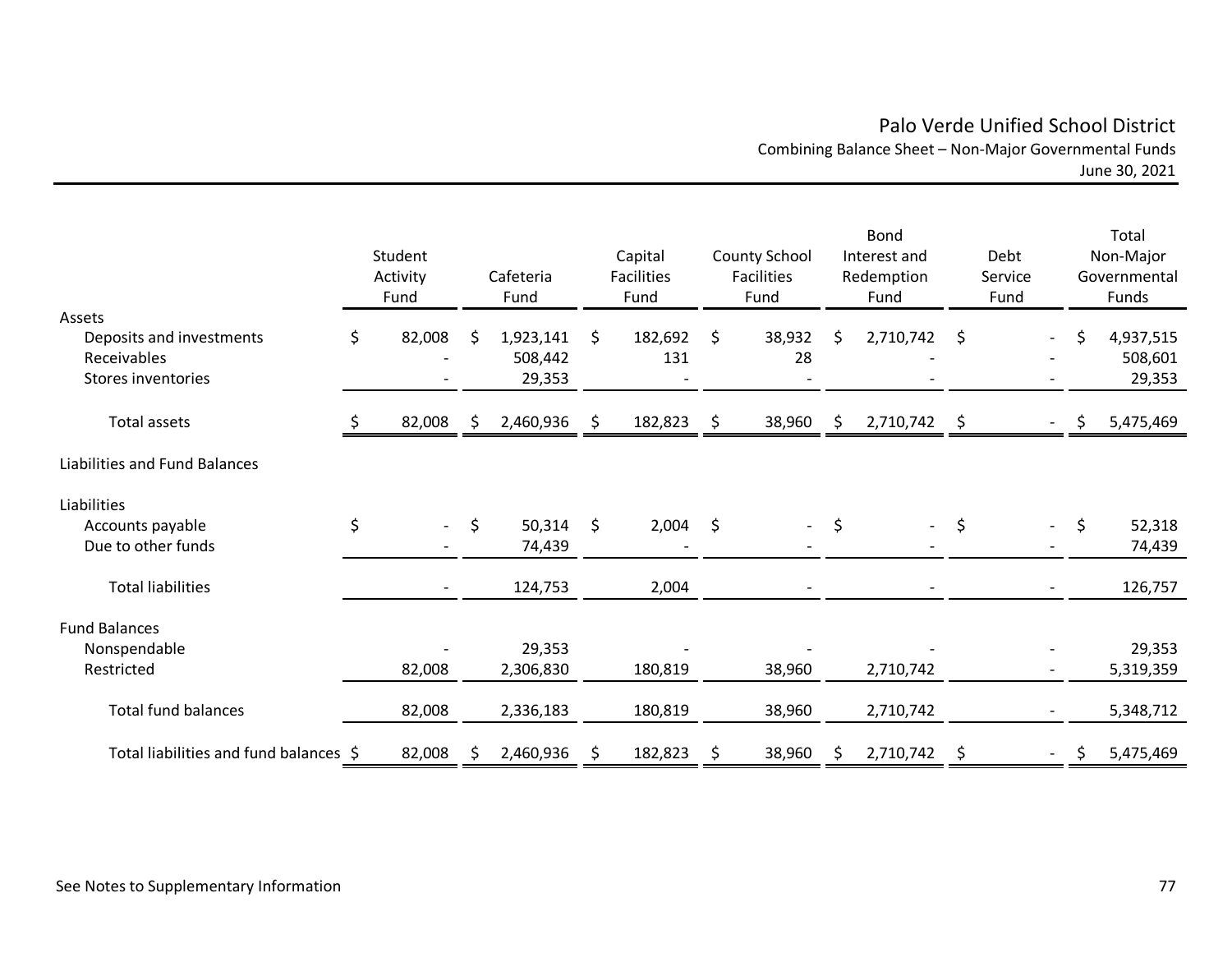# Palo Verde Unified School District

 Combining Statement of Revenues, Expenditures, and Changes in Fund Balances – Non-Major Governmental Funds Year Ended June 30, 2021

|                                                                                  | Student<br>Activity<br>Fund              | Cafeteria<br>Fund                | Capital<br><b>Facilities</b><br>Fund | <b>County School</b><br><b>Facilities</b><br>Fund | <b>Bond</b><br>Interest and<br>Redemption<br>Fund | Debt<br>Service<br>Fund        | Total<br>Non-Major<br>Governmental<br>Funds |
|----------------------------------------------------------------------------------|------------------------------------------|----------------------------------|--------------------------------------|---------------------------------------------------|---------------------------------------------------|--------------------------------|---------------------------------------------|
| Revenues<br>Federal sources<br><b>Other State sources</b><br>Other local sources | \$<br>$\overline{\phantom{a}}$<br>40,843 | \$3,830,460<br>173,588<br>16,017 | \$<br>13,767                         | \$<br>169                                         | \$<br>11,244<br>2,071,533                         | \$                             | 3,830,460<br>Ś<br>184,832<br>2,142,329      |
| Total revenues                                                                   | 40,843                                   | 4,020,065                        | 13,767                               | 169                                               | 2,082,777                                         | $\overline{\phantom{a}}$       | 6,157,621                                   |
| Expenditures<br>Current<br>Pupil services<br>Food services                       |                                          | 2,290,174                        |                                      |                                                   |                                                   | $\overline{\phantom{a}}$       | 2,290,174                                   |
| Administration                                                                   |                                          |                                  |                                      |                                                   |                                                   |                                |                                             |
| All other administration                                                         |                                          | 74,330                           |                                      |                                                   |                                                   |                                | 74,330                                      |
| Plant services                                                                   |                                          | 6,605                            |                                      |                                                   |                                                   |                                | 6,605                                       |
| Ancillary services<br>Other outgo                                                | 38,636                                   |                                  |                                      |                                                   |                                                   | 40                             | 38,636<br>40                                |
| Debt service<br>Principal<br>Interest and other                                  |                                          |                                  |                                      |                                                   | 1,524,236<br>812,454                              |                                | 1,524,236<br>812,454                        |
| Total expenditures                                                               | 38,636                                   | 2,371,109                        |                                      |                                                   | 2,336,690                                         | 40                             | 4,746,475                                   |
| Excess (Deficiency) of Revenues Over Expenditures                                | 2,207                                    | 1,648,956                        | 13,767                               | 169                                               | (253, 913)                                        | (40)                           | 1,411,146                                   |
| Fund Balance - Beginning                                                         | 79,801                                   | 687,227                          | 167,052                              | 38,791                                            | 2,964,655                                         | 40                             | 3,937,566                                   |
| Fund Balance - Ending                                                            | 82,008                                   | \$2,336,183                      | 180,819                              | 38,960<br>\$.                                     | 2,710,742<br>\$                                   | \$<br>$\overline{\phantom{a}}$ | 5,348,712<br>S.                             |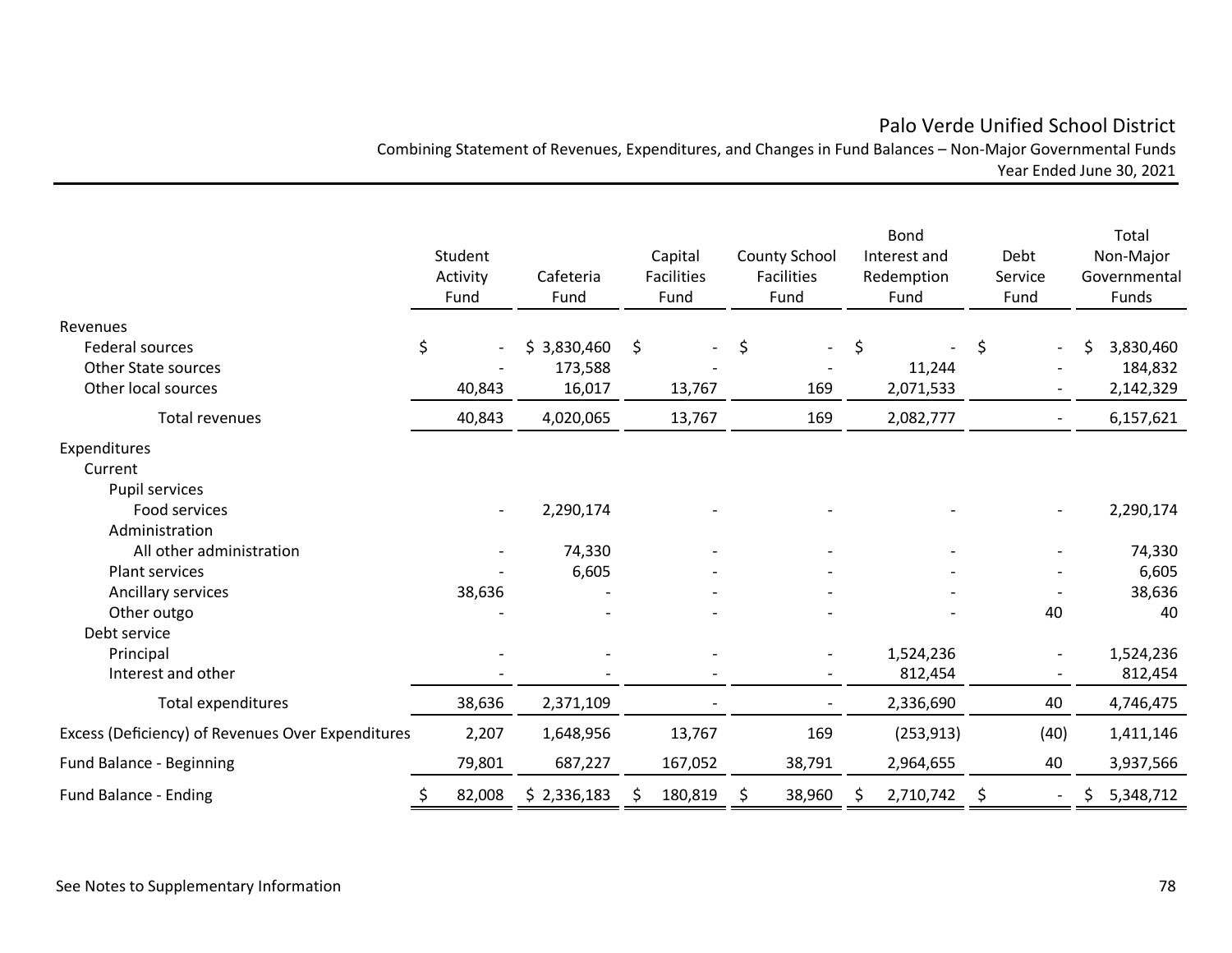# **Note 1 - Purpose of Schedules**

#### **Schedule of Expenditures of Federal Awards (SEFA)**

#### Basis of Presentation

The accompanying schedule of expenditures of federal awards (the schedule) includes the federal award activity of the District under programs of the federal government for the year ended June 30, 2021. The information is presented in accordance with the requirements of Title 2 U.S. Code of Federal Regulations Part 200, *Uniform Administrative Requirements, Cost Principles, and Audit Requirements for Federal Awards* (Uniform Guidance). Because the schedule presents only a selected portion of the operations of the District, it is not intended to and does not present the financial position, or changes in net assets (or net position or fund balance), of the District.

#### Summary of Significant Accounting Policies

Expenditures reported in the schedule are reported on the modified accrual basis of accounting. When applicable, such expenditures are recognized following the cost principles contained in the Uniform Guidance, wherein certain types of expenditures are not allowable or are limited as to reimbursement. No federal financial assistance has been provided to a subrecipient.

#### Indirect Cost Rate

The District has not elected to use the ten percent de minimis cost rate.

#### Food Donation

Nonmonetary assistance is reported in this schedule at the fair market value of the commodities received and disbursed. At June 30, 2021, the District had food commodities totaling \$652 in inventory.

#### SEFA Reconciliation

The following schedule provides reconciliation between revenues reported on the Statement of Revenues, Expenditures, and Changes in Fund Balances, and the related expenditures reported on the Schedule of Expenditures of Federal Awards. The reconciling amounts consist primarily of Child and Adult Care Food Program funds have been recorded in the current period as revenues that have not been expended as of June 30, 2021. These unspent balances are reported as legally restricted ending balances within the Cafeteria Fund.

|                                                                                                                 | <b>Federal Financial</b><br>Assistance<br>Listing/Federal<br><b>CFDA Number</b> | Amount                   |
|-----------------------------------------------------------------------------------------------------------------|---------------------------------------------------------------------------------|--------------------------|
| Description<br>Total Federal Revenues reported on the financial statements<br>Child and Adult Care Food Program | 10.558                                                                          | 10,556,810<br>(982, 430) |
| <b>Total Federal Financial Assistance</b>                                                                       |                                                                                 | 9,574,380                |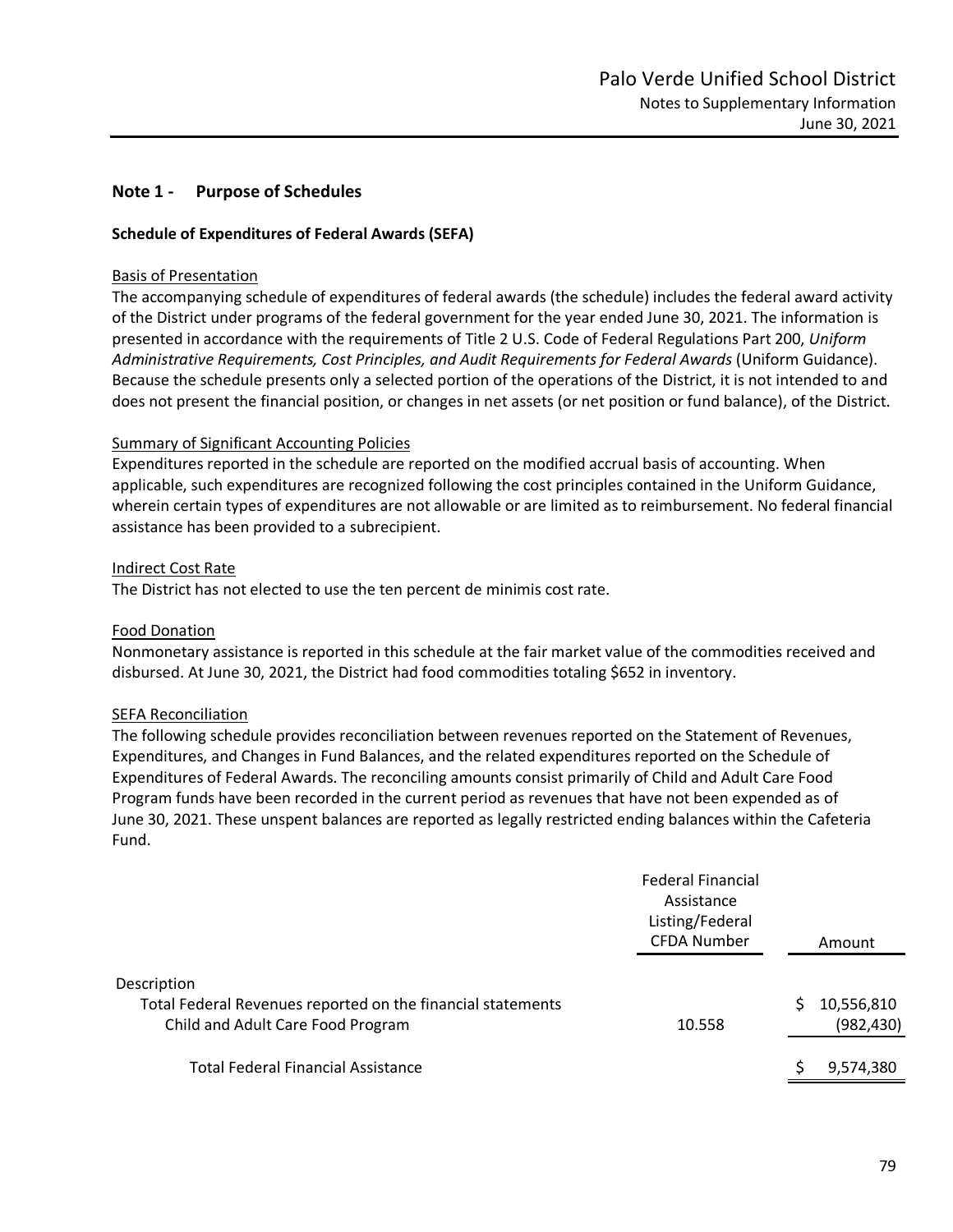#### **Local Education Agency Organization Structure**

This schedule provides information about the District's boundaries and schools operated, members of the governing board, and members of the administration.

#### **Schedule of Instructional Time**

This schedule presents information on the number of instructional days offered by the District and whether the District complied with the provisions of *Education Code* Section 43504.

#### **Reconciliation of Annual Financial and Budget Report with Audited Financial Statements**

This schedule provides the information necessary to reconcile the fund balance of all funds reported on the Unaudited Actual Financial Report to the audited financial statements.

#### **Schedule of Financial Trends and Analysis**

This schedule discloses the District's financial trends by displaying past years' data along with current year budget information. These financial trend disclosures are used to evaluate the District's ability to continue as a going concern for a reasonable period of time.

#### **Schedule of Charter Schools**

This schedule lists all Charter Schools chartered by the District, and displays information for each Charter School on whether or not the Charter School is included in the School District audit.

## **Non-Major Governmental Funds - Balance Sheet and Statement of Revenues, Expenditures, and Changes in Fund Balances**

The Non-Major Governmental Funds Combining Balance Sheet and Combining Statement of Revenues, Expenditures, and Changes in Fund Balances are included to provide information regarding the individual funds that have been included in the Non-Major Governmental Funds column on the Governmental Funds Balance Sheet and Statement of Revenues, Expenditures, and Changes in Fund Balances.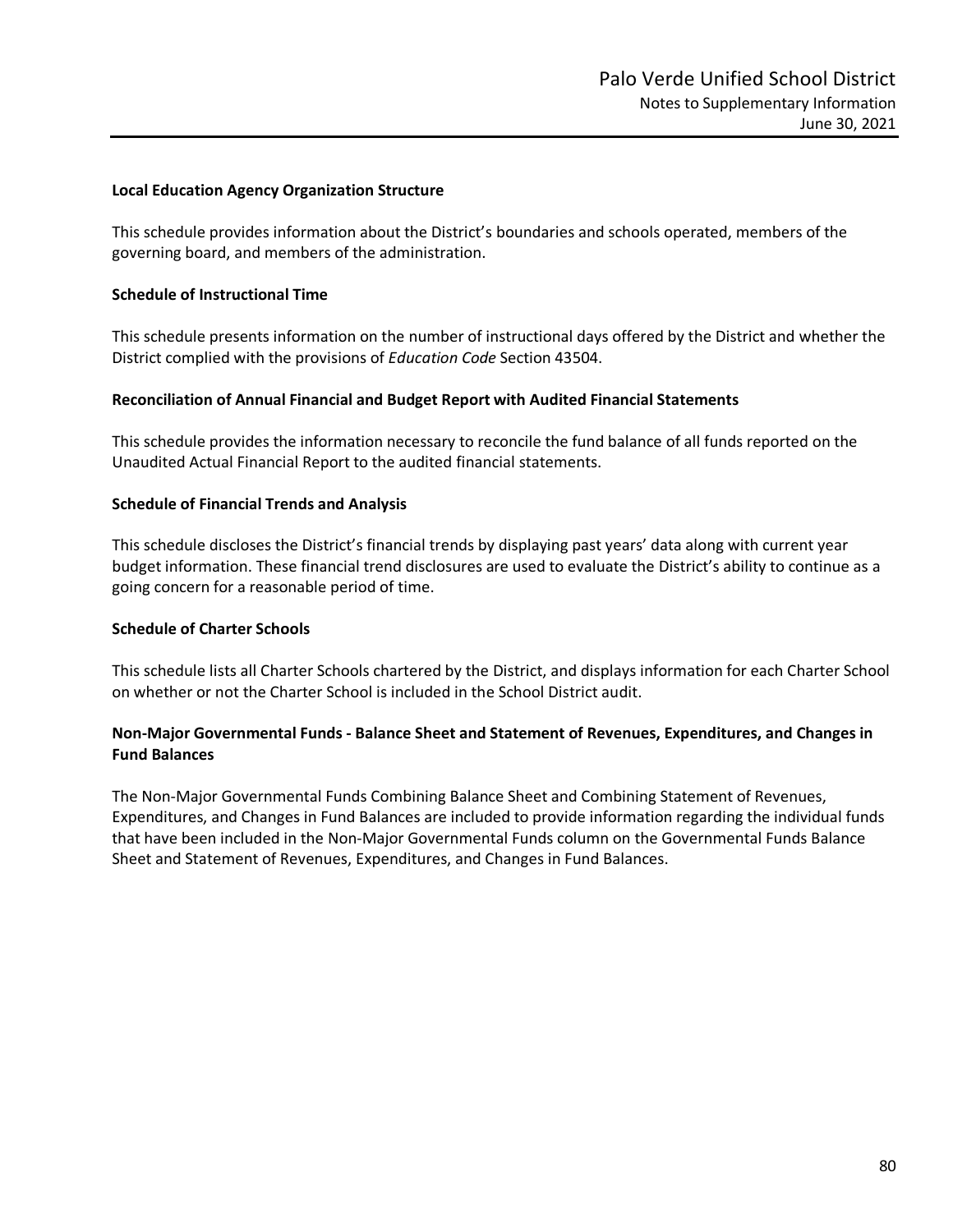

Independent Auditor's Reports June 30, 2021 Palo Verde Unified School District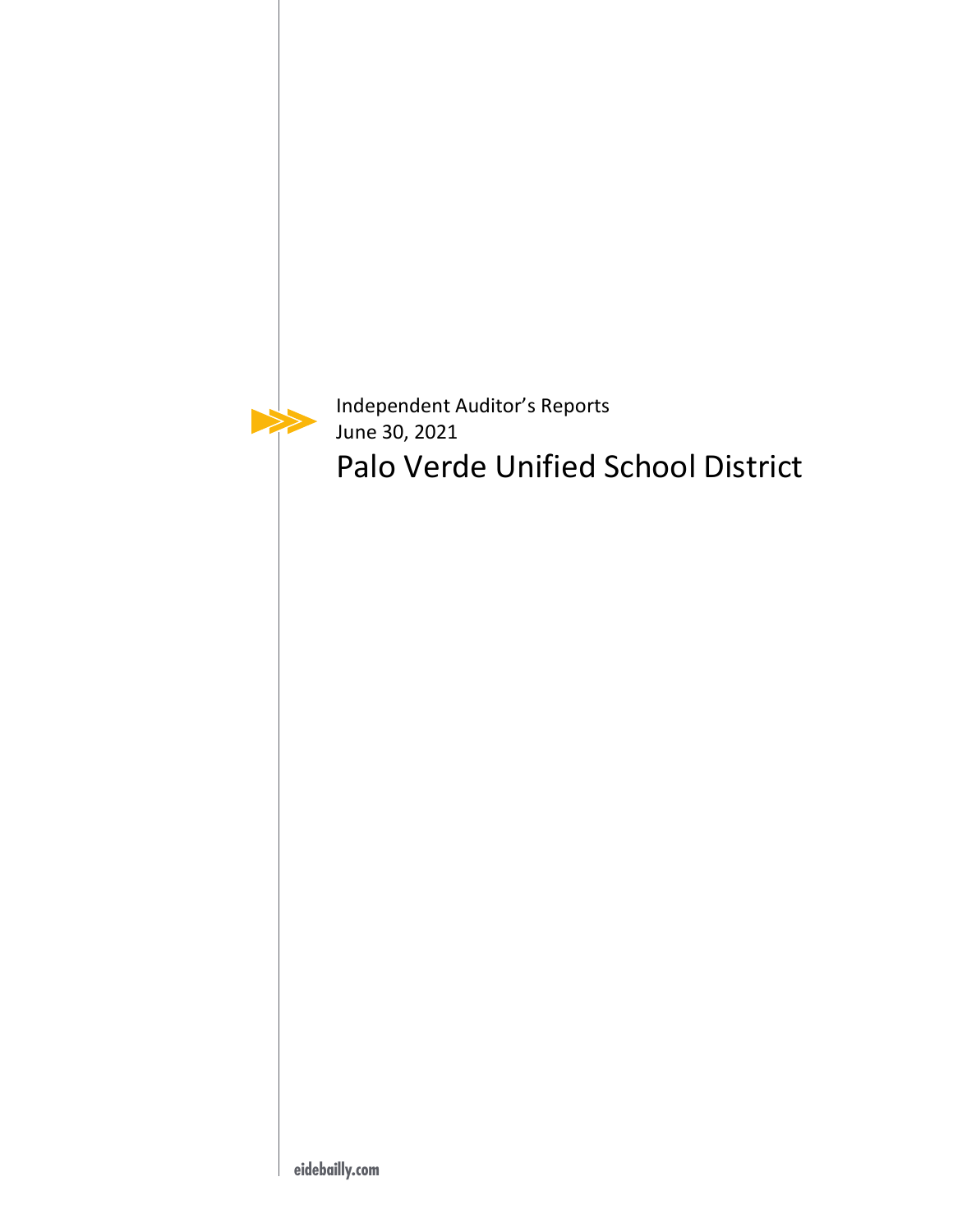

**CPAs & BUSINESS ADVISORS** 

# **Independent Auditor's Report on Internal Control over Financial Reporting and on Compliance and Other Matters Based on an Audit of Financial Statements Performed in Accordance with**  *Government Auditing Standards*

To the Board of Directors Palo Verde Unified School District Blythe, California

We have audited, in accordance with auditing standards generally accepted in the United States of America and the standards applicable to financial audits contained in *Government Auditing Standards*, issued by the Comptroller General of the United States, the financial statements of the governmental activities, each major fund, and the aggregate remaining fund information of Palo Verde Unified School District (the District), as of and for the year ended June 30, 2021 and the related notes to the financial statements, which collectively comprise the District's basic financial statements and have issued our report thereon dated January 14, 2022.

#### **Emphasis of Matter – Change in Accounting Principle**

As discussed in Notes 1 and 14 to the financial statements, the District has adopted the provisions of GASB Statement No. 84, *Fiduciary Activities*, which has resulted in a restatement of the net position and fund balance as of July 1, 2020. Our opinions are not modified with respect to this matter.

#### **Internal Control over Financial Reporting**

In planning and performing our audit of the financial statements, we considered the District's internal control over financial reporting (internal control) as a basis for designing audit procedures that are appropriate in the circumstances for the purpose of expressing our opinions on the financial statements, but not for the purpose of expressing an opinion on the effectiveness of the District's internal control. Accordingly, we do not express an opinion on the effectiveness of the District's internal control.

A *deficiency in internal control* exists when the design or operation of a control does not allow management or employees, in the normal course of performing their assigned functions, to prevent, or detect and correct, misstatements on a timely basis. A *material weakness* is a deficiency, or a combination of deficiencies, in internal control, such that there is a reasonable possibility that a material misstatement of the entity's financial statements will not be prevented or detected and corrected on a timely basis. A *significant deficiency* is a deficiency, or a combination of deficiencies, in internal control that is less severe than a material weakness, yet important enough to merit attention by those charged with governance.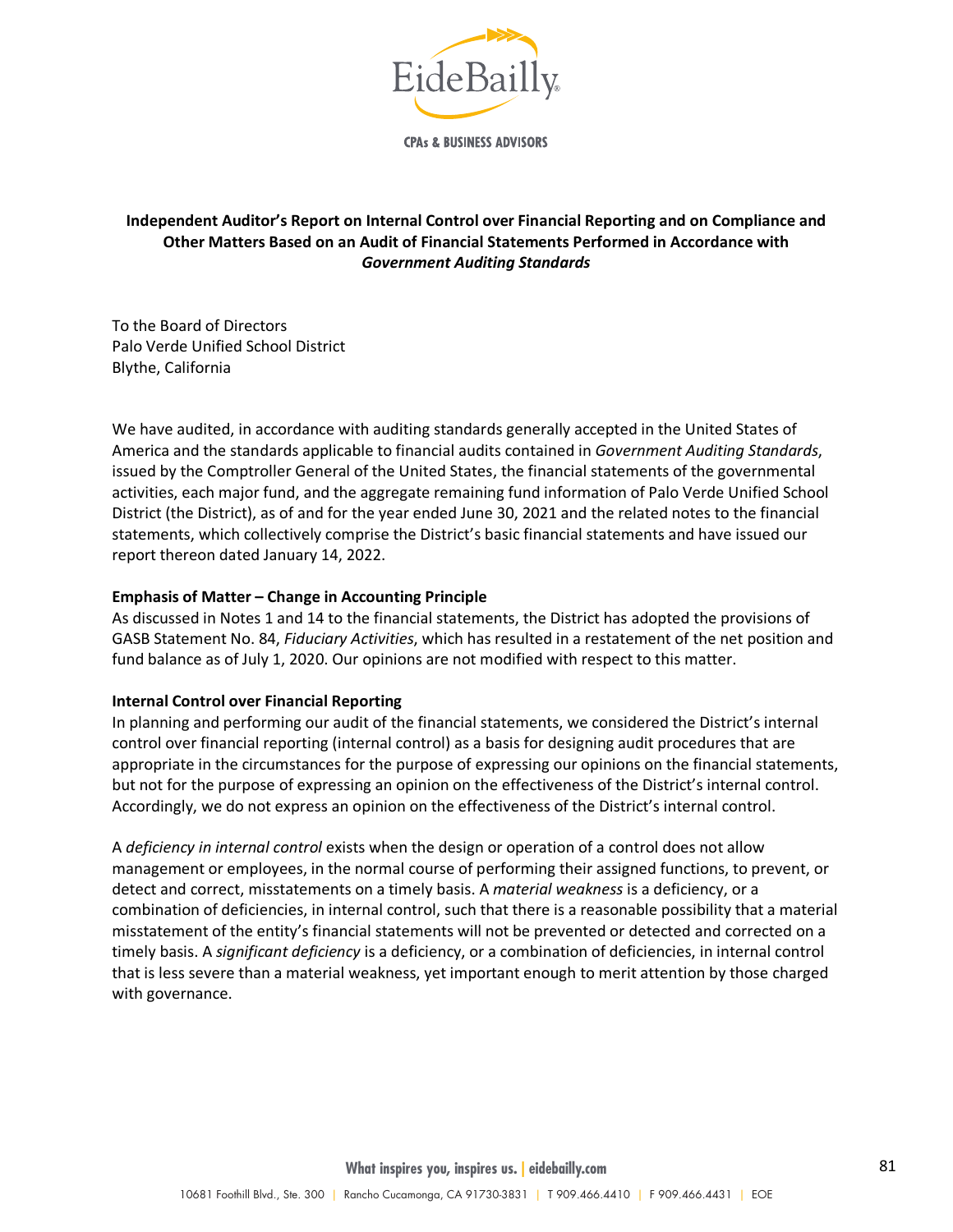Our consideration of internal control was for the limited purpose described in the first paragraph of this section and was not designed to identify all deficiencies in internal control that might be material weaknesses or significant deficiencies. However, we did identify certain deficiencies in internal control, described in the accompanying schedule of findings and questioned costs as item 2021-001, that we consider to be a material weakness.

#### **Compliance and Other Matters**

As part of obtaining reasonable assurance about whether the District's financial statements are free from material misstatement, we performed tests of its compliance with certain provisions of laws, regulations, contracts, and grant agreements, noncompliance with which could have a direct and material effect on the financial statements. However, providing an opinion on compliance with those provisions was not an objective of our audit, and accordingly, we do not express such an opinion. The results of our tests disclosed no instances of noncompliance or other matters that are required to be reported under *Government Auditing Standards*.

#### **District's Response to Finding**

The District's response to the finding identified in our audit is described in the accompanying schedule of findings and questioned costs. The District's response was not subjected to the auditing procedures applied in the audit of the financial statements and, accordingly, we express no opinion on it.

#### **Purpose of this Report**

The purpose of this report is solely to describe the scope of our testing of internal control and compliance and the results of that testing, and not to provide an opinion on the effectiveness of the entity's internal control or on compliance. This report is an integral part of an audit performed in accordance with *Government Auditing Standards* in considering the entity's internal control and compliance. Accordingly, this communication is not suitable for any other purpose.

Gide Sailly LLP

Rancho Cucamonga, California January 14, 2022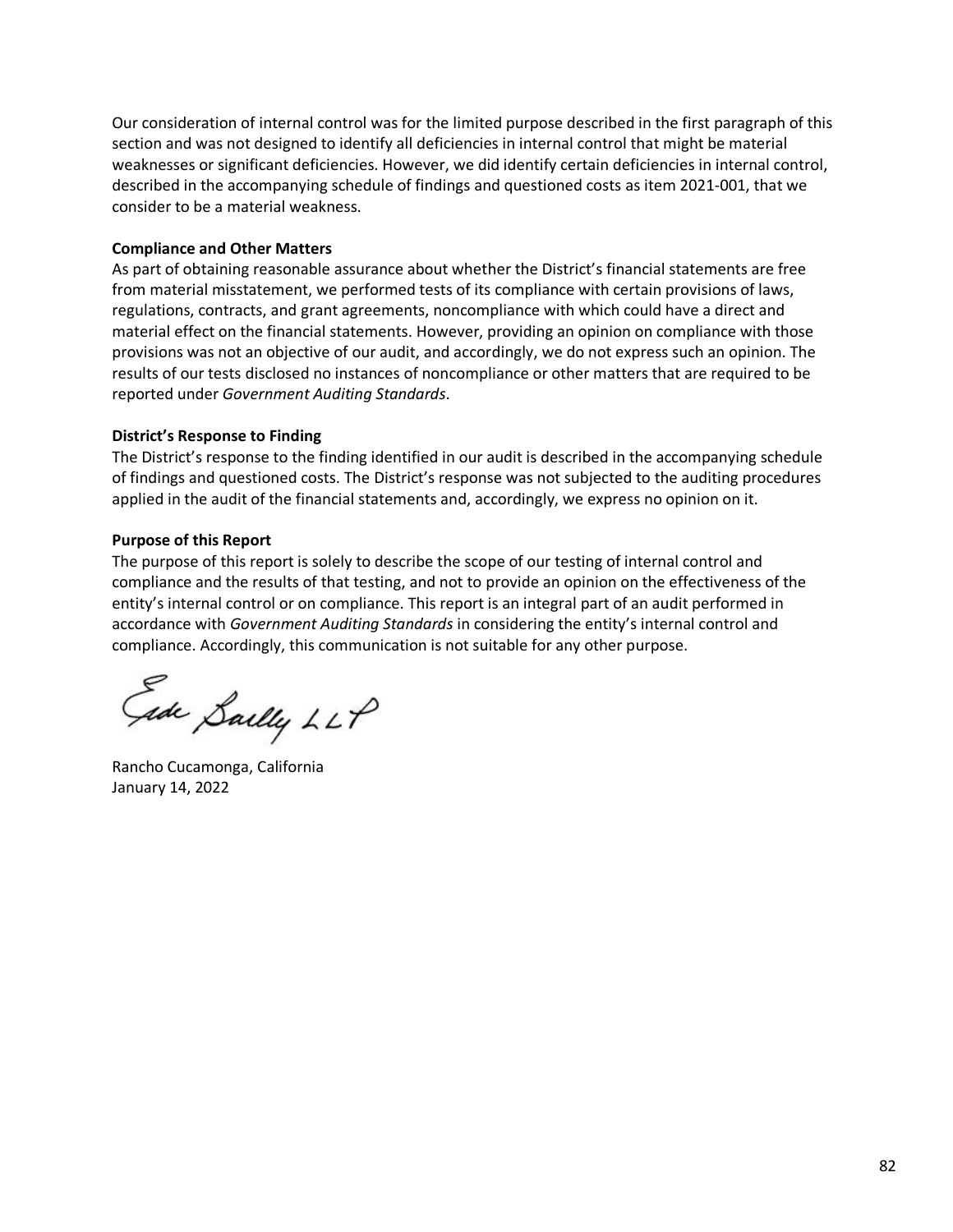

**CPAs & BUSINESS ADVISORS** 

# **Independent Auditor's Report on Compliance for the Major Federal Program; Report on Internal Control Over Compliance Required by the Uniform Guidance**

To the Board of Directors Palo Verde Unified School District Blythe, California

#### **Report on Compliance for Each Major Federal Program**

We have audited Palo Verde Unified School District's (the District) compliance with the types of compliance requirements described in the *OMB Compliance Supplement* that could have a direct and material effect on each of the District's major federal programs for the year ended June 30, 2021. The District's major federal programs are identified in the summary of auditor's results section of the accompanying schedule of findings and questioned costs.

#### **Management's Responsibility**

Management is responsible for compliance with federal statutes, regulations, and the terms and conditions of its federal awards applicable to its federal programs.

#### **Auditor's Responsibility**

Our responsibility is to express an opinion on compliance for each of the District's major federal programs based on our audit of the types of compliance requirements referred to above. We conducted our audit of compliance in accordance with auditing standards generally accepted in the United States of America; the standards applicable to financial audits contained in *Government Auditing Standards*, issued by the Comptroller General of the United States; and the audit requirements of Title 2 U.S. Code of Federal Regulations Part 200, *Uniform Administrative Requirements, Cost Principles, and Audit Requirements for Federal Awards* (Uniform Guidance). Those standards and the Uniform Guidance require that we plan and perform the audit to obtain reasonable assurance about whether noncompliance with the types of compliance requirements referred to above that could have a direct and material effect on a major federal program occurred. An audit includes examining, on a test basis, evidence about the District's compliance with those requirements and performing such other procedures as we considered necessary in the circumstances.

We believe that our audit provides a reasonable basis for our opinion on compliance for each major federal program. However, our audit does not provide a legal determination of the District's compliance.

#### **Opinion on Each Major Federal Program**

In our opinion, the District's complied, in all material respects, with the types of compliance requirements referred to above that could have a direct and material effect on each of its major federal programs for the year ended June 30, 2021.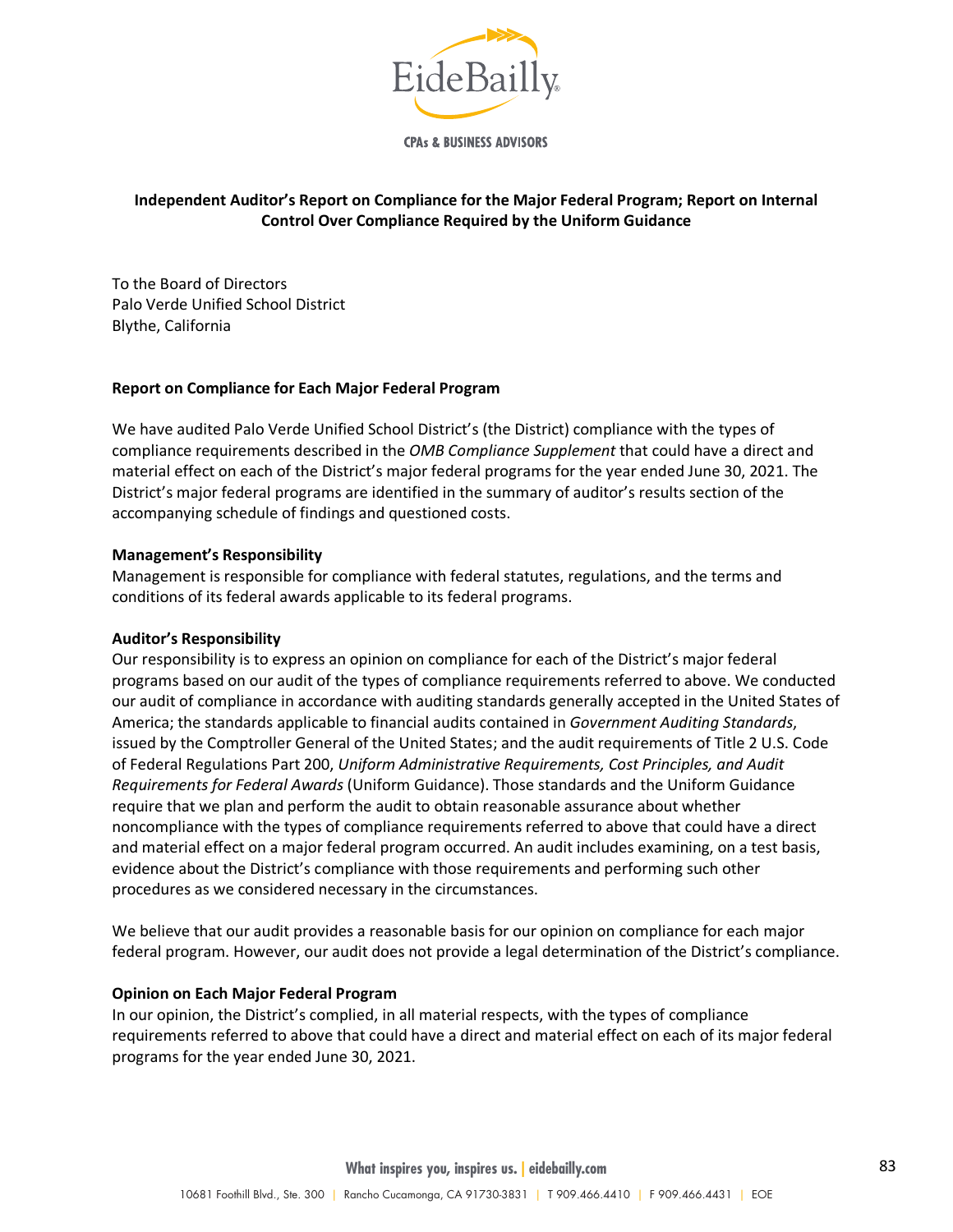#### **Report on Internal Control over Compliance**

Management of the District is responsible for establishing and maintaining effective internal control over compliance with the types of compliance requirements referred to above. In planning and performing our audit of compliance, we considered the District's internal control over compliance with the types of requirements that could have a direct and material effect on each major federal program to determine the auditing procedures that are appropriate in the circumstances for the purpose of expressing an opinion on compliance for each major federal program and to test and report on internal control over compliance in accordance with the Uniform Guidance, but not for the purpose of expressing an opinion on the effectiveness of internal control over compliance. Accordingly, we do not express an opinion on the effectiveness of the District's internal control over compliance.

*A deficiency in internal control over compliance* exists when the design or operation of a control over compliance does not allow management or employees, in the normal course of performing their assigned functions, to prevent, or detect and correct, noncompliance with a type of compliance requirement of a federal program on a timely basis. *A material weakness in internal control over compliance* is a deficiency, or a combination of deficiencies, in internal control over compliance, such that there is a reasonable possibility that material noncompliance with a type of compliance requirement of a federal program will not be prevented, or detected and corrected, on a timely basis. *A significant deficiency in internal control over compliance* is a deficiency, or a combination of deficiencies, in internal control over compliance with a type of compliance requirement of a federal program that is less severe than a material weakness in internal control over compliance, yet important enough to merit attention by those charged with governance.

Our consideration of internal control over compliance was for the limited purpose described in the first paragraph of this section and was not designed to identify all deficiencies in internal control over compliance that might be material weaknesses or significant deficiencies. We did not identify any deficiencies in internal control over compliance that we consider to be material weaknesses. However, material weaknesses may exist that have not been identified.

The purpose of this report on internal control over compliance is solely to describe the scope of our testing of internal control over compliance and the results of that testing based on the requirements of the Uniform Guidance. Accordingly, this report is not suitable for any other purpose.

Ede Sailly LLP

Rancho Cucamonga, California January 14, 2022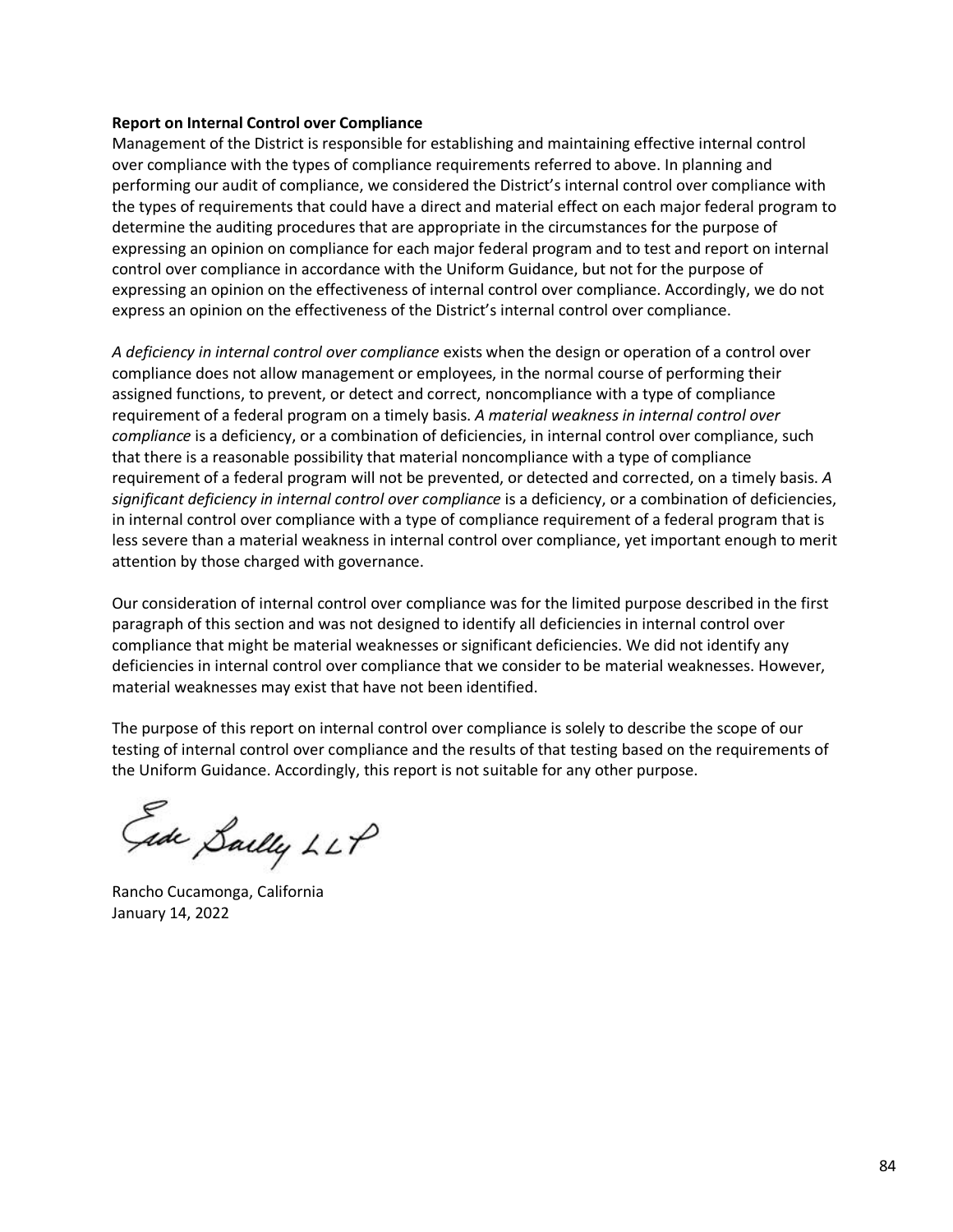

**CPAs & BUSINESS ADVISORS** 

#### **Independent Auditor's Report on State Compliance**

To the Board of Directors Palo Verde Unified School District Blythe, California

#### **Report on State Compliance**

We have audited Palo Verde Unified School District's (the District) compliance with the types of compliance requirements described in the *2020-2021 Guide for Annual Audits of K-12 Local Education Agencies and State Compliance Reporting,* applicable to the state laws and regulations listed in the table below for the year ended June 30, 2021.

#### *Management's Responsibility*

Management is responsible for compliance with the state laws and regulations as identified in the table below.

#### *Auditor's Responsibility*

Our responsibility is to express an opinion on the District's compliance with state laws and regulations based on our audit of the types of compliance requirements referred to below. We conducted our audit in accordance with auditing standards generally accepted in the United States of America; the standards applicable to financial audits contained in *Government Auditing Standards*, issued by the Comptroller General of the United States; and the audit requirements of the *2020-2021 Guide for Annual Audits of K-12 Local Education Agencies and State Compliance Reporting*. Those standards require that we plan and perform the audit to obtain reasonable assurance about whether noncompliance with the compliance requirements listed below has occurred. An audit includes examining, on a test basis, evidence about the District's compliance with those requirements and performing such other procedures as we considered necessary in the circumstances.

We believe that our audit provides a reasonable basis for our opinion on state compliance. However, our audit does not provide a legal determination of the District's compliance.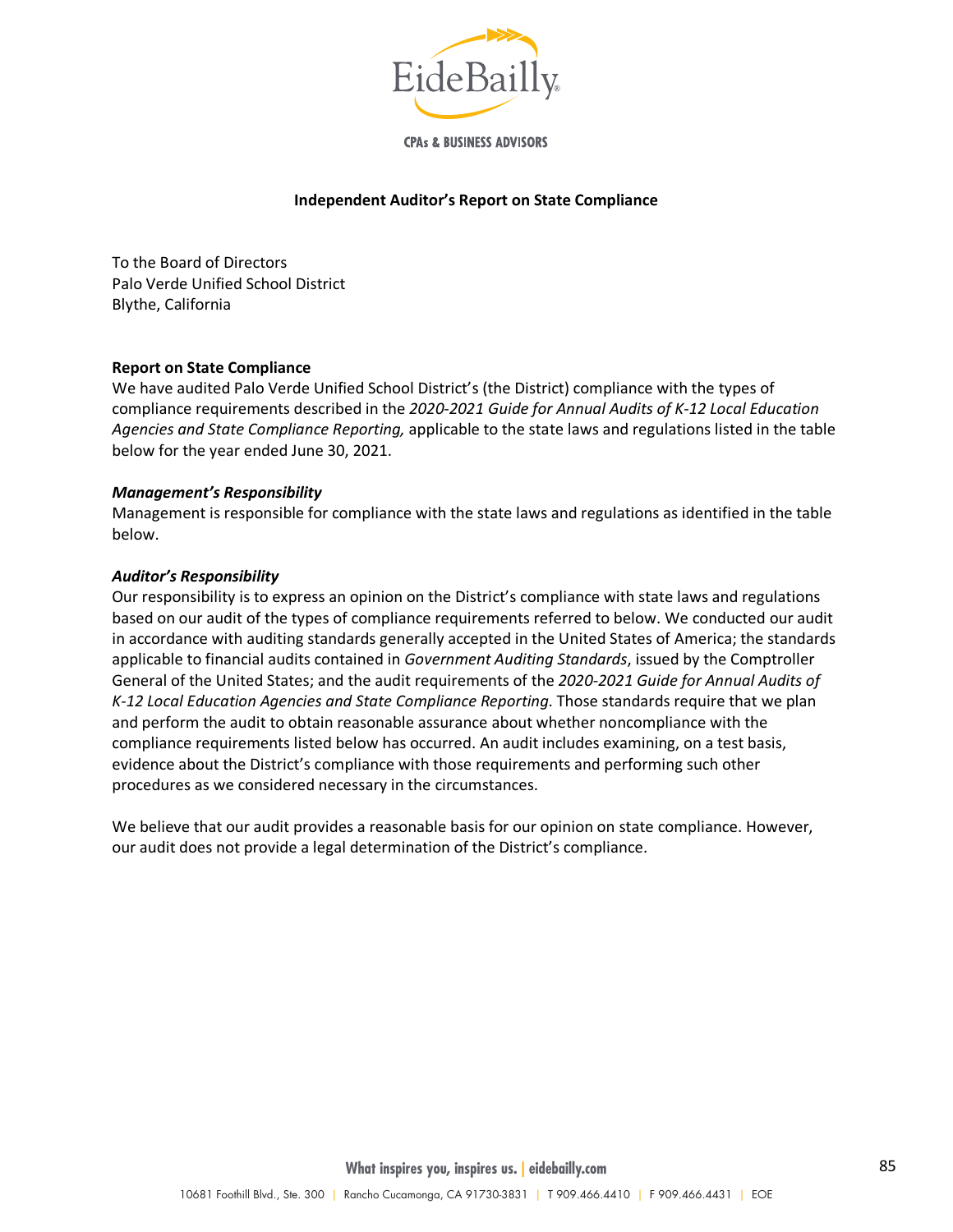#### *Compliance Requirements Tested*

In connection with the audit referred to above, we selected and tested transactions and records to determine the District's compliance with laws and regulations applicable to the following items:

|                                                             | Procedures           |
|-------------------------------------------------------------|----------------------|
|                                                             | Performed            |
| LOCAL EDUCATION AGENCIES OTHER THAN CHARTER SCHOOLS         |                      |
| Attendance and Distance Learning                            | Yes                  |
| <b>Teacher Certification and Misassignments</b>             | Yes                  |
| Kindergarten Continuance                                    | Yes                  |
| <b>Instructional Time</b>                                   | Yes                  |
| <b>Instructional Materials</b>                              | Yes                  |
| Ratios of Administrative Employees to Teachers              | Yes                  |
| <b>Classroom Teacher Salaries</b>                           | Yes                  |
| <b>Early Retirement Incentive</b>                           | No, see below        |
| <b>Gann Limit Calculation</b>                               | Yes                  |
| <b>School Accountability Report Card</b>                    | Yes                  |
| K-3 Grade Span Adjustment                                   | Yes                  |
| Apprenticeship: Related and Supplemental Instruction        | No, see below        |
| Comprehensive School Safety Plan                            | Yes                  |
| <b>District of Choice</b>                                   | No, see below        |
|                                                             |                      |
| SCHOOL DISTRICTS, COUNTY OFFICES OF EDUCATION, AND CHARTER  |                      |
| <b>SCHOOLS</b>                                              |                      |
| California Clean Energy Jobs Act                            | No, see below<br>Yes |
| Proper Expenditure of Education Protection Account Funds    | Yes                  |
| Unduplicated Local Control Funding Formula Pupil Counts     |                      |
| Independent Study - Course Based                            | No, see below        |
| <b>CHARTER SCHOOLS</b>                                      |                      |
| Attendance                                                  | No, see below        |
| Mode of Instruction                                         | No, see below        |
| Nonclassroom-Based Instruction/Independent Study            | No, see below        |
| Determination of Funding for Nonclassroom-Based Instruction | No, see below        |
| <b>Charter School Facility Grant Program</b>                | No, see below        |
|                                                             |                      |

The District did not offer an Early Retirement Incentive Program during the current year; therefore, we did not perform procedures related to the Early Retirement Incentive Program.

We did not perform Apprenticeship: Related and Supplemental Instruction procedures because the program is not offered by the District.

We did not perform District of Choice procedures because the program is not offered by the District.

We did not perform California Clean Energy Jobs Act procedures because the related procedures were performed in a previous year.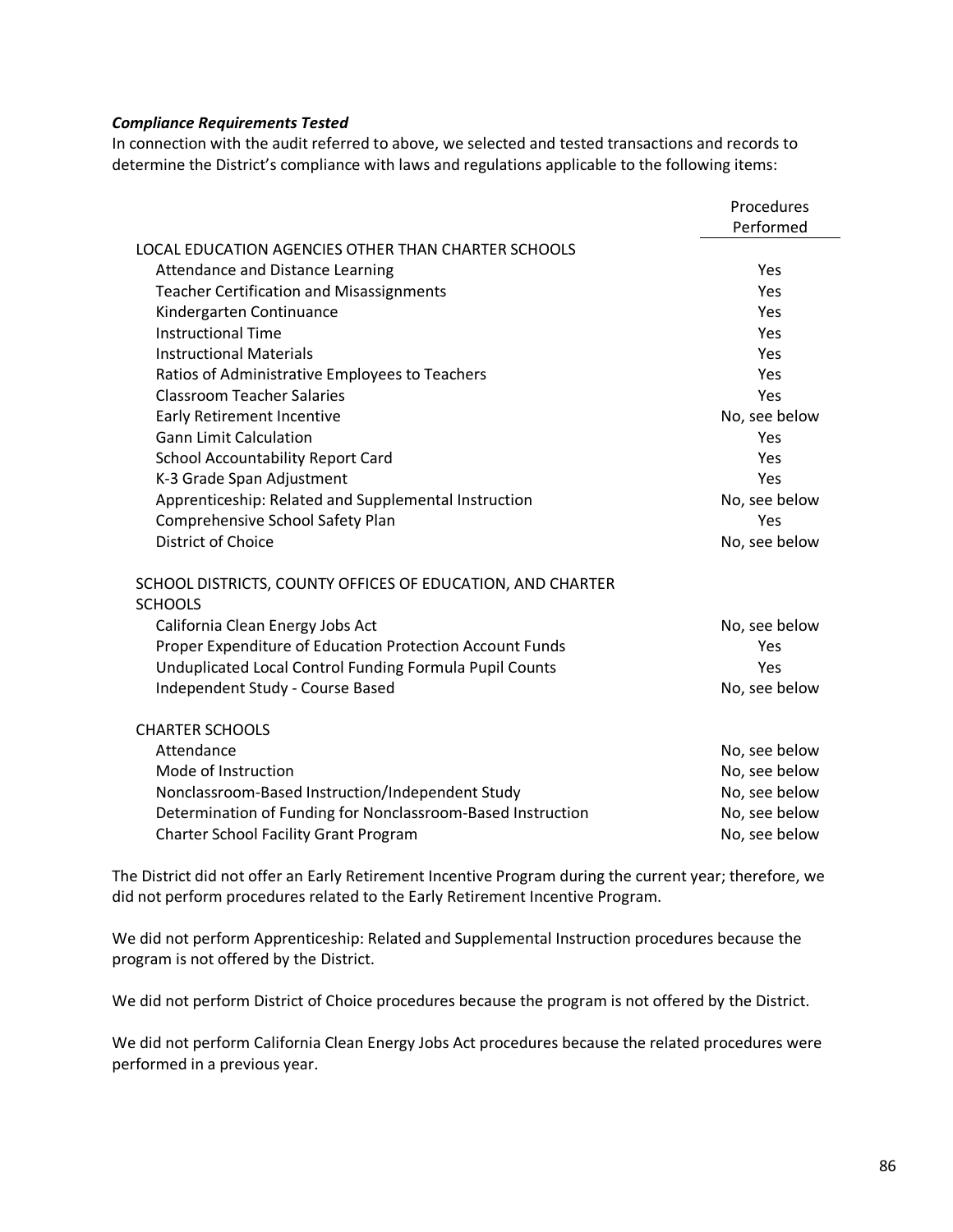The District does not offer an Independent Study - Course Based Program; therefore, we did not perform any procedures related to the Independent Study - Course Based Program.

The Charter School is independent of the District; therefore, we did not perform any procedures related to charter schools.

#### *Unmodified Opinion*

In our opinion, the District complied, in all material respects, with the laws and regulations of the state programs referred to above for the year ended June 30, 2021.

The purpose of this report on state compliance is solely to describe the results of our testing based on the requirements of the *2020-2021 Guide for Annual Audits of K-12 Local Education Agencies and State Compliance Reporting*. Accordingly, this report is not suitable for any other purpose.

Fede Sailly LLP

Rancho Cucamonga, California January 14, 2022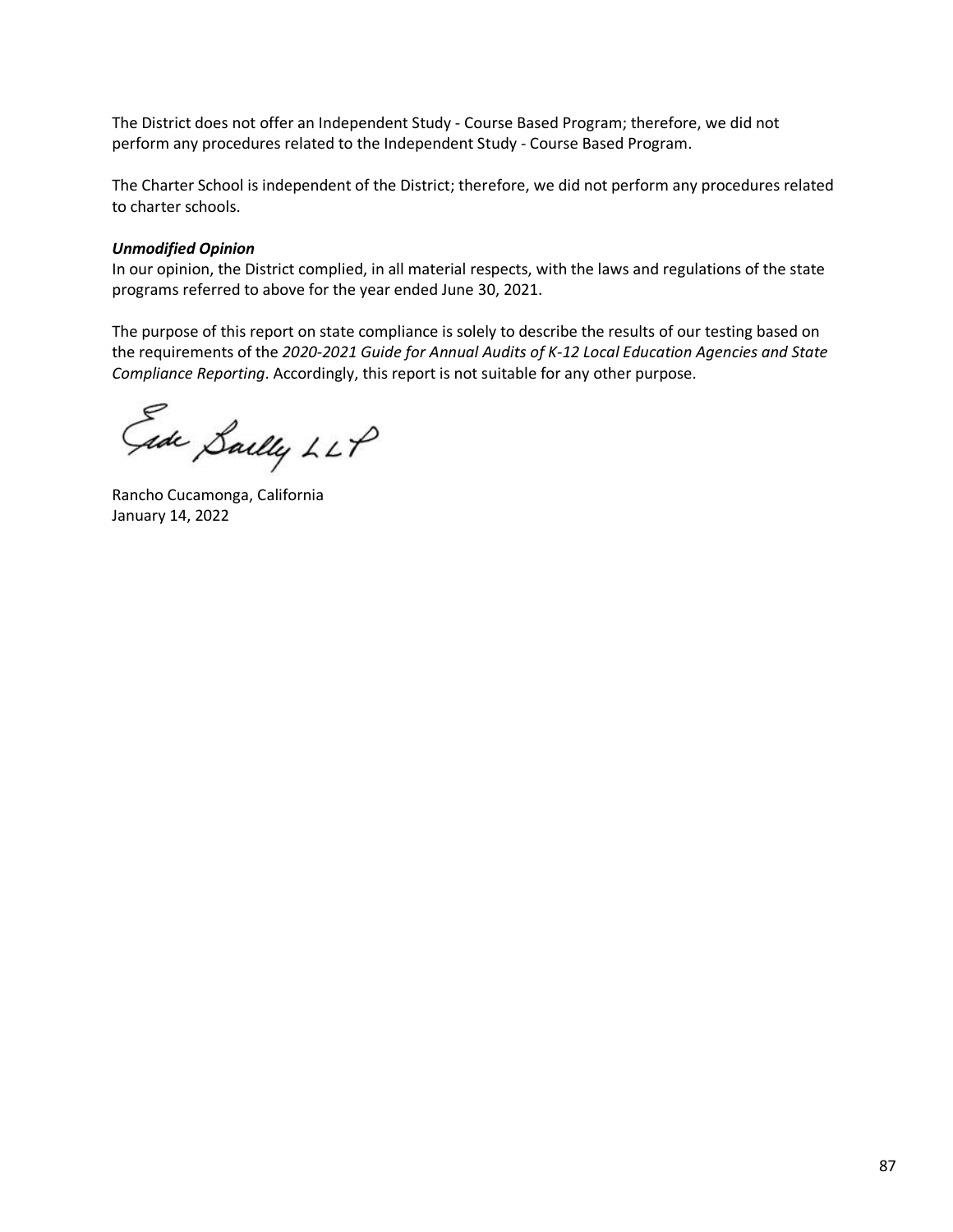

Schedule of Findings and Questioned Costs June 30, 2021 Palo Verde Unified School District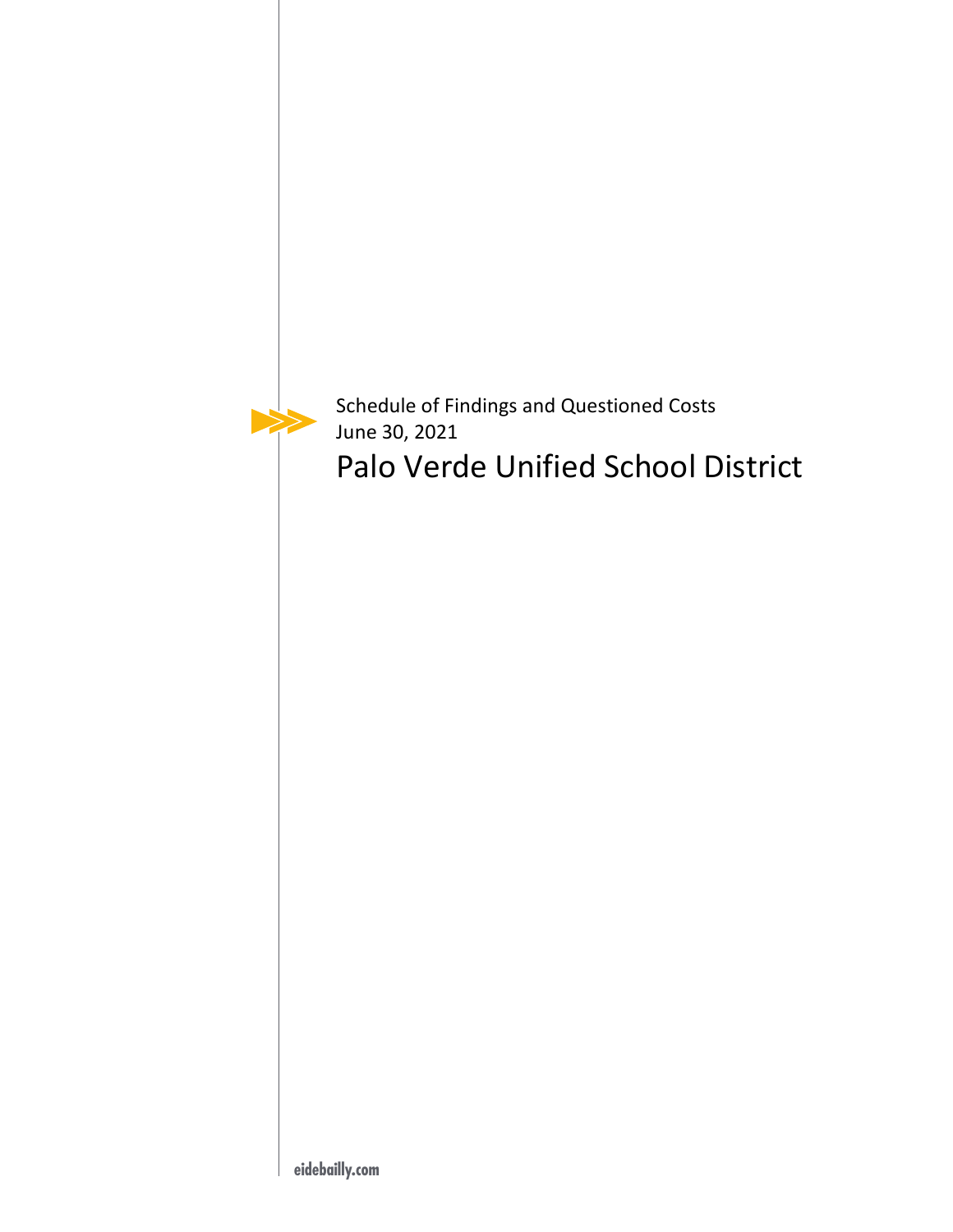# **Financial Statements**

| Type of auditor's report issued                                                                                                   | Unmodified                                                          |  |  |  |  |
|-----------------------------------------------------------------------------------------------------------------------------------|---------------------------------------------------------------------|--|--|--|--|
| Internal control over financial reporting<br>Material weaknesses identified<br>Significant deficiencies identified not considered | Yes                                                                 |  |  |  |  |
| to be material weaknesses                                                                                                         | None Reported                                                       |  |  |  |  |
| Noncompliance material to financial statements noted?                                                                             | No                                                                  |  |  |  |  |
| <b>Federal Awards</b>                                                                                                             |                                                                     |  |  |  |  |
| Internal control over major program<br>Material weaknesses identified                                                             |                                                                     |  |  |  |  |
| Significant deficiencies identified not considered                                                                                | No                                                                  |  |  |  |  |
| to be material weaknesses                                                                                                         | None Reported                                                       |  |  |  |  |
| Type of auditor's report issued on compliance<br>for major programs                                                               | Unmodified                                                          |  |  |  |  |
| Any audit findings disclosed that are required to be reported<br>in accordance with Uniform Guidance 2 CFR 200.516(a)             | No                                                                  |  |  |  |  |
| <b>Identification of major programs</b>                                                                                           |                                                                     |  |  |  |  |
| Name of Federal Program or Cluster                                                                                                | Federal Financial Assistance Listing/<br><b>Federal CFDA Number</b> |  |  |  |  |
| Title I Grants to Local Educational Agencies                                                                                      | 84.010                                                              |  |  |  |  |
| <b>COVID-19 Coronavirus Relief Fund</b>                                                                                           | 21.019                                                              |  |  |  |  |
| Dollar threshold used to distinguish between type A<br>and type B programs                                                        | \$750,000                                                           |  |  |  |  |
| Auditee qualified as low-risk auditee?                                                                                            | Yes                                                                 |  |  |  |  |
| <b>State Compliance</b>                                                                                                           |                                                                     |  |  |  |  |
| Type of auditor's report issued on compliance<br>for programs                                                                     | Unmodified                                                          |  |  |  |  |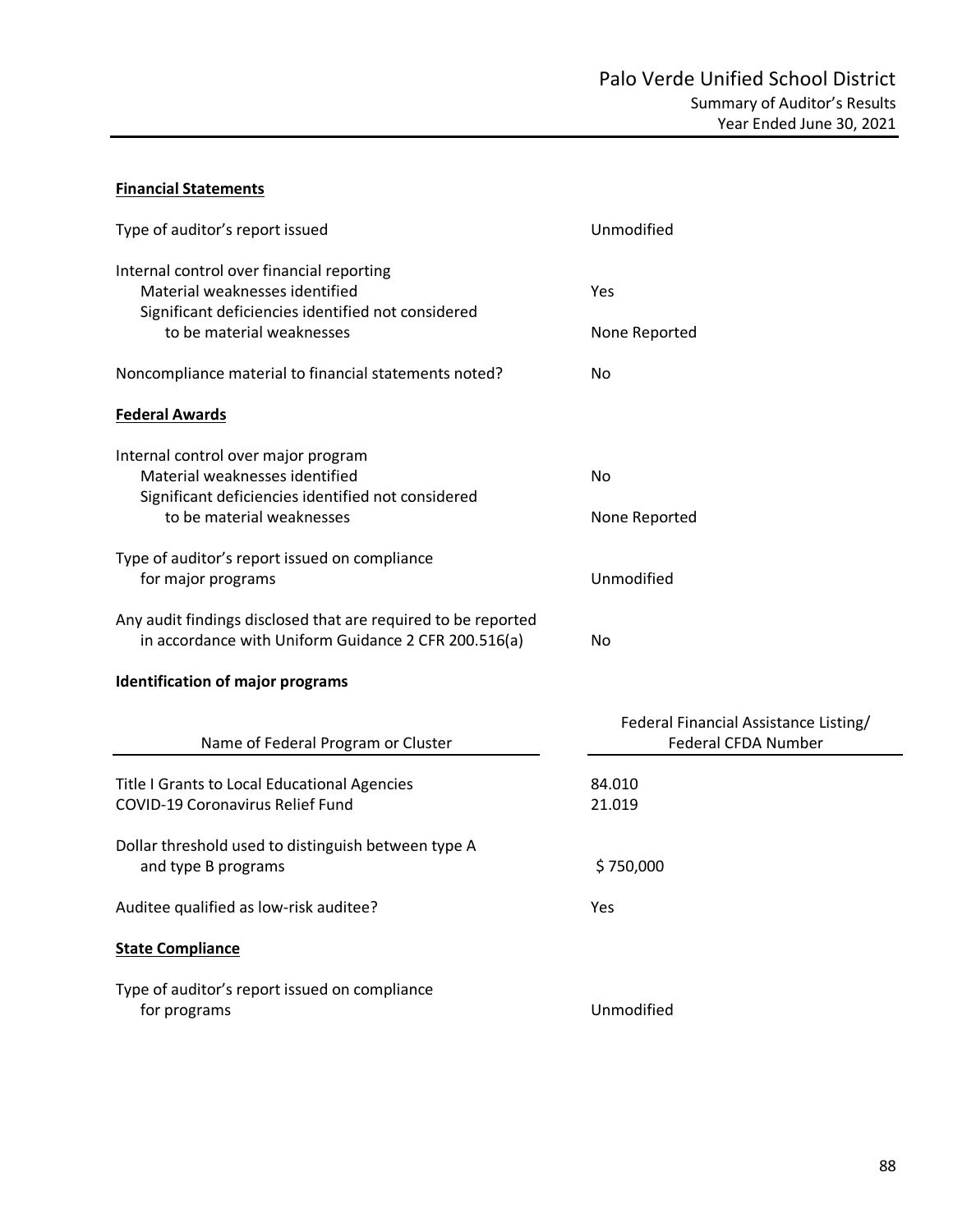The following finding represents a material weaknesses related to the financial statements that is required to be reported in accordance with *Government Auditing Standards*. The finding has been coded as follows:

Five Digit Code AB 3627 Finding Type

30000 Internal Control

#### **2021-001 30000 – Financial Statement Preparation and Restatement (Material Weakness)**

#### **Criteria or Specific Requirements**

Management is responsible for the design, implementation, and maintenance of internal controls to ensure that the financial statements are free from material misstatements, whether due to error or fraud. This includes the posting of all material adjustments necessary to close the year and accurately reflect the activity of the District.

#### **Condition**

Communicating Internal Control Related Matters Identified in an Audit defines a material weakness and significant deficiency. According to these definitions, an internal control system design must include elements to accurately prepare financial statements without adjustments by the auditor.

#### **Questioned Costs**

There were no direct questioned costs associated with the condition identified.

#### **Context**

The condition was identified through inquiry with District personnel and also through the review of available District records related to cash in banks.

#### **Effect**

During the course of our engagement, we identified material audit adjustments to the recorded account balances in the financial statements which, if not recorded, would have resulted in a material misstatement of the financial statements.

#### **Cause**

The adjustment in the Student Activity Fund of cash in banks was due to incorrect coding for beginning fund balance causing an error in reporting.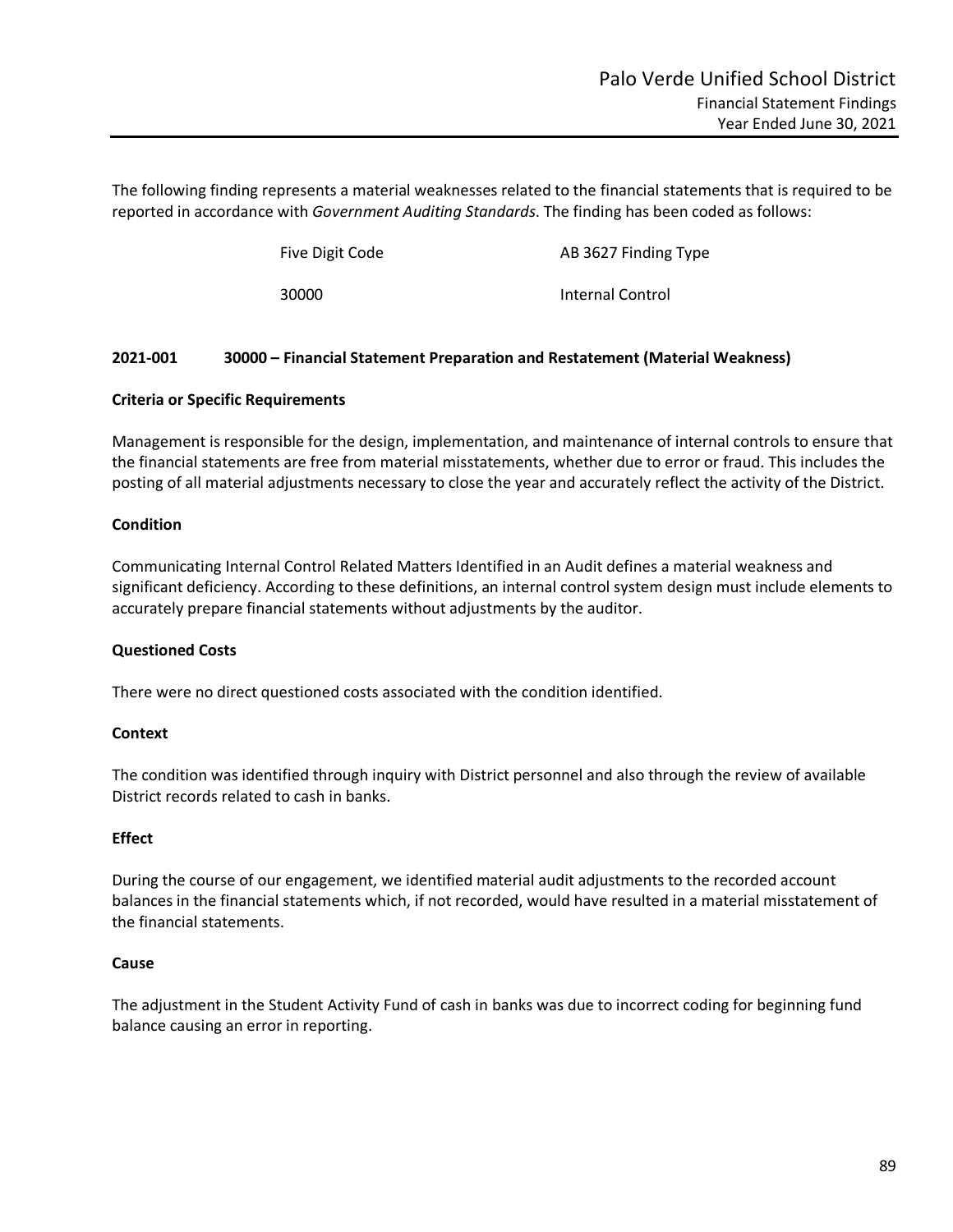### **Recommendation**

Management and those charged with governance should implement a control system which allows for the monitoring of accruals and the related disclosure and consider whether to accept the degree of risk associated with this condition because of cost or other considerations.

# **Repeat Finding**

No.

# **Corrective Action Plan/Views of Responsible Officials**

The District agrees that having an internal control system over monitoring the year end accruals is an important part of the District's overall internal control process. The District has created processes to monitor and implement these controls.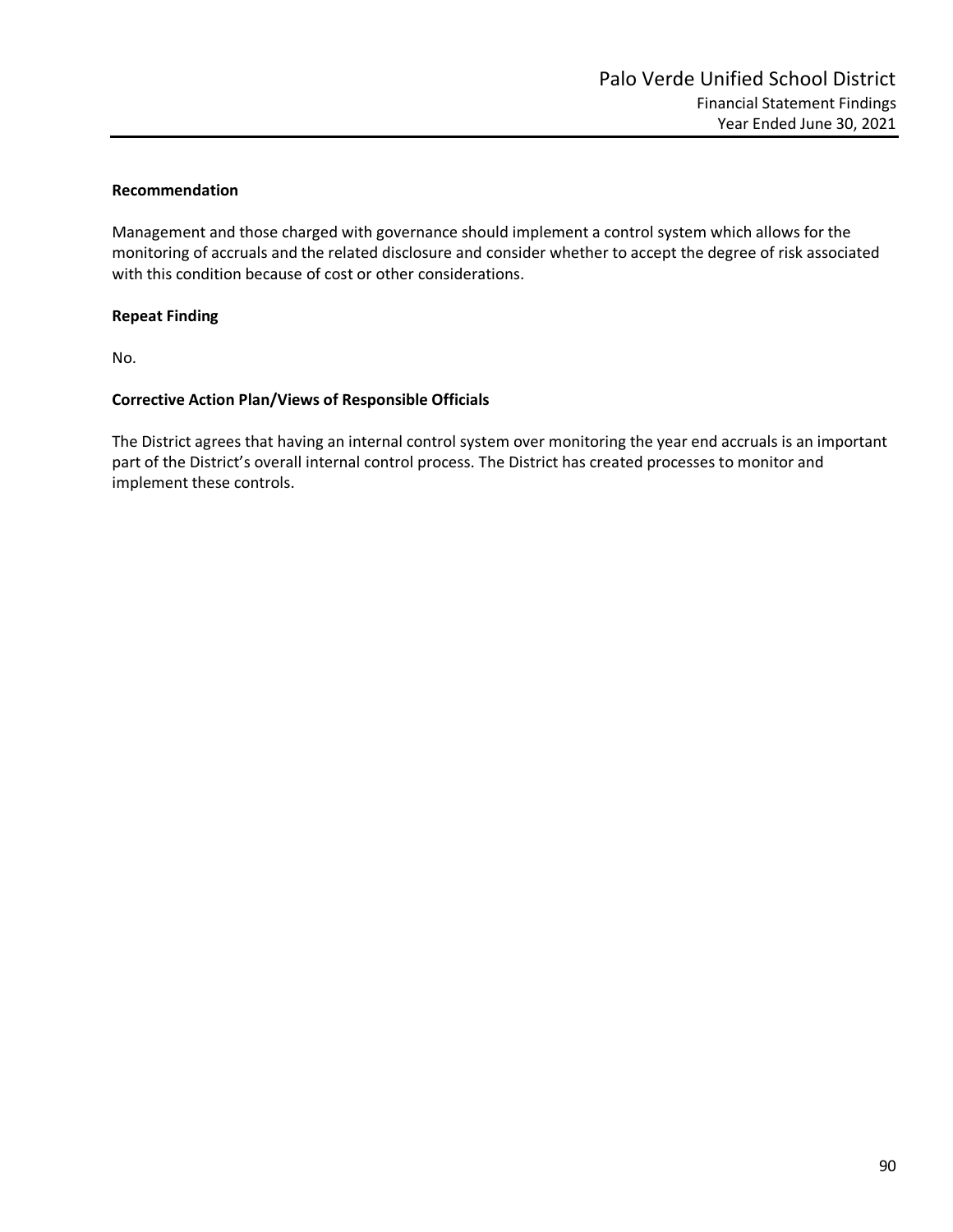None reported.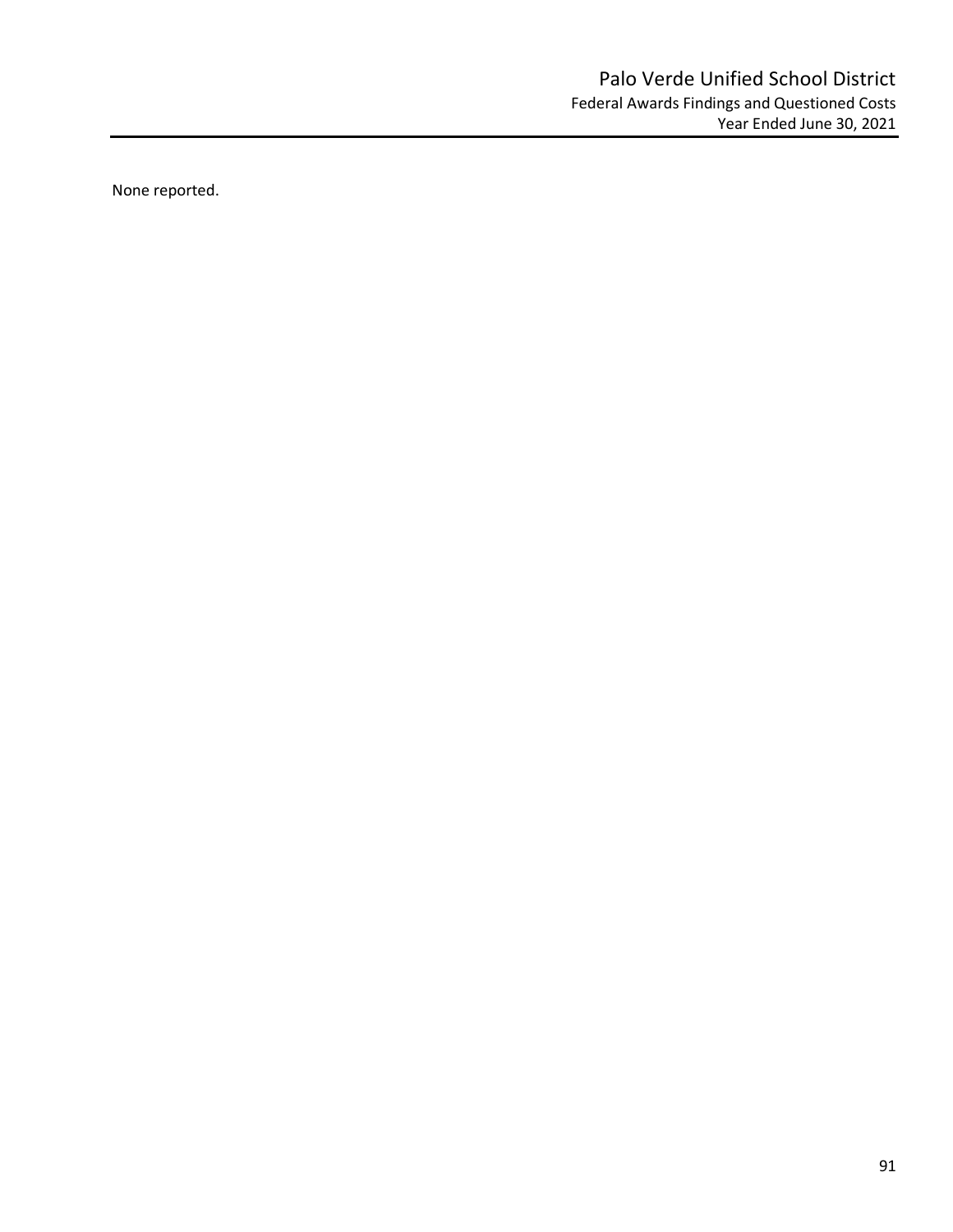None reported.